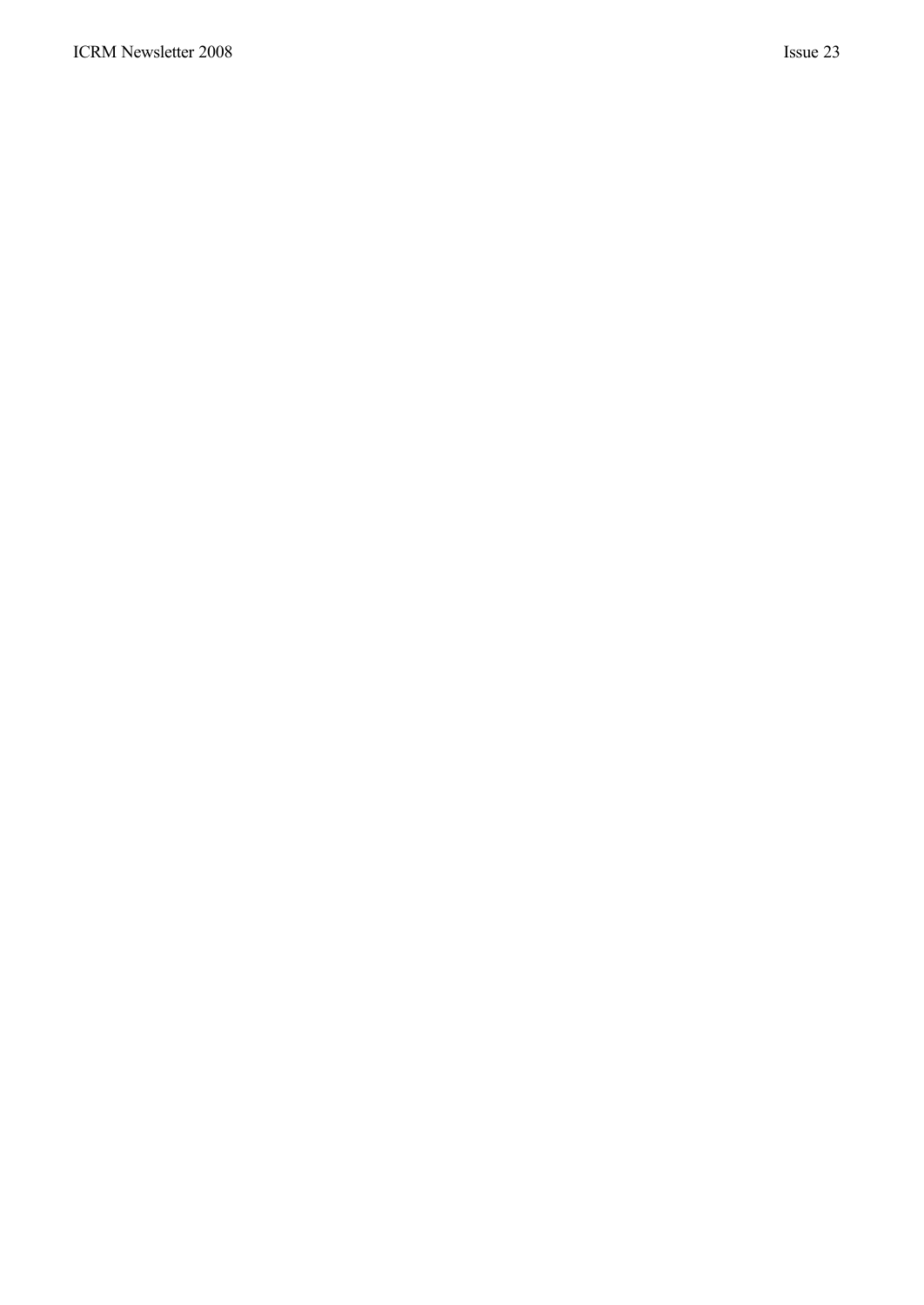## **International Committee for Radionuclide Metrology ICRM**

## **ICRM NEWSLETTER Issue 23**

NOT FOR PUBLICATION. This document should neither be quoted as a reference in publications nor listed in abstract journals, no reference should be made to the information contained in this Newsletter except with the permission of the author and as a private communication. Such permission should be sought directly from the contributor and not through the editor. The ICRM makes no warranty, express or implied or assumes any legal liability or responsibility for the accuracy, completeness or usefulness of any information, apparatus, product or process disclosed, or represents that its use would not infringe privately owned rights.

| Editor:     | Marie-Martine Bé                                                  |
|-------------|-------------------------------------------------------------------|
|             | LNE-Laboratoire National Henri Becquerel (LNE-LNHB)<br>CEA-Saclay |
|             | 91191 Gif-sur-Yvette Cedex                                        |
|             | France                                                            |
|             | Tel.: $+33169084641$                                              |
|             | Fax.: $+33169082619$                                              |
|             | E-mail: $mmbe@cea.fr$                                             |
| Web Editor: | Christophe Dulieu                                                 |
|             |                                                                   |

LNE-Laboratoire National Henri Becquerel (LNE-LNHB) CEA-Saclay 91191 Gif-sur-Yvette Cedex France E-mail : christophe.dulieu@cea.fr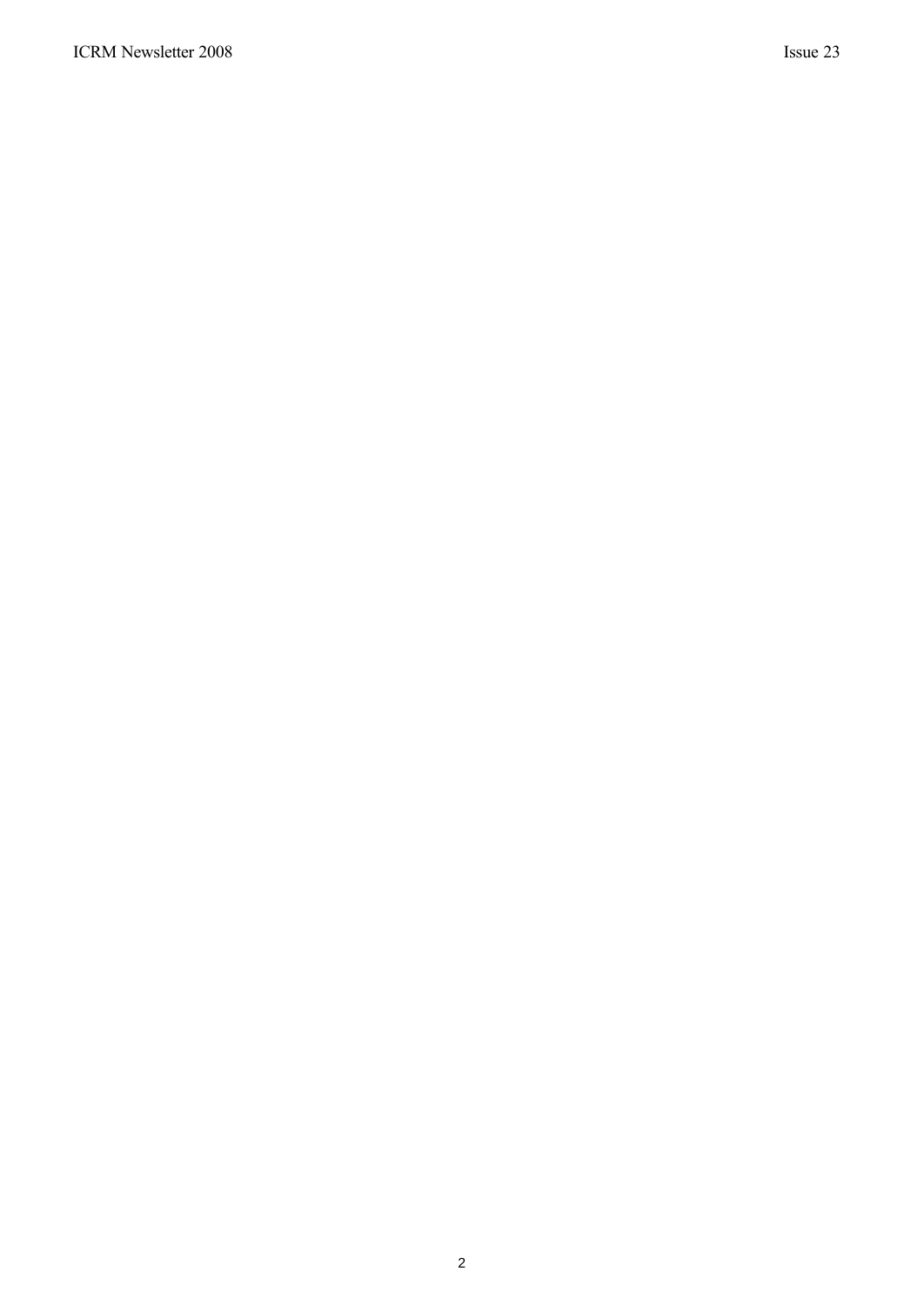# **CONTENTS**

**Contributions** 

Editorial

Instructions to Contributors

President's message

Announcement:  $17<sup>e</sup>$  ICRM Conference, September 7 – 12, 2009, Bratislava

Reports of the Working Group Coordinators

## **CONTRIBUTIONS**

|                       | $\triangleright$ Argentina | Comisión Nacional de Energía Atómica, CNEA,<br>$\bullet$<br><b>Buenos Aires</b>                                |
|-----------------------|----------------------------|----------------------------------------------------------------------------------------------------------------|
| ≻                     | <b>Australia</b>           | Radiation Metrology, ANSTO,<br>$\bullet$<br>Lucas Heights                                                      |
| ⋗                     | <b>Austria</b>             | <b>IAEA</b> Nuclear Data Section,<br>$\bullet$<br>Vienna                                                       |
|                       |                            | Bundesamt für Eich- und Vermessungswesen, BEV,<br>$\bullet$<br>Vienna                                          |
|                       |                            | Institut für Isotopenforschung und Kernphysik, Vienna<br>٠                                                     |
| $\blacktriangleright$ | <b>Belgium</b>             | Institute for Reference Materials and Measurements, IRMM,<br>Geel                                              |
|                       |                            | SCK•CEN, Mol<br>$\bullet$                                                                                      |
|                       | $\triangleright$ Brazil    | Laboratório Nacional de Metrologia das Radiações Ionizantes,<br>$\bullet$<br>LNMRI/IRD/CNEN,<br>Rio de Janeiro |
| ➤                     | Croatia                    | Ruder Boškovic Institute, RBI<br>$\bullet$<br>Zagreb                                                           |
| ➤                     | <b>Czech Republic</b>      | Czech Metrology Institute, CMI<br>$\bullet$<br>Prague                                                          |
|                       | $\triangleright$ France    | Laboratoire National Henri Becquerel, LNE-LNHB,<br>$\bullet$<br>Saclay                                         |
| ⋗                     | <b>Germany</b>             | Physikalisch - Technische Bundesanstalt, PTB,<br>$\bullet$<br>Braunschweig                                     |
| ➤                     | <b>India</b>               | Bhabha Atomic Research Centre, BARC, (SA1/SA2),<br>$\bullet$<br>Mumbai                                         |
|                       | <b>Italy</b>               | Istituto Nazionale di Metrologia delle Radiazioni Ionizzanti,<br>$\bullet$<br>ENEA, Roma                       |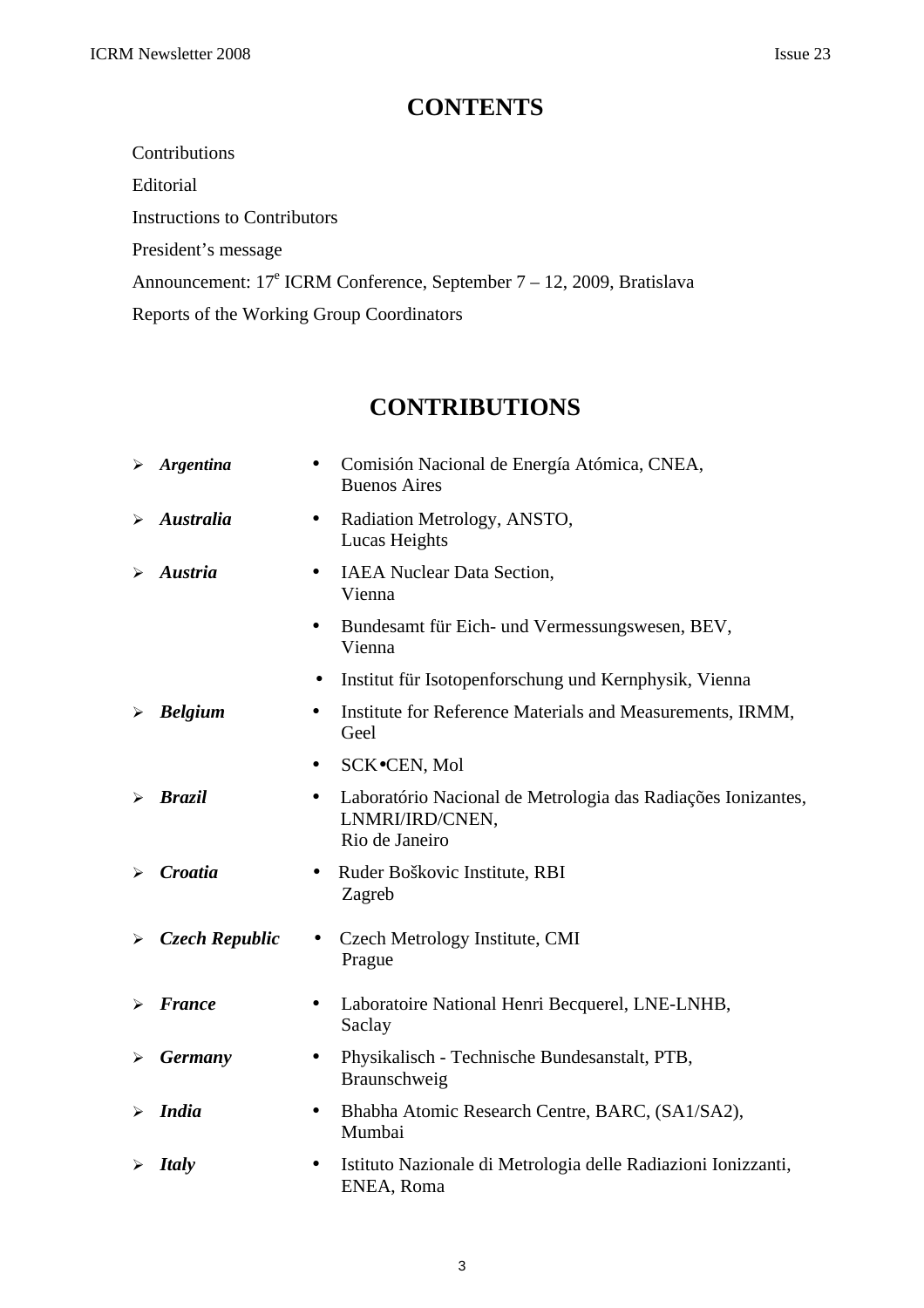| $\blacktriangleright$ | <b>Japan</b>            | National Metrology Institute of Japan, National Institute of<br>$\bullet$<br>advanced Industrial Science and Technology, NMIJ/AIST<br>Tsukuba |
|-----------------------|-------------------------|-----------------------------------------------------------------------------------------------------------------------------------------------|
|                       | $\triangleright$ Poland | Laboratory of Radioactive Standards, RC POLATOM,<br>$\bullet$<br>Otwock-Swierk                                                                |
|                       | Romania                 | Institutul National de Fizica si Inginerie Nucleara, INFIN-HH,<br>$\bullet$<br>(SA1/SA2),<br><b>Bucharest</b>                                 |
| ⋗                     | Russia                  | D.I. Mendeleyev Institute for Metrology, VNIIM,<br>$\bullet$<br>St. Petersburg                                                                |
| ➤                     | <b>Slovak Republic</b>  | Slovak Institute of Metrology, SMU,<br>$\bullet$<br><b>Bratislava</b>                                                                         |
|                       | <b>Spain</b>            | Laboratorio de Metrología de Radiaciones Ionizantes, CIEMAT<br>$\bullet$<br>Madrid                                                            |
| ➤                     | <b>South Africa</b>     | CSIR-National Metrology Laboratory,<br>$\bullet$<br>Cape Town                                                                                 |
|                       | <b>Switzerland</b>      | Institut Universitaire de Radiophysique Appliquée,<br>$\bullet$<br>Lausanne                                                                   |
| ⋗                     | <b>Taiwan</b>           | Institute of Nuclear Energy Research, NRSL/INER<br>$\bullet$<br>Longtan                                                                       |
| ➤                     | <b>United Kingdom</b>   | National Physical Laboratory, NPL<br>$\bullet$                                                                                                |
|                       |                         | Teddington                                                                                                                                    |
| ➤                     | <b>United States</b>    | National Institute of Standards, NIST<br>$\bullet$                                                                                            |
|                       | of America              | Gaithersburg                                                                                                                                  |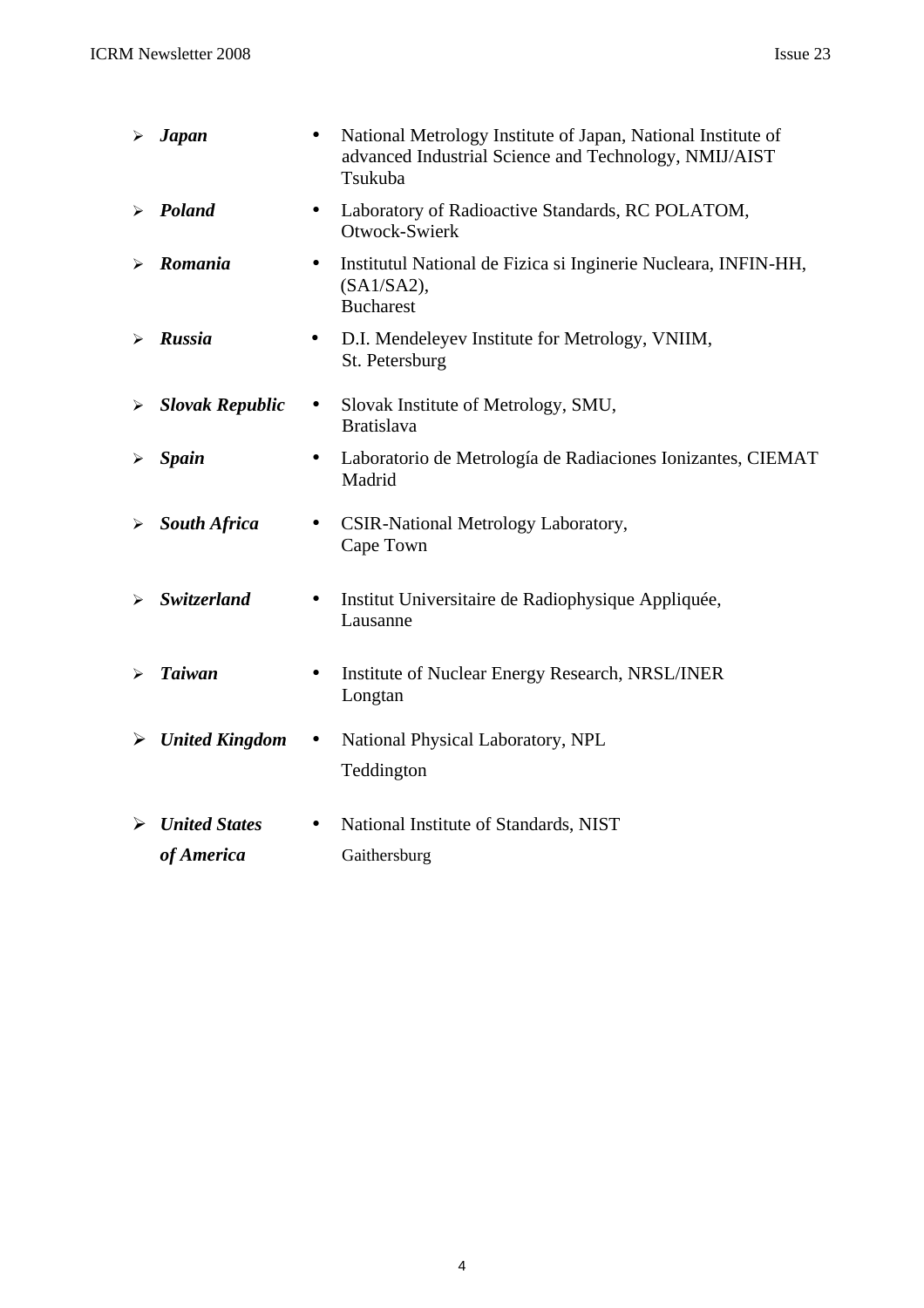## **EDITORIAL**

This newsletter was established in response to a recommendation of the International Committee for Radionuclide Metrology made during its General Meeting in Grenoble 1985. It is meant to serve as a medium for informal exchange of information between workers active in the field of Radionuclide Metrology.

The scope of the Radionuclide Metrology Newsletter is to describe briefly current activities in the following topics:

- foil and source preparation;
- $\alpha$ -,  $\beta$  and γ-ray spectrometry including spectrum evaluation;
- improvement and development of radionuclide measurement techniques;
- measurement and evaluation of radionuclide data;
- low-level radioactivity measurement techniques;
- life-sciences:
- quality assurance and traceability.

In order to ensure that the Newsletter is as comprehensive and informative as possible, contributions are sought from all laboratories known to be engaged in measurements and data evaluation techniques relevant to Radionuclide Metrology.

All previous contributors will be informed concerning the deadline for the next issue. New contributing Radionuclide Metrology laboratories are welcome. Please contact the editor.

Any comments on this issue or suggestions for improvement will be welcome.

At the ICRM General Meeting in Paris 1995, it was decided that the ICRM Newsletter would also allow for the distribution of Progress/Planning Reports SA1 and SA2.

From the experience of this issue, we have the following situation : Laboratories regard their normal Newsletter contribution as the fulfilment of SA1/SA2. In this case this is indicated on the contribution by "SA1/SA2". Or laboratories provide (additionally) the traditional SA1/SA2 reports which should not be longer than 2 pages. In the latter case it should be mentioned in the accompanying letter, that the SA1/SA2 contributions be intended for publication in the Newsletter.

For economy reasons, at the ICRM General Meeting in Dublin 2003, it was agreed that the ICRM Newsletter would be put in the LNE-LNHB (former BNM-LNHB) web site (http://www.nucleide.org/Publications/icrm\_newsletter.htm ) distributed in hard copy , or CDrom only to those whom have asked for it.

• Contributions may be sent by E-mail as an attachment in MS Word or as plain text file.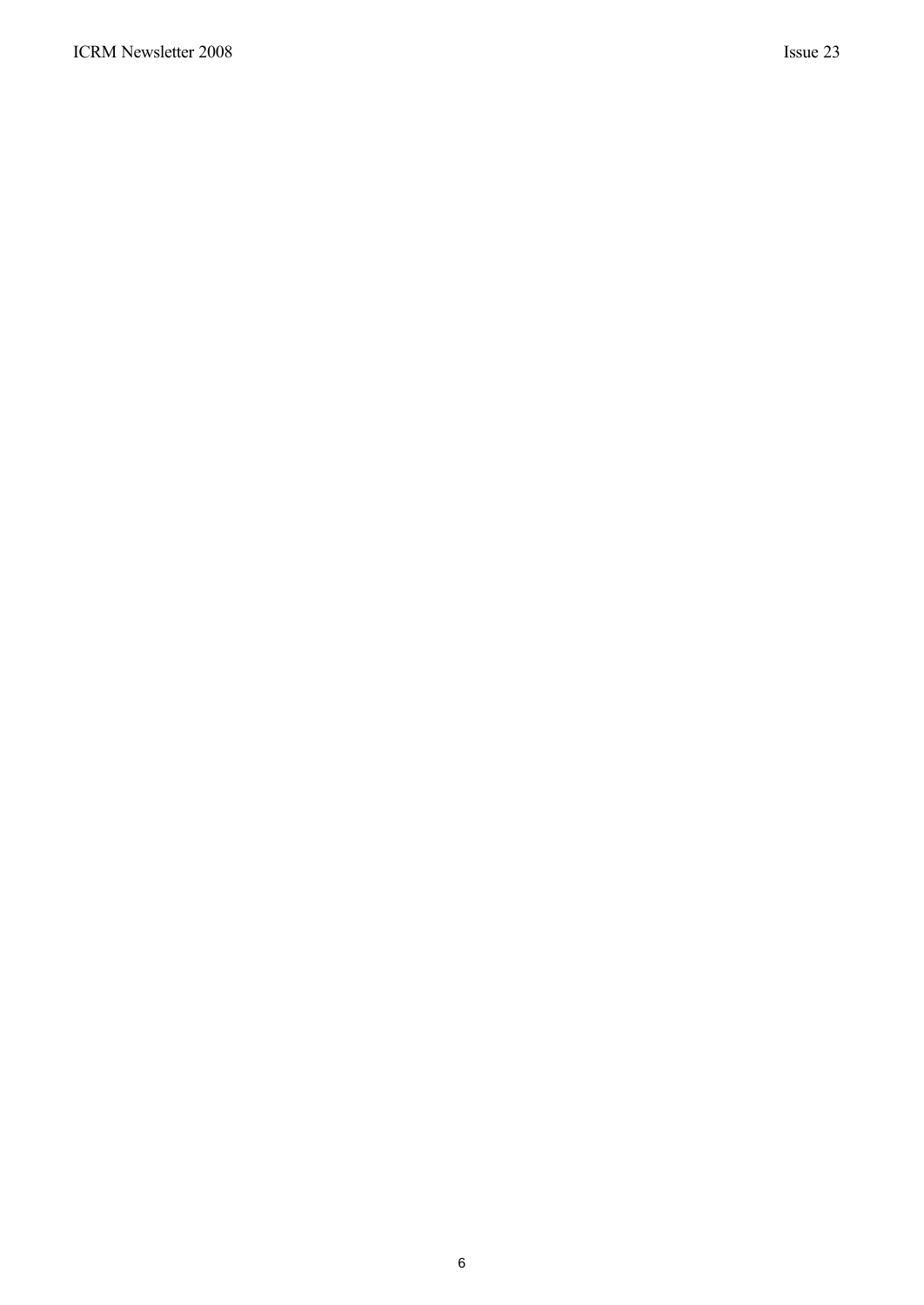## **INSTRUCTIONS TO CONTRIBUTORS**

This Newsletter is realised with no alterations by the editor. To ensure readability and avoid unnecessary work by the editor, it is suggested that :

- Contributions should be typed on plain white A4 paper (21 cm x 29,7 cm) **format** inside a box of **15,5 cm x 20 cm** which should be situated **4,5 cm** from the upper and **3 cm** from the left margin. Please use font **Times New Roman** size **12**. The format indicated below should be followed.
- Contributions should contain **no** page number, date, signature, or any correspondence references typed on this sheet. Correspondence to the editor must be on a separate sheet.
- Contributions should be in English and carefully proofread by the authors.
- References to publications or reprints should be completed as required by the Physical Review.
- Complete mailing address and the name of a person who can be contacted for additional information by those desiring it should be given at the end.
- Please use the **"contribution.dot**" file.
- Please note that only files on "Word" format will be accepted.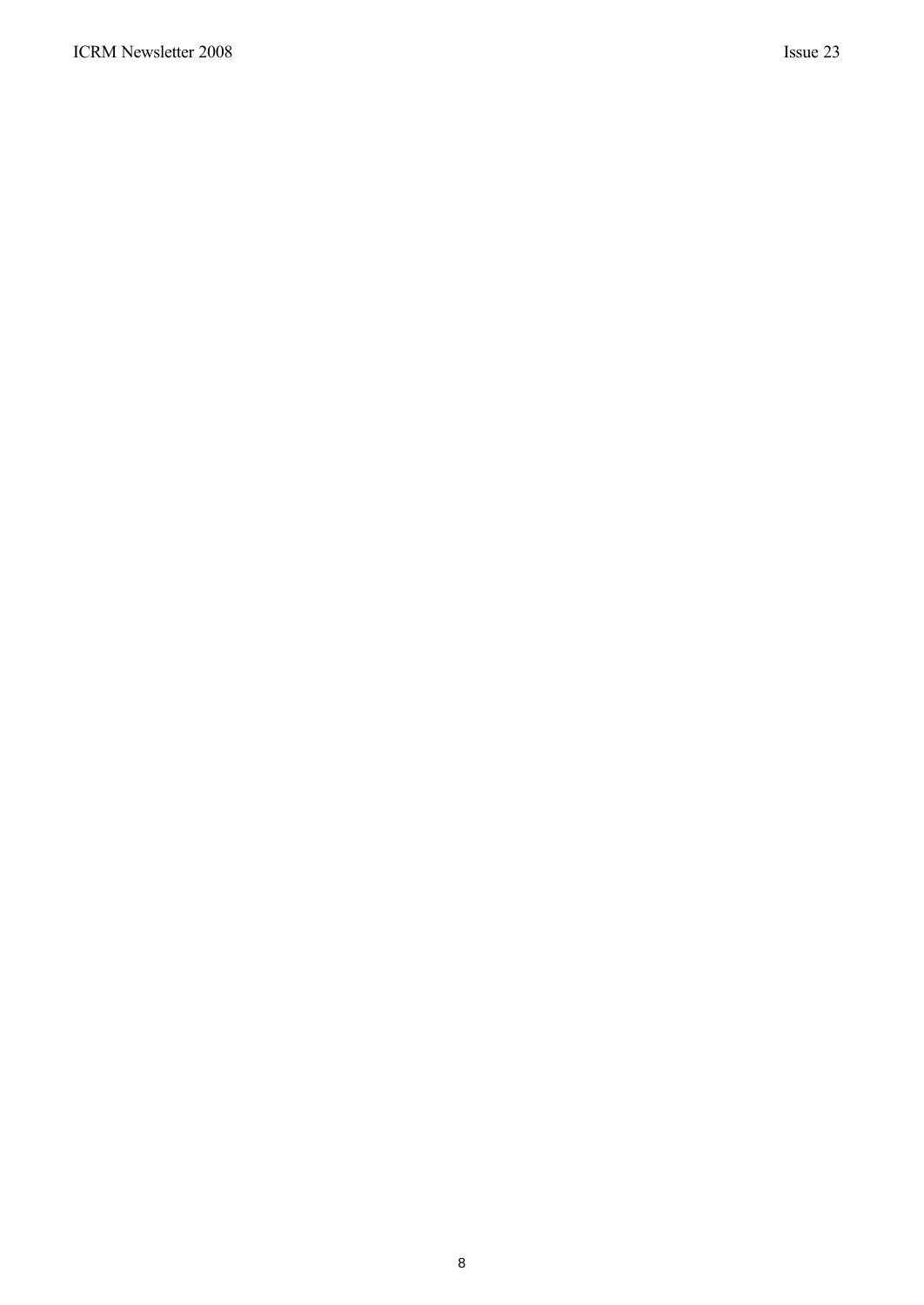## **Contribution Format**

| <b>LABORATORY</b>                           | Name of laboratory                                                                                                                                                                                                                                                                                                                                                                                                                                                                                             |
|---------------------------------------------|----------------------------------------------------------------------------------------------------------------------------------------------------------------------------------------------------------------------------------------------------------------------------------------------------------------------------------------------------------------------------------------------------------------------------------------------------------------------------------------------------------------|
| <b>NAMES</b>                                | If more than one laboratory is involved identify affiliation<br>through abbreviations (ORNL, LASL, etc.).<br>Visitors can also be identified with asterisks.                                                                                                                                                                                                                                                                                                                                                   |
| <b>KEYWORDS</b>                             | Alpha spectrometry, beta spectrometry, calorimetry, (anti)<br>coincidence method, cryogenic detector, data evaluation, data<br>measurement, Euromet, gamma-ray<br>spectrometry, gas<br>proportional counter, ionisation chamber, life sciences, liquid<br>low-level, NaI<br>scintillation,<br>well<br>counter,<br>neutron<br>measurement, radioactive gas, radiochemistry, simulation code,<br>SIR, source preparation, X-ray spectrometry, radionuclide by<br>name (e.g. 55Fe or Fe-55). Choose the good ones |
| <b>APPARATUS</b><br><b>ACTIVITY</b>         | Choose one; the former for experiments and the latter for<br>compilations, calculations, or theory.                                                                                                                                                                                                                                                                                                                                                                                                            |
| <b>RESULTS</b>                              | Use this for experimental results.                                                                                                                                                                                                                                                                                                                                                                                                                                                                             |
| <b>PUBLICATIONS</b>                         | Use Physical Review style. Include only published materials.                                                                                                                                                                                                                                                                                                                                                                                                                                                   |
| <b>IN PROGRESS</b>                          | Use this for description of the current work.                                                                                                                                                                                                                                                                                                                                                                                                                                                                  |
| <b>INFORMATION</b><br><b>SOURCE</b>         | Use this for evaluations or compilations.                                                                                                                                                                                                                                                                                                                                                                                                                                                                      |
| IN PREPARATION                              | Use this to also indicate papers submitted for publication.                                                                                                                                                                                                                                                                                                                                                                                                                                                    |
| <b>OTHER RELATED</b><br><b>PUBLICATIONS</b> | Optional.                                                                                                                                                                                                                                                                                                                                                                                                                                                                                                      |
| <b>ADDRESS</b>                              | Mailing address. Give also telephone, telex, fax numbers and<br>E-mail.                                                                                                                                                                                                                                                                                                                                                                                                                                        |
| <b>CONTACT</b>                              | Single contact person.                                                                                                                                                                                                                                                                                                                                                                                                                                                                                         |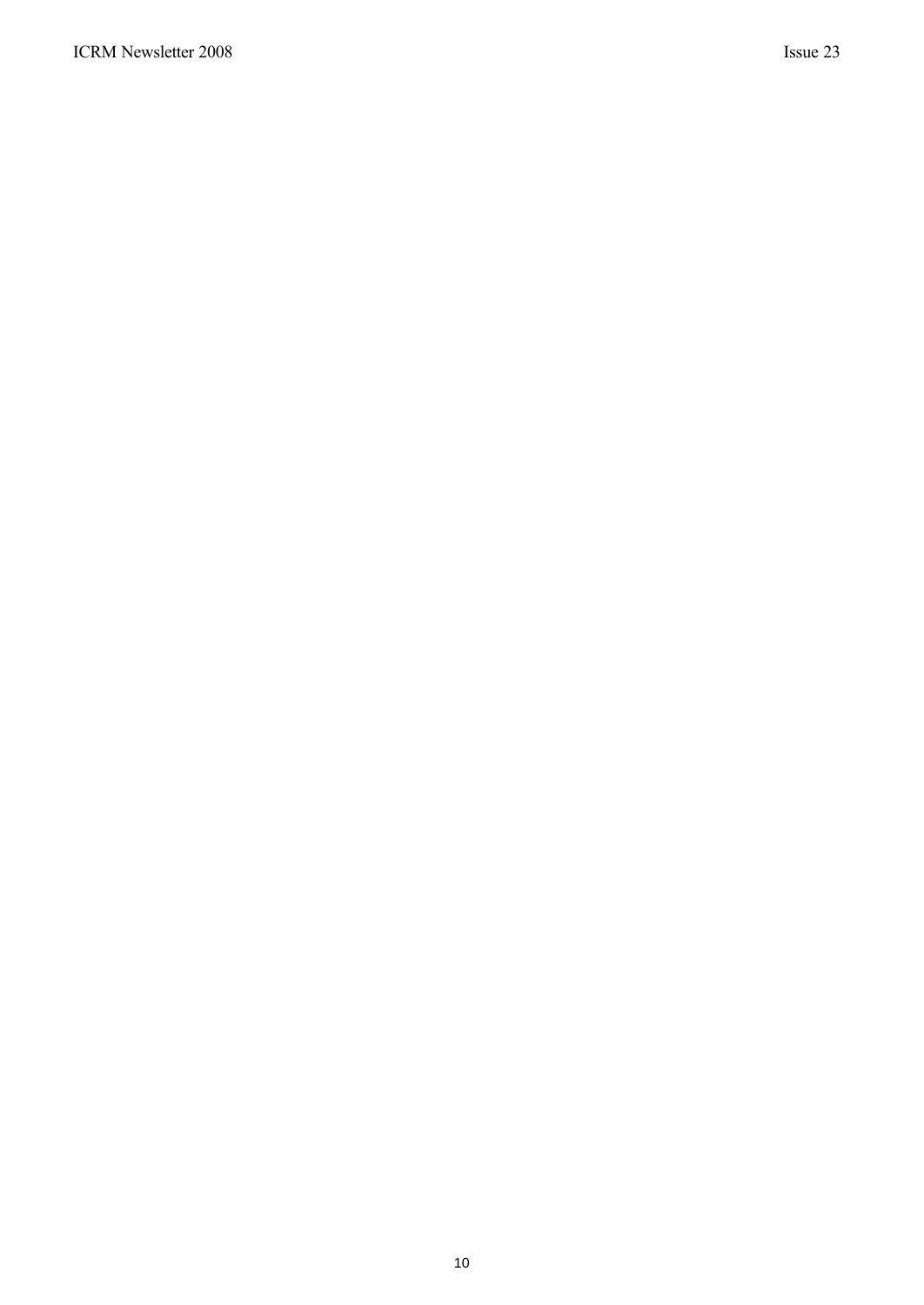## General information on ICRM (President's Message)

The International Committee for Radionuclide Metrology (ICRM) is an association of radionuclide metrology laboratories whose membership is composed of delegates of these laboratories together with other scientists (associate members) actively engaged in the study and applications of radioactivity. It explicitly aims at being an international forum for the dissemination of information on techniques, applications and data in the field of radionuclide metrology. This discipline provides a range of tools for tackling a wide variety of problems in numerous other fields, for both basic research and industrial applications.

There are 38 institutions now represented by delegates in the ICRM. The ICRM has no membership fee and no paid secretariat or other staff. Its overall direction is determined by the delegates in General Meetings, which convene usually every two years, where organizational guidelines and directions for the working programs are agreed upon. The following officers of ICRM are presently serving on the Executive Board:

| President      | Yoshio Hino <sup>1</sup>          |
|----------------|-----------------------------------|
| Vice-President | Uwe Wätjen $^2$                   |
|                | Guy Ratel <sup>3</sup>            |
|                | Carlos José da Silva <sup>4</sup> |
| Secretary      | Pierino De Felice <sup>5</sup>    |
| Past-President | Mike Woods <sup>6</sup>           |

The Executive Board heavily on the Nominating Committee which has the objective of ensuring the continuity of purpose and vigour of ICRM. It does this by soliciting from the membership, and by itself proposing, the names of eligible candidates to fill vacancies about to occur on the Executive Board and the Nominating Committee. The current membership of this committee is:

| Chairperson    | <b>Bruce Simpson</b>                |
|----------------|-------------------------------------|
| <b>Members</b> | Maria Sahagia <sup>8</sup>          |
|                | Herbert Jan $\beta$ en <sup>9</sup> |

Plenary meetings of the ICRM are held biennially, and have developed into a successful instrument of communication among various specialists, thus encouraging international cooperation. The most recent series of ICRM meetings was at the  $16<sup>th</sup>$  International Conference on Radionuclide Metrology and its Applications (ICRM 2007), which took place on 3 - 7 September 2007 at the Arabella Sheraton Grand Hotel in Cape Town, South Africa. The local organization was undertaken by the National Metrology Institute of South Africa (NMISA) in partnership with the iThemba Laboratory for Accelerator Based Sciences located near Cape Town.

 Our appreciation and thanks go to all who contributed to this very successful and busy meeting. In particular we recognize the great contributions made by Dr. Bruce Simpson and his local organizing team, the Scientific Programme Committee, the referees and session chairmen and to the authors of papers.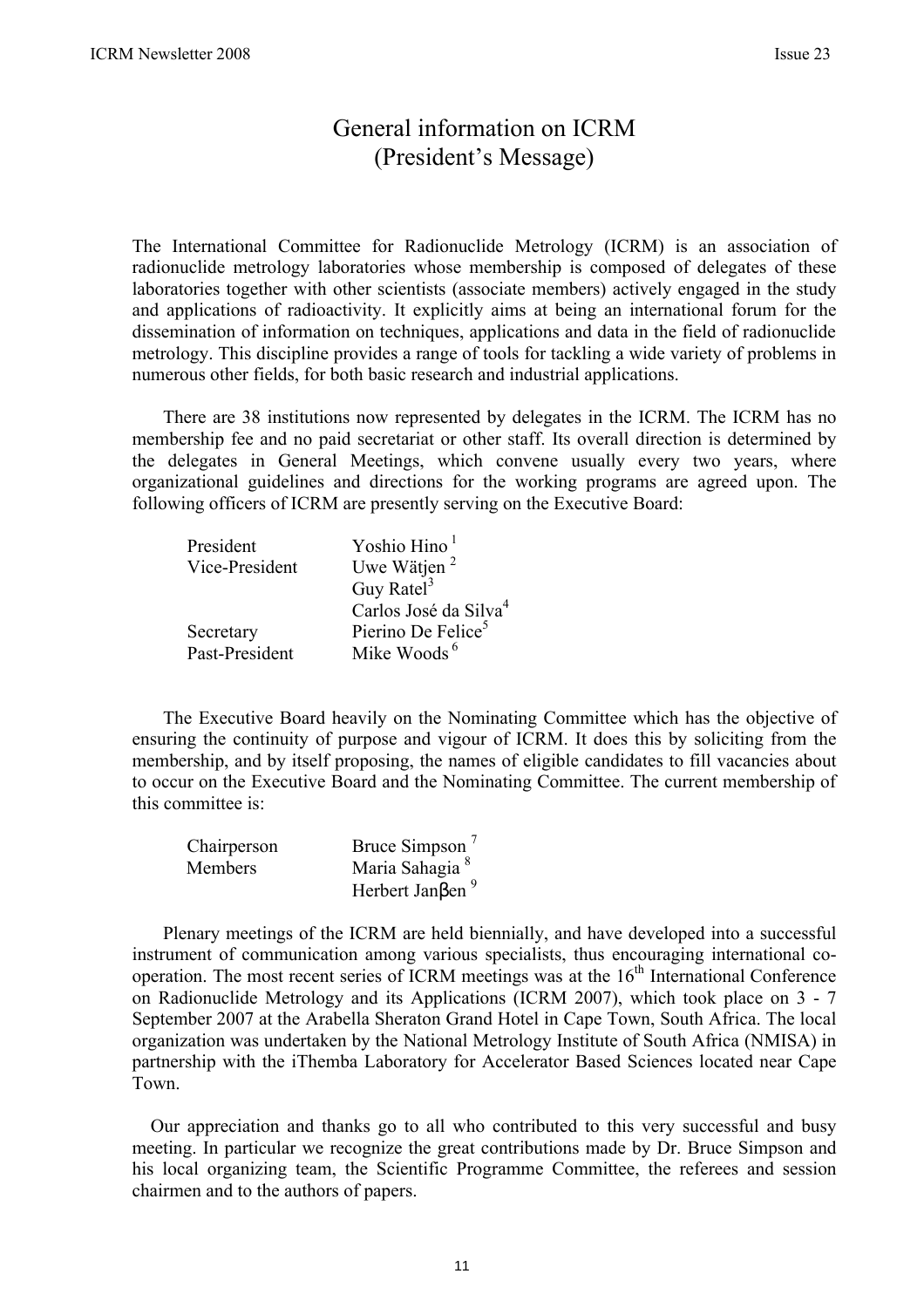ICRM activities are largely the responsibility of its working groups. Each group is guided by a co-ordinator who acts as a centre for ideas and communications and may organize conferences and workshops. There are now seven working groups with the following fields of interest:

| (1) Radionuclide Metrology Techniques                            | http://users.skynet.be/icrmrmt/                             |
|------------------------------------------------------------------|-------------------------------------------------------------|
| John Keightley <sup>10</sup>                                     | $\le$ John.Keightley@npl.co.uk>,                            |
| Mike Unterweger <sup>11</sup>                                    | <michael.unterweger@nist.gov></michael.unterweger@nist.gov> |
| (2) Life Sciences<br>Jeffrey T. Cessna <sup>11</sup>             | $\leq$ jeffrey.cessna@nist.gov>                             |
| (3) Alpha-Particle Spectrometry                                  | http://www.ciemat.es/sweb/metrologia/Alpha.html             |
| Eduardo Garcia-Toraño <sup>12</sup>                              | $\leq E$ garciatorano@ciemat.es>                            |
| (4) Gamma-Ray Spectrometry                                       | http://www.nucleide.org/ICRM GSWG.htm                       |
| Marie-Christine Lépy <sup>13</sup>                               | $\leq$ marie-christine.lepy@cea.fr>                         |
| (5) Liquid Scintillation Techniques                              | http://www.nucleide.org/icrm.htm                            |
| Brian Zimmerman <sup>11</sup>                                    | $\langle bez(a)$ nist.gov $>$                               |
| (6) Low-Level Measurement Techniques<br>Dirk Arnold <sup>9</sup> | $\le$ dirk.arnold@ptb.de>                                   |
| (7) Non-Neutron Nuclear Data<br>Marie-Martine Bé <sup>13</sup>   | $\leq$ mmbe $\omega$ cea.fr>                                |
|                                                                  |                                                             |

We all thank above co-ordinators and also special thank Dr. Alan Nichols<sup>14</sup>, Dr. Brian Zimmerman $11$  and Dr. Philippe Cassette<sup>13</sup> for their great contributions as the chair of Non-Neutron Nuclear Data, Life Sciences and Liquid Scintillation Techniques until the last 16<sup>th</sup> ICRM meeting, respectively.

The next  $17<sup>th</sup>$  international conference of ICRM 2009 will be held in September 2009 in Bratislava, Slovakia organized by the Slovak Institute of Metrology (SMU). This conference will include oral and poster presentations and business meetings of the ICRM Working Groups, in plenary format. More detailed information will be announced soon.

 Finally, we express our heartfelt thanks to Dr. Marie-Martine Bé for compiling and upload this ICRM Newsletter, and also thanks to Dr. Lisa  $\text{Karam}^{11}$  for maintaining our ICRM homepage.

January 2009

Yoshio HINO President of ICRM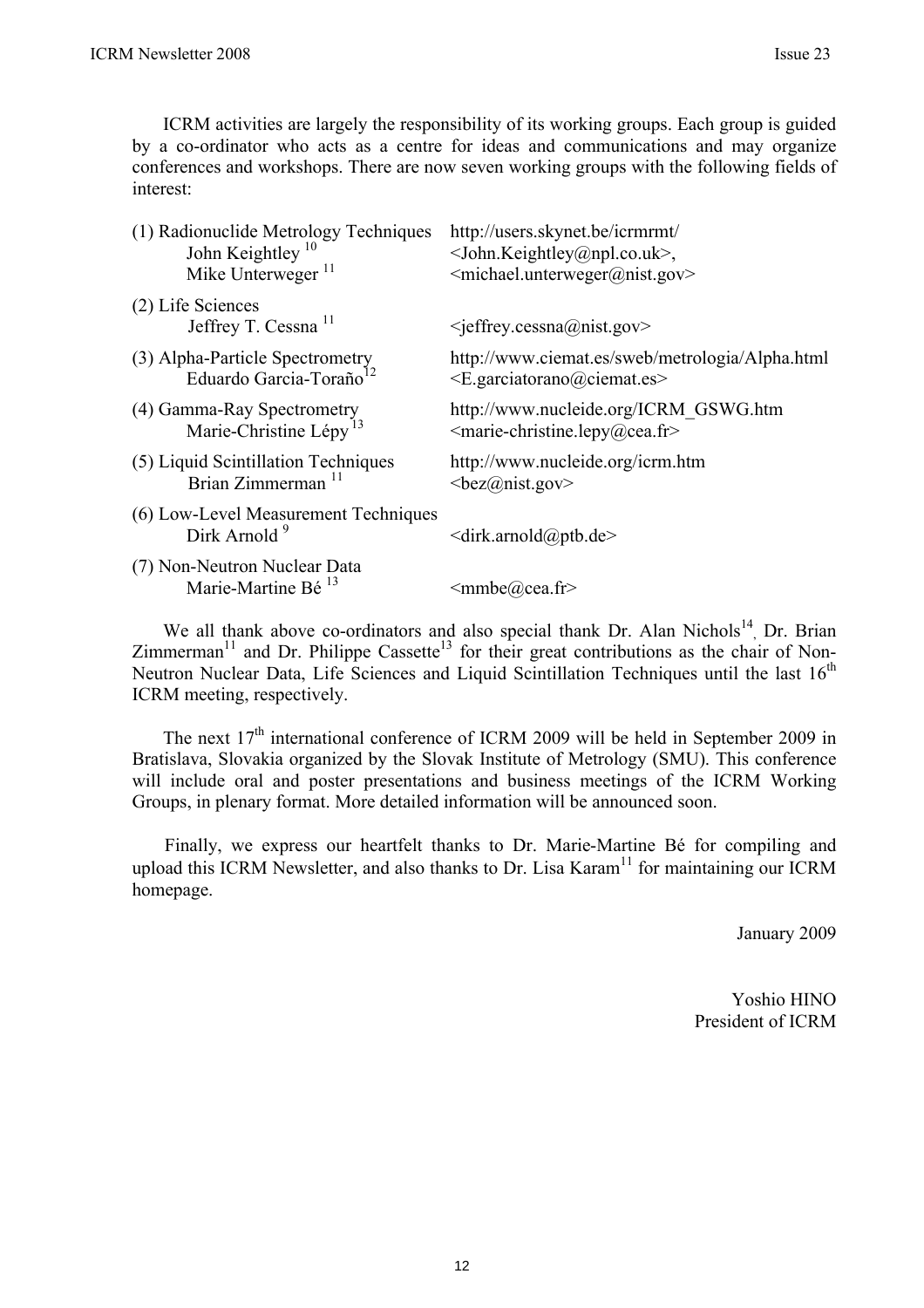#### **References**

- 1. National Metrology Institute of Japan, National Institute of Advanced Industrial Science and Technology (NMIJ/AIST), 1-1-1, Umezono, Tsukuba, Ibaraki 305-8568, Japan.
- 2. Institute for Reference Materials and Measurements (IRMM) Retieseweg 111, B-2440 Geel, Belgium
- 3. Bureau International des Poids et Mesures, Pavillon de Breteuil (BIPM), F-92312 Sèvres CEDEX, France.
- 4. Instituto de Radioproteção e Dosimetria**,** Laboratório Nacional de Metrologia das Radiações Ionizantes (LNMRI), Av. Salvador Allende, 22780-160 Rio de Janeiro, Brazil.
- 5. Ente per le Nuove tecnologie, l'Energia e l'Ambiente (ENEA), C.R. Casaccia, P.O. Box 2400, I-00100 Rome, Italy.
- 6. Ionizing Radiation Metrology Consultants Ltd, 152 Broom Road, Teddington, Middlesex TWll 9PQ, U.K.
- 7. National Metrology Institute of South Africa (NMISA), 15 Lower Hope Road, Rosebank 7700, Cape Town, South Africa.
- 8. National Institute of C&D for Physics and Nuclear Engineering (IFIN), P.O. Box MG-6, RO-76900 Bucharest, Romania.
- 9. Physikalisch-Technische Bundesanstalt (PTB), Bundesalle 100, D-38116 Braunschweig, Germany.
- 10. National Physical Laboratory (NPL), Hampton Road, Teddington, Middlesex, TW11 0LW, UK.
- 11. National Institute of Standards and Technology (NIST), Gaithersburg, Maryland, 20899-8462, U.S.A.
- 12. Metrología de Radiaciones Ionizantes, Centro de Investigaciones Energéticas, Medioambientales y Tecnológicas (CIEMAT), Avenida Complutense 22, E-28040 Madrid, Spain.
- 13. Laboratoire National Henri Becquerel (LNE-LNHB), CEA-Saclay, F-91191 Gif sur Yvette cedex, France.
- 14. International Atomic Energy Agency (IAEA), Wagramerstrasse 5, A-1400 Vienna, Austria.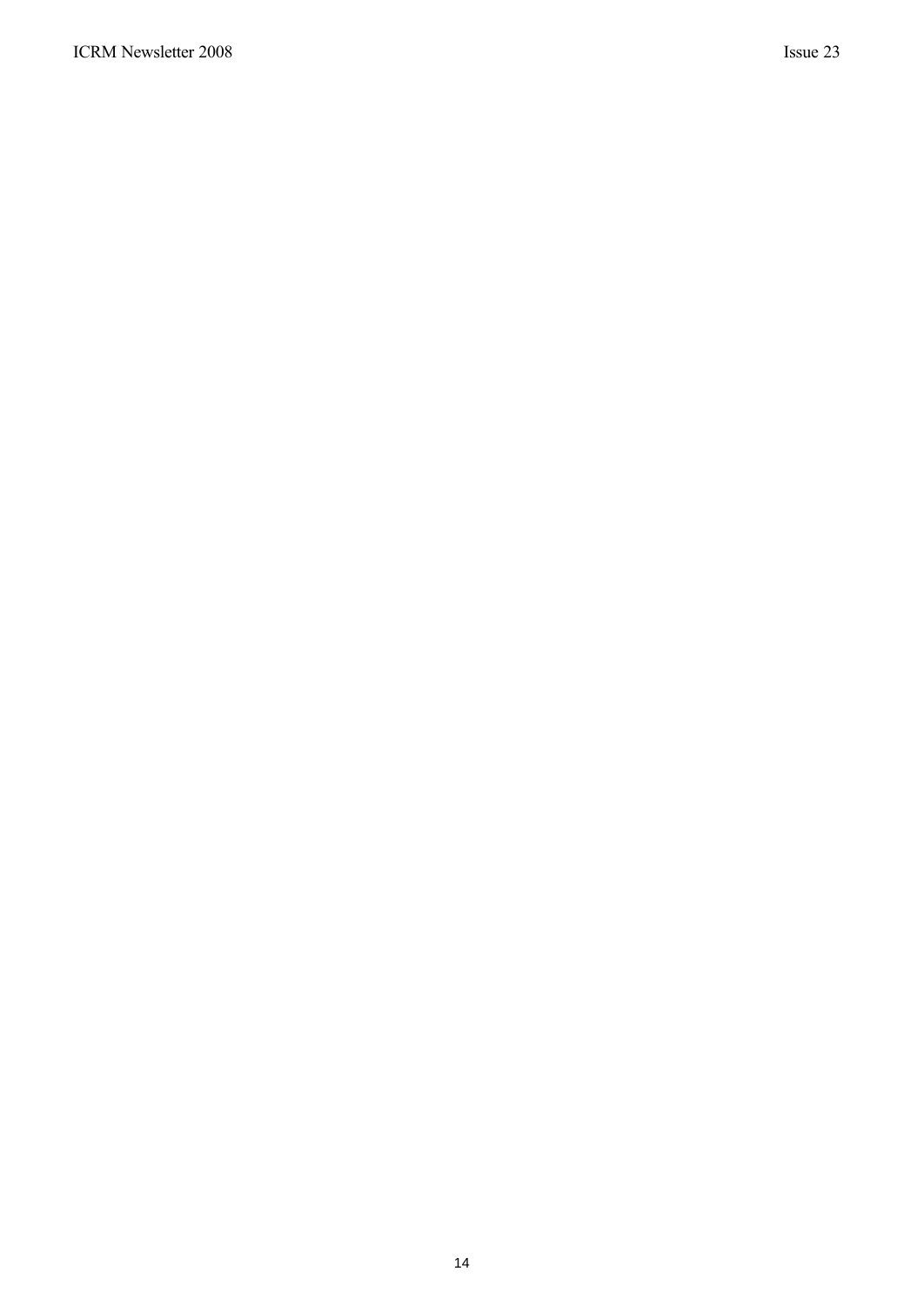| <b>Conference Secretariat</b>                                                          | <b>Pre-Registration Form</b>                                          |                                                         |
|----------------------------------------------------------------------------------------|-----------------------------------------------------------------------|---------------------------------------------------------|
| (registrations, fees, accommodation)                                                   | In order to receive the next announcement, please                     | <b>RIVIS</b>                                            |
| Mrs. Saskia Mikičová                                                                   | send back this form to the<br>complete and                            |                                                         |
| Slovak Institute of Metrology                                                          | Conference Secretariat by September 26, 2008                          | <b>10 RV</b>                                            |
| Karloveská 63                                                                          |                                                                       |                                                         |
| 842 55 Bratislava, Slovak Republic                                                     | Last name:                                                            | FIRST ANNOUNCEMENT                                      |
| Phone: +421 2 60294 758                                                                |                                                                       | AND CALL FOR PAPERS                                     |
| Fax: $+421260294670$                                                                   | First name:                                                           |                                                         |
| e-mail: saskia@ICRM2009.sk                                                             | Title(s):                                                             | 17 <sup>th</sup> International Conference on            |
| <b>Scientific Secretariat</b>                                                          |                                                                       | Radionuclide Metrology and                              |
| (abstracts, manuscripts, proceedings)                                                  | Organisation:                                                         | its Applications                                        |
| Center of Ionizing Radiations<br>Anton Švec                                            |                                                                       |                                                         |
| Slovak Institute of Metrology                                                          | Address:                                                              |                                                         |
| Karloveská 63                                                                          |                                                                       | <b>ICRM 2009</b>                                        |
| 842 55 Bratislava, Slovak Republic                                                     |                                                                       |                                                         |
| Phone: +421 2 60294 657                                                                |                                                                       |                                                         |
| 5 ax: +421 2 60294 670                                                                 | Country:                                                              | September 7 - 11, 2009                                  |
| e-mail: anton@ICRM2009.sk                                                              |                                                                       |                                                         |
|                                                                                        | Telephone:                                                            | Bratislava                                              |
| Deadlines and Dates                                                                    |                                                                       |                                                         |
| 2008-Sep-26 Submission of pre-registration form                                        | Telefax:                                                              | Slovak Republic                                         |
| to receive $2nd$ announcement                                                          | E-mail:                                                               |                                                         |
| 2009-Jan-31 Deadline for submission of abstracts                                       |                                                                       | Organized by                                            |
| 2009-Mar-20 Notification of acceptance of abstracts<br>2009-Apr-03 Second announcement | $\frac{10}{10}$<br>$\mathsf{L}$ yes<br>I intend to submit a paper:    | International Committee for Radionuclide                |
| 2009-Jun-15 Deadline for early conference                                              |                                                                       | Metrology (ICRM)                                        |
| registration and submission of                                                         | Topic:                                                                | Hosted by                                               |
| accepted papers                                                                        |                                                                       | Slovak Institute of Metrology (SMU)<br>and supported by |
| 2009-Sep-7 Start of conference                                                         |                                                                       | Office for Standardisation, Metrology and Testing of    |
| 2009-Sep-11 General Meeting of ICRM<br>2009-Sep-11 End of conference                   | $\overline{\phantom{a}}$<br>$\sqrt{1}$ yes<br>Accompanying person(s): | the Slovak Republic                                     |
| 2009-Nov-20 Submission of final version of papers                                      | I need a hard copy of the second announcement:                        |                                                         |
|                                                                                        |                                                                       |                                                         |
|                                                                                        | $\Box$ no<br>$\Box$ yes                                               | <b>HH BRATISLAVA</b>                                    |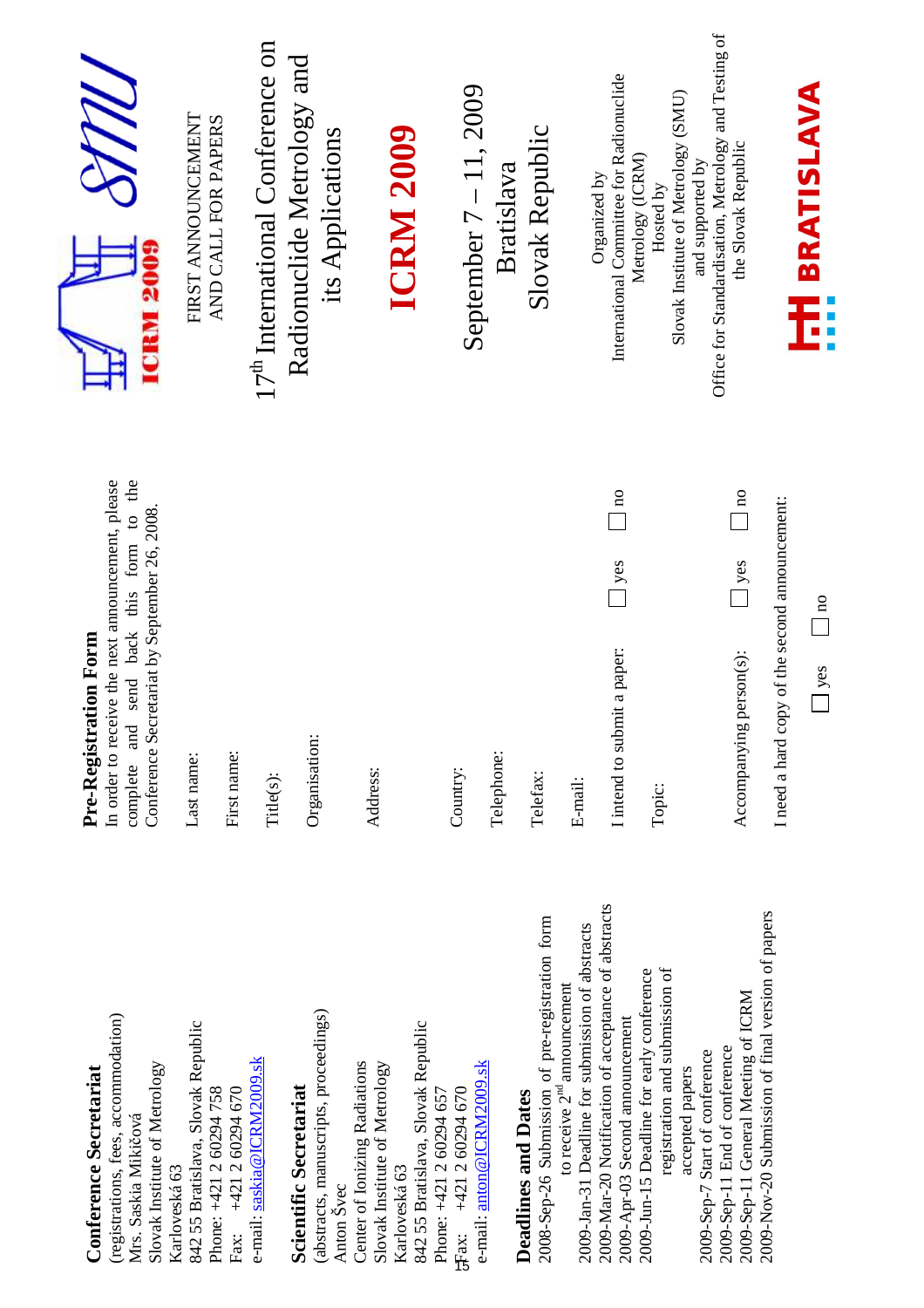| <b>ICRM 2009</b>                                    | <b>Conference Venue</b>                                                                         | Proceedings                                                                                          |
|-----------------------------------------------------|-------------------------------------------------------------------------------------------------|------------------------------------------------------------------------------------------------------|
|                                                     | Slovak Institute of Metrology                                                                   | ತಿ<br>Conference proceedings are planned to                                                          |
| <b>Conference Description</b>                       | Karloveská 63                                                                                   | published in the journal APPLIED RADIATION                                                           |
| The International Committee for Radionuclide        | Bratislava, Slovak Republic                                                                     | AND ISOTOPES. Manuscripts in English must                                                            |
| Metrology is pleased to announce that its next      |                                                                                                 | comply with guidelines which will be sent to the                                                     |
| conference will be held at the Slovak Institute of  | Conference web page                                                                             | $\overline{\mathrm{nn}}$<br>authors together with the information                                    |
| $\Xi$<br>Metrology in Bratislava, Slovak Republic,  | http://www.ICRM2009.sk/                                                                         | acceptance of the paper.                                                                             |
| September 7-11, 2009.                               |                                                                                                 | Acceptance of a paper for presentation at the                                                        |
| The goal of ICRM 2009 is to provide an              | Conference Language                                                                             | conference does not automatically imply that it                                                      |
| opportunity for the exchange of information on      | The official language of the conference is English.                                             | will be published in the proceedings. Publication                                                    |
| techniques and applications of radionuclide         | All abstracts and presentations must be in English.                                             | of the manuscripts is subject to the result of                                                       |
| metrology, and to encourage international co-       |                                                                                                 | a refereeing procedure.                                                                              |
| operation in this field. This biennial conference   | Participation                                                                                   |                                                                                                      |
| was recently held in September 2007 in Cape         | All those interested in participating in the                                                    | <b>Scientific Committee</b>                                                                          |
| Town, South Africa.                                 | conference are asked to return the overleaf Pre-                                                | Dirk Arnold, PTB (Germany)                                                                           |
| The conference will include oral and poster         | Form, duly completed as soon as<br>Registration 1                                               | Marie-Martine Bé, LNE-LNHB (France)                                                                  |
| presentations and business meetings of the ICRM     | possible to the Conference Secretariat but not                                                  | Philippe Cassette, LNE-LNHB (France)                                                                 |
| Working Groups.                                     |                                                                                                 | Pierino De Felice, ENEA (Italy)                                                                      |
|                                                     | later than September 26, 2008.                                                                  | Eduardo Garcia-Toraño, CIEMAT (Spain)                                                                |
| Sonference topics                                   | Call for Pap                                                                                    | Yoshio Hino, NMIJ (Japan)                                                                            |
| Aspects of international metrology                  | pers                                                                                            | Mikael Hult, IRMM (EU)                                                                               |
|                                                     | Contributed papers on the topics listed above are                                               | Lisa Karam, NIST (USA)                                                                               |
| Intercomparisons                                    | welcome. Authors wishing to submit a paper                                                      | John Keightley, NPL (UK)                                                                             |
| Measurement standards and reference materials       | an Abstract to the Scientific<br>should send                                                    |                                                                                                      |
| Radionuclide metrology techniques                   | Secretariat by January 31, 2009.                                                                | Matjaž Korun, JSI (Slovenia)                                                                         |
| Alpha-particle and beta-particle spectrometry       | The abstracts must be sufficiently detailed and                                                 | Marie-Christine Lépy, LNE-LNHB (France)                                                              |
| Gamma-ray spectrometry                              | informative to allow the Scientific Committee to                                                | Stefaan Pommé, IRMM (EU)                                                                             |
| Liquid scintillation counting techniques            | judge the scientific merit of the papers and their                                              | Guy Ratel, BIPM (International)                                                                      |
| Nuclear decay data                                  | suitability for the conference programme. The                                                   | Carlos da Silva, IRD (Brazil)                                                                        |
| Low level measurements                              | authors are requested to follow and keep the                                                    | Bruce Simpson, NMISA (South Africa)                                                                  |
|                                                     | the<br>abstract submission form available at                                                    | Mike Unterweger, NIST (USA)                                                                          |
| Life sciences                                       | conference web page.                                                                            | Uwe Wätjen, IRMM (EC)                                                                                |
| Source preparation techniques                       | Notification of acceptance will be sent to authors                                              | Mike Woods, IRMC (UK)                                                                                |
| Quality assurance and uncertainty evaluation in     | until March 20, 2009. Authors must submit the                                                   | Brian Zimmerman, NIST (USA)                                                                          |
| radioactivity measurements                          |                                                                                                 |                                                                                                      |
| Additional activities during the conference will be | final text of accepted papers to the Scientific<br>Secretariat by June 15, 2009. Authors should | Registration Fees and Accommodations                                                                 |
| the meeting of the ICRM Executive Board, the        | anticipate discussing their papers with the referees                                            | web page and will be distributed with the second<br>Details will be available soon at the conference |
| General Meeting of ICRM members, a visit to the     | before conference, and making any editorial                                                     | announcement.                                                                                        |
| laboratory facilities of the Slovak Institute of    | and/or technical modifications resulting from                                                   |                                                                                                      |
| Metrology and social events.                        | those discussions by November 20, 2009                                                          |                                                                                                      |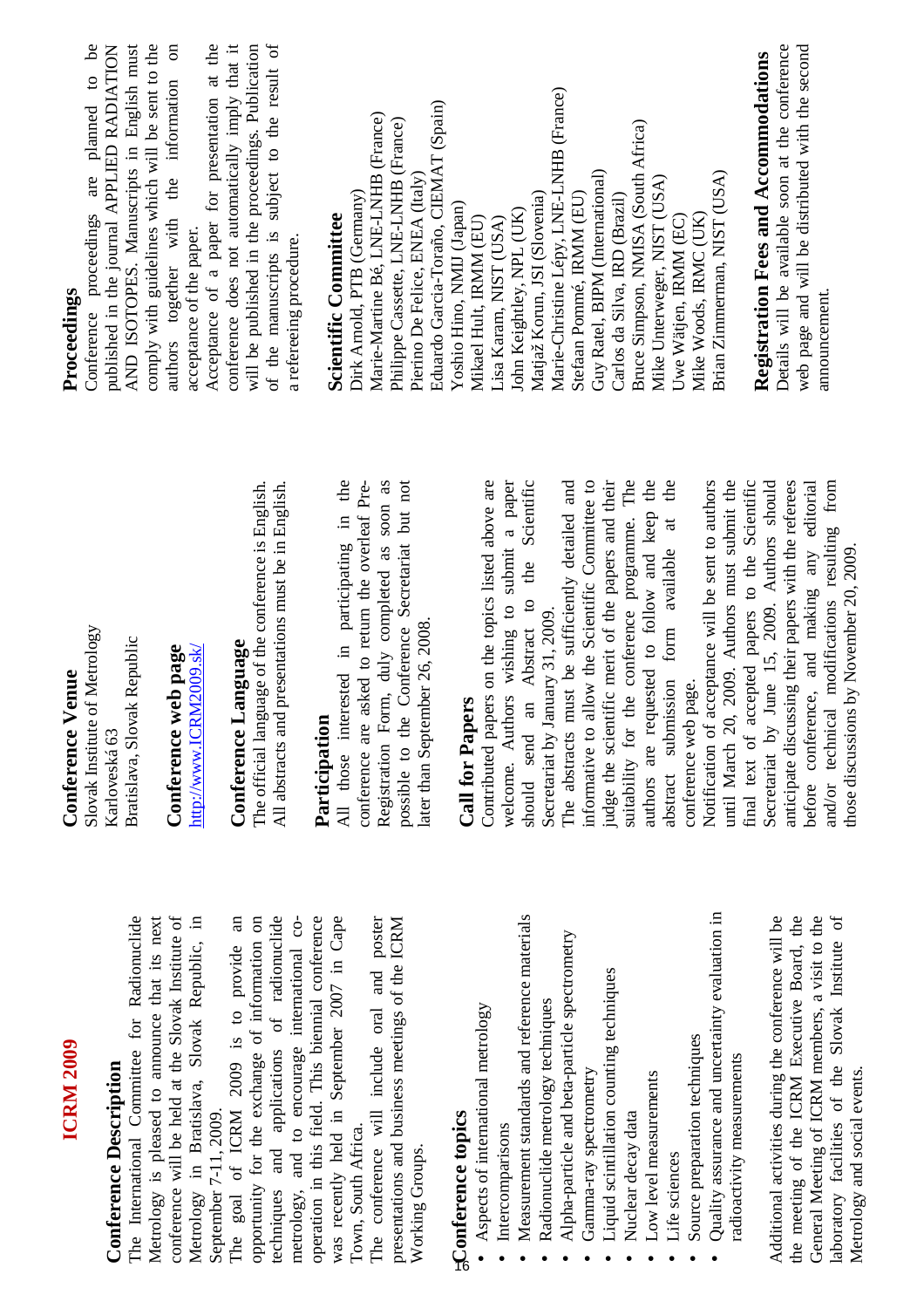# **ICRM**

# **CONTRIBUTIONS**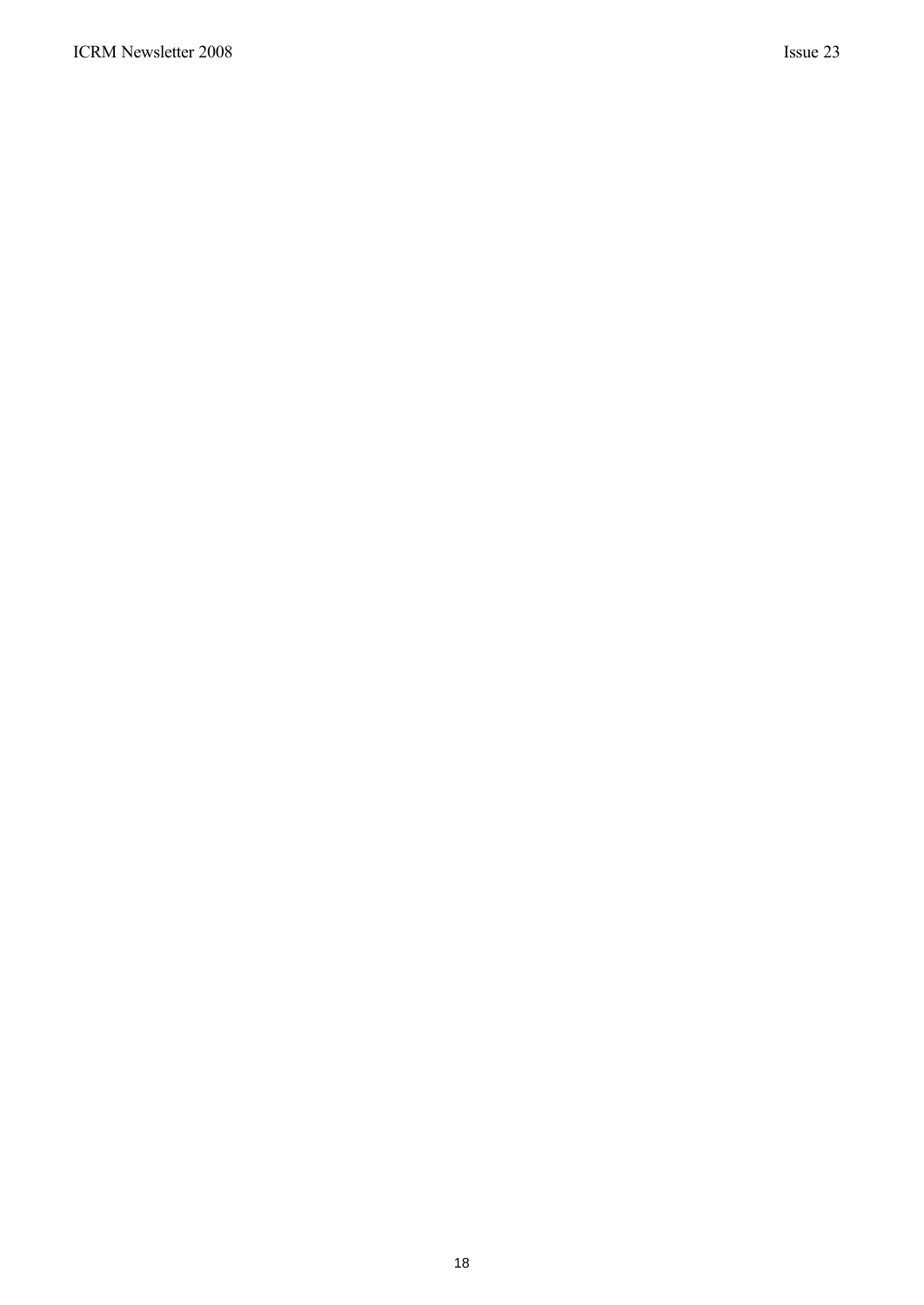### **Coordinator's Report**

### **ICRM Liquid Scintillation Counting Working Group**

Two main activities were carried out by the Liquid Scintillation Counting (LSC) Working Group (WG) in the past year. The first was the organization of a comparison aimed at investigating sources of uncertainty, including inter-laboratory variability in analyzing data acquired using the Triple-to-Double Coincidence Ratio (TDCR) method. The specific goals of the comparison were to:

- 1. Study differences in calculation results from different TDCR analysis programs using a single set of data,
- 2. Investigate differences in analysis techniques and uncertainty assessment philosophies between laboratories using the TDCR method, and
- 3. Study effect of not taking asymmetry of PMT efficiencies into account on calculated activity.

To achieve this, a set of TDCR data for the pure beta emitter <sup>99</sup>Tc, acquired on the NIST TDCR system, was distributed to the participants, who were to analyze the data according to their normal procedures and report the activity concentration of the <sup>99</sup>Tc solution from their results.

The preliminary observations from the comparison were:

- Existing programs, when used with the appropriate input data, appear to give essentially the same activity value.
- Choice of correct shape factor for  $99$ Tc is necessary to obtain correct results; assumption of same shape as  $1<sup>st</sup>$  forbidden-unique is invalid.
- For TDCR systems with large asymmetry in phototube efficiency, it is crucial to take this into account. Failure to do so in this case leads to a +0.6 % systematic error.
- In terms of uncertainty assessment, very different philosophies regarding uncertainty assessments exist between the various laboratories. The rigor taken in the assessment of uncertainty components appeared to be correlated with level of experience with the TDCR method.

The other main activity of the WG in the past year was the organization of an interim meeting on 10-11 November at the National Physical Laboratory in Teddington, UK. Experience has shown that the format of WG meetings held in conjunction with the General ICRM meeting provide minimal opportunity for discussion and interaction. The interim meeting was attended by 12 participants from 6 laboratories. Participants were encouraged to give short presentations on their current work, including work currently in progress. The specific topics of the presentations were:

- Instrumentation for TDCR, new counting systems, commercial LS counters
	- o Field Programmable Gate Array (FPGA)-based acquisitions systems
	- o New TDCR systems (including commercial versions)
	- o Count-rate dependence (non-linearity) issues in commercial counters
- Recent Standardizations/Measurements using LSC (6 presentations)
- Other topics
	- o LS counting of electron-capture nuclides
	- o Compositions of commercial LS cocktails
	- o New cocktails for specific applications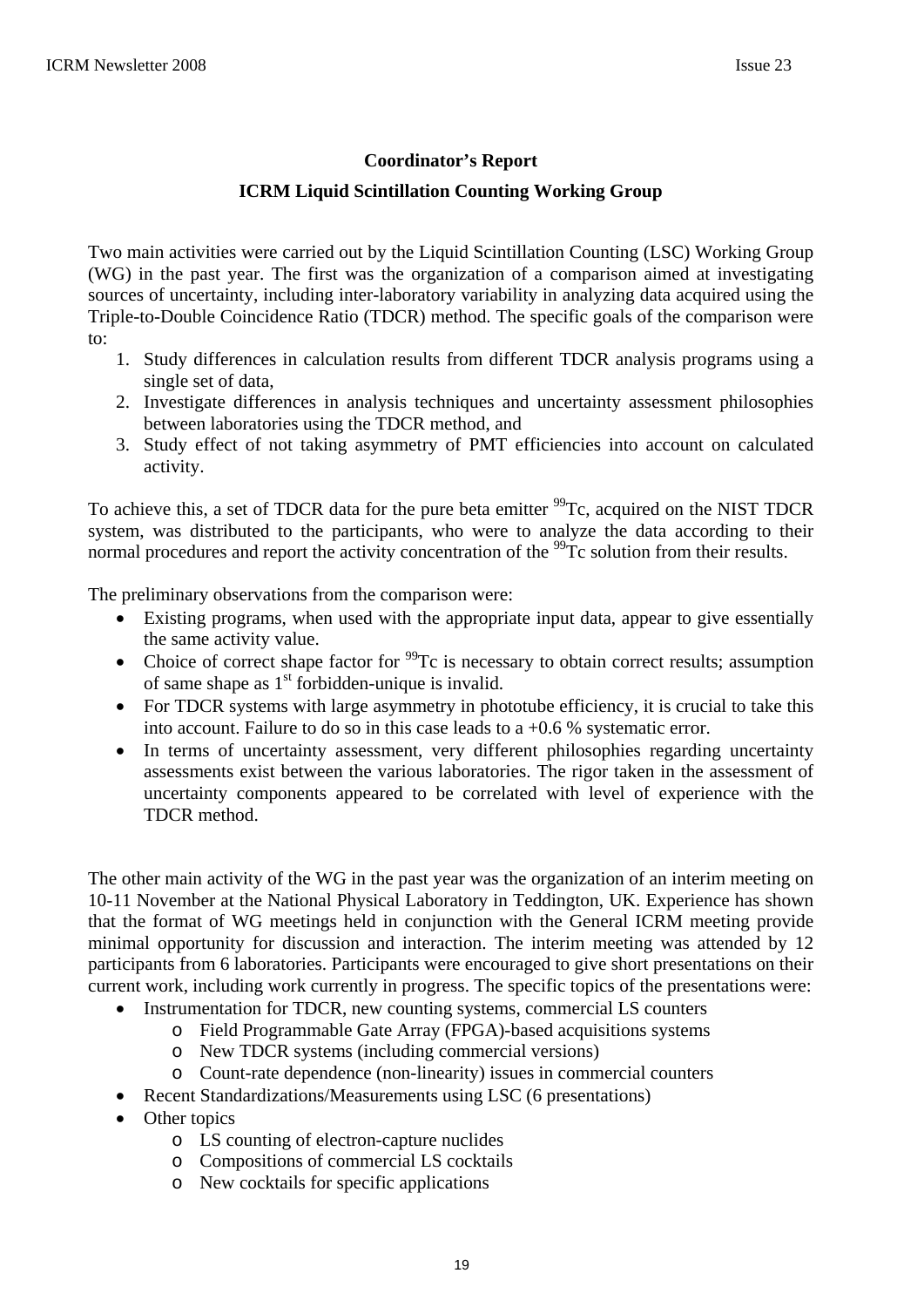- $\circ$  Preliminary results of <sup>99</sup>Tc TDCR data comparison
- o Efficiency variation in TDCR: how do we analyze the data?
- o Problems with photon emitters in applying the TDCR method
- o Cocktail stability when measuring short-lived radionuclide
- o Study of Light Emission Processes in Liquid Scintillation Counting

In terms of outputs of the meeting, it was agreed that a follow-up comparison of TDCR data would be carried out late in 2009. In this case, the data set would consist of data acquired for tritiated water using the LNHB TDCR systems. Additionally, it was agreed that the results of the upcoming CCRI(II) Key Comparison of  $177$  Lu would provide a preliminary indication as to the applicability of the TDCR method to radionuclides that emit both beta particles and high-energy (non- x ray) photons.

A CD of the presentations will be prepared and sent to the participants. Additional copies may be obtained from the ICRM Secretary once they are available. It is also planned to post the presentations on the LSCWG web site.

The next meeting of the LSCWG will be held in conjunction with the biennial ICRM general meeting in September 2009 in Bratislava, with the exact date and format to be decided in early March 2009. It is expected that due to time constraints, the only topics that will presented will be an update of the November LSCWG meeting in Teddington and perhaps one or two short presentations on works in progress. Details will be sent to ICRM members in due course prior to the ICRM meeting.

B. E. Zimmerman, Coordinator

National Institute of Standards and Technology 100 Bureau Dr., Stop 8462 Gaithersburg, MD 20899-8462 USA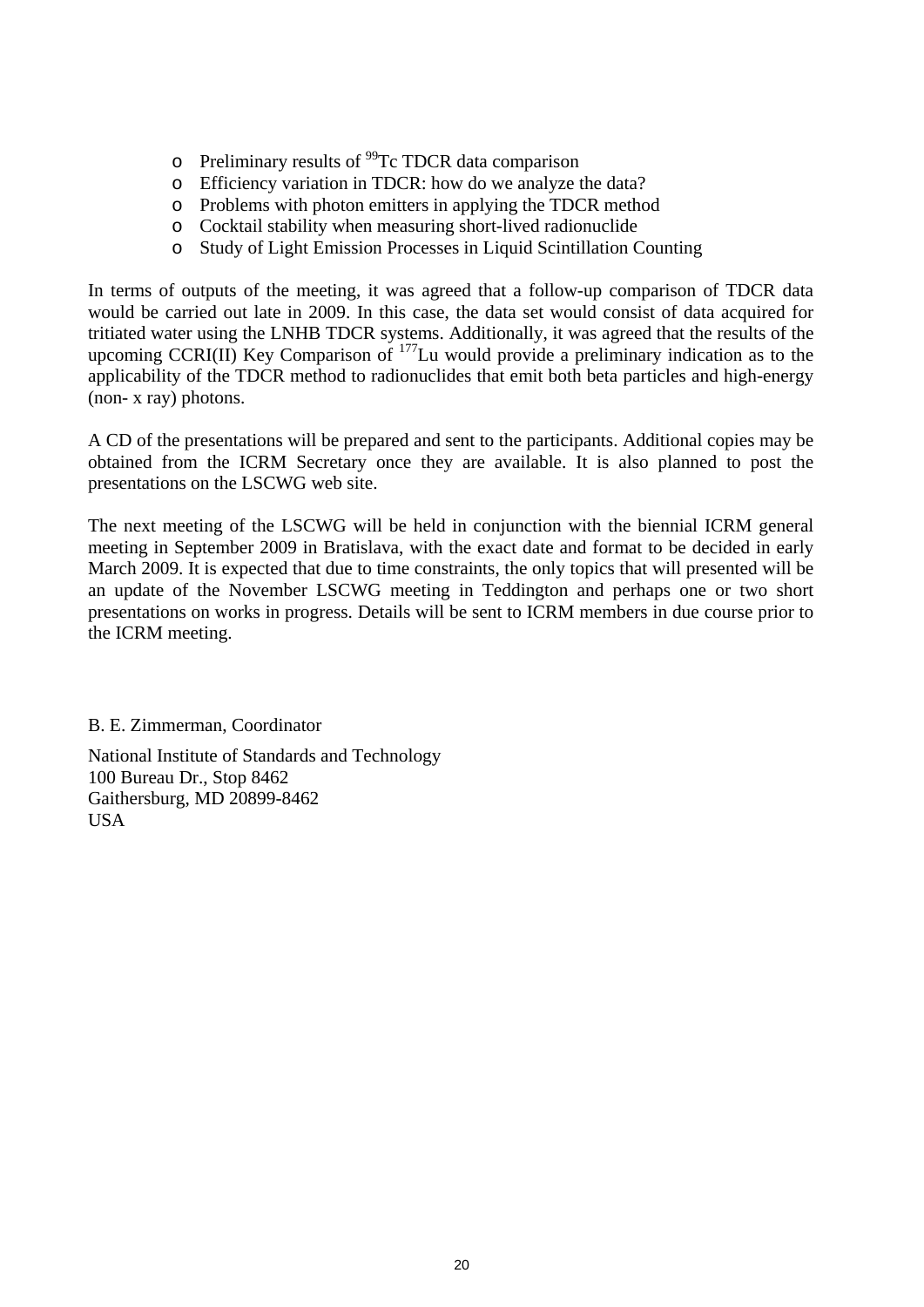#### **Report on the Activities of the Low-Level Measurement Techniques Working Group**

In the period since the last report (i.e. from  $1<sup>st</sup>$  January 2008-31<sup>st</sup> December 2008) the main activity of the LLMT-WG was to organize the ICRM-LLRMT'08 conference. The conference followed on from earlier events, held in Monaco (1991), Seville (1995), Mol (1999) and Vienna (2003). The measurement of low levels of radioactivity in a wide variety of matrices has been of interest to the scientific community since the beginning of the 'nuclear age' and techniques have always been developed to enable the detection of ever lower amounts of radioactivity in smaller samples and for many new applications. This conference had a look at the latest developments in this area with reference to and emphasis on the metrology and quality of measurements. The conference topics were:

• **Radiochemical Techniques** 

Fission Products, Actinides, Activation Products, Rapid Methods

#### • **Applications**

NORM, TENR, Decommissioning, Food Safety, Safeguards, Remediation, Emergency Response, Waste Management, Support Measurements for Astroparticle Physics, etc.

• **Radiometrics** 

α-Particle Spectrometry, Liquid Scintillation Counting, 'Conventional' and Ultra Low-Level γ-Ray Spectrometry, Other Radiometric Techniques

- **Non-radiometric measurements**  Mass Spectrometry – ICP, Thermal Ionisation, Accelerator Based
- **Radon** 
	- Rn-Isotopes and their Decay Products
- **Quality**

Traceability, Reference Materials, Proficiency Tests, Intercomparisons, Quality Assurance

The most recent ICRM-LLRMT conference (ICRM-LLRMT'08) took place on 22-26 September 2008 at the Physikalisch-Technische Bundesanstalt (PTB). The conference was attended by 120 participants from 25 countries worldwide. We had in total 43 oral- and 42 poster-presentations. Our appreciation and thanks go to all who contributed to this successful meeting, in particular to the authors of the papers, the conference organizing team and to the members of the Scientific Committee for selecting and refereeing the papers.

#### **Scientific Committee**

| Dirk Arnold                 | PTB Braunschweig, Germany      |
|-----------------------------|--------------------------------|
| Pierino De Felice           | <b>ENEA Casaccia</b> , Italy   |
| Mikael Hult                 | EC-JRC-IRMM Geel, Belgium      |
| Christian Hurtgen           | SCK.CEN Mol, Belgium           |
| Ken Inn                     | NIST Gaithersburg, USA         |
| Simon Jerome                | NPL Teddington, UK             |
| Matthias Köhler             | VKTA Dresden, Germany          |
| Matjaz Korun                | JSI Ljubljana, Slovenia        |
| Matthias Laubenstein        | LNGS-INFN Assergi, Italy       |
| Marie-Christine Lépy        | <b>CEA-LNHB</b> Saclay, France |
| <b>Franz-Josef Maringer</b> | BEV Vienna, Austria            |
| Annette Röttger             | PTB Braunschweig, Germany      |
| <b>Umberto Sansone</b>      | IAEA Seibersdorf, Austria      |
| Herbert Wershofen           | PTB Braunschweig, Germany      |

#### **Proceedings**

The conference proceedings will be published in the journal APPLIED RADIATION AND ISOTOPES. The manuscripts were submitted to the publisher and the production process has already started.

**Dirk Arnold**, Physikalisch-Technische Bundesanstalt, 38118 Braunschweig, Germany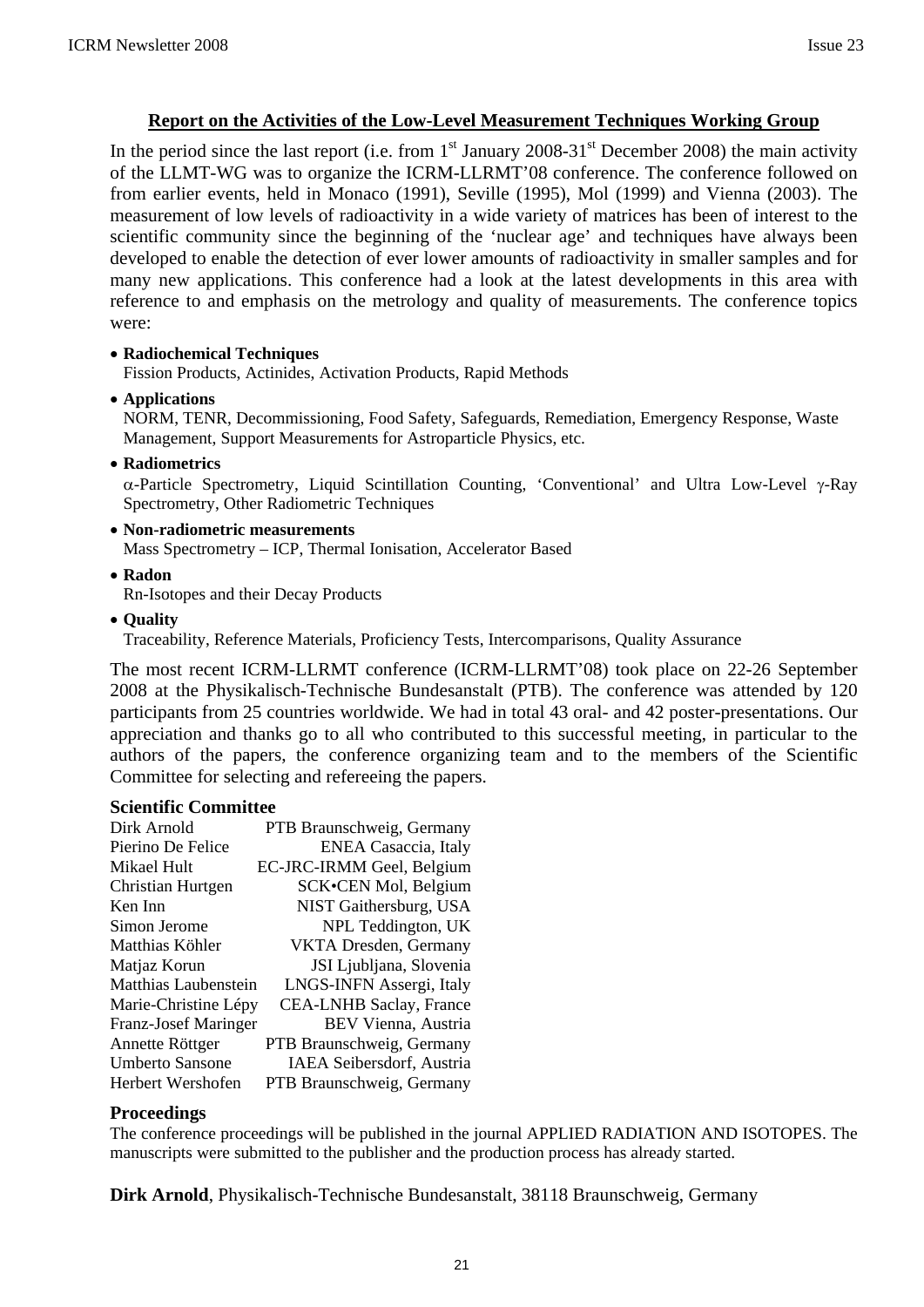#### **Coordinator's Report**

#### **ICRM Life Science Working Group**

The purpose of the Life Sciences Working Group is to provide a forum for ICRM members to address radionuclide metrology issues as they relate to the life sciences. Issues may include, but are not limited to: development of methodologies to calibrate short-lived radionuclides of interest in nuclear medicine, measurement of decay properties (half-lives, decay energies and probabilities, etc.) of radionuclides used in nuclear medicine and biological research, and development of measurement methodologies for transferring National Measurement Standards to the clinic and research laboratory. The Working Group will facilitate finding solutions to these problems through workshops, publications, electronic communications (i.e., email), and collaborative work.

During 2008, a meeting of the Life Sciences Working Group (LSWG) was held at the National Physical Laboratory in Teddington 12-13 November 2008, immediately following the meeting of the Liquid Scintillation Counting Working Group. The meeting was attended by 9 participants from 5 institutions. The format consisted of a number of presentations from each laboratory, followed by a discussion period. The topics covered during the meeting included:

- Quality Assurance, Standards, and Metrology
- **Inter-laboratory comparisons**
- Recent standardizations and measurements of radionuclides used in radiation medicine
- Radionuclide calibrators: and
- Developing, funding, and communicating the importance of metrology programs in the Life Sciences

Specific action items from previous meetings

 Collecting activity calibrator factors for medical radionuclides in different ionization chambers. (Status: An extensive reference list has been collected. Factors are being summarized to be posted on the Life Sciences web page.)

Specific action items that arose from the meeting

- Expand the information available on the working group web page
- **Recommend that laboratories with stability data on their ionization chambers actively** measure half lives
- Publish a review of the determination of calibration figures for radionuclide calibrators

A CD of the presentations, along with those from the Liquid Scintillation Counting Working Group meeting, is being prepared and will be made available from the ICRM Secretary. It is also planned to post the presentations of the LSWG web site.

Following the meeting in Bratislava, the next interim meeting of the LSWG is being planned for mid-2010 to take place at the Physikalisch-Technische Bundesanstalt in Braunschweig.

#### **J.T. Cessna**, Coordinator

National Institute of Standards and Technology 100 Bureau Dr., Stop 8462 Gaithersburg, MD 20899-8462 **USA** [Jeffrey.cessna@nist.gov](mailto:Jeffrey.cessna@nist.gov) Phone: +1 301 975 5539 Fax: +1 301 926 7416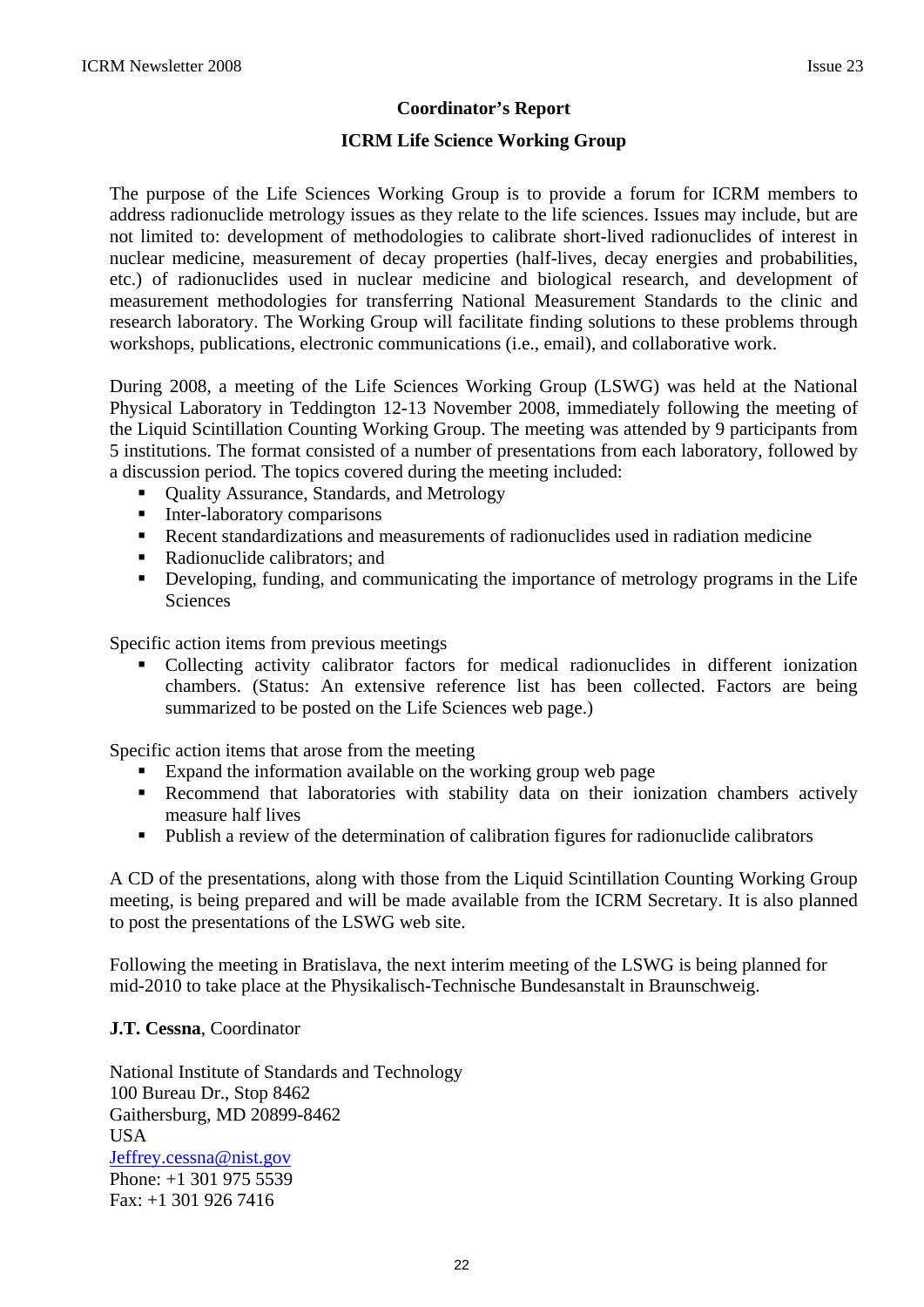#### **Non-Neutron Nuclear Data Working Group (3NDWG): Report, December 2008**

Coordinator: Marie-Martine Bé

Key words: decay data; evaluations; nuclear decay data requirements

- 1. The primary aim of the 3NDWG is to provide the worldwide scientific community with an appropriate environment for communications between specialists in the field of non-neutron nuclear data measurements and evaluations so that they can learn more about each others' work, liaise and combine forces to undertake research programmes of mutual interest, and organise multinational efforts to produce recommended sets of non-neutron nuclear data.
- 2. 3NDWG members continue to be involved in the evaluation efforts of the Decay Data Evaluation Project (DDEP). Communications between decay data evaluators are encouraged through this project (coordinator: E. Browne, ebrowne@lbl.gov). Details of this work and the recommended decay data can be found on the Internet: [http://www.nucleide.org/DDEP\\_WG/DDEPdata.htm.](http://www.nucleide.org/DDEP_WG/DDEPdata.htm) A second working meeting of the DDEP was organized in May 2008 by IFIN in Bucharest. Minutes of the meeting can be requested to A. Luca.
- 3. 3NDWG members continue to evaluate decay schemes for specific actinides and their decay products as part of an agreed IAEA Coordinated Research Project on "Updated decay data library for actinides" (2005 09). Last meeting was held in October, 2008. Contact: M. A. Kellett (e-mail: [m.kellett@iaea.org\).](mailto:m.kellett@iaea.org)) Summary Report 2<sup>nd</sup> coordination meeting, INDC(NDS)-0508
- 4. Noteworthy achieved or on-going work by 3NDWG members include the following: (a) issue of a new volume of Monographie BIPM-5 was published in December 2008, it includes both updated and completely new decay scheme evaluations (M.-M. Bé); (b) forthcoming 3NDWG-based workshops include ENSDF- Nuclear Structure Data to be organised by IFIN in Romania, 30 Mars - 3 Avril 2009. (c) Handbook of Nuclear Data for Safeguards : database extensions, August 2008, was published by A.L. Nichols, D.L. Aldama, M. Verpelli, IAEA INDC(NDS)-0534.
- 5. The work of the 3NDWG was re-endorsed at the 2007 ICRM General Meeting (7 September 2007, Cape Town, South Africa). Alan Nichols (IAEA) relinquished his role as coordinator of the 3NDWG at this meeting; new coordinator is Marie-Martine Bé (LNHB, CEA Saclay, France).

Marie-Martine Bé Phone: +33 1 69 08 46 41 E-mail: [mmbe@cea.fr](mailto:mmbe@cea.fr) 10 January 2009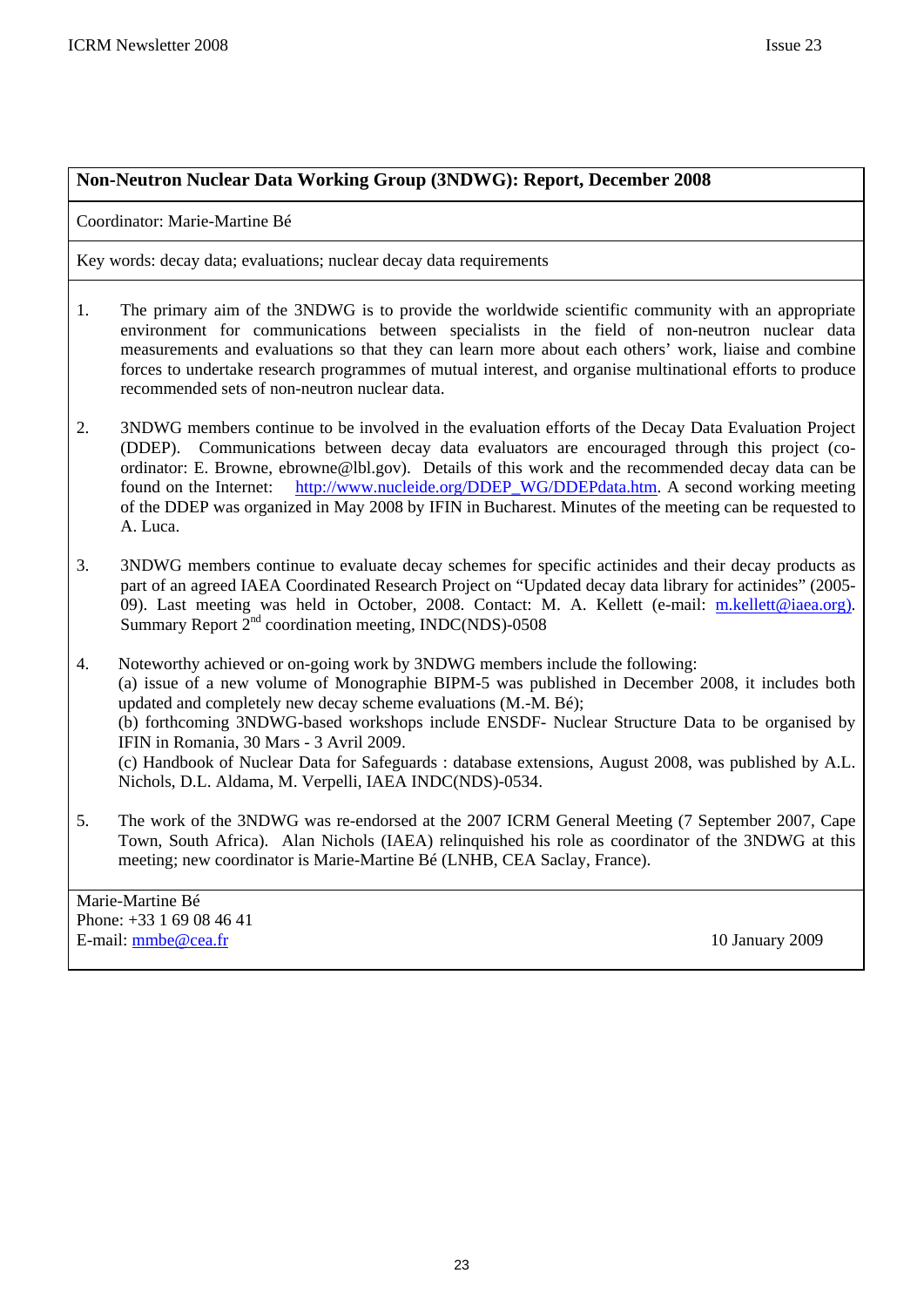| <b>LABORATORY</b>                           | <b>RADIOISOTOPE</b><br>METROLOGY LABORATORY<br>CNEA,<br><b>ARGENTINA</b>                                                                                                                                                                                                                                                                                                                                                                                                                                                                     |  |
|---------------------------------------------|----------------------------------------------------------------------------------------------------------------------------------------------------------------------------------------------------------------------------------------------------------------------------------------------------------------------------------------------------------------------------------------------------------------------------------------------------------------------------------------------------------------------------------------------|--|
| <b>NAMES</b>                                | ARENILLAS, C. BALPARDO, M. E. CAPOULAT, D.<br>P.<br><b>RODRIGUES</b>                                                                                                                                                                                                                                                                                                                                                                                                                                                                         |  |
| <b>ACTIVITY</b>                             | 1. Absolute activity measurements<br>2. Participation in international comparisons                                                                                                                                                                                                                                                                                                                                                                                                                                                           |  |
| <b>KEYWORDS</b>                             | Alpha spectrometry, beta spectrometry, coincidence method, data<br>evaluation, data measurement, gas proportional counter, liquid scintillation,<br>NaI well counter, simulation code, TDCR counter                                                                                                                                                                                                                                                                                                                                          |  |
| <b>RESULTS</b>                              | 1. Improvement of a HPPC-NaI(Tl) coincidence system with the TAR<br>module.<br>2. Participation in a TDCR code comparison.<br>3. Standardization of $^{241}$ Am, $^{90}$ Sr $/^{90}$ Y and $^{67}$ Ga.<br>4. Beta emission determination in extended sources of $^{137}Cs$ and $^{90}Sr$ .<br>5. Characterization of the Low Geometry Defined Solid Angle System for<br>alpha counting.                                                                                                                                                      |  |
| <b>PUBLICATIONS</b>                         | "General data analysis code for TDCR liquid scintillation counting" D.<br>Rodrigues, P. Arenillas, M.E. Capoulat, C. Balpardo. Applied Radiation<br>and Isotopes Volume 66, Issues 6-7, June-July 2008, Pages 1049-1054.                                                                                                                                                                                                                                                                                                                     |  |
| <b>IN PROGRESS</b>                          | 1. Improvement of source preparation and characterization for the defined<br>solid angle system for alpha counting.<br>2. Application of the Anticoincidence Counting and Correlations<br>Technique.<br>3. Standardization of several radionuclides<br>4. Efficiency Monte – Carlo calculations of a (HP)Ge detector and a $4\pi$ -<br>gamma detector.<br>5. Participation in the SIR<br>6. Participation in the 2008/9 International Comparison of Activity<br>Measurements of a solution of <sup>3</sup> H organised by BIPM". Ongoing SIR |  |
| <b>INFORMATION</b>                          |                                                                                                                                                                                                                                                                                                                                                                                                                                                                                                                                              |  |
| <b>SOURCE IN</b><br><b>PREPARATION</b>      | 1. "Standardization of <sup>67</sup> Ga by Digital Coincidence Counting". Roteta<br>M., Balpardo C., Rodrigues D., Arenillas, P.                                                                                                                                                                                                                                                                                                                                                                                                             |  |
| <b>OTHER RELATED</b><br><b>PUBLICATIONS</b> |                                                                                                                                                                                                                                                                                                                                                                                                                                                                                                                                              |  |
| <b>ADDRESS</b>                              | Comisión Nacional de Energía Atómica, Centro Atómico Ezeiza.<br>Av. del Libertador 8250 (C.P.1429) - Buenos Aires - ARGENTINA<br>Telephone/Fax: (54-11) 6779-8279/8554                                                                                                                                                                                                                                                                                                                                                                       |  |
|                                             | e-mail: arenilla@cae.cnea.gov.ar                                                                                                                                                                                                                                                                                                                                                                                                                                                                                                             |  |
| <b>CONTACT</b>                              | P. A. ARENILLAS                                                                                                                                                                                                                                                                                                                                                                                                                                                                                                                              |  |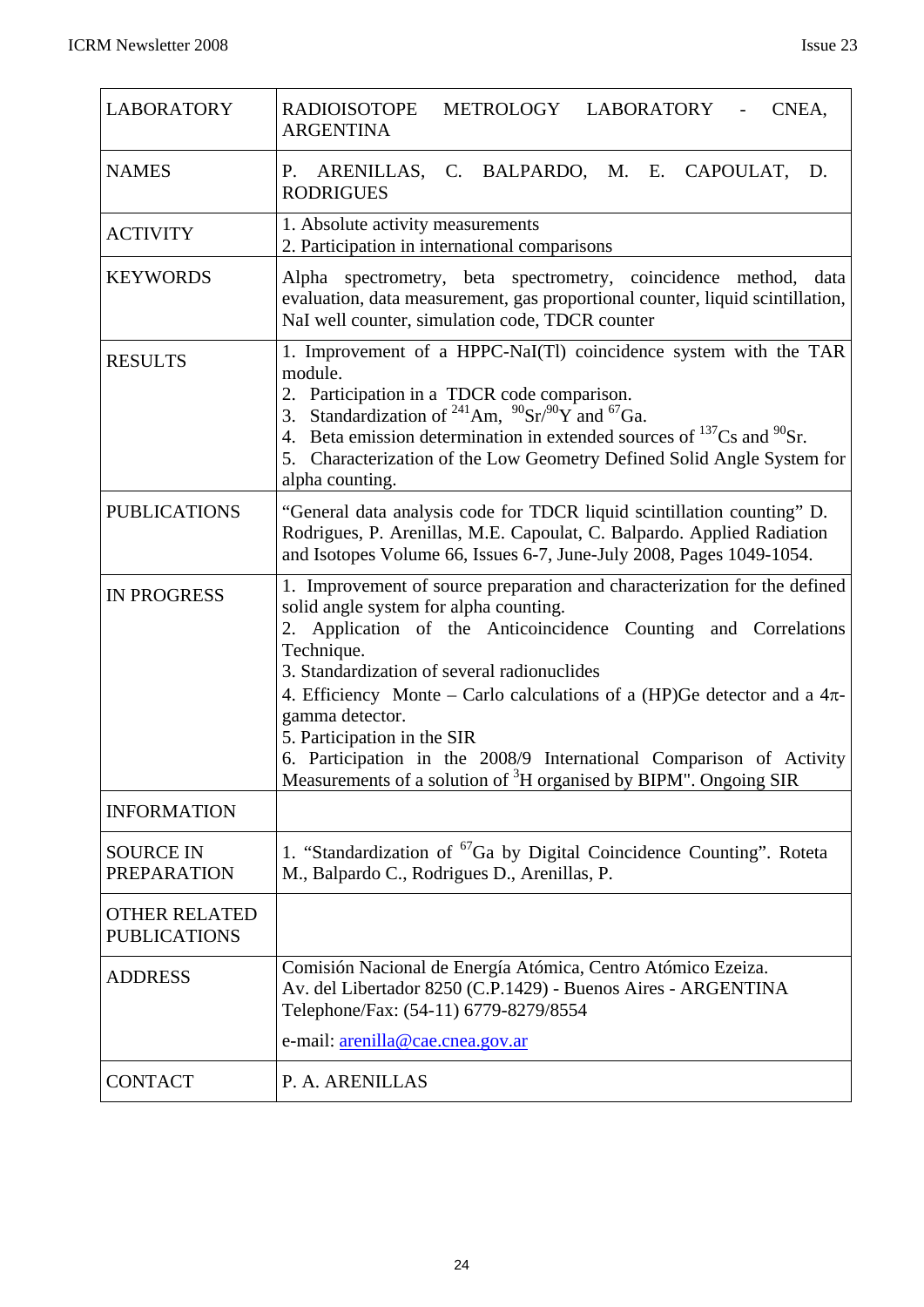| <b>LABORATORY</b>                           | <b>RADIOISOTOPE</b><br>METROLOGY LABORATORY<br>CNEA,                                                                                                                                                                                                                                                                                                                                                                                                                                                                                                                                                                                                                                                                                                                                                                                                                                        |
|---------------------------------------------|---------------------------------------------------------------------------------------------------------------------------------------------------------------------------------------------------------------------------------------------------------------------------------------------------------------------------------------------------------------------------------------------------------------------------------------------------------------------------------------------------------------------------------------------------------------------------------------------------------------------------------------------------------------------------------------------------------------------------------------------------------------------------------------------------------------------------------------------------------------------------------------------|
|                                             | <b>ARGENTINA</b>                                                                                                                                                                                                                                                                                                                                                                                                                                                                                                                                                                                                                                                                                                                                                                                                                                                                            |
| <b>NAMES</b>                                | G.L. CERUTTI, C. GUARDO, E. CIRELLO, L. RAMÍREZ, G.R.<br><b>BOCCA</b>                                                                                                                                                                                                                                                                                                                                                                                                                                                                                                                                                                                                                                                                                                                                                                                                                       |
| <b>ACTIVITY</b>                             | Measurement of natural and artificial radionuclides in environmental<br>samples and others                                                                                                                                                                                                                                                                                                                                                                                                                                                                                                                                                                                                                                                                                                                                                                                                  |
| <b>KEYWORDS</b>                             | Gross alpha determination, gross beta determination, liquid scintillation,<br>low-level, radiochemistry, gamma spectrometry                                                                                                                                                                                                                                                                                                                                                                                                                                                                                                                                                                                                                                                                                                                                                                 |
| <b>RESULTS</b>                              | 1. Set into operation of an ultra-low background liquid scintillation counter<br>2. Incorporation of CNEA to the IAEA Network ALMERA (Analytical<br>Laboratories for the Measurement of Environmental Radioactivity)<br>3. Participation in the IAEA environmental activity comparison (IAEA-<br>CU-2007-03)<br>4. Activity determinations of $^{90}Sr$ in 200 samples of milk powder, maize,<br>soybean meal, wheat, cheese, fish and meat.<br>5. Activity determinations of $241$ Am and $239$ Pu in 200 milk powder, maize,<br>soybean meal, wheat and cheese samples.<br>6. Analysis in samples of water by high resolution gamma spectrometry<br>7. Analysis of ${}^{60}Co$ and ${}^{137}Cs$ by NaI(Tl) detector for surface<br>contamination testing<br>certifications of non radioactive<br>8. Routine measurements and<br>contamination in exported foodstuffs (about 3200 samples) |
| <b>PUBLICATIONS</b>                         |                                                                                                                                                                                                                                                                                                                                                                                                                                                                                                                                                                                                                                                                                                                                                                                                                                                                                             |
| <b>IN PROGRESS</b>                          | Implementation of a quality system based on Guide ISO 17025.                                                                                                                                                                                                                                                                                                                                                                                                                                                                                                                                                                                                                                                                                                                                                                                                                                |
| <b>INFORMATION</b>                          |                                                                                                                                                                                                                                                                                                                                                                                                                                                                                                                                                                                                                                                                                                                                                                                                                                                                                             |
| <b>SOURCE IN</b><br>PREPARATION             |                                                                                                                                                                                                                                                                                                                                                                                                                                                                                                                                                                                                                                                                                                                                                                                                                                                                                             |
| <b>OTHER RELATED</b><br><b>PUBLICATIONS</b> |                                                                                                                                                                                                                                                                                                                                                                                                                                                                                                                                                                                                                                                                                                                                                                                                                                                                                             |
| <b>ADDRESS</b>                              | Comisión Nacional de Energía Atómica, Centro Atómico Ezeiza.<br>Av. del Libertador 8250 (C.P.1429) - Buenos Aires - ARGENTINA<br>e-mail: cerutti@cae.cnea.gov.ar<br>Telephone/Fax: (54-11) 6779-8408                                                                                                                                                                                                                                                                                                                                                                                                                                                                                                                                                                                                                                                                                        |
| <b>CONTACT</b>                              | G. L. CERUTTI                                                                                                                                                                                                                                                                                                                                                                                                                                                                                                                                                                                                                                                                                                                                                                                                                                                                               |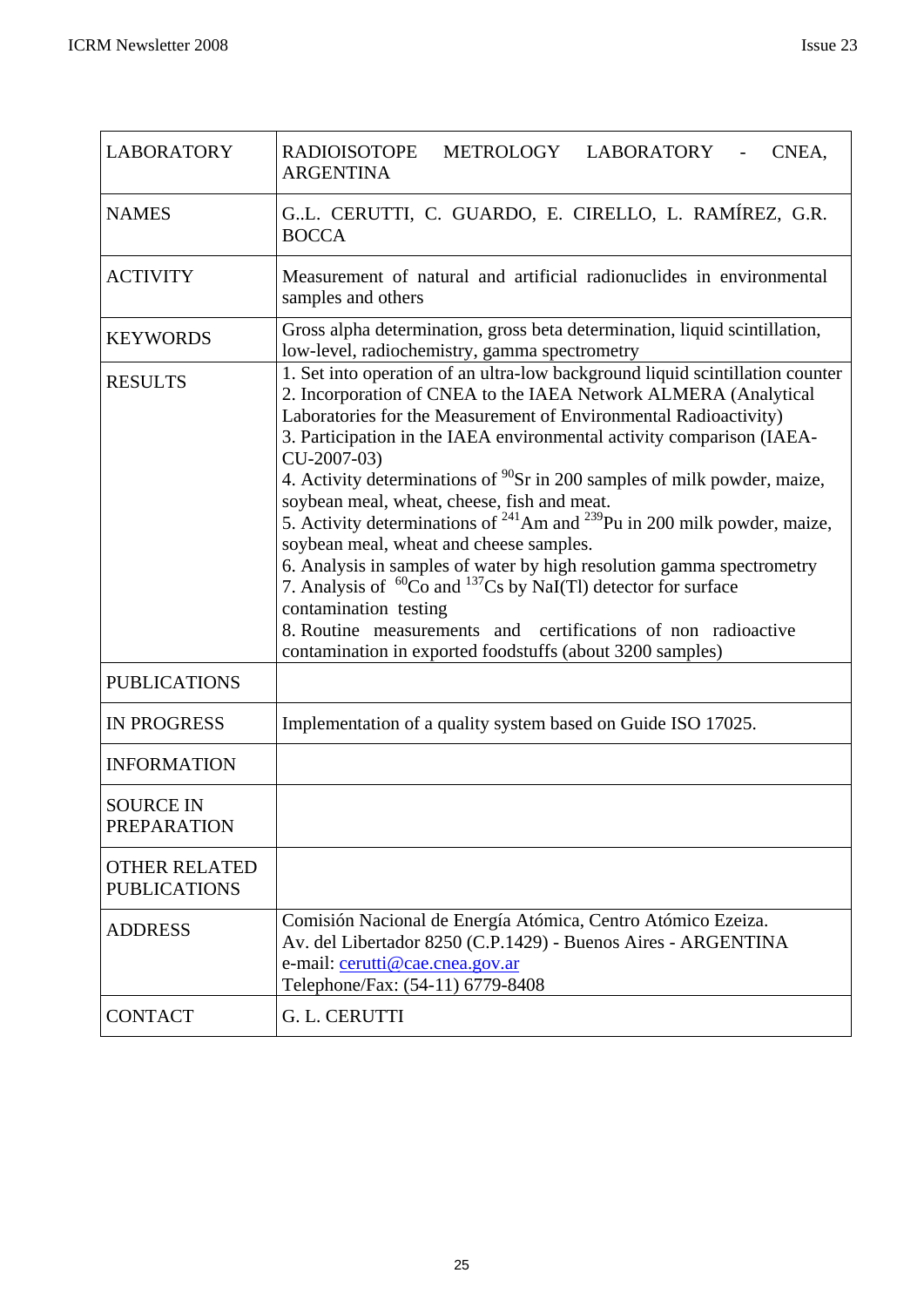| <b>LABORATORY</b>                           | <b>RADIOISOTOPE</b><br>METROLOGY LABORATORY<br>CNEA,<br><b>ARGENTINA</b>                                                                                                                                                                                                                                                                                                                                                                                                  |
|---------------------------------------------|---------------------------------------------------------------------------------------------------------------------------------------------------------------------------------------------------------------------------------------------------------------------------------------------------------------------------------------------------------------------------------------------------------------------------------------------------------------------------|
| <b>NAMES</b>                                | G.L. CERUTTI, F.A. IGLICKI, C. GUARDO.                                                                                                                                                                                                                                                                                                                                                                                                                                    |
| <b>ACTIVITY</b>                             | 1. Preparation, quality control, standardisation and issue of :<br>solutions of several radionuclides for<br>- Standard point sources<br>and<br>gamma-ray and alpha spectrometry.<br>- Large area standard sources of alpha, beta and gamma emitters.<br>2. Development of standard sources.                                                                                                                                                                              |
| <b>KEYWORDS</b>                             | Gamma-ray spectrometry, source preparation, radioactive standards                                                                                                                                                                                                                                                                                                                                                                                                         |
| <b>RESULTS</b>                              | 1. Preparation and calibration of 200 radioactive sources.<br>2. Re-accreditation of "Preparation and calibration of radioactive<br>standards" by the Argentinean Accreditation Body (OAA)<br>3. Development of sealed gamma emitter sources in acrylic cylinders and<br>open point sources of alpha emitters<br>4. Development of WINGELI program for activity and efficiency<br>calculations<br>5. Participation in a comparison organised by BIPM for <sup>85</sup> Kr |
| <b>PUBLICATIONS</b>                         |                                                                                                                                                                                                                                                                                                                                                                                                                                                                           |
| <b>IN PROGRESS</b>                          | Development of simulated water standards.<br>1.<br>Characterisation of a metrological ionisation chamber<br>2.                                                                                                                                                                                                                                                                                                                                                            |
| <b>INFORMATION</b>                          |                                                                                                                                                                                                                                                                                                                                                                                                                                                                           |
| <b>SOURCE IN</b><br><b>PREPARATION</b>      |                                                                                                                                                                                                                                                                                                                                                                                                                                                                           |
| <b>OTHER RELATED</b><br><b>PUBLICATIONS</b> |                                                                                                                                                                                                                                                                                                                                                                                                                                                                           |
| <b>ADDRESS</b>                              | Comisión Nacional de Energía Atómica, Centro Atómico Ezeiza.<br>Av. del Libertador 8250 (C.P.1429) - Buenos Aires - ARGENTINA<br>e-mail: cerutti@cae.cnea.gov.ar<br>Telephone/Fax: (54-11) 6779-8408                                                                                                                                                                                                                                                                      |
| <b>CONTACT</b>                              | G. L. CERUTTI                                                                                                                                                                                                                                                                                                                                                                                                                                                             |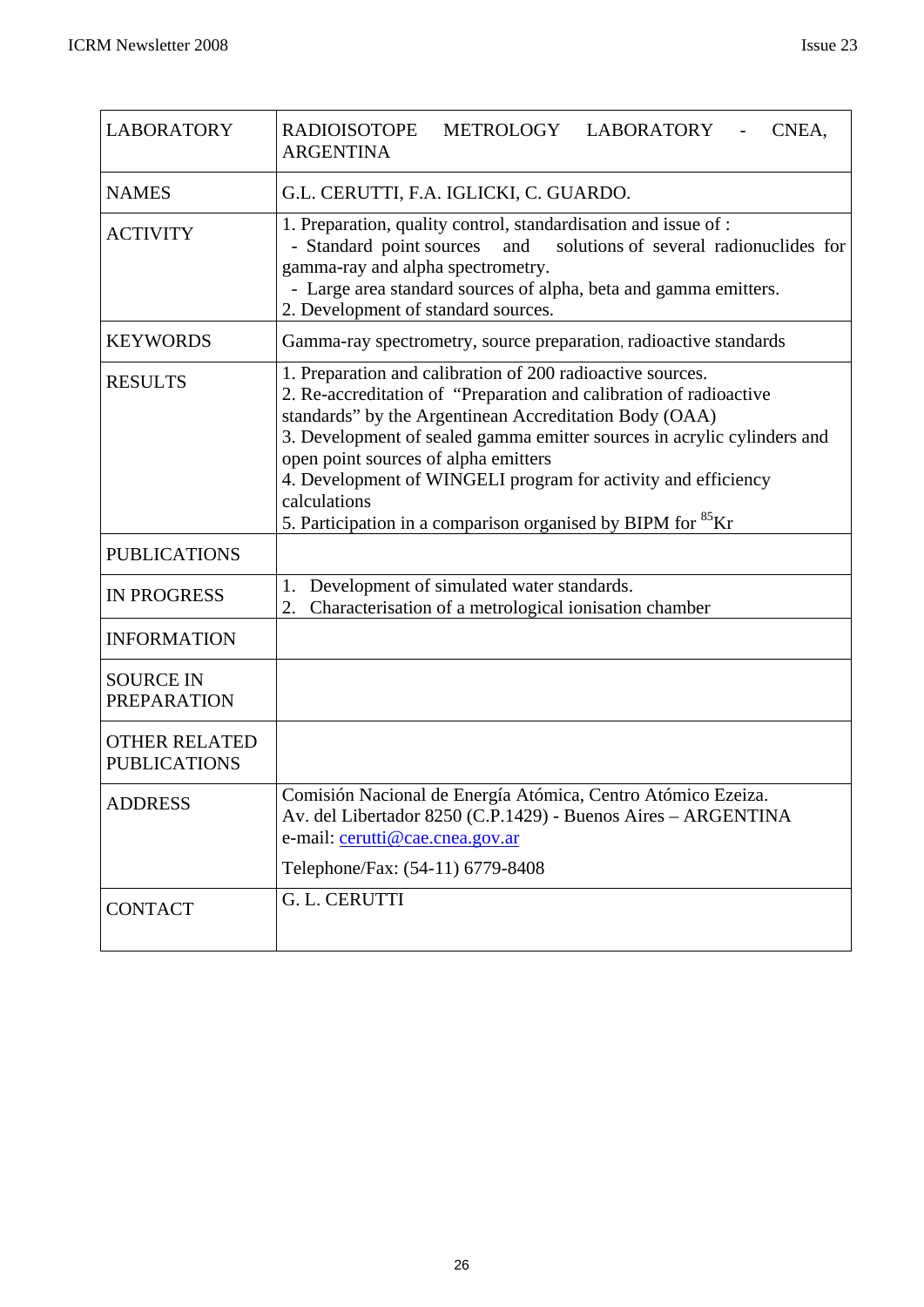| <b>LABORATORY</b>                                           | METROLOGY LABORATORY - CNEA,<br>RADIOISOTOPE<br><b>ARGENTINA</b>                                                                                                                                                                                                                                                                                                                                                                                                                                                                                                                                                                                                                                                                                                                                                                      |
|-------------------------------------------------------------|---------------------------------------------------------------------------------------------------------------------------------------------------------------------------------------------------------------------------------------------------------------------------------------------------------------------------------------------------------------------------------------------------------------------------------------------------------------------------------------------------------------------------------------------------------------------------------------------------------------------------------------------------------------------------------------------------------------------------------------------------------------------------------------------------------------------------------------|
| <b>NAMES</b>                                                | M.I. MILA, M. CAPOULAT, L. BERGAMINI, M. ROLDAN                                                                                                                                                                                                                                                                                                                                                                                                                                                                                                                                                                                                                                                                                                                                                                                       |
| <b>ACTIVITY</b>                                             | 1. Routine metrological assessment of radionuclide calibrators used<br>in<br>Nuclear Medicine.<br>2. Preparation, quality control and standardisation of standard<br>sources for Nuclear Medicine.<br>3. Organisation of comparisons for activity measurements<br>among<br>Nuclear Medicine Centres in Argentina.                                                                                                                                                                                                                                                                                                                                                                                                                                                                                                                     |
| <b>KEYWORDS</b>                                             | Ionisation chamber, life sciences.                                                                                                                                                                                                                                                                                                                                                                                                                                                                                                                                                                                                                                                                                                                                                                                                    |
| <b>RESULTS</b><br><b>PUBLICATIONS</b><br><b>IN PROGRESS</b> | 1. Assessment of 13 Nuclear Medicine Centre calibrators for ${}^{18}F, {}^{32}P, {}^{67}Ga,$<br>$^{90}Y, ^{99m}Tc, ^{99}Mo, ^{131}I$ and $^{153}Sm$<br>2. Assessment of 34 commercial calibrators for ${}^{67}Ga$ , ${}^{99m}Te$ , ${}^{111}In$ , ${}^{131}I$ ,<br>$153$ Sm and $32$ P.<br>3. Preparation and calibration of 49 radioactive solutions to perform the<br>assessment of calibrators.<br>4. Re-accreditation of "Activimeters calibration" by the Argentinean<br><b>Accreditation Body</b><br>5. Development of a new method for the calibration of ionization<br>chambers $(^{13}N)$ .<br>6. Participation in the "XVI Congreso de la Asociación Argentina de<br>Biología y Medicina Nuclear", Buenos Aires, Argentina. October 31 -<br>November 02, 2008.<br>Re-calibration of the LMR's Reference Ionization Chamber. |
|                                                             | Calibration of the LMR's Reference Ionization Chamber for ${}^{11}C$                                                                                                                                                                                                                                                                                                                                                                                                                                                                                                                                                                                                                                                                                                                                                                  |
| <b>INFORMATION</b>                                          |                                                                                                                                                                                                                                                                                                                                                                                                                                                                                                                                                                                                                                                                                                                                                                                                                                       |
| <b>SOURCE IN</b><br><b>PREPARATION</b>                      |                                                                                                                                                                                                                                                                                                                                                                                                                                                                                                                                                                                                                                                                                                                                                                                                                                       |
| <b>OTHER RELATED</b><br><b>PUBLICATIONS</b>                 |                                                                                                                                                                                                                                                                                                                                                                                                                                                                                                                                                                                                                                                                                                                                                                                                                                       |
| <b>ADDRESS</b>                                              | Comisión Nacional de Energía Atómica, Centro Atómico Ezeiza.<br>Av. del Libertador 8250 (C.P.1429) - Buenos Aires - ARGENTINA<br>Telephone/Fax: (54-11) 6779-8491/8554                                                                                                                                                                                                                                                                                                                                                                                                                                                                                                                                                                                                                                                                |
|                                                             | e-mail: mila@cae.cnea.gov.ar                                                                                                                                                                                                                                                                                                                                                                                                                                                                                                                                                                                                                                                                                                                                                                                                          |
| <b>CONTACT</b>                                              | M. I. MILA                                                                                                                                                                                                                                                                                                                                                                                                                                                                                                                                                                                                                                                                                                                                                                                                                            |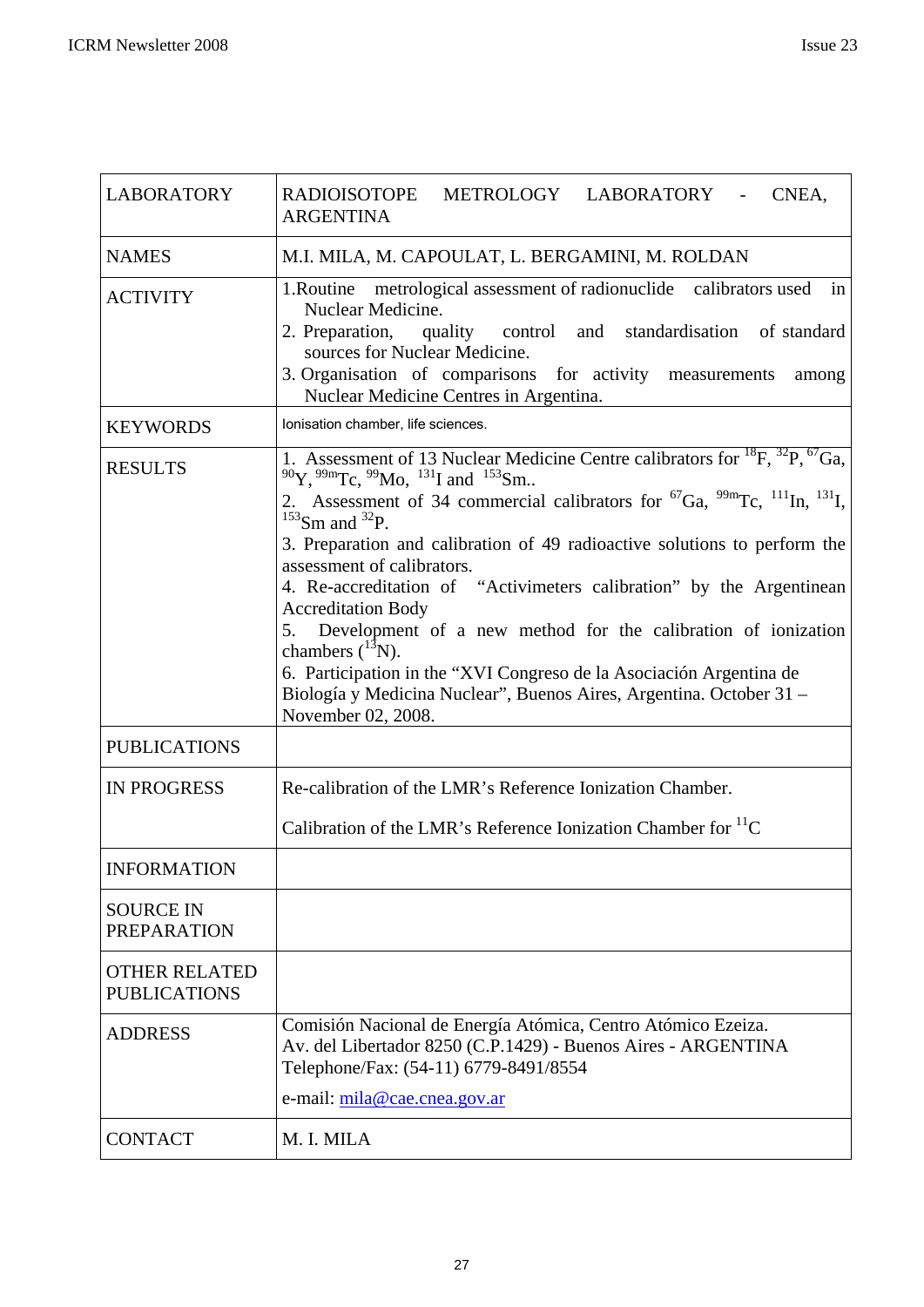| <b>LABORATORY</b>   | BEV – Bundesamt für Eich- und Vermessungswesen, AUSTRIA                                                                                                                                                                                                                                                                                                                                                                                                                                                                             |
|---------------------|-------------------------------------------------------------------------------------------------------------------------------------------------------------------------------------------------------------------------------------------------------------------------------------------------------------------------------------------------------------------------------------------------------------------------------------------------------------------------------------------------------------------------------------|
| <b>NAMES</b>        | F: J. Maringer, R. Brettner-Messler, M. Kreuziger, P. Michai                                                                                                                                                                                                                                                                                                                                                                                                                                                                        |
| <b>ACTIVITY</b>     | Metrological and applied research                                                                                                                                                                                                                                                                                                                                                                                                                                                                                                   |
|                     | Participation in international comparison - EURAMET, CCRI(II) and<br>bilateral comparisons                                                                                                                                                                                                                                                                                                                                                                                                                                          |
|                     | Participation in ICRM LLRMT, Braunschweig, Germany, Sep. 2008                                                                                                                                                                                                                                                                                                                                                                                                                                                                       |
|                     | Routine certification and legal verification (medical activity meter,<br>surface contamination monitors)                                                                                                                                                                                                                                                                                                                                                                                                                            |
|                     | <b>Calibration services</b>                                                                                                                                                                                                                                                                                                                                                                                                                                                                                                         |
| <b>KEYWORDS</b>     | <b>National Metrology Institute</b>                                                                                                                                                                                                                                                                                                                                                                                                                                                                                                 |
|                     | Radioactivity laboratory with low-level facilities                                                                                                                                                                                                                                                                                                                                                                                                                                                                                  |
|                     | Calibrated $4\pi\gamma$ ionisation chambers                                                                                                                                                                                                                                                                                                                                                                                                                                                                                         |
|                     | HPGe detectors for gamma-ray spectrometry                                                                                                                                                                                                                                                                                                                                                                                                                                                                                           |
|                     | Low-level anti-compton HPGe gamma-ray spectrometer                                                                                                                                                                                                                                                                                                                                                                                                                                                                                  |
|                     | Multiwire proportional chamber                                                                                                                                                                                                                                                                                                                                                                                                                                                                                                      |
|                     | Radon ionisation chambers                                                                                                                                                                                                                                                                                                                                                                                                                                                                                                           |
| <b>RESULTS</b>      | $CCRI(II)-K2.Cs-134$                                                                                                                                                                                                                                                                                                                                                                                                                                                                                                                |
|                     | $CCRI(II)-K2.Ce-139$                                                                                                                                                                                                                                                                                                                                                                                                                                                                                                                |
|                     | Comparison in radon activity concentration in air                                                                                                                                                                                                                                                                                                                                                                                                                                                                                   |
|                     | Comparison in gamma-ray spectrometry                                                                                                                                                                                                                                                                                                                                                                                                                                                                                                |
|                     | Monte Carlo calculations of ionisation chamber and HPGe detector<br>response to emerging gamma and beta emitters                                                                                                                                                                                                                                                                                                                                                                                                                    |
| <b>PUBLICATIONS</b> | Maringer (2008): Radon in Austria: metrology and practice.<br>F.J.<br>KERNTECHNIK, 73, 127-130; ISSN 0932-3902                                                                                                                                                                                                                                                                                                                                                                                                                      |
|                     | Maringer, FJ, Kaineder, H, Nadschlaeger, E, Sperker, S (2008): Standards and<br>experience in radon measurement and regulation of radon mitigation in<br>Austria. APPL RADIAT ISOTOPES, 66, 1644-1649; ISSN 0969-8043                                                                                                                                                                                                                                                                                                               |
|                     | T. Vidmar, I. Aubineau-Laniece, M.J. Anagnostakis, D. Arnold, R. Brettner-<br>Messler, D. Budjas, M. Capogni, M.S. Dias, L-E. De Geer, A. Fazio, J.<br>Gasparro, M. Hult, S. Hurtado, M. Jurado Vargas, M. Laubenstein, K.B. Lee,<br>Y-K. Lee, M-C. Lepy, F-J. Maringer, V. Medina Peyres, M. Mille, M.<br>Moralles, S. Nour, R. Plenteda, M.P. Rubio Montero, O. Sima, C. Tomei, G.<br>Vidmar (2008): An intercomparison of Monte Carlo codes used in gamma-ray<br>spectrometry. APPL RADIAT ISOTOPES, 66, 764-768; ISSN 0969-8043 |
|                     | Seidel C., Gruber V., Baumgartner A., Idinger J., Fürst A., Maringer F.J.<br>(2008): Impact of environmental change on the radioecology of spruce trees in<br>Upper Austria. In: Proceedings of IRPA 12, Oct 19-24, 2008, Buenos Aires,<br>Argentina. International Radiation Protection Association.                                                                                                                                                                                                                               |
| <b>IN PROGRESS</b>  | Development of a primary standard for particle emission rate for large<br>area sources                                                                                                                                                                                                                                                                                                                                                                                                                                              |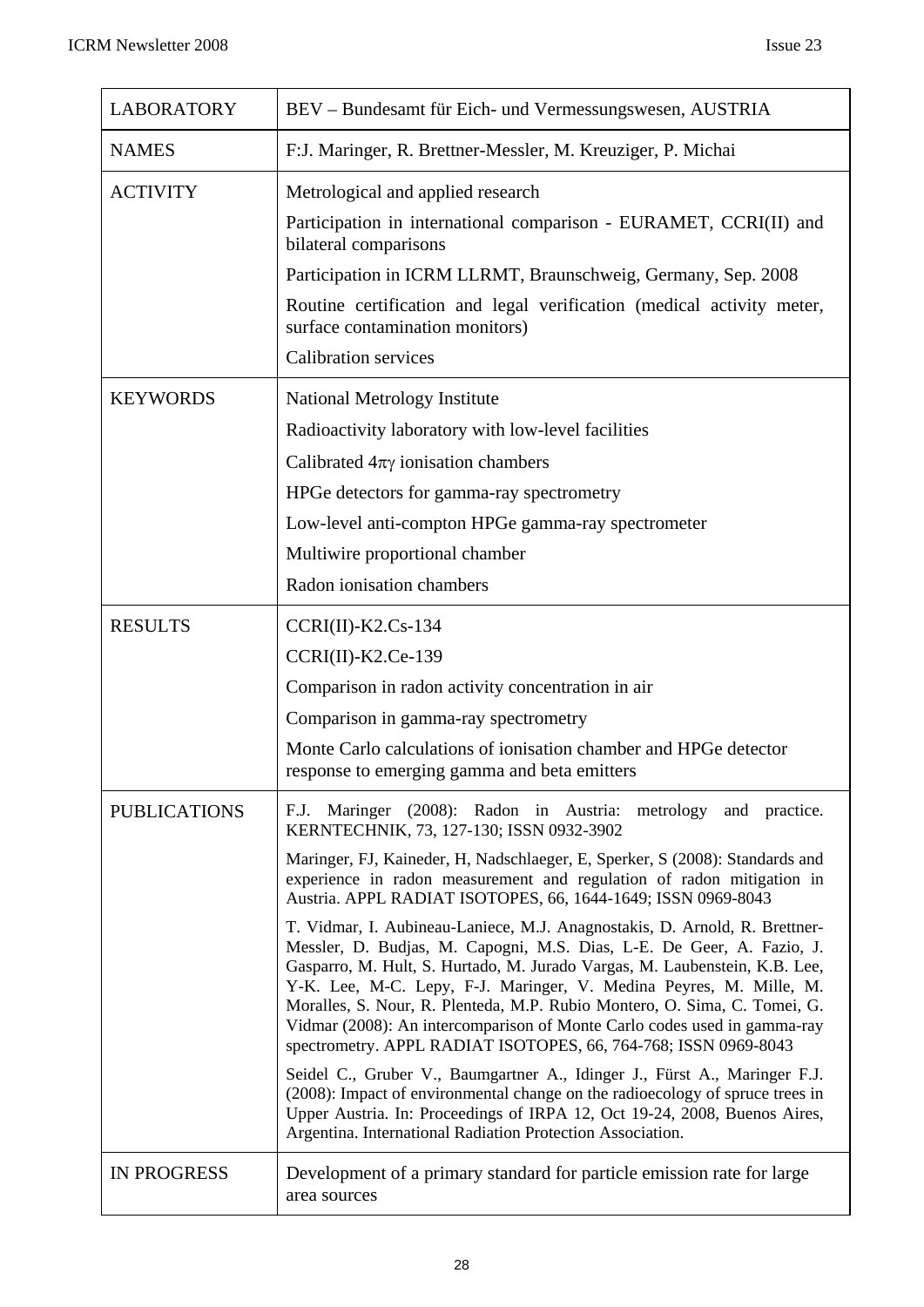|                                             | Research co-operation with:<br>• BOKU - University of Natural Resources and Applied Life Science<br>Vienna<br>• TU VIE - Technical University of Vienna<br>• ARC - Austrian Research Centers Seibersdorf<br>• IAEA – International Atomic Energy Agency<br>3 thesis and 2 research projects in the field of radionuclide metrology<br><i>in progress</i> |
|---------------------------------------------|----------------------------------------------------------------------------------------------------------------------------------------------------------------------------------------------------------------------------------------------------------------------------------------------------------------------------------------------------------|
| <b>INFORMATION</b>                          | 82 CMC's in radioactivity measurements                                                                                                                                                                                                                                                                                                                   |
| <b>SOURCE IN</b><br><b>PREPARATION</b>      | Planned participation (2009) in CCRI(II).K for Lu-177, Pb-210                                                                                                                                                                                                                                                                                            |
| <b>OTHER RELATED</b><br><b>PUBLICATIONS</b> | Andreas Steurer, Arnold Leitner, Franz Josef Maringer (2008): Different<br>Values for Dose Rate Constants in Radiation Protection Literature - Reasons<br>and Consequences in Practice. In: Proceedings of IRPA 12, Oct 19-24, 2008,<br>Buenos Aires, Argentina. International Radiation Protection Association.                                         |
|                                             | Andreas Baumgartner, Andreas Steurer, Franz Josef Maringer (2008):<br>Advance of the Austrian Absorbed Dose to Water Primary Standardisation<br>System. In: Proceedings of IRPA 12, Oct 19-24, 2008, Buenos Aires,<br>Argentina. International Radiation Protection Association.                                                                         |
|                                             | Gruber, V, Baumgartner, A, Seidel, C, Maringer, FJ (2008): Radon risk in<br>Alpine regions in Austria: risk assessment as a settlement planning strategy.<br>RADIAT PROT DOSIM, online, 1-4; ISSN 0144-8420                                                                                                                                              |
|                                             | Zehetner F., Lair G.J., Maringer F.-J., Gerzabek M.H., Hein T. (2008): From<br>sediment to soil: floodplain phosphorus transformations at the Danube River.<br>BIOGEOCHEMISTRY, 88, 117-126; ISSN 0168-2563                                                                                                                                              |
|                                             | Valeria Gruber, Claudia Seidel, Franz Josef Maringer (2008): Assessment of<br>radon exposure in Austria based on geology and settlement. In: Proceedings of<br>IRPA 12, Oct 19-24, 2008, Buenos Aires, Argentina. International Radiation<br>Protection Association.                                                                                     |
| <b>ADDRESS</b>                              | BEV – Bundesamt für Eich- und Vermessungswesen<br>Section Ionising Radiation and Radioactivity<br>Arltgasse 35, 1160 Wien, AUSTRIA                                                                                                                                                                                                                       |
| <b>CONTACT</b>                              | Assoc. Prof. Dr. Franz Josef Maringer<br>Tel.: +43 1 21110 6372<br>Fax: +43 1 21110 6000<br>E-mail: franz-josef.maringer@bev.gv.at<br>www.bev.gv.at                                                                                                                                                                                                      |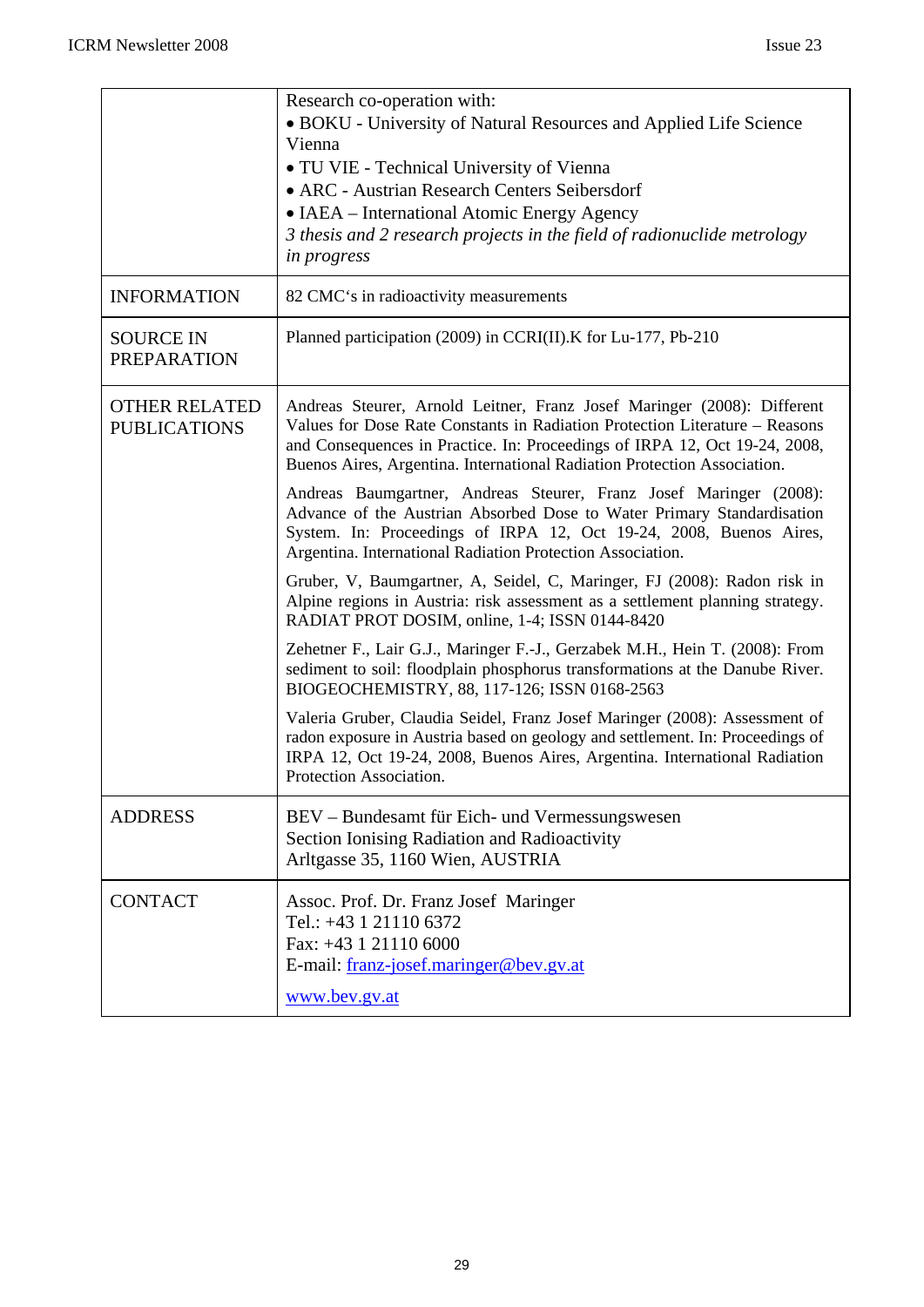| <b>LABORATORY</b>                           | IAEA Nuclear Data Section, Vienna, Austria;                                                                                                                                                                                                                                                                                                                                                                                                                                                                                                                                                                                   |
|---------------------------------------------|-------------------------------------------------------------------------------------------------------------------------------------------------------------------------------------------------------------------------------------------------------------------------------------------------------------------------------------------------------------------------------------------------------------------------------------------------------------------------------------------------------------------------------------------------------------------------------------------------------------------------------|
|                                             | Serco Assurance, Winfrith Science Centre, Dorchester, UK                                                                                                                                                                                                                                                                                                                                                                                                                                                                                                                                                                      |
| <b>NAMES</b>                                | A.L. Nichols (IAEA), M.A. Kellett (IAEA) and R.J. Perry (Serco Assurance)                                                                                                                                                                                                                                                                                                                                                                                                                                                                                                                                                     |
| <b>ACTIVITY</b>                             | Decay data evaluations and database preparation                                                                                                                                                                                                                                                                                                                                                                                                                                                                                                                                                                               |
| <b>KEYWORDS</b>                             | Data evaluation, data measurement, <sup>67</sup> Ga, <sup>83m</sup> Kr, <sup>93</sup> Zr, <sup>93m</sup> Nb, <sup>98</sup> Tc, <sup>101</sup> Rh, <sup>101m</sup> Rh, <sup>109</sup> Pd, <sup>115</sup> Cd, <sup>115m</sup> Cd, <sup>132</sup> Te, <sup>129m</sup> Xe, <sup>134m</sup> Xe, <sup>141</sup> Nd, <sup>141m</sup> Nd, <sup>167</sup> Tm, <sup>183</sup> Re, <sup>189</sup> Ir, <sup>193m</sup> Ir, <sup>194m</sup> Ir, <sup>1</sup><br>$^{224}$ Ra, $^{228}$ Th, $^{242m}$ Am                                                                                                                                     |
| <b>RESULTS</b>                              | Decay data evaluations completed in 2008 for the JEFF library: ${}^{67}Ga$ , ${}^{83m}Kr$ ,<br>$^{93}Zr$ , $^{93m}Nb$ , $^{98}Tc$ , $^{101}$ , $^{101m}Rh$ , $^{115}$ , $^{115m}Cd$ , $^{129m}$ , $^{134m}Xe$ , $^{141}$ , $^{141m}Nd$ , $^{167}Tm$ , $^{183}Re$ , $^{189}$ , $^{193m}$ , $^{194m}$ , $^{194n}Ir$ , $^{207m}Pb$                                                                                                                                                                                                                                                                                               |
| <b>PUBLICATIONS</b>                         | M.A. Kellett, F.G. Kondev and A.L. Nichols, IAEA Coordinated Research<br>Project: Updated Decay Data Library for Actinides, Appl. Radiat. Isot. 66<br>$(2008) 694-700.$                                                                                                                                                                                                                                                                                                                                                                                                                                                       |
| <b>IN PROGRESS</b>                          | Decay data evaluations for DDEP: <sup>109</sup> Pd, <sup>132</sup> Te                                                                                                                                                                                                                                                                                                                                                                                                                                                                                                                                                         |
|                                             | Decay data evaluations for IAEA CRP "Updated Decay Data Library for Actinides": <sup>208</sup> Tl, <sup>212</sup> Pb, <sup>212, 215</sup> Bi, <sup>212, 216</sup> Po, <sup>211, 219</sup> At, <sup>219, 220</sup> Rn, <sup>224</sup> Ra, <sup>228</sup> Th,<br>$242m$ Am                                                                                                                                                                                                                                                                                                                                                      |
| <b>INFORMATION</b>                          | A.L. Nichols will retire from the IAEA, end of April 2009.                                                                                                                                                                                                                                                                                                                                                                                                                                                                                                                                                                    |
| <b>SOURCE IN</b><br><b>PREPARATION</b>      |                                                                                                                                                                                                                                                                                                                                                                                                                                                                                                                                                                                                                               |
| <b>OTHER RELATED</b><br><b>PUBLICATIONS</b> | F.G. Kondev, I. Ahmad, M.P. Carpenter, C. Chiara, J.P. Greene, R.V.F.<br>Janssens, T.L. Khoo, T. Lauritsen, C.J. Lister, E.F. Moore, D. Seweryniak, S.<br>Zhu, S.W. Yates, Z.M. Koening, A.L. Nichols, M.A. Kellett, C.E. Porter and<br>L.K. Felker, Studies of Nuclear Structure and Decay Data Properties of<br>Actinide Nuclei (invited paper), presented at 13th International Symposium on<br>Capture Gamma-ray Spectroscopy and Related Topics (CGS-13), 25 - 29<br>August 2008, Cologne, Germany.                                                                                                                      |
|                                             | F.G. Kondev, I. Ahmad, M.P. Carpenter, C.J. Chiara, J.P. Greene, R.V.F.<br>Janssens, M.A. Kellett, C.J. Lister, A.L. Nichols, G. Savard, D. Seweryniak<br>and S. Zhu, Decay Studies of Minor Actinide Nuclides, and Future<br>Opportunities for Improving the Decay Data of Neutron-rich Fission<br>Products, and A. Mengoni, R. Capote, M.A. Kellett and A.L. Nichols,<br>International Efforts to Measure, Model and Evaluate Nuclear Data for<br>Minor Actinides, both presented at Int. Conf. Reactor Physics, Nuclear Power:<br>a Sustainable Resource, PHYSOR-2008, 14 - 19 September 2008, Interlaken,<br>Switzerland. |
| <b>ADDRESS</b>                              | IAEA, Nuclear Data Section,<br>Department of Nuclear Sciences and Applications,<br>P.O. Box 100, Wagramerstrasse 5, A-1400 Vienna, AUSTRIA                                                                                                                                                                                                                                                                                                                                                                                                                                                                                    |
| <b>CONTACT</b>                              | Dr Mark A. Kellett (m.a.kellett@iaea.org)                                                                                                                                                                                                                                                                                                                                                                                                                                                                                                                                                                                     |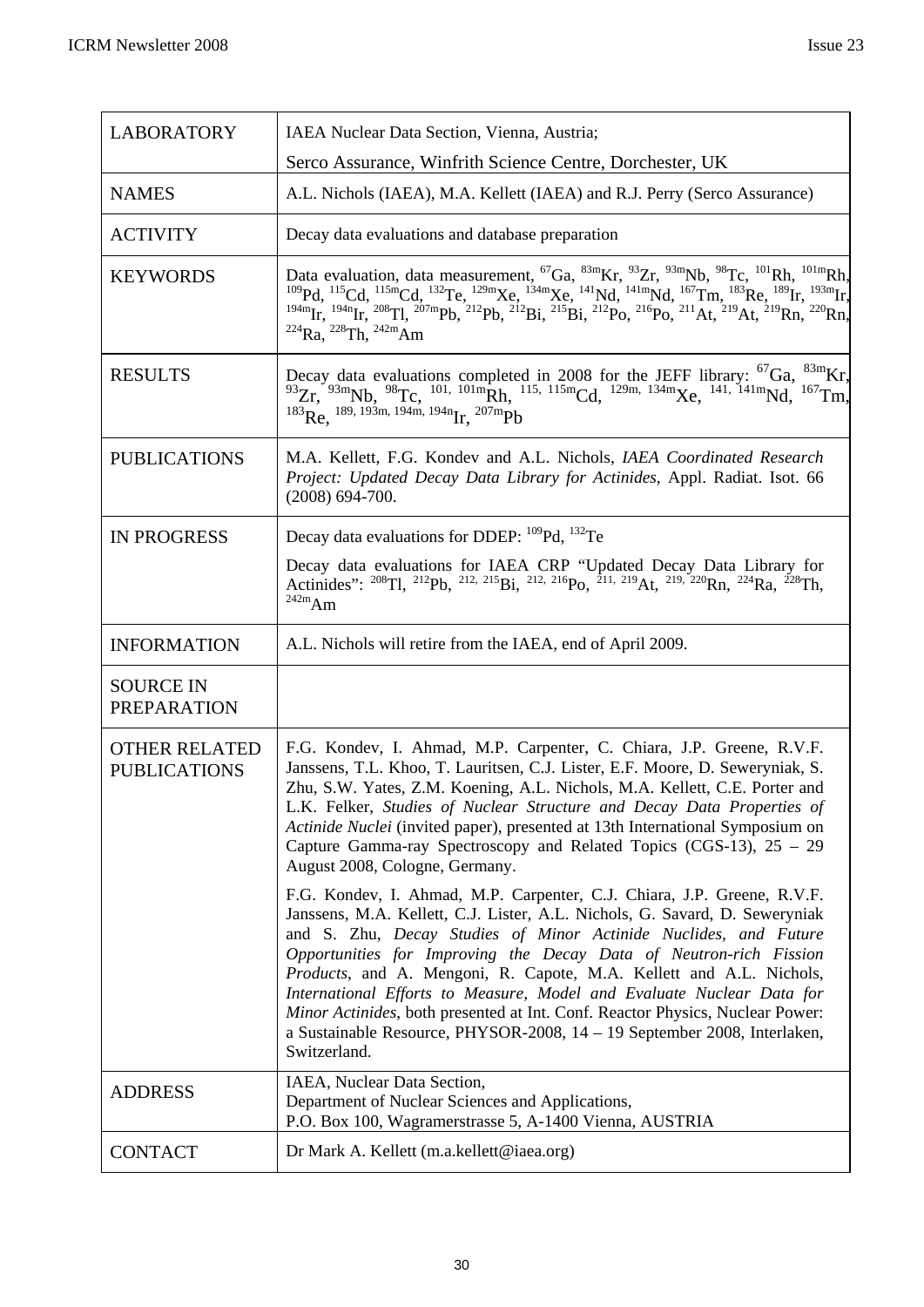#### Summary of the research program related to radionuclide metrology for the years 2008 and 2009

within the Research Groups "Isotopenforschung" (Isotope Research) and "Kernphysik" (Nuclear Physics) of the Faculty of Physics at the University of Vienna, Austria Währingerstrasse 17, A-1090 Wien; Tel: +43-1-4277-51754, FAX: +43-1-4277-51752 <http://physics.univie.ac.at/index.php?id=627> <http://isotopenforschung.univie.ac.at/index.php?id=832> <http://physics.univie.ac.at/index.php?id=625> http://kernphysik.univie.ac.at/ *[also to be regarded as contribution according to the ICRM standing actions SA1 and SA2]* 

Some activities of the two research groups concentrate on the improvement and development of atomic and nuclear measuring techniques and data handling procedures for basic physics and interdisciplinary applied physics work with special emphasis on the detection of long-lived radionuclides, particularly in the very-low-level range. Nuclear-decay-counting techniques have been widely replaced by mass-spectrometric techniques with high selectivity and high sensitivity. More detailed information is also provided via the home pages given above.

Names: K. Buczak, F. Dellinger, F. Eder, O. Forstner , E. Friedl, H. Friedmann,

- R. Golser, J. Gröller, P. Hille, D. Imrich, J. Kühtreiber, W. Kutschera,
- C. Lederer, St. Lehr, J. Liebl, J. Lukas, M. Martschini, K. Melber, Ph. Müllner,
- E. Pak, A. Pavlik, A. Priller, F. Quinto, L. Reichart, K. Rumpelmayr,
- G. Schätzel, P. Steier, S. Tagesen, P. Törnström, H. Vonach, A. Wallner,
- F. Weninger, E. Wild, G. Winkler

Facilities, projects, tasks:

1. The tandem-accelerator mass-spectrometry facility VERA (Vienna Environmental Research Accelerator) and its use:

For details on the experimental equipment see:

http://isotopenforschung.univie.ac.at/index.php?id=1571.

Accelerator mass spectrometry (AMS) injecting negative ions into a tandem accelerator and stripping them to positive ions is the major tool for research. With AMS, radionuclides are measured by direct atom counting; selectivity is achieved employing energy-, momentum- and velocity-selecting devices (electrostatic, magnetic, velocity and time-of-flight filters) and using ion detectors for counting, discrimination and final energy measurement. The interesting nuclides (with extremely small radioisotope-tostable-isotope ratios in the  $10^{-10}$  to  $10^{-16}$  range) cannot be measured at natural levels through radioactive-decay counting, particularly for small samples in the milligram range, typically containing only  $10^5$  to  $10^8$  radionuclide atoms. Predominantly isotope ratios are measured relative to appropriate standards.

Typically, in the light-ion region atoms like  ${}^{14}C$  (5.7×10<sup>3</sup> a) for radiocarbon dating, atmospheric science, paleoclimatic studies,  ${}^{10}$ Be (T<sub>1/2</sub>=1.5×10<sup>6</sup> a) and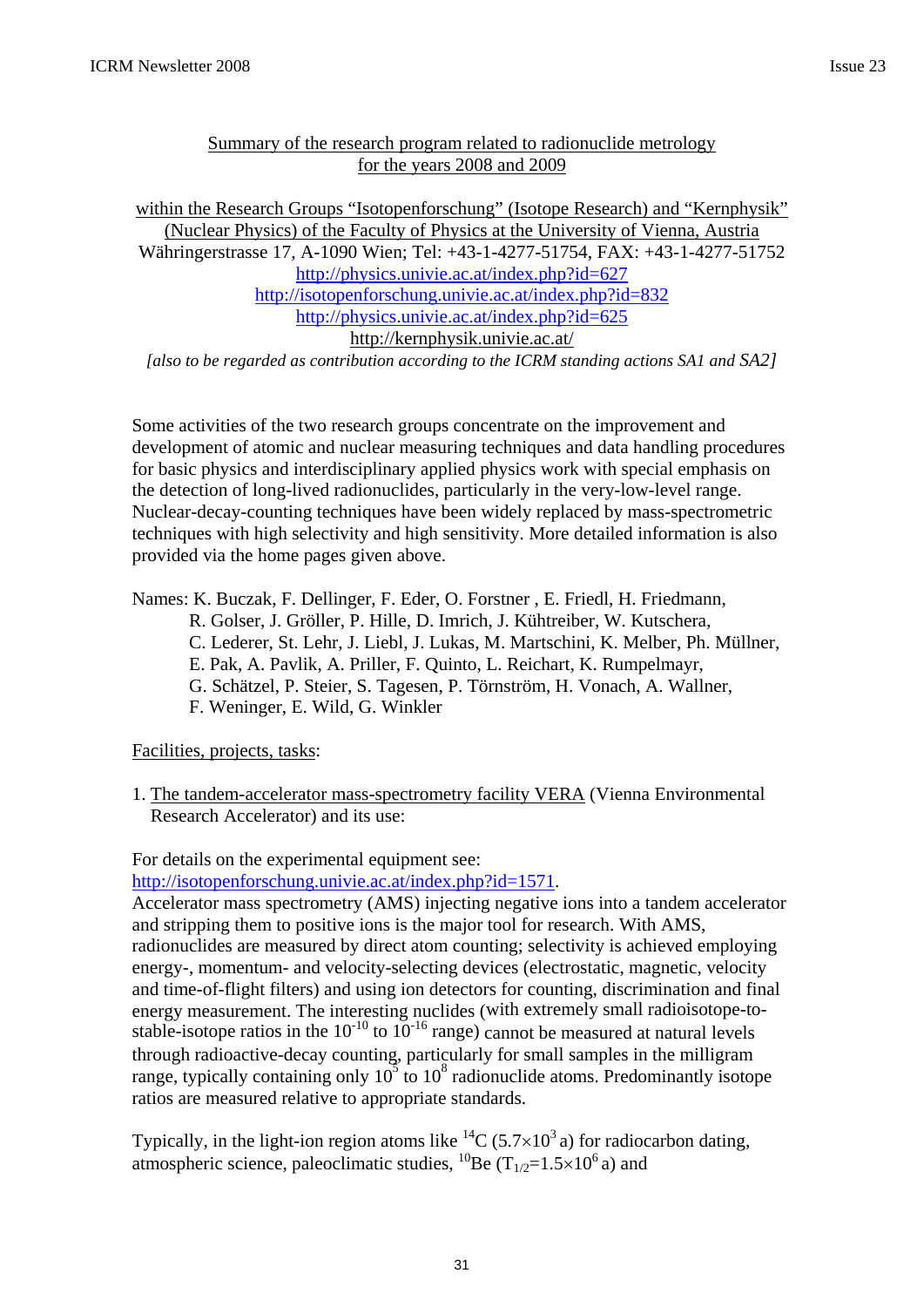<sup>26</sup>Al (T<sub>1/2</sub>=7.2×10<sup>5</sup> a) [both, e.g., for applications in geology, atmospheric and climate research, in particular employing  $^{26}$ Al/ $^{10}$ Be ratios], heavy long-lived radionuclides such as <sup>129</sup>I (T<sub>1/2</sub>  $\approx$  1.6×10<sup>7</sup> a), <sup>236</sup>U (T<sub>1/2</sub>  $\approx$  23×10<sup>6</sup> a) [in natural and anthropogenic environmental samples),  $^{239}$ Pu (2.4×10<sup>4</sup>a) [together with  $^{236}$ U in uranium ores],  $^{244}$ Pu  $(T_{1/2} \approx 81 \times 10^6$  a) [for research on e.g. interstellar medium grains],  $^{242}$ Pu (T<sub>1/2</sub>  $\approx$ 3.8×10<sup>5</sup> a) and <sup>182</sup>Hf (T<sub>1/2</sub>  $\approx$  (9±2)×10<sup>6</sup> a) [of interest in astrophysics and geophysics, requiring new isobar separation methods] are counted in natural samples with an excellent suppression of isobaric background. Also, AMS studies with  ${}^{41}Ca$  and  ${}^{60}Fe$ atoms were performed. Recently, Laser techniques were tried to assist isobar suppression in AMS.

Recent publications involving AMS measurements are, e.g.:

NATURAL AND ANTHROPOGENIC<sup>236</sup>U IN ENVIRONMENTAL SAMPLES,

Peter Steier, Max Bichler, L. Keith Fifield, Robin Golser, Walter Kutschera, Alfred Priller, Francesca Quinto, Stephan Richter, Michaela Srncik, Philippo Terrasi, Lukas Wacker, Anton Wallner, Gabriele Wallner, Klaus M. Wilcken, Eva Maria Wild,

Proceedings of the 9<sup>th</sup> International Conference on the Application of Accelerators in Research and Technology, Florence, Italy, September 3-7, 2007; Nucl. Instr. and Meth. **B 266** (2008) 2246-2250

APPLICATIONS OF A COMPACT IONIZATION CHAMBER IN AMS AT ENERGIES BELOW 1 MeV/amu,

O. Forstner, L. Michlmayr, M. Auer, R. Golser, W. Kutschera, A. Priller, P. Steier, A. Wallner, Proceedings of the 9<sup>th</sup> International Conference on the Application of Accelerators in Research and Technology, Florence, Italy, September 3-7, 2007; Nucl. Instr. and Meth. **B 266** (2008) 2213-2216

ISOBAR SUPPRESSION IN AMS USING LASER PHOTODETACHMENT, O. Forstner, P. Andersson, C. Diehl, R. Golser, D. Hanstorp, W. Kutschera, A. Lindahl, A. Priller, P. Steier, A. Wallner,

Proceedings of the XV<sup>th</sup> International Conference on Electromagnetic Isotope Separators and Techniques Related to their Applications, Deauville, France, June 24-29, 2007; Nucl. Instr. and Meth. **B** (2008) accepted manuscript, DOI 10.1016/j.nimb.2008.05.080

MEASUREMENT OF THE STELLAR CROSS SECTIONS FOR THE REACTIONS  $^{9}Be(n,\gamma)^{10}Be$  and  $^{13}C(n,\gamma)^{14}C$  via AMS,  ${}^{13}C(n,\gamma)$ <sup>14</sup>C via AMS,

A. Wallner, L. Coquard, I. Dillmann, O. Forstner, R. Golser, M. Heil, F. Käppeler, W. Kutschera, A. Mengoni, M. Paul, A. Priller, P. Steier, Journal of Physics G **35** (2008) 014018

<sup>40</sup>Ca(α,γ)<sup>44</sup>Ti AND THE PRODUCTION OF <sup>44</sup>Ti IN SUPERNOVAE, C. Vockenhuber, C.O. Ouellet, L.-S. The, L. Buchmann, J. Caggiano, A.A. Chen, H. Crawford, J.M. D'Auria, B. Davids, L. Fogarty, D. Frekers, A. Hussein, D.A. Hutcheon, W. Kutschera, A.M. Laird, R. Lewis, E. O'Connor, D. Ottewell, M. Paul, M.M. Pavan, J. Pearson, C. Ruiz, G. Ruprecht, M. Trinczek, B. Wales, and A. Wallner, Journal of Physics G **35** (2008) 014034

MEASUREMENT OF THE THERMAL NEUTRON CAPTURE CROSS SECTION AND THE RESONANT INTEGRAL OF RADIOACTIVE 182Hf, C. Vockenhuber, M. Bichler, A. Wallner, W. Kutschera, I. Dillmann, F. Käppeler, Phys. Rev. **C 77** (2008) 044608

SEARCH FOR SUPERNOVA-PRODUCED<sup>60</sup>FE IN A MARINE SEDIMENT. C. Fitousse, G.M. Raisbeck, K. Knie, G. Korschinek, T. Faestermann, S. Goriely, D. Lumney, M. Poutivtsev, G. Rugel, C. Waelbroeck, A. Wallner, Physical Review Letters 101 (2008) 121101.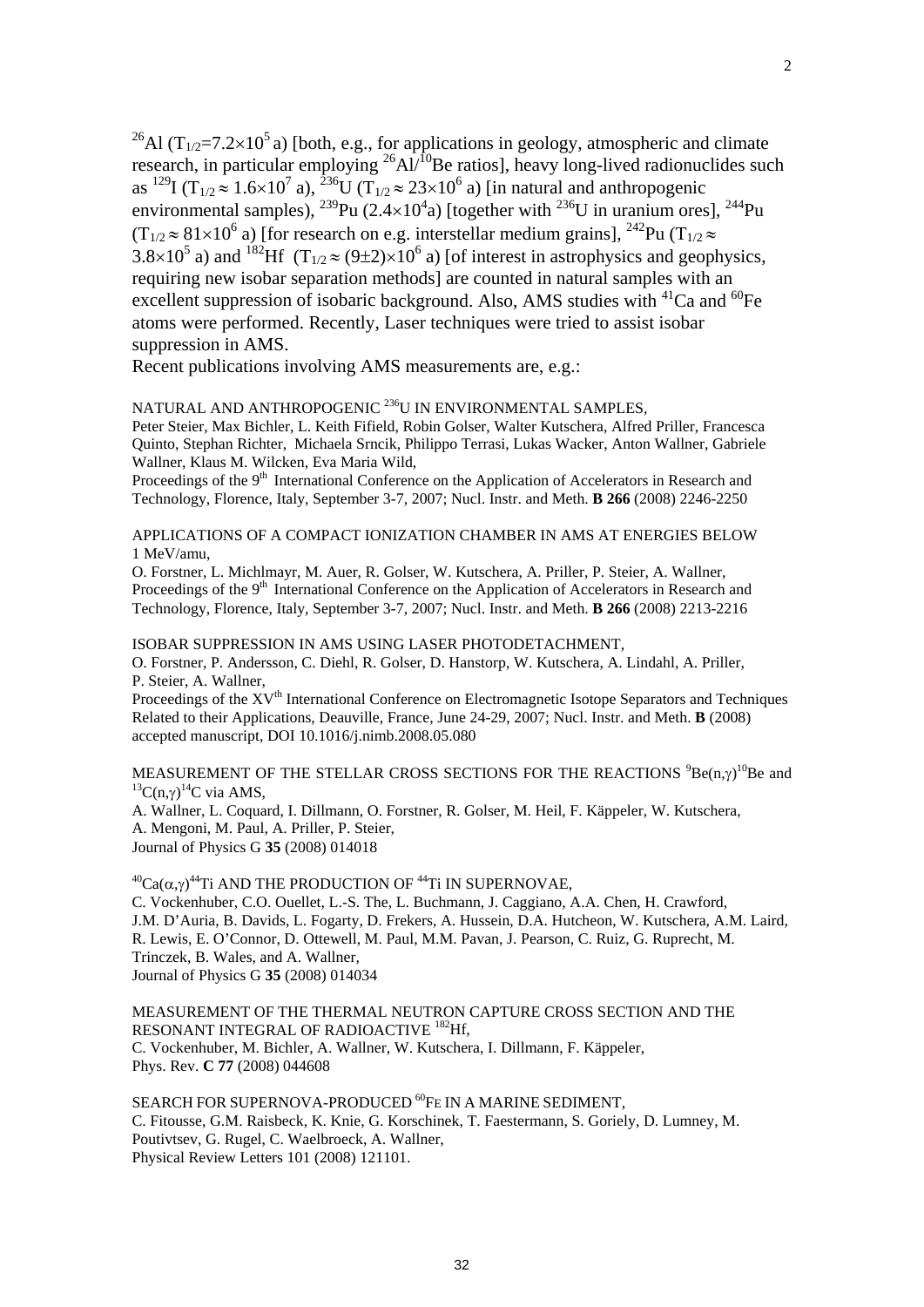TOWARDS MORE PRECISE  $^{10}$ Be AND  $^{36}$ Cl DATA FROM MEASUREMENTS AT THE  $10^{-14}$  LEVEL: INFLUENCE OF SAMPLE PREPARATION,

S. Merchel, M. Arnold, G. Aumaître, L. Benedetti, D.L. Bourlès, R. Braucher, V. Alfimov,.P.H.T. Freeman, P. Steier, A. Wallner,

Nuclear Instruments and Methods in Physics Research B (2009), in Press

Recent projects involving radiocarbon measurements are, e.g.,

THE ANTHROPOGENIC INFLUENCE ON CARBONACEOUS AEROSOL IN THE EUROPEAN BACKGROUND, Barbara May, Dietmar Wagenbach, Samuel Hammer, Peter Steier, Hans Puxbaum, Casimiro Pio, Tellus (2009) in press.

RADIOCARBON (<sup>14</sup>C) DATING IN ARCHAEOLOGY AND OTHER FIELDS, W. Kutschera, In: G. Pfenning, C. Normand, J. Magill, T. Fanghänel, eds., Karlsruher Nuklidkarte, Commemoration of the 50<sup>th</sup> Anniversary, Institute for Transuranium Elements, Karlsruhe (2008) 262-267.

A unique signature to date young carbon-containing samples is utilizing the  ${}^{14}C$  nuclear bomb peak due to the redistribution of  ${}^{14}CO_2$  into the other carbon archives on Earth (biosphere, oceans) after the atmospheric Nuclear Test Ban Treaty in 1963. This signal was used, e.g., in collaboration with the Forensic Medicine Department to determine the date of death of people who died in the late 1980s, and is now intended to develop methods at VERA for  ${}^{14}C$  measurements on ultra-small DNA samples originating from small regions of the human brain.

#### Atomic and molecular physics

The molecule  $H_2$  (of interest in the cooling phase of the early universe) was unambiguously detected. The existence of rare exotic negatively-charged molecular ions was also studied via AMS:

IDENTIFICATION OF THE  $\mathrm{SiF_6}^{2-}$  DIANION BY ACCELERATOR MASS SPECTROMETRY AND A FULLY RELATIVISTIC COMPUTATION OF ITS PHOTODETACHMENT SPECTRUM, H. Gnaser, R. Golser, M. Pernpointner, O. Forstner, W. Kutschera, A. Priller, P. Steier, A. Wallner, Phys. Rev. **A 77** (2008) 053203

The AMS accelerator has also been used for PIXE measurements employing a very low-current proton beam externally:

PIXE MEASUREMENTS OF RENAISSANCE SILVERPOINT DRAWINGS AT VERA P. Milota, I. Reiche, A. Duval, O. Forstner, H. Guicharnaud, W. Kutschera, S. Merchel, A. Priller, M. Schreiner, P. Steier, E. Thobois, A. Wallner, B. Wünschek, R. Golser, Proceedings of the 9<sup>th</sup> International Conference on the Application of Accelerators in Research and Technology, Florence, Italy, September 3-7, 2007; Nucl. Instr. and Meth. **B 266** (2008) 2279-2285

2. Other recent radionuclide measurements and evaluation methods

VERTICAL DISTRIBUTION OF  $^{238}$ Pu,  $^{239(40)}$ Pu,  $^{241}$ Am,  $^{90}$ Sr AND  $^{137}$ Cs IN AUSTRIAN SOIL PROFILES, M. Srncik, E. Hrnecek, P. Steier, A. Wallner, G. Wallner, P. Bossew, Radiochim. Acta 96 (2008) 733–738.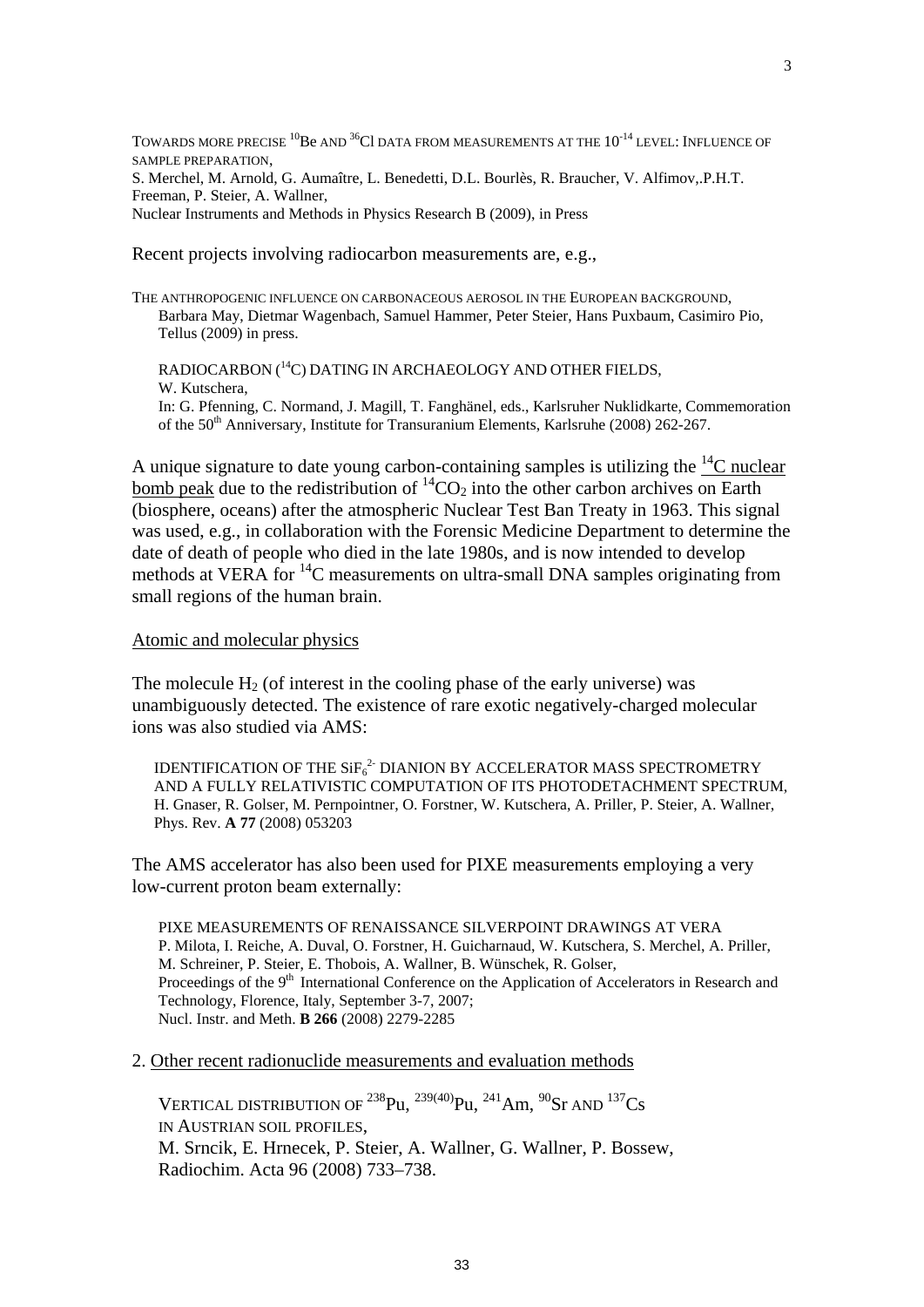A major contribution was given to the recently completed "National Survey of Indoor Radon Concentration", a large-scale investigation on the impact of natural radioactivity on the Austrian population [H. Friedmann].

#### 3. Work and co-operation on special reports and standard concepts, training tasks

Co-operation with the *Austrian Standards Institute* (OENORM) in fields related to radionuclide metrology (e.g., low-level measurements, Radon) is continued.

Students' training in the field of general experimental physics, quantum physics, atomic physics, nuclear physics, ion physics and radioactivity measurements is taken care of by the staff of the Isotope Research and Nuclear Physics Group.

- 4. Participation in international organisations dealing with radionuclide metrology
- International Committee for Radionuclide Metrology (ICRM) [G. Winkler]
- Consultative Committee for Ionising Radiation (CCRI), Section II (Measurement of Radionuclides) at the BIPM, Sèvres, France [personal member: G. Winkler]

February 2009 Gerhard Winkler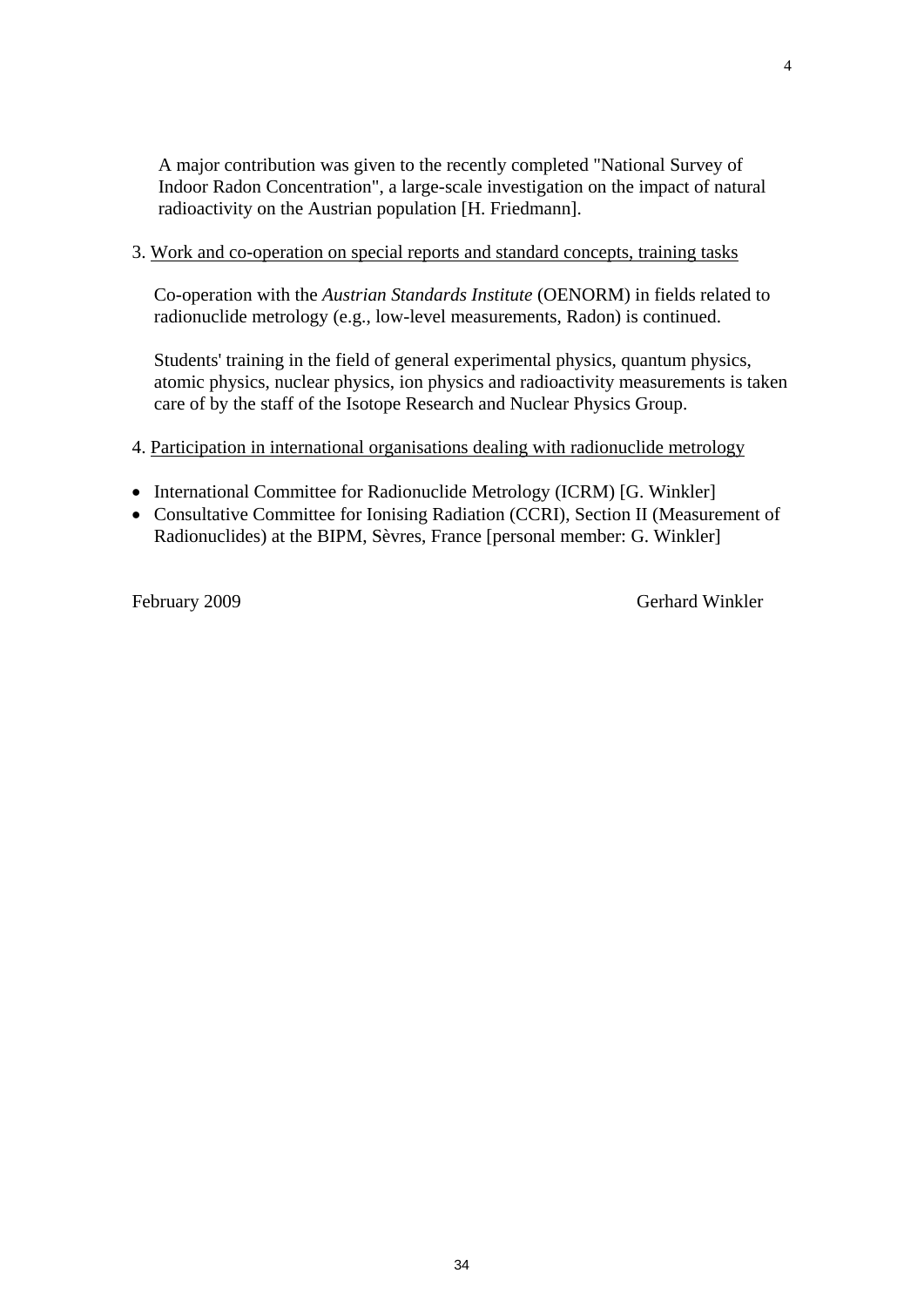| <b>LABORATORY</b>   | European Commission - Joint Research Centre                                                                                                                                                                                                                                                                 |
|---------------------|-------------------------------------------------------------------------------------------------------------------------------------------------------------------------------------------------------------------------------------------------------------------------------------------------------------|
|                     | Institute for Reference Materials and Measurements (IRMM)                                                                                                                                                                                                                                                   |
|                     | Radionuclide Metrology Sector                                                                                                                                                                                                                                                                               |
| <b>NAMES</b>        | Timotheos Altzitzoglou, Uwe Wätjen                                                                                                                                                                                                                                                                          |
| <b>ACTIVITY</b>     | Liquid Scintillation Counting and TDCR<br>∗                                                                                                                                                                                                                                                                 |
|                     | Gamma-ray spectrometry<br>∗                                                                                                                                                                                                                                                                                 |
|                     | Nuclear decay data measurement<br>∗                                                                                                                                                                                                                                                                         |
| <b>APPARATUS</b>    | 4 HPGe detector systems (incl. low background detectors).<br>∗                                                                                                                                                                                                                                              |
|                     | 2 Low and Ultra low level liquid scintillation spectrometers.<br>∗                                                                                                                                                                                                                                          |
|                     | Facilities for radiochemical separations.<br>∗                                                                                                                                                                                                                                                              |
|                     | Quantitative radioactive source preparation facilities.<br>∗                                                                                                                                                                                                                                                |
| <b>KEYWORDS</b>     | Beta spectrometry, coincidence method, data evaluation, data measurement, Euromet,<br>gamma-ray spectrometry, life sciences, liquid scintillation, low-level, simulation code, SIR,<br>source preparation, traceability, X-ray spectrometry                                                                 |
| <b>RESULTS</b>      | * U. Wätjen, Y. Spasova, T. Altzitzoglou and H. Emteborg, S. Pommé,<br>Evaluation of EC measurement comparison for $^{137}Cs$ , $^{40}K$ and $^{90}Sr$ in milk<br>powder, Report EUR 23270 EN (2008).                                                                                                       |
|                     | * EUROMET project 907: Measurement of <sup>124</sup> Sb activity and determination of<br>photon emission probabilities.                                                                                                                                                                                     |
|                     | * ICRM LSCWG comparison: Calculation of the activity concentration of a<br><sup>99</sup> Tc solution, measured by the TDCR method.                                                                                                                                                                          |
| <b>PUBLICATIONS</b> | * T. Altzitzoglou, A. Bohnstedt, Characterisation of the IAEA-152 milk powder<br>reference material for radioactivity with assigned values traceable to the SI<br>units, Appl. Radiat. Isot. 66 (2008) p. 1702-1705.                                                                                        |
|                     | * T. Altzitzoglou, Radioactivity determination of individual radionuclides in a<br>mixture by liquid scintillation spectra deconvolution, Appl. Radiat. Isot. 66<br>$(2008)$ p. 1055-1061.                                                                                                                  |
|                     | * Sibbens G, Altzitzoglou T, Benedik L, Pomme S, Van Ammel R. Alpha-<br>Particle and Gamma-Ray Spectrometry of a Plutonium Solution for Impurity<br>Determination. Appl. Radiat. Isot. 66 (2008) p. 813-818.                                                                                                |
|                     | * Vasile M, Altzitzoglou T, Benedik L, Waetjen U. Radiochemical Separation<br>and Determination of <sup>228</sup> Ra in Mineral Waters by Low-level Liquid Scintillation<br>Counting. Poster presentation in: LSC 2008: Advances in Liquid Scintillation<br>Spectrometry; 25 May 2008; Davos (Switzerland). |
|                     | * S. Pommé, T. Altzitzoglou, R. Van Ammel, G. Sibbens, A. Verbruggen, R.<br>Eykens, J. Camps, K. Kossert, H. Janssen, Eduardo García Toraño, T. Durán<br>and F. Jaubert; Experimental determination of the U-233 half-life, Appl. Radiat.<br>Isot. (in press).                                              |
| <b>IN PROGRESS</b>  | * EUROMET project no 749: Alpha-particle emission probabilities and<br>energies in the decay of $240$ Pu; gamma-ray emission probability<br>measurements.                                                                                                                                                   |
|                     | * International comparison of the activity of ${}^{3}H$ .                                                                                                                                                                                                                                                   |
|                     | * Development of a new TDCR Liquid Scintillation Counter.                                                                                                                                                                                                                                                   |
| <b>ADDRESS</b>      | <b>European Commission</b>                                                                                                                                                                                                                                                                                  |
|                     | <b>Joint Research Centre</b>                                                                                                                                                                                                                                                                                |
|                     | Institute for Reference Materials and Measurements (IRMM)<br>Retieseweg 111, B-2440 Geel, Belgium                                                                                                                                                                                                           |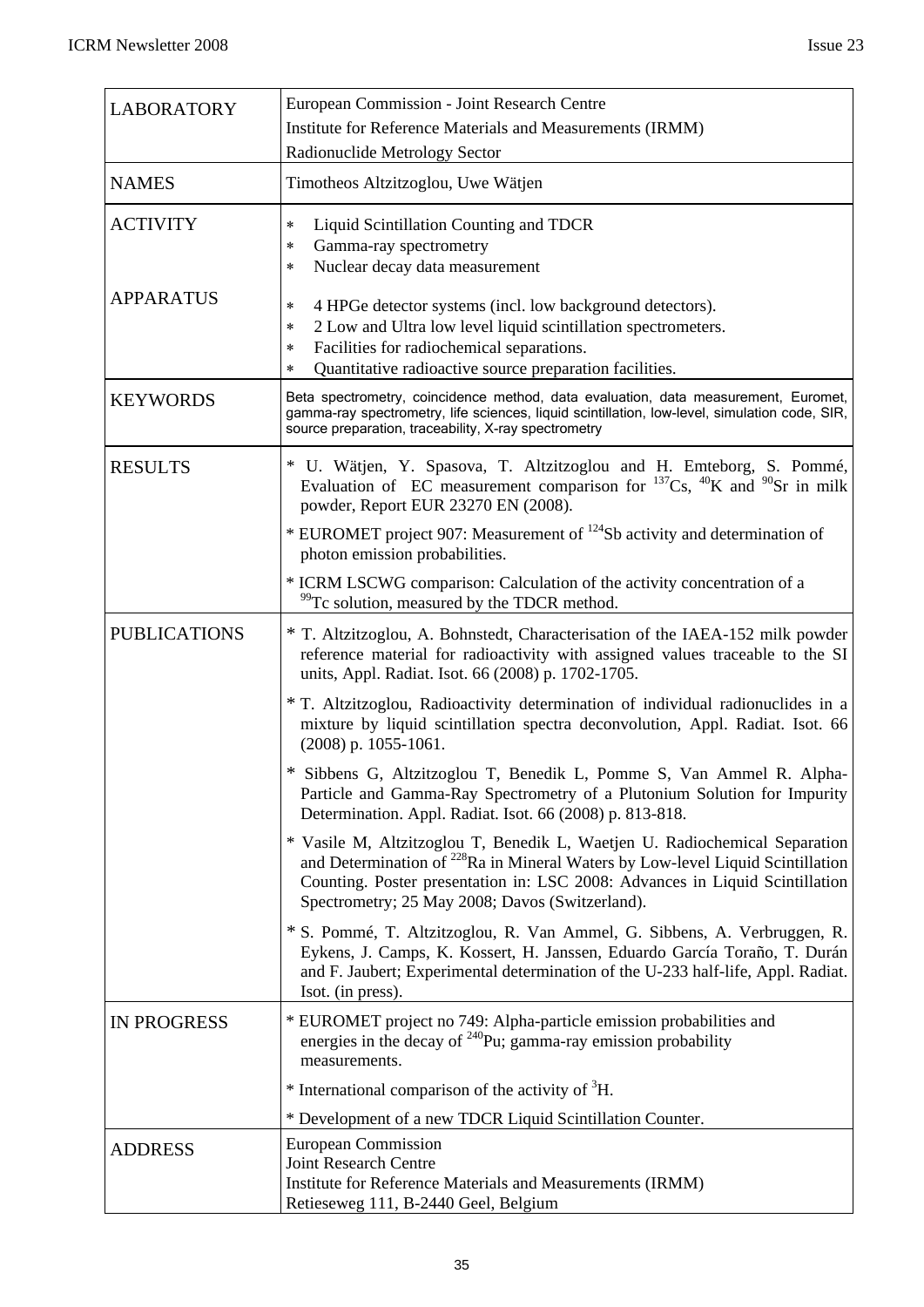|          | Tel. +32 14 571 266 - Fax +32 14 584 273<br>e-mail: timotheos.altzitzoglou@ec.europa.eu |
|----------|-----------------------------------------------------------------------------------------|
| LCONTACT | Timos Altzitzoglou                                                                      |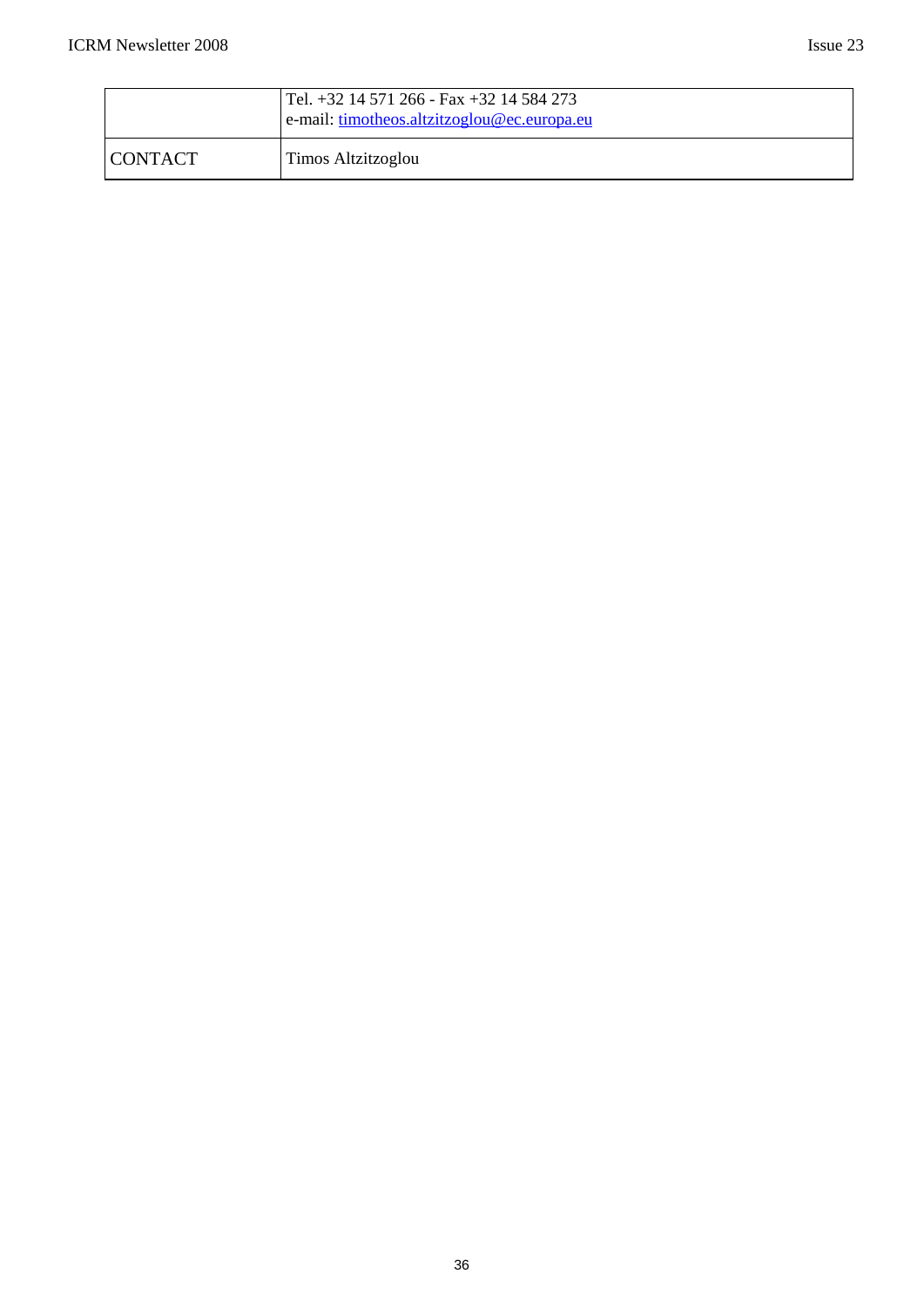| <b>LABORATORY</b>                   | European Commission - Joint Research Centre                                                                                                                                                                                                                        |
|-------------------------------------|--------------------------------------------------------------------------------------------------------------------------------------------------------------------------------------------------------------------------------------------------------------------|
|                                     | Institute for Reference Materials and Measurements (IRMM)                                                                                                                                                                                                          |
|                                     | Radionuclide Metrology Sector                                                                                                                                                                                                                                      |
| <b>NAMES</b>                        | Mikael Hult, Gerd Marissens, Elisabeth Wieslander, Joël Gasparro,<br>Raquel Gonzalez de Orduña, Necati Çelik                                                                                                                                                       |
| <b>APPARATUS</b><br><b>ACTIVITY</b> | Seven HPGe-detectors for ultra low level gamma-ray spectrometry in<br>the underground laboratory HADES. Two low-background HPGe-<br>detectors above ground.                                                                                                        |
| <b>KEYWORDS</b>                     | Underground gamma-ray spectrometry, anti-coincidence method, data evaluation, data<br>measurement, low-level, Nal well-type counter, neutron measurement, simulation code,<br>SIR, source preparation, Plastic Scinillators, muon shield, In-115, Sn-122, Ta-180m, |
| <b>RESULTS</b>                      | * Results from 3rd experiment at JET aiming at quantifying the loss of<br>charged particles from the plasma                                                                                                                                                        |
|                                     | * Results from 4th experiment to use radionuclides as a means to check<br>authenticity of organic farming                                                                                                                                                          |
|                                     | * Measurements of rare decays from $^{180}$ Ta <sup>m</sup> and ECEC of $^{112}$ Sn and $\beta\beta$<br>of $^{124}Sn$ .                                                                                                                                            |
|                                     | * Determination of the half-life and Q-value of the decay with Nature's<br>lowest Q-value: ${}^{115}$ In( $\beta$ <sup>-</sup> 57 eV) ${}^{115}$ Sn*                                                                                                               |
|                                     | * Radiopurity measurements of various materials for the GERDA<br>experiment and ultra low-background detector development in<br>HADES.                                                                                                                             |
|                                     | * Radium in water                                                                                                                                                                                                                                                  |
| <b>PUBLICATIONS</b>                 | * Hult, Gasparro, Lindahl, Marissens, Fessler, Johnston. On the use of mercury as<br>a means of detecting background sources in low-level gamma-ray spectrometry.<br>Appl. Radiat. Isot. 66/6-7 (2008)829.                                                         |
|                                     | * Lövestam, Hult, Fessler, Gasparro, Kockerols, Okkinga, Tagziria, Vanhavere<br>and Wieslander "Neutron fluence spectrometry using disk activation",<br>Radiation Measurements (2009) in press.                                                                    |
|                                     | * Wieslander, Hult, Bonheure, Arnold, Laubenstein, Marissens and Vermaercke,<br>"Low-level gamma-ray spectrometry for analysing fusion plasma conditions",<br>NIM-A 591(2008)383.                                                                                  |
|                                     | * Gasparro, Hult, Johnston, and Tagziria "Monte Carlo modelling of Ge crystals<br>that are tilted and have rounded front edges" NIM-A 594(2008)196.                                                                                                                |
|                                     | * Bonheure, Wieslander, Hult, Gasparro, Marissens, Arnold, Laubenstein,<br>Popovichev, Murari, Lengar, "Mega-Electron-Volt Ion Loss Measurements in<br>JET D- <sup>3</sup> He Plasmas Using Activation Technique" Fusion Science and<br>Technology53-3 (2008)806.  |
|                                     | * Vidmar et al. "An intercomparison of Monte Carlo codes used in gamma-ray<br>spectrometry". Appl. Radiat. Isot. 66(2008)764.                                                                                                                                      |
|                                     | * Wieslander, Hult, Marissens, Gasparro and Misiaszek " The Sandwich<br>spectrometer for ultra low-level y-ray spectrometry", Appl. Radiat. Isotop.<br>Accepted for publication                                                                                    |
|                                     | * Budjáš, Laubenstein, Hult et al. "γ-ray spectrometry of ultra low-levels of<br>radioactivity for the GERDA experiment". Appl. Radiat. Isotop. Accepted for                                                                                                       |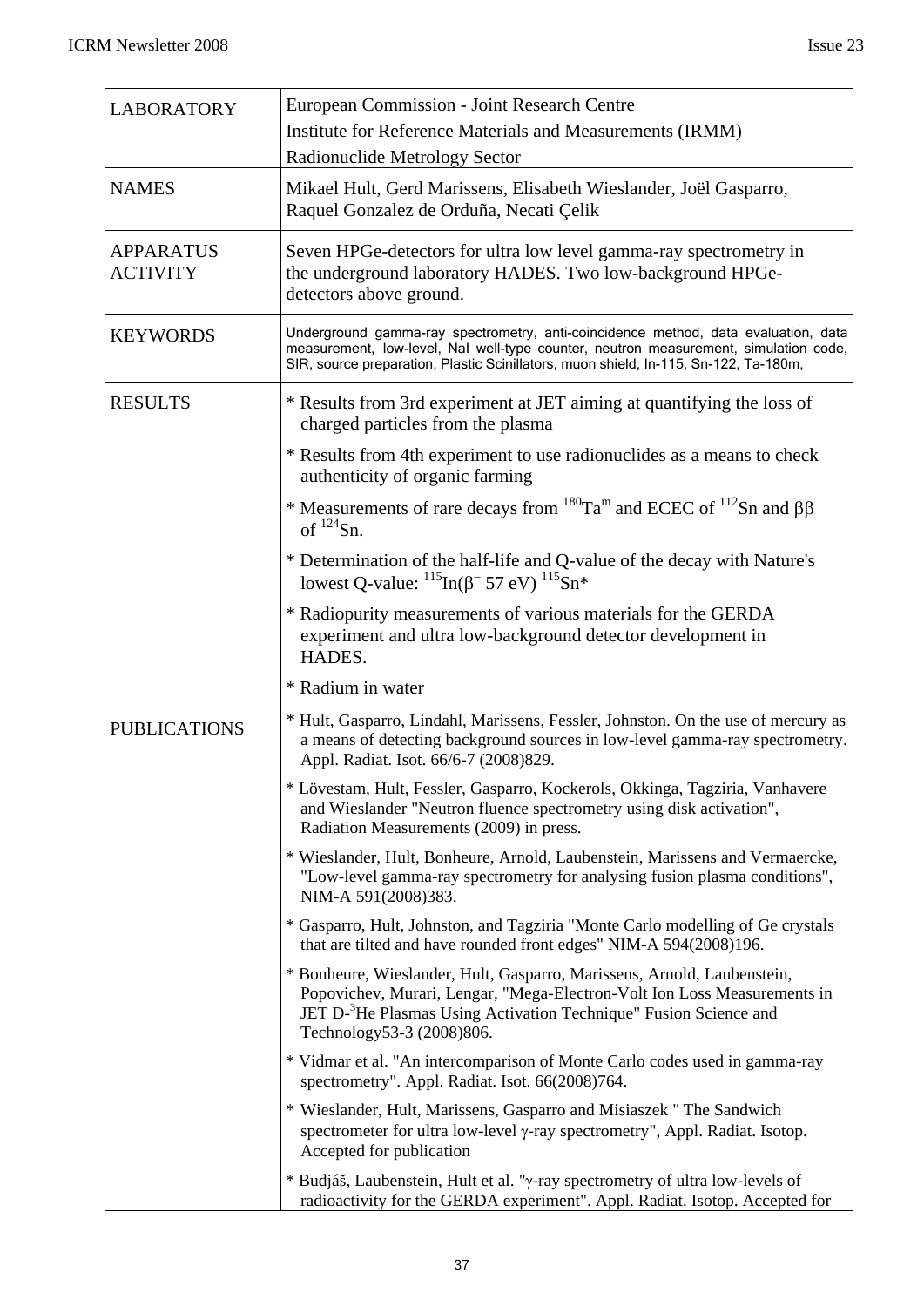|                    | publication                                                                                                                                                                                                                              |
|--------------------|------------------------------------------------------------------------------------------------------------------------------------------------------------------------------------------------------------------------------------------|
|                    | * Hult, Wieslander, Marissens, Gasparro and Misiaszek and Wätjen. " Search for<br>the radioactivity of <sup>180m</sup> Ta using an underground sandwich spectrometer" Appl.<br>Radiat. Isotop. Accepted for publ.                        |
| <b>IN PROGRESS</b> | * Decay data for long-lived radionuclides and double beta decay                                                                                                                                                                          |
|                    | * Neutron cross sections of Re                                                                                                                                                                                                           |
|                    | * 4th experiment for plasma characterisation at JET using activation of<br>metal discs                                                                                                                                                   |
|                    | * Environmental radioactivity                                                                                                                                                                                                            |
|                    | * Intercomparisons, reference materials and metrology                                                                                                                                                                                    |
|                    | * Ultra low background detector developments                                                                                                                                                                                             |
| <b>ADDRESS</b>     | European Commission<br><b>Joint Research Centre</b><br>Institute for Reference Materials and Measurements (IRMM)<br>Retieseweg 111, B-2440 Geel, Belgium<br>Tel. +32 14 571 269 - Fax +32 14 584 273<br>e-mail: mikael.hult@ec.europa.eu |
| <b>CONTACT</b>     | Mikael Hult                                                                                                                                                                                                                              |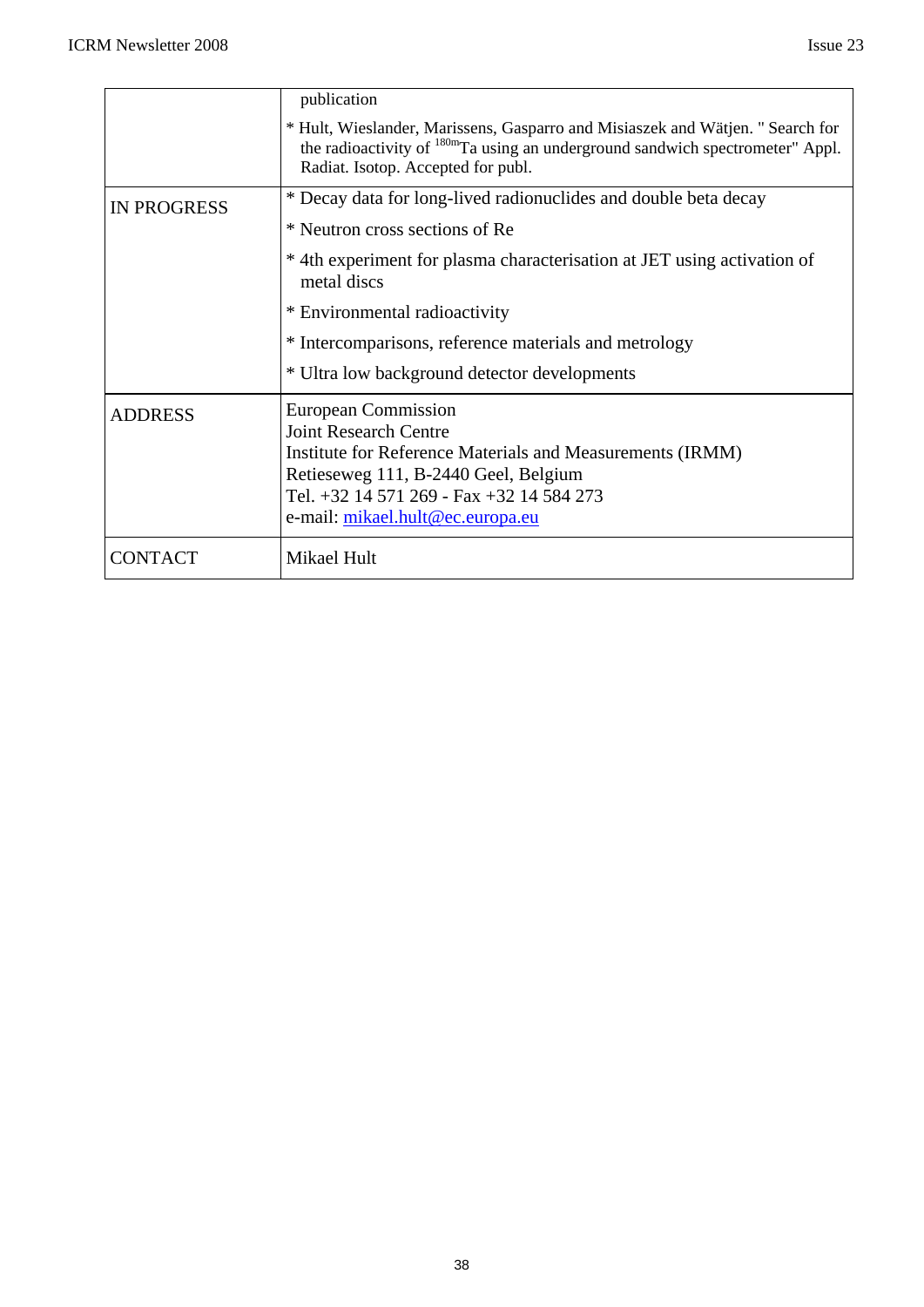| <b>LABORATORY</b>                      | European Commission - Joint Research Centre                                                                                                                                                                                                                                                                                                                                                                                                                                                                                                          |
|----------------------------------------|------------------------------------------------------------------------------------------------------------------------------------------------------------------------------------------------------------------------------------------------------------------------------------------------------------------------------------------------------------------------------------------------------------------------------------------------------------------------------------------------------------------------------------------------------|
|                                        | Institute for Reference Materials and Measurements (IRMM)<br>Radionuclide Metrology Sector                                                                                                                                                                                                                                                                                                                                                                                                                                                           |
| <b>NAMES</b>                           | S. Pommé, G. Sibbens, T. Altzitzoglou, R. Van Ammel, J. Paepen, T.<br>Vidmar, U. Wätjen                                                                                                                                                                                                                                                                                                                                                                                                                                                              |
| <b>ACTIVITY</b>                        | Primary standardisation of activity and determination of nuclear decay<br>data                                                                                                                                                                                                                                                                                                                                                                                                                                                                       |
| <b>KEYWORDS</b>                        | Alpha spectrometry, coincidence counting, $4\pi Csl(Tl)$ -sandwich spectrometer, data<br>evaluation, data measurement, defined solid angle (alpha and X-ray) counting,<br>EURAMET projects, gamma-ray spectrometry, gas proportional counting (atmospheric,<br>pressurised), ionisation chamber, life sciences, liquid scintillation, Nal well-type counter,<br>simulation code, SIR, source preparation (quantitative drop deposition, IRMM source<br>drying device, vacuum evaporation and electrodeposition), traceability, X-ray<br>spectrometry |
| <b>RESULTS</b>                         | * U. Wätjen, Y. Spasova, T. Altzitzoglou, H. Emteborg and S. Pommé, Evaluation of EC measurement comparison for $^{137}Cs$ , $^{40}K$ and $^{90}Sr$ in milk<br>powder, Report EUR 23270 EN (2008), ISBN 978-92-79-08500-0.                                                                                                                                                                                                                                                                                                                           |
|                                        | * EUROMET project 907: Measurement of <sup>124</sup> Sb activity and determination of<br>photon emission probabilities.                                                                                                                                                                                                                                                                                                                                                                                                                              |
| <b>PUBLICATIONS</b>                    | * S. Pommé and G. Sibbens, Alpha-particle counting and spectrometry in a<br>primary standardisation laboratory, Acta Chimica Slovenica 55 (2008) 111-119.                                                                                                                                                                                                                                                                                                                                                                                            |
|                                        | * S. Pommé, J. Camps, R. Van Ammel and J. Paepen, Protocol for uncertainty<br>assessment of half-lives, J. Radioanal. Nucl. Chem. 276 (2008) 335-339.                                                                                                                                                                                                                                                                                                                                                                                                |
|                                        | * S. Pommé and Y. Spasova, A practical procedure for assigning a reference<br>value and uncertainty in the frame of an interlaboratory comparison,<br>Accreditation and Quality Assurance 13 (2008) 83-89.                                                                                                                                                                                                                                                                                                                                           |
|                                        | * S. Pommé, E. García-Toraño, G. Sibbens, S. Richter, R. Wellum, A. Stolarz and A. Alonso-Muñoz, $^{234}U/^{235}U$ activity ratios as a probe for the $^{238}U/^{235}U$ half-life<br>ratio, J. Radioanal. Nucl. Chem. 277 (2008) 207-210.                                                                                                                                                                                                                                                                                                            |
|                                        | * S. Pommé, Cascades of pile-up and dead time, Appl. Radiat. Isot. 66 (2008)<br>941-947.                                                                                                                                                                                                                                                                                                                                                                                                                                                             |
|                                        | * G. Sibbens, T. Altzitzoglou, L. Benedik, S. Pommé, R. Van Ammel, α-particle<br>and y-ray spectrometry of a plutonium solution for impurity determination, Appl.<br>Radiat. Isot. 66 (2008) 813-818.                                                                                                                                                                                                                                                                                                                                                |
| <b>IN PROGRESS</b>                     | * Half-life determination of <sup>55</sup> Fe, <sup>54</sup> Mn, <sup>109</sup> Cd, <sup>233</sup> U, <sup>235</sup> U, <sup>238</sup> U.                                                                                                                                                                                                                                                                                                                                                                                                            |
|                                        | * Development of the new reference ionisation chamber.                                                                                                                                                                                                                                                                                                                                                                                                                                                                                               |
|                                        | * Uncertainty calculations for counting at defined solid angle.                                                                                                                                                                                                                                                                                                                                                                                                                                                                                      |
|                                        | * Development of software for $4\pi\gamma$ -counting.                                                                                                                                                                                                                                                                                                                                                                                                                                                                                                |
|                                        | * Improvement of ALPHA program for deconvolution of alpha-particle spectra.                                                                                                                                                                                                                                                                                                                                                                                                                                                                          |
| <b>INFORMATION</b>                     | http://www.irmm.jrc.be/html/activities/radionuclide_metrology/index.htm                                                                                                                                                                                                                                                                                                                                                                                                                                                                              |
| <b>SOURCE IN</b><br><b>PREPARATION</b> | * S. Pommé, J. Camps, G. Sibbens, Y. Spasova, Some modifications to Sima's<br>model for total efficiency calculation of well-type photon detectors, J.<br>Radioanal. Nucl. Chem. (2009).                                                                                                                                                                                                                                                                                                                                                             |
|                                        | * S. Pommé, T. Altzitzoglou, R. Van Ammel, G. Sibbens, R. Eykens, S. Richter,<br>J. Camps, K. Kossert, H. Janssen, E. García-Toraño, T. Durán, F. Jaubert,                                                                                                                                                                                                                                                                                                                                                                                           |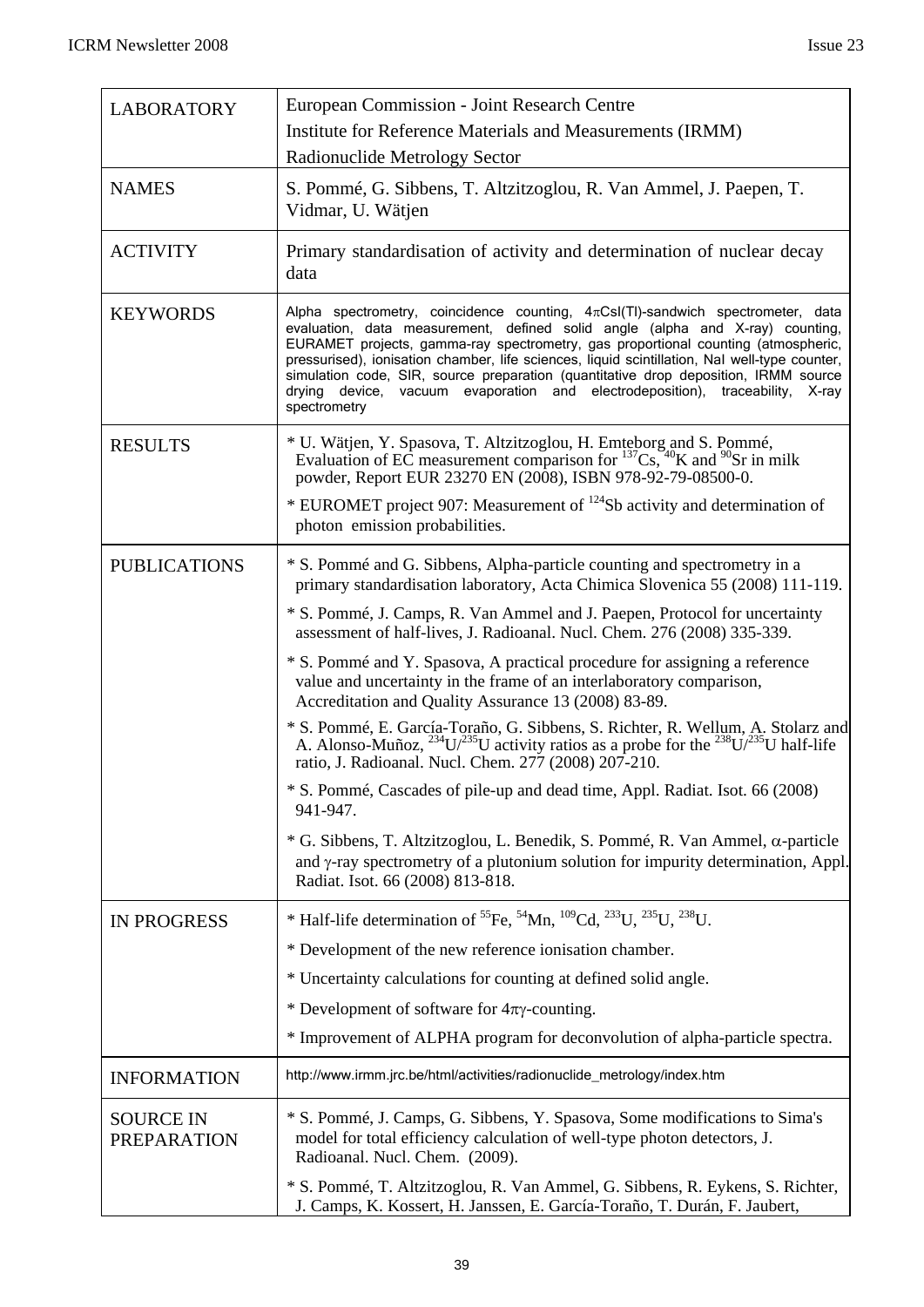|                | Experimental determination of the $^{233}$ U half-life.                                                                                                                                                                                           |
|----------------|---------------------------------------------------------------------------------------------------------------------------------------------------------------------------------------------------------------------------------------------------|
|                | * S. Pommé, Detection efficiency calculation for photons, electrons and positrons<br>in a well detector; Part I: Analytical Model, Nucl. Instr. and Meth. A (2009).                                                                               |
|                | * S. Pommé, G. Sibbens, T. Vidmar, J. Camps, V. Peyres, Detection efficiency<br>calculation for photons, electrons and positrons in a well detector; Part II:<br>analytical model versus simulations, Nucl. Instr. and Meth. A (2009).            |
|                | * J. Paepen, T. Altzitzoglou, R. Van Ammel, G. Sibbens, S. Pommé, Half-life<br>measurement of $^{124}$ Sb.                                                                                                                                        |
|                | * G. Sibbens, S. Pommé, E. García-Toraño, H. Janssen, R. Dersch, A.<br>Martín Sánchez, E. Leblanc, T. Semkow, Alpha-particle emission probabilities<br>in the decay of $^{240}$ Pu.                                                               |
|                | *J. Paepen, E. Boogers, A charge-sensitive preamplifier and signal mixer for 2-<br>wire proportional counters.                                                                                                                                    |
|                | * R. Van Ammel, J. Paepen, S. Pommé, G. Sibbens, Measurements of the half-life<br>of $54$ Mn.                                                                                                                                                     |
|                | * C. Michotte, S. Courte, G. Sibbens, J. Camps, J. Paepen, Study of self-<br>attenuation in a solution of <sup>237</sup> Np measured in ionization chambers.                                                                                      |
| <b>ADDRESS</b> | <b>European Commission</b><br><b>Joint Research Centre</b><br>Institute for Reference Materials and Measurements (IRMM)<br>Retieseweg 111, B-2440 Geel, Belgium<br>Tel. +32 14 571 289 - Fax +32 14 584 273<br>e-mail: stefaan.pomme@ec.europa.eu |
| <b>CONTACT</b> | Stefaan Pommé                                                                                                                                                                                                                                     |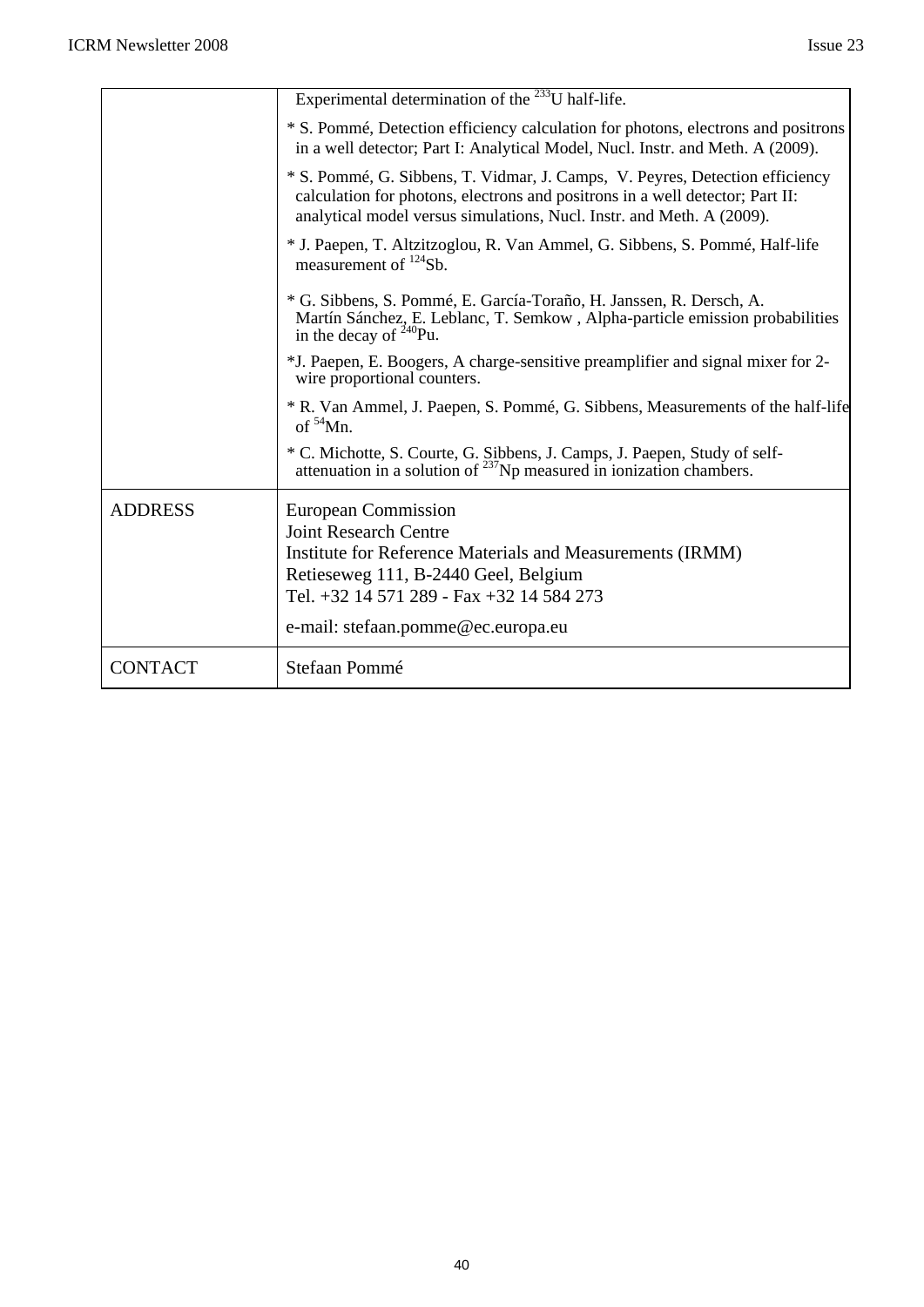| <b>LABORATORY</b>   | European Commission - Joint Research Centre<br>Institute for Reference Materials and Measurements (IRMM)<br>Radionuclide Metrology Sector                                                                                                            |
|---------------------|------------------------------------------------------------------------------------------------------------------------------------------------------------------------------------------------------------------------------------------------------|
| <b>NAMES</b>        | Ljudmila Benedik, Mirela Vasile, Yana Spasova,<br>Timotheos<br>Altzitzoglou, Uwe Wätjen                                                                                                                                                              |
| <b>ACTIVITY</b>     | * development of reference materials                                                                                                                                                                                                                 |
|                     | * organisation of measurement comparisons for EU member state<br>laboratories monitoring radioactivity in the environment and food<br>$(ICS-REM)$                                                                                                    |
|                     | * facilities for radiochemical separations                                                                                                                                                                                                           |
|                     | * quantitative radioactive source preparation facilities                                                                                                                                                                                             |
|                     | * large solid angle -particle spectrometers                                                                                                                                                                                                          |
|                     | * primary standardisation equipment when needed                                                                                                                                                                                                      |
|                     | * HPGe detector systems and LSC when needed                                                                                                                                                                                                          |
| <b>KEYWORDS</b>     | Intercomparisons, proficiency tests, reference materials, traceability, environmental<br>monitoring, source preparation, radiochemistry, low-level, liquid scintillation, alpha<br>spectrometry, beta spectrometry, gamma-ray spectrometry,          |
| <b>RESULTS</b>      | * ICS-REM intercomparison "Ra and U in mineral waters" completed (3 mineral<br>waters, $^{226}$ Ra, $^{228}$ Ra, $^{234}$ U and $^{238}$ U, 45 laboratories participated)                                                                            |
|                     | * Workshop for laboratories participating in three ICS-REM comparisons for<br>radioactivity organised at IRMM, Geel, 10-12 June, 2008 (50 participants)                                                                                              |
|                     | * Development of a novel radiochemical method for the sequential determination<br>of $2^{10}$ Po and uranium radioisotopes in water with alpha-particle spectrometry                                                                                 |
| <b>PUBLICATIONS</b> | * U. Wätjen, Y. Spasova, T. Altzitzoglou, H. Emteborg and S. Pommé,<br>Evaluation of EC measurement comparison for $^{137}Cs$ , $^{40}K$ and $^{90}Sr$ in milk<br>powder, Report EUR 23270 EN (2008), ISBN 978-92-79-08500-0.                        |
|                     | * U. Wätjen, Y. Spasova and T. Altzitzoglou, Measurement comparisons of<br>radioactivity among European monitoring laboratories for the environment and<br>food stuff, Appl. Radiat. Isot. 66 (2008) 742-749.                                        |
|                     | * S. Pommé and Y. Spasova, A practical procedure for assigning a reference<br>value and uncertainty in the frame of an interlaboratory comparison,<br>Accreditation and Quality Assurance 13 (2008) 83-89.                                           |
|                     | U. Wätjen, European measurement comparisons of environmental<br>∗<br>radioactivity, in: Nuclear Proficiency Testing, Proc. of the 1 <sup>st</sup> Intern.<br>Workshop, eds. E. Cincu, I. Manea and M. Woods, AIP Conf. Proc. 1036<br>$(2008)$ 85-99. |
|                     | * Y. Spasova, U. Wätjen and T. Altzitzoglou, European measurement<br>comparison of $^{137}Cs$ , $^{40}K$ and $^{90}Sr$ in milk powder, <b>J. Radioanal. Nucl. Chem.</b><br>277 (2008) 211-215.                                                       |
|                     | <sup>*</sup> M. Vasile and L. Benedik, On the determination of <sup>228</sup> Ra, <sup>210</sup> Po, <sup>234</sup> U and <sup>238</sup> U<br>in mineral waters, Report EUR 23683 EN (2008), ISBN 978-92-79-11126-6.                                 |
|                     | * U. Wätjen (ed.), Participants' workshop - ICS-REM comparisons for<br>radioactivity determination in the environment and food, June 10-12, 2008 -<br>Presentations, Proceedings on CD-ROM (2008).                                                   |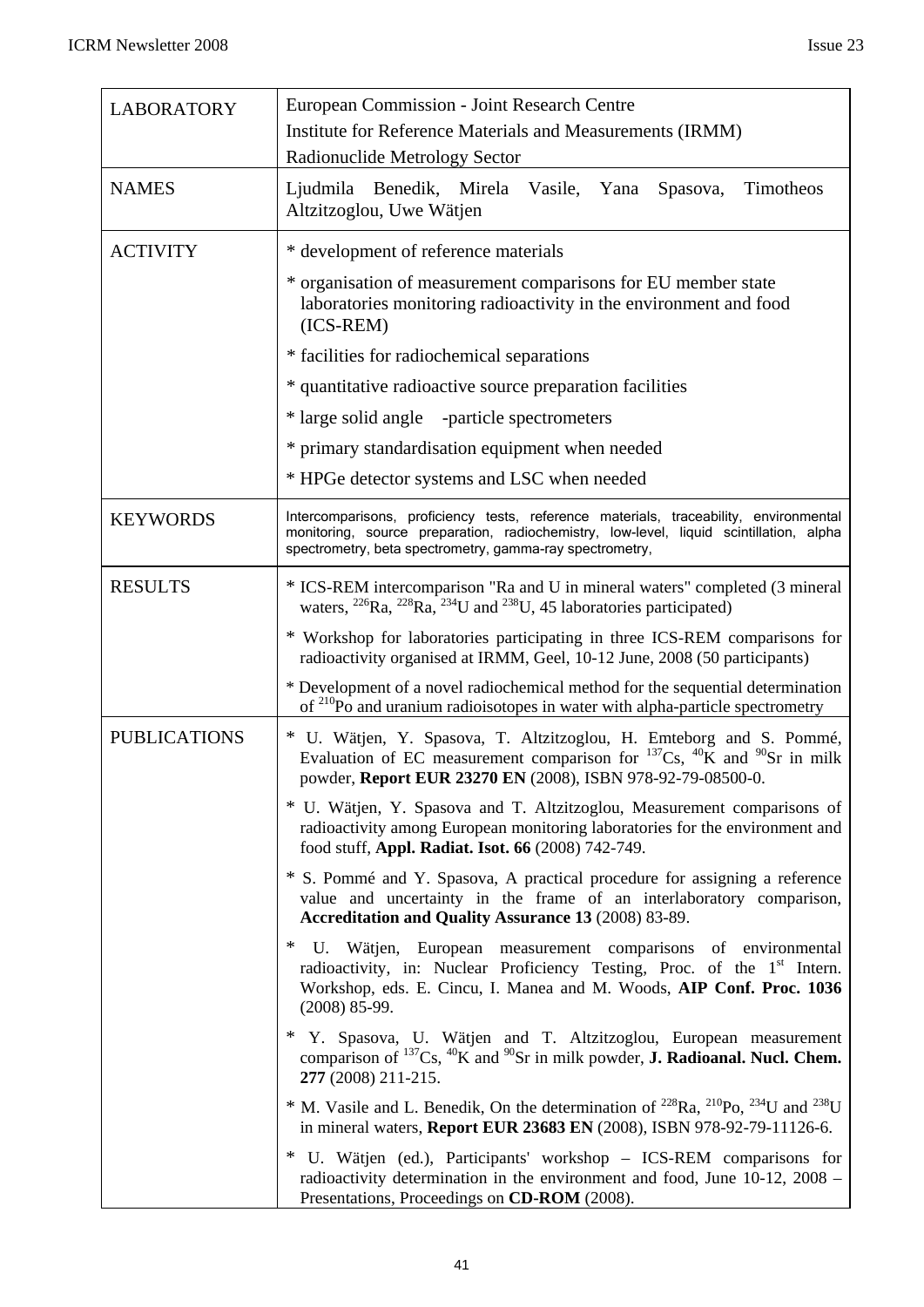| <b>IN PROGRESS</b> | * Development of reference material IRMM-426 "wild berries" certified for<br>activity of $^{137}Cs$ , $^{40}K$ and $^{90}Sr$                                                                                                                      |
|--------------------|---------------------------------------------------------------------------------------------------------------------------------------------------------------------------------------------------------------------------------------------------|
|                    | * U. Wätjen, L. Benedik, M. Vasile, Y. Spasova and T. Altzitzoglou, Evaluation<br>of EC measurement comparison for <sup>226</sup> Ra, <sup>228</sup> Ra, <sup>234</sup> U and <sup>238</sup> U in three mineral<br>waters, EUR report             |
|                    | * Y. Spasova, L. Benedik, M. Vasile, M. Beyermann, U. Wätjen and S. Pommé,<br>$^{234}$ U and $^{238}$ U in mineral water – reference value and uncertainty evaluation in<br>the frame of an interlaboratory comparison, J. Radioanal. Nucl. Chem. |
|                    | * M. Vasile, T. Altzitzoglou, L. Benedik, Y. Spasova and U. Wätjen,<br>Radiochemical separation and determination of $^{228}$ Ra in mineral waters by<br>low-level liquid scintillation counting, Radiocarbon                                     |
|                    | * L. Benedik, M. Vasile, Y. Spasova and U. Wätjen, Sequential determination of<br><sup>210</sup> Po and uranium radioisotopes in drinking water by alpha-particle<br>spectrometry, Appl. Radiat. Isot.                                            |
| <b>ADDRESS</b>     | <b>European Commission</b><br><b>Joint Research Centre</b><br>Institute for Reference Materials and Measurements (IRMM)<br>Retieseweg 111, B-2440 Geel, Belgium<br>Tel. +32 14 571 882 - Fax +32 14 584 273<br>e-mail: uwe.waetjen@ec.europa.eu   |
| <b>CONTACT</b>     | Uwe Wätjen                                                                                                                                                                                                                                        |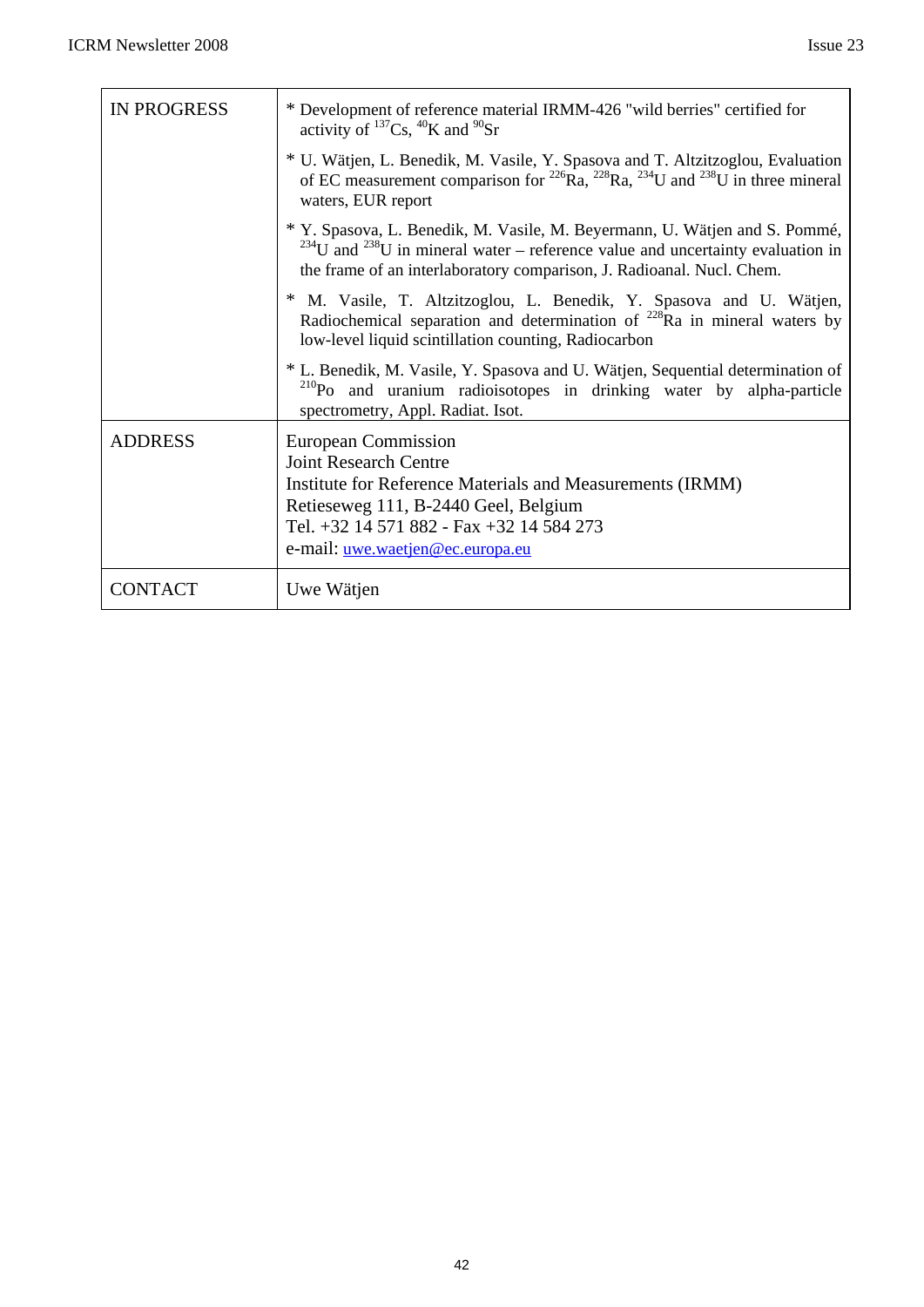| <b>LABORATORY</b>   | <b>SCK·CEN, Low Level Radioactivity Measurements</b><br>(SA1/SA2)                                                                                                                                                                                                                                                                                                                                                                  |
|---------------------|------------------------------------------------------------------------------------------------------------------------------------------------------------------------------------------------------------------------------------------------------------------------------------------------------------------------------------------------------------------------------------------------------------------------------------|
| <b>NAMES</b>        | C. Hurtgen, F. Verrezen.                                                                                                                                                                                                                                                                                                                                                                                                           |
| <b>ACTIVITY</b>     | Gross alpha and beta, ${}^{3}H, {}^{14}C, {}^{89\text{-}90}Sr, {}^{131}I, {}^{210}Po, {}^{226}Ra$ and actinides activity<br>measurements in environmental samples<br>Assay of actinides (Th, U, Pu, Am) in biological samples (urine, faeces) and<br>environmental samples (water, sediment, soil ) by alpha spectrometry and by<br>KPA for U.<br>Assay of ${}^{14}C$ , ${}^{63}Ni$ , ${}^{99}Tc$ , ${}^{129}I$ in low level waste |
| <b>KEYWORDS</b>     | Alpha spectrometry, bioassay, environmental control, gas proportional counter,<br>liquid<br>scintillation, low-level, radiochemistry.                                                                                                                                                                                                                                                                                              |
| <b>RESULTS</b>      | Comparative study of selected scintillation cocktails.                                                                                                                                                                                                                                                                                                                                                                             |
| <b>PUBLICATIONS</b> | Verrezen, F., Loots, H., and Hurtgen C. (2008). "A performance comparison of<br>nine selected liquid scintillation cocktails." Appl. Radiat. Isot. 66(6-7): 1038-<br>1042.<br>Verrezen, F., Loots, H., and Hurtgen C. (2008). "A Performance Comparison of<br>Nine Selected Liquid Scintillation Cocktails." SCK-CEN BLG-1052.                                                                                                     |
| <b>IN PROGRESS</b>  | Informatisation and integration of our ZnS $\alpha$ counting chain for low-level<br>global $\alpha$ measurements into the QA system of our laboratory.                                                                                                                                                                                                                                                                             |
| <b>ADDRESS</b>      | Low Level Radioactivity Measurements<br><b>SCK</b> •CEN<br>Boeretang 200<br>B-2400 Mol Belgium<br>Telephone: (+32-14) 33 28 31<br>Telecopier: (+32-14) 32 10 56<br>E-mail:churtgen@sckcen.be<br>Web: http://www.sckcen.be/lrm                                                                                                                                                                                                      |
| <b>CONTACT</b>      | C. Hurtgen                                                                                                                                                                                                                                                                                                                                                                                                                         |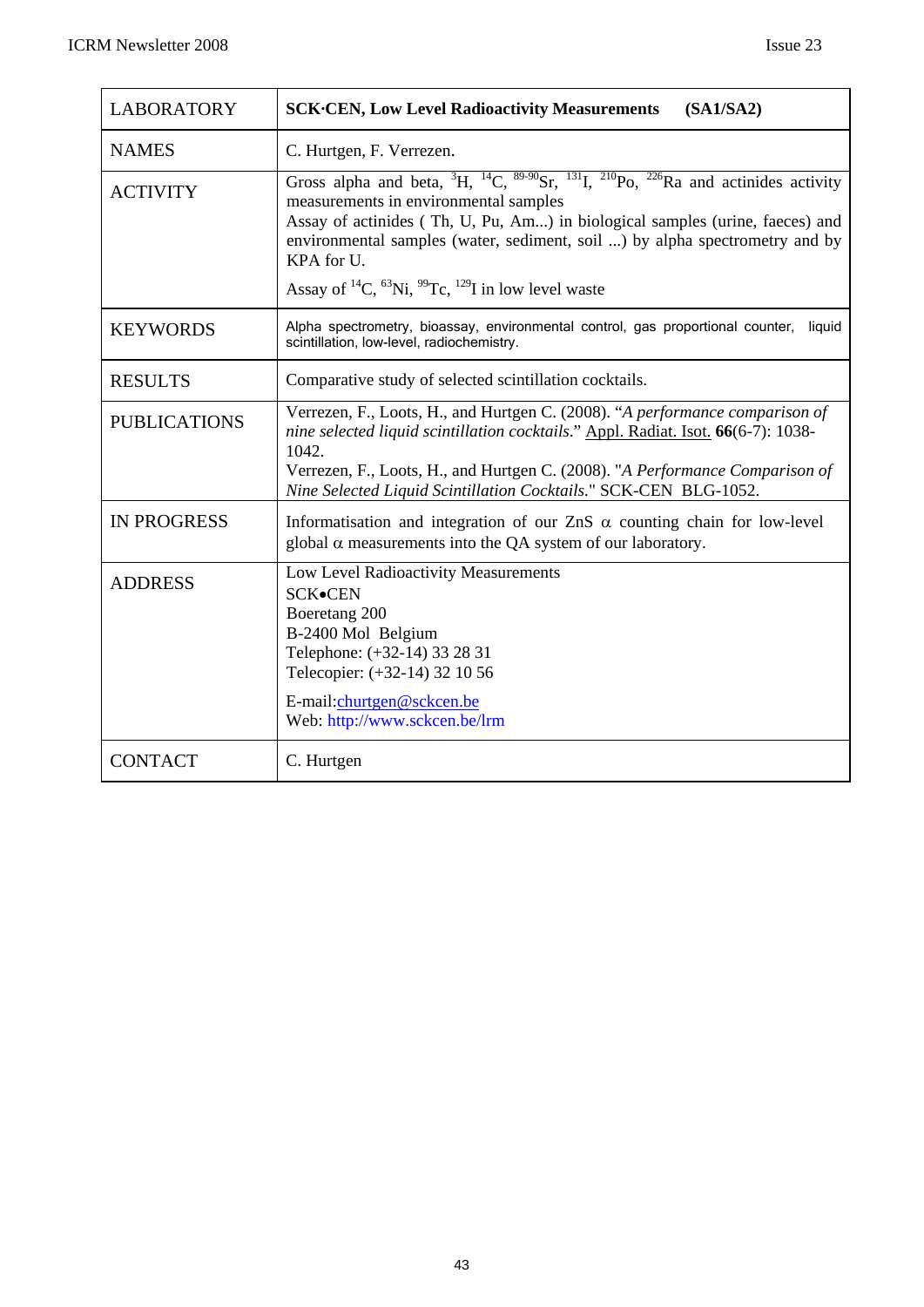| <b>LABORATORY</b>   | <b>SCK.CEN, Reactor &amp; Nuclear Measurements</b>                                                                                                                                                                                                                                                                                | (SA1/SA2) |
|---------------------|-----------------------------------------------------------------------------------------------------------------------------------------------------------------------------------------------------------------------------------------------------------------------------------------------------------------------------------|-----------|
| <b>NAMES</b>        | M. Bruggeman, P. Vermaercke, F. Farina, L. Sneyers,                                                                                                                                                                                                                                                                               |           |
|                     | L. Verheyen, W. De Boeck, E. Boogers                                                                                                                                                                                                                                                                                              |           |
| <b>ACTIVITY</b>     | $\gamma$ -spectrometry,<br>Preparation of Radioactive Standards,<br>Neutron activation analysis with relative NAA and $k_0$ - method<br>Non-destructive assay of nuclear wastes and special nuclear material<br>$(\gamma$ -spectrometry and neutron counting)                                                                     |           |
| <b>KEYWORDS</b>     | coincidence counting, gamma-ray spectrometry, gas proportional counter, ionisation chamber, low-<br>level, NaI well counter, neutron measurement, simulation code, source preparation, X-ray<br>spectrometry.                                                                                                                     |           |
| <b>RESULTS</b>      | $k_0$ -based INAA method to determine <sup>235</sup> U/ <sup>238</sup> U ratios in samples in trace<br>amounts;<br>MCNP based procedure for the computation of thermal and epithermal<br>self-shielding factors;<br>Development of dedicated LIMS for the laboratories Gamma-ray<br>spectrometry and Neutron Activation Analysis; |           |
| <b>PUBLICATIONS</b> | Leal A., Menezes M., Rodrigues R., Andonie O., Vermaercke P., Sneyers L.- A<br>comparative neutron activation analysis study of common generic manipulated<br>and reference medicines commercialized in Brazil.- In: Applied Radiation and<br>Isotopes, 66:10(2008), p. 1307-1312.- ISSN 0969-8043                                |           |
|                     | Vermaercke P., Robouch P., Sneyers L., De Corte F.- Using synthetic multi-<br>element standards (SMELS) for calibration and quality control of the<br>irradiation facilities in the BR1 reactor.- In: Journal of Radioanalytical and<br>Nuclear Chemistry,, 276:1(2008), p. 235-241. ISSN 0236-5731                               |           |
|                     | Vermaercke P., Robouch P.- KO-NAA for the Determination of Trace Elements<br>in a Synthetic Material: a Collaborative Study.- In: 1st International Workshop<br>on Nuclear Proficiency Testing, Bucharest, Romania, 6-9 October 2007, New<br>York, United States, American Institute Physics, 2008, p. 149-154                    |           |
|                     | Wieslander JSE, Hult M., Bonheure G., Arnold D., Dombrowski H., Gasparro<br>J., Laubenstein M., Marissens G., Vermaercke P. Low-level gamma-ray<br>spectrometry for analysing fusion plasma conditions.- In: Nuclear Instruments<br>and Methods in Physics Research A, 591:2(2008), p. 383-393                                    |           |
| <b>IN PROGRESS</b>  | Re-determination of some suspicious $k_0$ factors;                                                                                                                                                                                                                                                                                |           |
| <b>ADDRESS</b>      | <b>Reactor and Nuclear Measurements</b><br>SCK.CEN, GKD<br>Boeretang 200, B-2400 Mol Belgium<br>Telephone: (+32-14) 33 28 86,<br>Telecopier: (+32-14) 32 10 56<br>E-mail: michel.bruggeman@sckcen.be; peter.vermaercke@sckcen.be                                                                                                  |           |
|                     | Websites:<br>http://www.gammaspectrometry.be/<br>http://www.k0naa.be/<br>http://www.nondestructiveassay.be/<br>http://www.radsources.be/                                                                                                                                                                                          |           |
| <b>CONTACT</b>      | M. Bruggeman, P. Vermaercke                                                                                                                                                                                                                                                                                                       |           |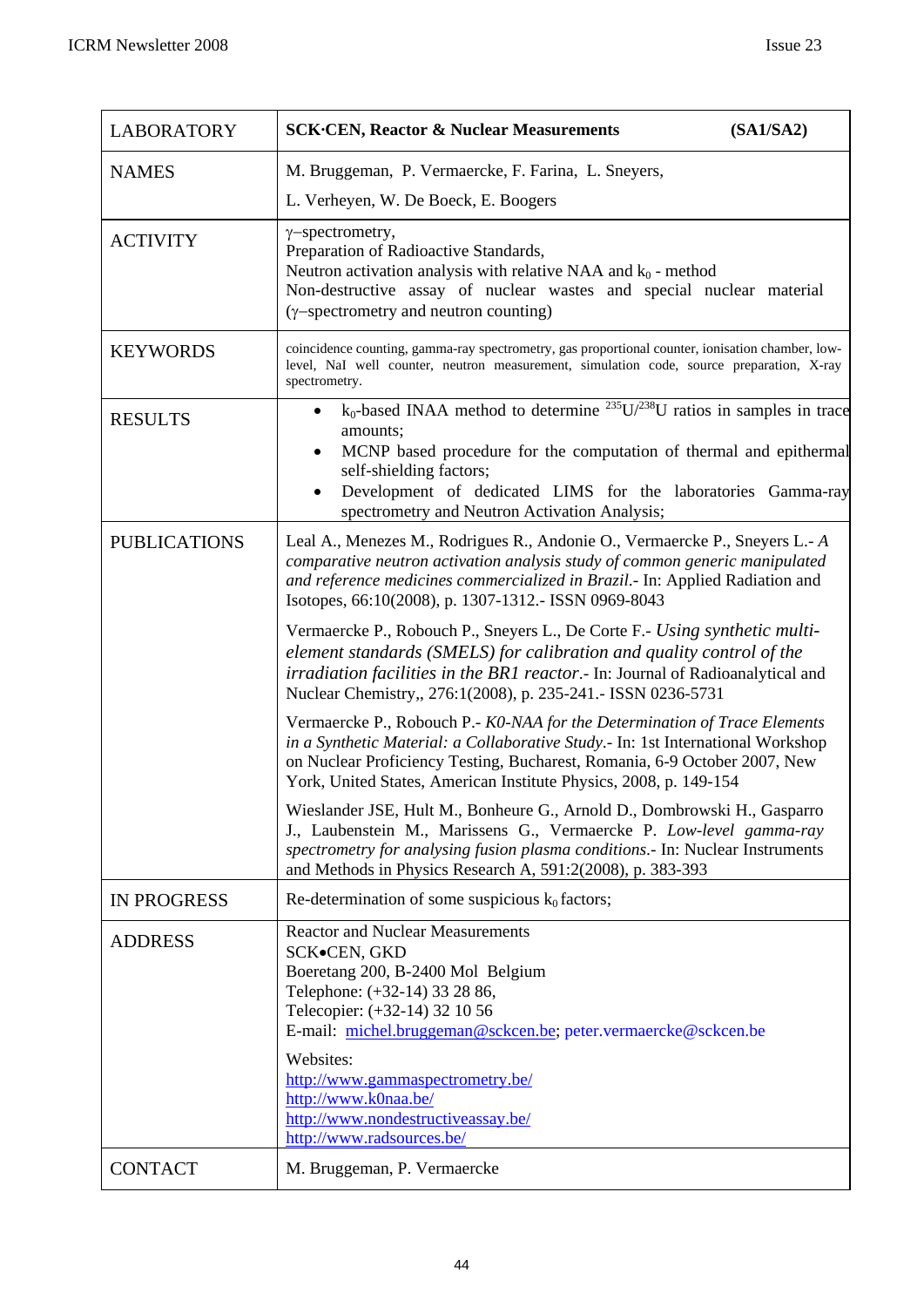| <b>LABORATORY</b>   | SCK•CEN, Radio-Chemical Analysis laboratories (RCA) (SA1/SA2)                                                                                                                                                       |
|---------------------|---------------------------------------------------------------------------------------------------------------------------------------------------------------------------------------------------------------------|
| <b>NAMES</b>        | L. Adriaensen, M. Gysemans                                                                                                                                                                                          |
| <b>ACTIVITY</b>     | Destructive radiochemical analysis of spent fuels for the<br>determination of burn-up and for spent fuel characterization programs                                                                                  |
|                     | Determination of Pu and <sup>241</sup> Am concentration in MOX fuels<br>$\bullet$<br>(accredited according to ISO17025).                                                                                            |
|                     | Radiochemical analysis of long-lived and radiotoxic nuclides in<br>$\bullet$<br>various types of radioactive waste such as resins, evaporator<br>concentrates, filters, incinerator ashes                           |
|                     | Study of separation chemistry of actinides and specific radionuclides                                                                                                                                               |
|                     | Radiochemical analysis of reactor dosimeters and irradiated reactor<br>materials.                                                                                                                                   |
| <b>KEYWORDS</b>     | Alpha spectrometry, beta spectrometry, gamma-ray spectrometry, low-level, NaI well counter,<br>mass spectrometry, radiochemistry                                                                                    |
| <b>RESULTS</b>      | Burn-up determination and spent fuel characterization for the LWR-<br>Deputy program                                                                                                                                |
|                     | Dissolution and separation of thorium in Th-based spent fuels in the<br>٠<br>framework of LWR-Deputy, a program funded by the EC in FP6                                                                             |
|                     | Optimisation of the radiochemical separation of <sup>63</sup> Ni in a stainless steel<br>matrix                                                                                                                     |
| <b>PUBLICATIONS</b> |                                                                                                                                                                                                                     |
| <b>IN PROGRESS</b>  | Dissolution, separation and analysis of ${}^{36}Cl$ in radioactive concrete or<br>metal samples                                                                                                                     |
|                     | Dissolution, separation and analysis of ${}^{36}Cl$ , ${}^{14}C$ , ${}^{3}H$ , ${}^{63}Ni$ in<br>radioactive graphite samples in the framework of Carbowaste, a<br>project of the 7 <sup>th</sup> EURATOM programme |
|                     | Microwave dissolution of different types of waste materials                                                                                                                                                         |
| <b>ADDRESS</b>      | Radio-Chemical Analysis<br><b>SCK•CEN</b><br>Boeretang 200,<br>B-2400 Mol, Belgium<br>Telephone: (+32-14) 33 32 26<br>Fax: (+32-14) 32 07 55                                                                        |
|                     | E-mail: <i>ladriaen@sckcen.be</i>                                                                                                                                                                                   |
| <b>CONTACT</b>      | L. Adriaensen                                                                                                                                                                                                       |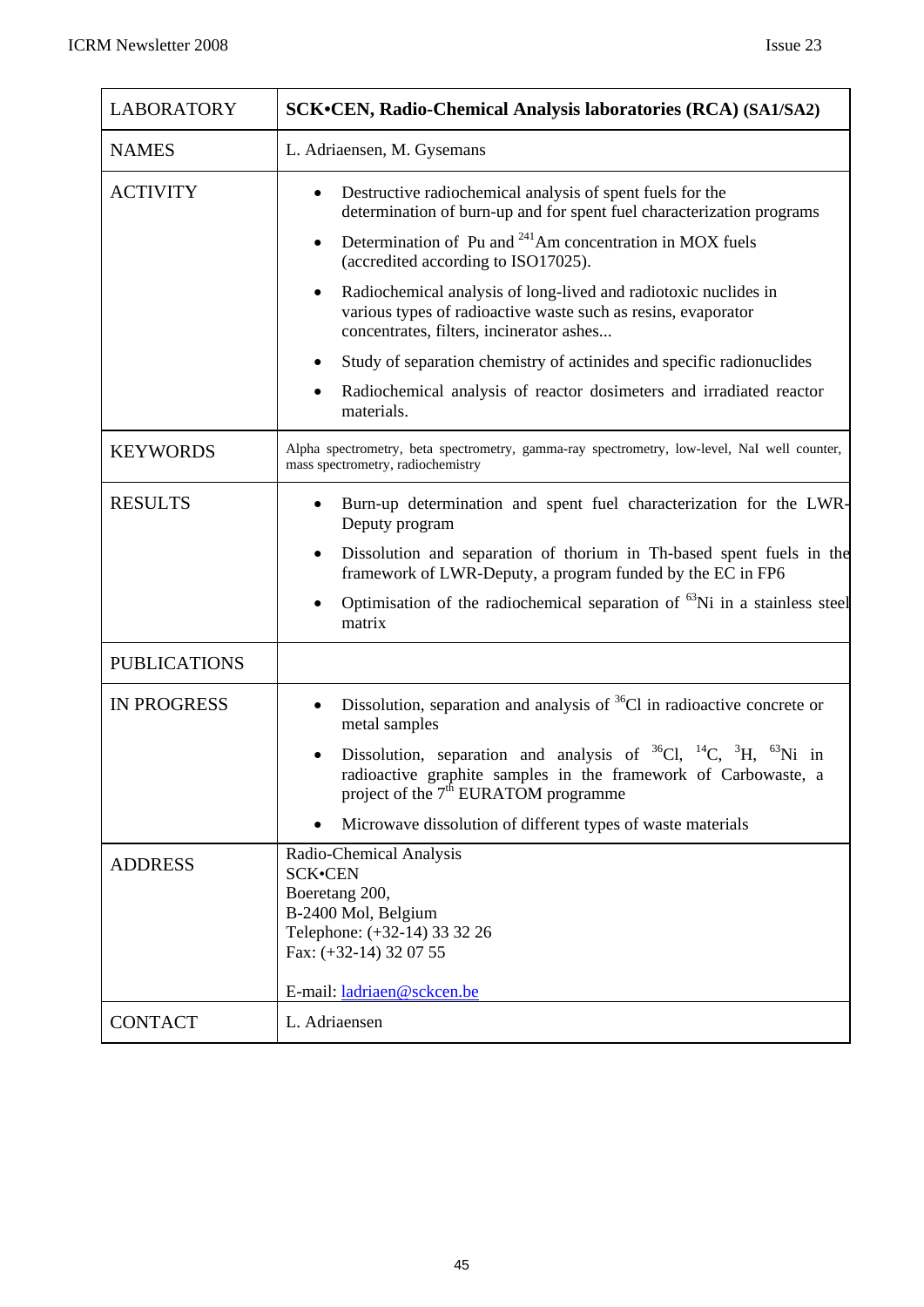| <b>LABORATORY</b>   | Laboratório<br>Nacional<br>Metrologia<br>Radiações<br>Ionizantes<br>de<br>das<br>LNMRI/IRD/CNEN                                                                                                                                                                                                                                                                                                                                                                                                                                                                                                                                                                                                                                                                                                                                                                                                                                                                                                                                                                                                         |
|---------------------|---------------------------------------------------------------------------------------------------------------------------------------------------------------------------------------------------------------------------------------------------------------------------------------------------------------------------------------------------------------------------------------------------------------------------------------------------------------------------------------------------------------------------------------------------------------------------------------------------------------------------------------------------------------------------------------------------------------------------------------------------------------------------------------------------------------------------------------------------------------------------------------------------------------------------------------------------------------------------------------------------------------------------------------------------------------------------------------------------------|
| <b>NAMES</b>        | A. Iwahara, Antônio E. de Oliveira, C.J. da Silva, Estela M.O. Bernardes,<br>P.A.L. da Cruz, J. dos S. Loureiro, José U. Delgado, R. Poledna, M.A.R.R.<br>di Prinzio, Vanessa de Bonis.                                                                                                                                                                                                                                                                                                                                                                                                                                                                                                                                                                                                                                                                                                                                                                                                                                                                                                                 |
| <b>ACTIVITY</b>     | 1- Participation in international comparisons;<br>2- Absolute activity measurements;<br>3- Traceability program with Nuclear Medicine Services.                                                                                                                                                                                                                                                                                                                                                                                                                                                                                                                                                                                                                                                                                                                                                                                                                                                                                                                                                         |
| <b>RESULTS</b>      | 1- Standardization of $^{177}$ Lu, $^{57}$ Co, $^{233}$ U and $^{237}$ Np solutions;<br>2-Comparative performance of $4\pi\beta$ (LSC)-(NaI(Tl) anti-coincidence and<br>$4\pi\beta$ (PC)-(NaI(Tl) coincidence systems;<br>3- Comparison run of activity measurements of $99^{\circ}$ Tc <sup>m</sup> , with Nuclear                                                                                                                                                                                                                                                                                                                                                                                                                                                                                                                                                                                                                                                                                                                                                                                     |
|                     | Medicine Services;<br>4- Participation in the international comparison of ${}^{57}Co$ activity<br>measurements organized by International Atomic Energy Agency.                                                                                                                                                                                                                                                                                                                                                                                                                                                                                                                                                                                                                                                                                                                                                                                                                                                                                                                                         |
| <b>PUBLICATIONS</b> | 1- L. Tauhata, A. Iwahara, A.E. de Oliveira, E.A. Rezende, J.A. dos<br>Santos, I.G. Nícoli, F.G. Alabarse, A.M. Xavier. Proficiency test in the<br>determination of activity of radionuclides in radiopharmaceutical products<br>measured by nuclear medicine services in 8 years of comparison<br>programmes in Brazil Appl. Radiat. Isot. 66 (2008) 981-987.<br>2- Carlos J. da Silva, A. Iwahara, R. Poledna, E.M. de O. Bernardes,<br>M.A.R.R. de Prinzio, José U. Delgado and Ricardo T. Lopes.                                                                                                                                                                                                                                                                                                                                                                                                                                                                                                                                                                                                    |
| <b>IN PROGRESS</b>  | Standardization of $^{241}$ Am, $^{124}$ Sb and $^{131}$ I by live-timed anti-coincidence<br>counting wiht extending dead time. Appl. Radiat. Isot. 66 (2008) 886-889.<br>3- Carlos J. da Silva, A. Iwahara, R. Poledna, E.M. de O. Bernardes,<br>M.A.R.R. de Prinzio and Ricardo T. Lopes. Standardization of <sup>67</sup> Ga, <sup>51</sup> Cr<br>and <sup>55</sup> Fe by live-timed anti-coincidence counting wiht extending dead time.<br>Appl. Radiat. Isot. 66 (2008) 231-235.<br>1- A. Iwahara, R. Poledna, C. J. da Silva, L. Tauhata. Primary activity<br>standardization of <sup>57</sup> Co by sum-peak method. Submitted to Applied Radiation<br>Isotopes.<br>2- A. Iwahara, L. Tauhata, A.E. de Oliveira, I.G. Nícoli, F.G. Alabarse, A.M.<br>Xavier, M.L. de Oliveira, M. F. Koskinas, M.C.M. de Almeida. Proficiency<br>Test for Radioactivity Measurements in Nuclear Medicine. Accepted to be<br>published in Journal of Radioanalytical and Nuclear Chemistry.<br>3- Primary activity standardization of <sup>177</sup> Lu by coincidence and anti-<br>coincidence counting methods. |
| <b>ADDRESS</b>      | 4- Measurement of activity concentration of a solution of tritiated water in<br>the frame of an international key comparison organized by Bureau<br>International des Poids et Mesures.<br>Instituto de Radioproteção e Dosimetria, Av. Salvador Allende, s/n,<br>Recreio, CEP 22780-160, Rio de Janeiro, Brasil.Tel: ++55 21 2173 2879<br>Fax: $++55$ 21 2442 1605<br>e-mail: <i>iwahara@ird.gov.br</i>                                                                                                                                                                                                                                                                                                                                                                                                                                                                                                                                                                                                                                                                                                |

CONTACT AkiraIwahara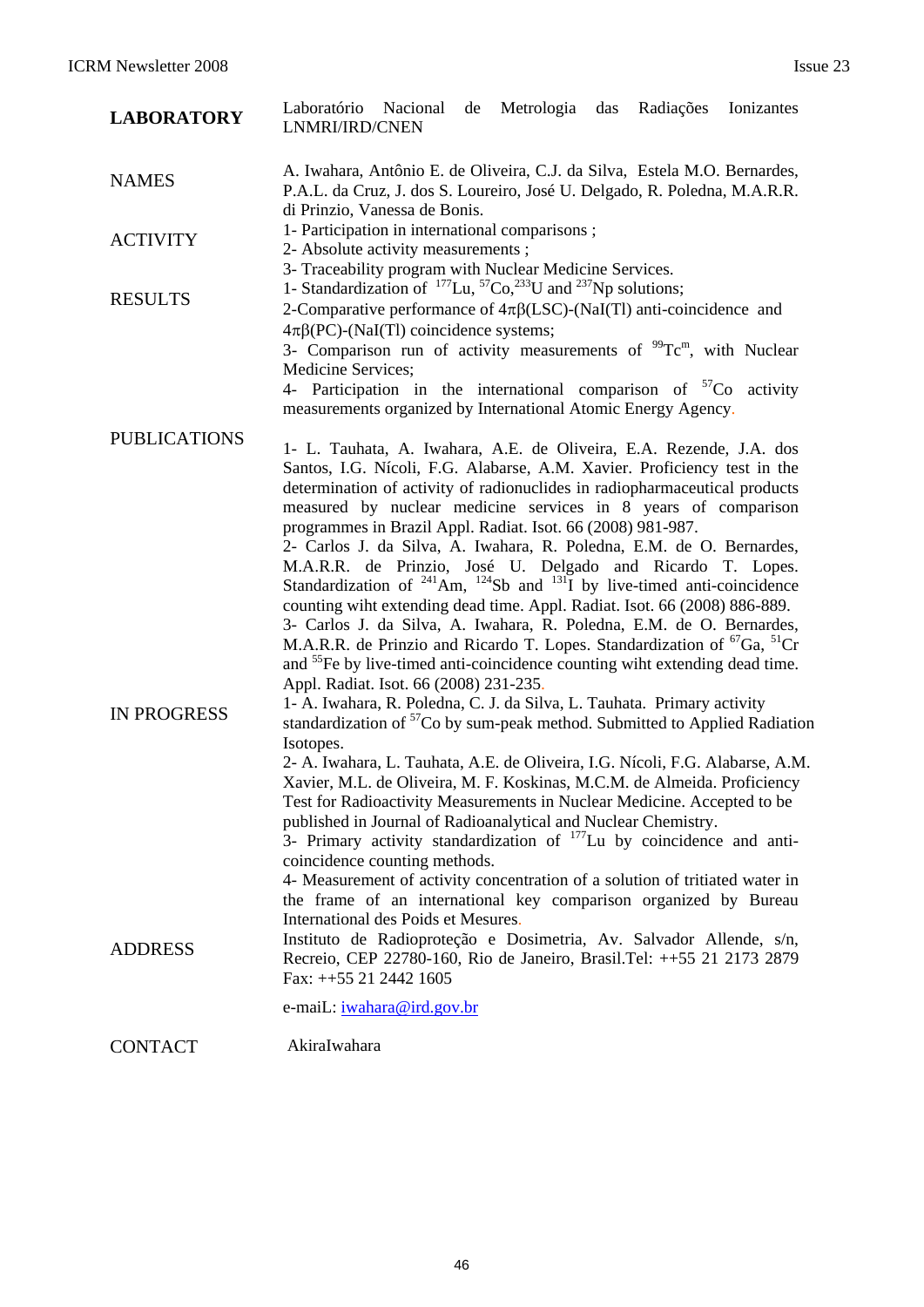| <b>LABORATORY</b>                         | Laboratório Nacional<br>de Metrologia das Radiações<br>Ionizantes<br>LNMRI/IRD/CNEN                                                                                                                                                                                                                                                                   |
|-------------------------------------------|-------------------------------------------------------------------------------------------------------------------------------------------------------------------------------------------------------------------------------------------------------------------------------------------------------------------------------------------------------|
| <b>NAMES</b>                              | E.M.O. Bernardes, J.U. Delgado, M.A.R.R. di Prinzio, Maria C.M. de<br>Almeida, R. Poledna and Ronaldo L. da Silva.                                                                                                                                                                                                                                    |
| <b>ACTIVITY</b>                           | 1 - Half-life determination.<br>2 - Impurities study by gamma-ray spectrometry.<br>3- Determination of photon emission probabilities                                                                                                                                                                                                                  |
| <b>RESULTS</b>                            | Measurements of nuclear data parameters in the standardization of <sup>124</sup> Sb.                                                                                                                                                                                                                                                                  |
| <b>PUBLICATIONS</b><br><b>IN PROGRESS</b> | 1- A. Iwahara, J.U. Delgado, R. Poledna, C.J. da Silva, M.C.M. de<br>Almeida, R.L. da Silva. Primary radioactivity standardization and<br>gamma intensities determination of $^{124}$ Sb. Accepted to be published in<br>Nuclear Instruments and Methods A.<br>1- Determination of the half-life and photon emission probabilities of<br>$^{177}$ Lu; |
|                                           | 2- Precise Determination of Ge Detector Efficiency Curves for Obtaining<br>Activities in Gamma-Emitters Radionuclides.                                                                                                                                                                                                                                |
| <b>ADDRESS</b>                            | Instituto de Radioproteção e Dosimetria, Av. Salvador Allende, s/n,<br>Recreio, CEP 22780-160, Rio de Janeiro, Brazil.Tel: ++55 21 3411 8173<br>Fax: $++55$ 21 2442 1605.                                                                                                                                                                             |
|                                           | e-mail: delgado@ird.gov.br                                                                                                                                                                                                                                                                                                                            |
| <b>CONTACT</b>                            | José U. Delgado                                                                                                                                                                                                                                                                                                                                       |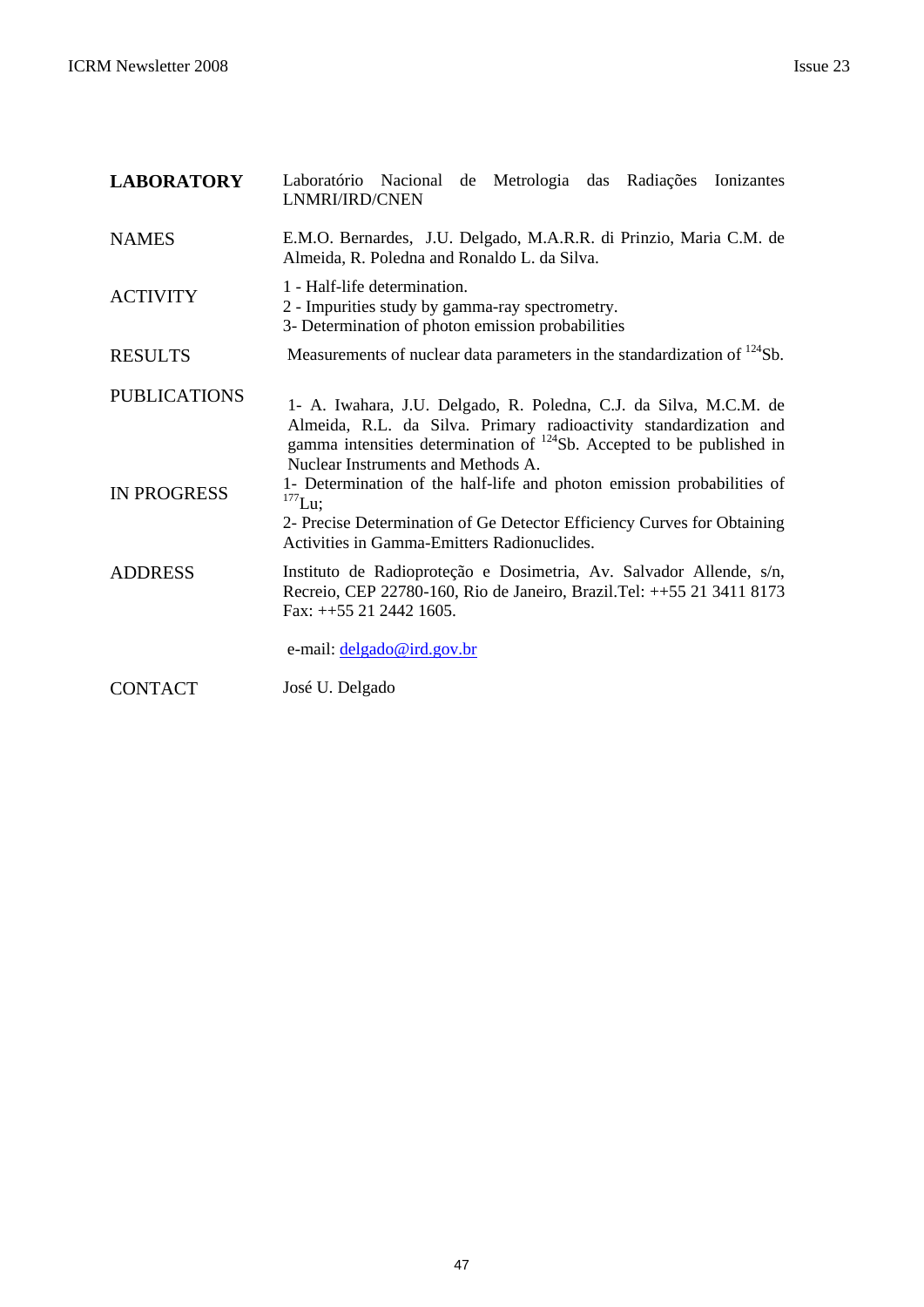| <b>LABORATORY</b>                 | Laboratório Nacional de Metrologia das Radiações Ionizantes LNMRI /<br><b>IRD</b> / CNEN                                                                                                                                                                                                                                                                                                                                                                            |
|-----------------------------------|---------------------------------------------------------------------------------------------------------------------------------------------------------------------------------------------------------------------------------------------------------------------------------------------------------------------------------------------------------------------------------------------------------------------------------------------------------------------|
| <b>NAMES</b>                      | Almir F. Clain, A.C.M. Ferreira, A.E. de Oliveira, L. Tauhata, M.E.C.<br>Vianna, Maura J.C. S. de Bragança and Adelaide M.G.F.Azeredo.                                                                                                                                                                                                                                                                                                                              |
| <b>ACTIVITY</b><br><b>RESULTS</b> | 1- Preparation of the spiked sources of beta, alpha and multi-gamma<br>emitters in water matrix;<br>2- Participation in international comparison: Analysis of<br>metals<br>impurities in water and sediments. ARCAL RLA1/10, 2008.<br>3- Participation on meeting of the advisory group on the production<br>characterization of reference materials of terrestrial origin; IAEA,<br>Seibersdorf 2008.<br>1- Quality control program of environmental laboratories; |
|                                   | 2- Preparation of a reference material soil of radionuclides from the<br>uranium and thorium natural series from Poços de Caldas, Brazil;<br>3- Production of Air Filter Reference Material.                                                                                                                                                                                                                                                                        |
| <b>PUBLICATIONS</b>               |                                                                                                                                                                                                                                                                                                                                                                                                                                                                     |
| <b>IN PROGRESS</b>                |                                                                                                                                                                                                                                                                                                                                                                                                                                                                     |
| <b>ADDRESS</b>                    | Instituto de Radioproteção e Dosimetria, Av. Salvador Allende, s/n,<br>Recreio, CEP 22780-160, Rio de Janeiro, Brazil.Tel: ++55 21 3411 8154<br>Fax: $++55$ 21 2442 1605. e-mail: $\tanh \frac{\alpha \cdot \text{rad}}{\text{rad}}$                                                                                                                                                                                                                                |
| <b>CONTACT</b>                    | Luiz Tauhata                                                                                                                                                                                                                                                                                                                                                                                                                                                        |

48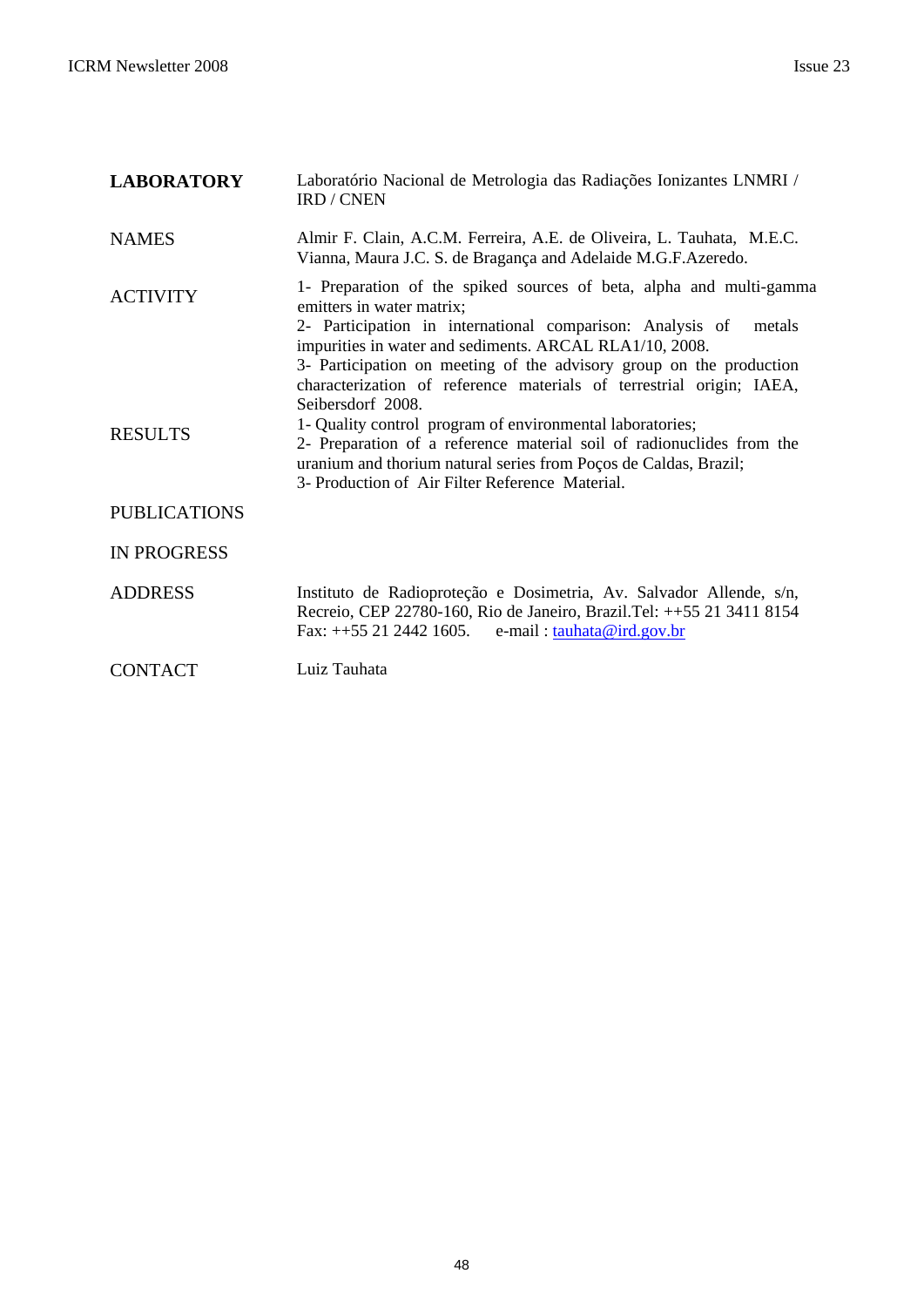| <b>LABORATORY</b>                         | <b>Laboratory for Radioecology</b>                                                                                                                                                                                                                                                                                                                                                                                                                                                                                                                                                                                                                                                                                                                                                                                                                                                                                                                                                                                                                                                                                                                                                                                                                                                                                                                                                                                                                                                                                                                                                                                                                                                                                                                                                                                                                                                                                                                                                         |
|-------------------------------------------|--------------------------------------------------------------------------------------------------------------------------------------------------------------------------------------------------------------------------------------------------------------------------------------------------------------------------------------------------------------------------------------------------------------------------------------------------------------------------------------------------------------------------------------------------------------------------------------------------------------------------------------------------------------------------------------------------------------------------------------------------------------------------------------------------------------------------------------------------------------------------------------------------------------------------------------------------------------------------------------------------------------------------------------------------------------------------------------------------------------------------------------------------------------------------------------------------------------------------------------------------------------------------------------------------------------------------------------------------------------------------------------------------------------------------------------------------------------------------------------------------------------------------------------------------------------------------------------------------------------------------------------------------------------------------------------------------------------------------------------------------------------------------------------------------------------------------------------------------------------------------------------------------------------------------------------------------------------------------------------------|
| <b>NAMES</b>                              | Delko Barišić, Željko Grahek, Martina Rožmarić Mačefat, Ivanka Lovrenčić<br>Mikelić, Marijana Nodilo, Tomislav Kardum, Rajko Kušić                                                                                                                                                                                                                                                                                                                                                                                                                                                                                                                                                                                                                                                                                                                                                                                                                                                                                                                                                                                                                                                                                                                                                                                                                                                                                                                                                                                                                                                                                                                                                                                                                                                                                                                                                                                                                                                         |
| <b>ACTIVITY</b>                           | Measurement of 3H, 89,90Sr and gamma emitters in natural samples<br>$\bullet$<br>Measurement of 3H, 55Fe, 89,90Sr and gamma emitters in low level liquid<br>waste<br>Participation in intercomparison excercises<br>$\bullet$<br>Monitoring of NPP<br>$\bullet$<br>Laboratory is acredited according to ISO 17025<br>$\bullet$<br>Participation in CIESM MEDITERRANEAN MUSSEL WATCH<br>$\bullet$<br>(including phase II Po-210 in mussels from the Adriatic sea)<br>Participation in project of radioactivity monitoring of marine indicator<br>$\bullet$<br>organisms<br>Monitoring of radioactivity in Danube river<br>$\bullet$                                                                                                                                                                                                                                                                                                                                                                                                                                                                                                                                                                                                                                                                                                                                                                                                                                                                                                                                                                                                                                                                                                                                                                                                                                                                                                                                                         |
| <b>APPARATUS</b>                          | Four Ge detectors for high resolution gamma spectrometry (Canberra)<br>$\bullet$<br>Liquid scintillation analyser Packard TRI-CARB 2770 TR/SL<br>$\bullet$<br>2404F AUTOMATIC α/β Low Level Counting System<br>iMATIC $\alpha/\beta$ Low Level Counting System<br>Atomic Absorption Spectrometer 3110<br>Alpha spectrometry system, Canberra<br>$\bullet$                                                                                                                                                                                                                                                                                                                                                                                                                                                                                                                                                                                                                                                                                                                                                                                                                                                                                                                                                                                                                                                                                                                                                                                                                                                                                                                                                                                                                                                                                                                                                                                                                                  |
| <b>KEYWORDS</b>                           | environmental monitoring, determination of radionuclides 3H, 55Fe,<br>89,90Sr and gamma emitters, low level measurement                                                                                                                                                                                                                                                                                                                                                                                                                                                                                                                                                                                                                                                                                                                                                                                                                                                                                                                                                                                                                                                                                                                                                                                                                                                                                                                                                                                                                                                                                                                                                                                                                                                                                                                                                                                                                                                                    |
| <b>RESULTS</b>                            |                                                                                                                                                                                                                                                                                                                                                                                                                                                                                                                                                                                                                                                                                                                                                                                                                                                                                                                                                                                                                                                                                                                                                                                                                                                                                                                                                                                                                                                                                                                                                                                                                                                                                                                                                                                                                                                                                                                                                                                            |
| <b>PUBLICATIONS</b><br>(for last 3 years) | 1. Grahek, Željko; Rožmarić Mačefat, Martina; Lulić, Stipe, Isolation of lead from<br>water samples and determination of 210Pb // Analytica Chimica Acta 560 (2006)<br>1/2 84-93<br>2. Grahek, Željko; Košutić, Katarina; Rožmarić Mačefat, Martina, Strontium<br>isolation from natural samples with Sr resin and subsequent determination of<br>90Sr // Journal of Radioanalytical and Nuclear Chemistry 268 (2006) 2 179-190<br>3. Lovrenčić, Ivanka; Volner, Matija; Barišić, Delko; Popijač, Marina; Kezić, Nikola;<br>Seletković, Ivan; Lulić, Stipe, Distribution of Cs-137, K-40 and Be-7 in silver fir-<br>tree (Abies alba L.) from Gorski Kotar, Croatia. // Journal of Radioanalytical and<br>Nuclear Chemistry 275 (2008) 1 71-79<br>4. Thé bault, H.; Rodriguez y Baena, A. M.; Andral, B.; Barišić, Delko; Albaladejo, J.<br>B.; Bologa, A. S.; Boudjenoun, R.; Delfanti, R.; Egorov, V. N.; El Khoukhi, T.; Florou,<br>H.; Kniewald, Goran; Noureddine, A.; Patrascu, V.; Pham, M. K.; Scarpato, A.;<br>Stokozov, N. A.; Topcuoglu, S.; Warnau, M, 137Cs baseline levels in the<br>Mediterranean and Black Sea: A cross-basin survey of the CIESM<br>Mediterranean Mussel Watch programme. // Marine Pollution Bulletin 57 (2008) 6-<br>12 801-806<br>5.<br>Lovrenčić,<br>Ivanka;<br>Barišić,<br>Delko;<br>Oreščanin,<br>Višnja;<br>Stipe.<br>Lulić,<br>In situ determination of radon concentration and total gamma radiation in<br>Kastel Gomilica, Croatia // Nuclear Instruments and Methods in Physics Research<br>Section B - Beam Interactions with Materials and Atoms. 263 (2007) 1 186-190<br>Vaupotič,<br>Janja;<br>Delko;<br>Kobal,<br>Lulić,<br>6.<br>Barišić,<br>Ivan;<br>Stipe<br>Radioactivity and Radon potential of the terra rossa soil // Radiation<br>measurements. 42 (2007) 2 290-297<br>7. Cuculić, Vlado; Cukrov, Neven; Barišić, Delko; Mlakar, Marina, Uranium in<br>sediments, mussels (mytilus sp.) and seawater of the Krka river estuary // |
|                                           | Journal of environmental radioactivity 85 (2006) 1 59-70<br>8. Cukrov, Neven; Barišić, Delko, Spatial Distribution of <sup>40</sup> K and <sup>232</sup> Th in Recent<br>Sediments of the Krka River Estuary // Croatica chemica acta 79 (2006) 1 115-118<br>9. Mikac, Nevenka; Foucher, Delphine; Kwokal, Željko; Barišić, Delko, Mercury and                                                                                                                                                                                                                                                                                                                                                                                                                                                                                                                                                                                                                                                                                                                                                                                                                                                                                                                                                                                                                                                                                                                                                                                                                                                                                                                                                                                                                                                                                                                                                                                                                                             |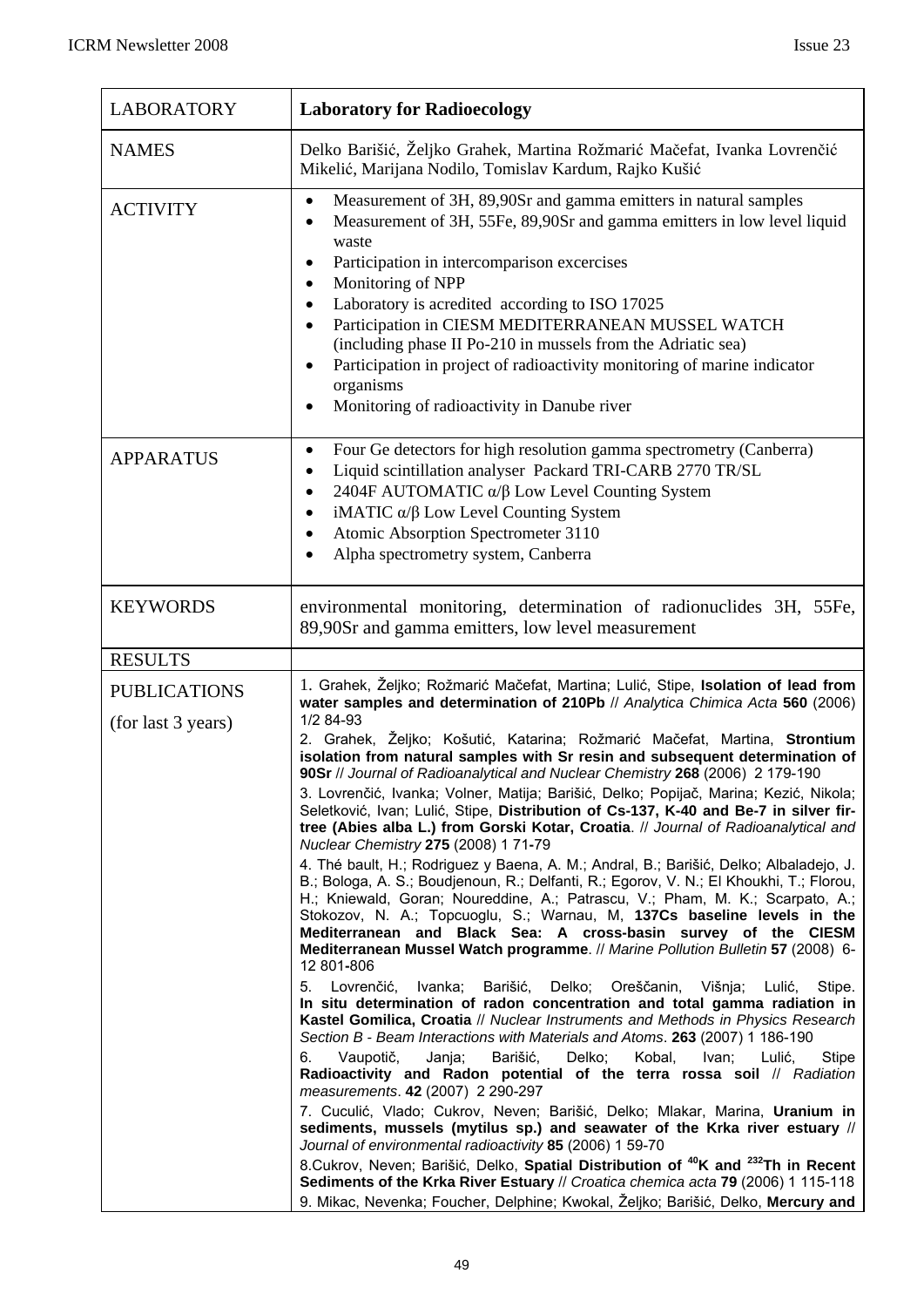|                                     | radionuclides in sediments of the Kaštela bay (Croatia)- Evaluation of the<br>sediment pollution history // Croatica chemica acta 79 (2006) 1 85-93<br>10. Oreščanin, Višnja; Lovrenčić, Ivanka; Mikelić, Luka; Barišić, Delko; Matašin,<br>Željka; Lulić, Stipe; Pezelj, Đurđica, Biomonitoring of Heavy Metals and Arsenic<br>on the East Coast of the Middle Adriatic Sea Using Mytilus Galloprovincialis //<br>Nuclear instruments & methods in physics research Section B, Beam interactions<br>with materials and atoms 245 (2006) 2 495-500<br>11. Oreščanin, Višnja; Mikelić, Luka; Lovrenčić, Ivanka; Barišić, Delko; Mikulić,<br>Nenad; Lulić, Stipe, Environmental contamination assessment of the<br>surroundings of the ex-ferrochromium smelter Dugi Rat, Croatia // Journal of<br>Environmental Science and Health. Part A 41 (2006) 11 2547-2555 |
|-------------------------------------|------------------------------------------------------------------------------------------------------------------------------------------------------------------------------------------------------------------------------------------------------------------------------------------------------------------------------------------------------------------------------------------------------------------------------------------------------------------------------------------------------------------------------------------------------------------------------------------------------------------------------------------------------------------------------------------------------------------------------------------------------------------------------------------------------------------------------------------------------------------|
| <b>IN PROGRESS</b>                  | Development of methods for uranium and thorium isotopes<br>determination in natural samples by ICP MS<br>Development of methods for 3H and 90Sr determination in wines<br>$\bullet$<br>Development of methods for 210Po determination in mussels<br>$\bullet$                                                                                                                                                                                                                                                                                                                                                                                                                                                                                                                                                                                                    |
| <b>INFORMATION</b><br><b>SOURCE</b> | www.irb.hr                                                                                                                                                                                                                                                                                                                                                                                                                                                                                                                                                                                                                                                                                                                                                                                                                                                       |
| <b>IN PREPARATION</b>               |                                                                                                                                                                                                                                                                                                                                                                                                                                                                                                                                                                                                                                                                                                                                                                                                                                                                  |
| OTHER RELATED PUBLICATIONS          |                                                                                                                                                                                                                                                                                                                                                                                                                                                                                                                                                                                                                                                                                                                                                                                                                                                                  |
| <b>ADDRESS</b>                      | <b>Laboratory for Radioecology</b><br>Rudjer Bošković Institute<br>Bijenička 54<br>10000 Zagreb, Croatia<br>phone: 00385 1 4561 060, or 00385 1 4560 932<br>fax: 00385 1 4680 205                                                                                                                                                                                                                                                                                                                                                                                                                                                                                                                                                                                                                                                                                |
| <b>CONTACT</b>                      | Željko Grahek, zgrahek@irb.hr                                                                                                                                                                                                                                                                                                                                                                                                                                                                                                                                                                                                                                                                                                                                                                                                                                    |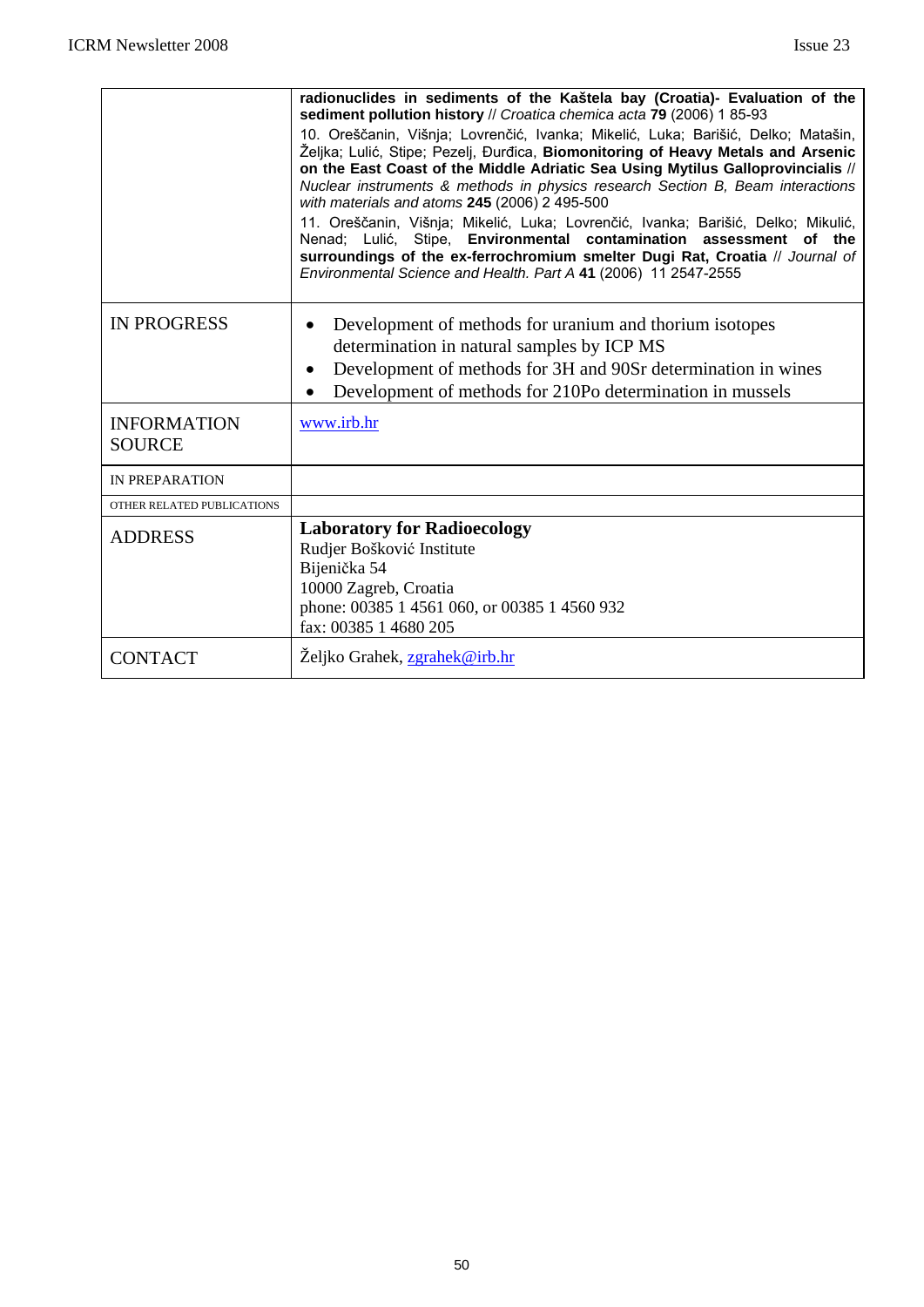| <b>LABORATORY</b> | <b>Laboratory for Measurements of Low-level Radioactivity</b>                                                                                                                                                                                                                                                                                                                                                                                                                                                                                                                                                                                                                                                                                                                                                                                                                                                                                                                                                                                                                                                                                    |
|-------------------|--------------------------------------------------------------------------------------------------------------------------------------------------------------------------------------------------------------------------------------------------------------------------------------------------------------------------------------------------------------------------------------------------------------------------------------------------------------------------------------------------------------------------------------------------------------------------------------------------------------------------------------------------------------------------------------------------------------------------------------------------------------------------------------------------------------------------------------------------------------------------------------------------------------------------------------------------------------------------------------------------------------------------------------------------------------------------------------------------------------------------------------------------|
|                   | Ruđer Bošković Institute, Zagreb, Croatia                                                                                                                                                                                                                                                                                                                                                                                                                                                                                                                                                                                                                                                                                                                                                                                                                                                                                                                                                                                                                                                                                                        |
| <b>NAMES</b>      | Bogomil Obelić, Nada Horvatinčić, Ines Krajcar Bronić, Jadranka Barešić,<br>Andreja Sironić, Anita Rajtarić                                                                                                                                                                                                                                                                                                                                                                                                                                                                                                                                                                                                                                                                                                                                                                                                                                                                                                                                                                                                                                      |
| <b>ACTIVITY</b>   | Radiocarbon dating of archaeological, geological and paleontological<br>samples<br>Preparation of graphite targets for AMS <sup>14</sup> C measurement<br>$\bullet$<br>Tritium activity measurements of natural waters<br>$\bullet$<br>Use of stable $(^{2}H, ^{13}C, ^{18}O)$ and natural radioactive isotopes $(^{3}H, ^{14}C)$ in<br>hydrogeological studies<br>Use of isotopes in paleoclimatological studies<br>$\bullet$<br>Use of isotopes in environmental and ecological studies<br>$\bullet$<br>Monitoring of ${}^{14}C$ in biological samples around nuclear power plant<br>$\bullet$<br>Physico-chemical and isotopic study of processes in karst environment,<br>particularly in carbonate sediments, and water-sediment interaction<br>Participation in intercomparison excercises<br>$\bullet$<br>Participation in IAEA/WMO project: "Global Network of Isotopes in<br>Precipitation (GNIP) and Isotope Hydrology Information System<br>(ISOHIS)". Data for stations Zagreb and Ljubljana since 1976<br>Participation in ICRU project "Key Data for Measurement Standards in the<br>$\bullet$<br>Dosimetry of Ionizing Radiation" |
| <b>APPARATUS</b>  | Vacuum line for chemical preparation of methane from water for <sup>3</sup> H<br>$\bullet$<br>measurement<br>Electrolytic enrichment line for tritium water samples<br>٠<br>Gas proportional counter for measurement of <sup>3</sup> H activity<br>Two vacuum lines for chemical preparation of benzene for ${}^{14}C$<br>measurement by LSC<br>Vacuum line for direct absorption of $CO_2$ for <sup>14</sup> C measurement by LSC<br>٠<br>Quantulus 1220 ultra low-level liquid scintillation counter (LSC)<br>Vacuum line for preparation of graphite targets from both carbonates and<br>organic samples                                                                                                                                                                                                                                                                                                                                                                                                                                                                                                                                      |
| <b>KEYWORDS</b>   | (anti) coincidence method, data evaluation, data measurement,, environmental<br>monitoring, gas proportional counter, liquid scintillation, accelerator mass<br>spectrometry, dating, low-level, radionuclides C-14, H-3                                                                                                                                                                                                                                                                                                                                                                                                                                                                                                                                                                                                                                                                                                                                                                                                                                                                                                                         |
| <b>RESULTS</b>    | Vacuum line for preparation of graphite targets for AMS measurement of ${}^{14}C$<br>activity has been validated and put into operation, and the first samples have<br>been measured. A system for electrolytic enrichment of water with tritium has<br>been validated. Monitoring of ${}^{3}H$ in precipitation and that of ${}^{14}C$ in atmospheric<br>$CO2$ and in biological samples have been continued. Results of dating ( $^{14}$ C and<br><sup>210</sup> Pb) of lake sediments from several lakes in the National Park Plitvice Lakes<br>were published, together with other comprehensive isotopic and geochemical<br>analyses of the sediments.<br>We organized IAEA Regional Training Course on Dating Techniques in<br>Archeometry (within the IAEA Regional project of Technical Cooperation<br>RER1006 "Nuclear Techniques for the Protection of Cultural Heritage Artefacts<br>in the Mediterranean Region"), and Workshop on AMS within the FP6 project<br>AMS-14C "Preparation of carbon samples for <sup>14</sup> C dating by the AMS                                                                                        |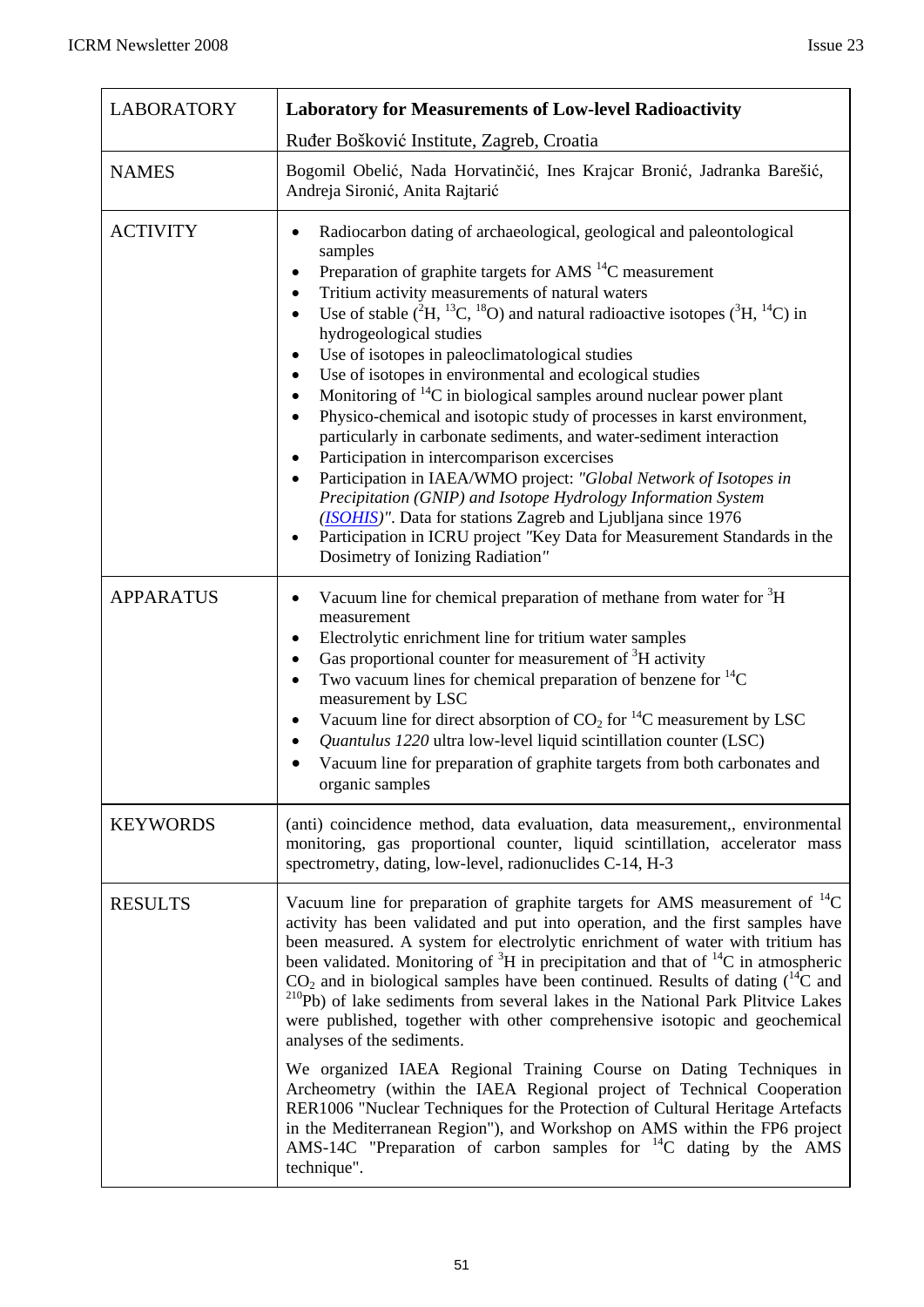| <b>PUBLICATIONS</b><br>in 2008 only         | 1. Horvatinčić, N; Barešić, J; Babinka, S; Obelić, B; Krajcar Bronić, I; Vreča,<br>P; Suckow, A. Towards a deeper understanding how carbonate isotopes<br>$($ <sup>14</sup> C, <sup>13</sup> C, <sup>18</sup> O) reflect environmental changes: A study with recent <sup>210</sup> Pb-<br>dated sediments of the Plitvice Lakes, Croatia. Radiocarbon. 50 (2008) 233-<br>253<br>Mandić, M; Bojić, D; Roller-Lutz, Z; Lutz, HO.; Krajcar Bronić, I. Note on<br>2.<br>the spring region of Gacka River (Croatia). Isotopes in Environmental and<br>Health Studies. 44 (2008) 201-208<br>Vreča, P; Krajcar Bronić, I; Leis, A; Brenčić, M. Isotopic composition of<br>3.<br>precipitation in Ljubljana (Slovenia). Geologija (Ljubljana). 51 (2008) 169-<br>182 |
|---------------------------------------------|--------------------------------------------------------------------------------------------------------------------------------------------------------------------------------------------------------------------------------------------------------------------------------------------------------------------------------------------------------------------------------------------------------------------------------------------------------------------------------------------------------------------------------------------------------------------------------------------------------------------------------------------------------------------------------------------------------------------------------------------------------------|
| <b>IN PROGRESS</b>                          | Barešić, J; Horvatinčić, N; Vreča, P; Sironić, A. Distribution of authigenic<br>4.<br>and allogenic fraction in recent lake sediment: isotopic and chemical<br>composition. Marine and Freshwater Research (2009) in press.<br>Krajcar Bronić, I; Horvatinčić, N; Barešić, J; Obelić, B. Measurement of<br>5.<br><sup>14</sup> C Activity by Liquid Scintillation Counting. Applied radiation and<br><i>isotopes.</i> (2009) (in press)<br>Krajcar Bronić, I; Horvatinčić, N; Sironić, A; Obelić, B; Barešić, J; Felja, I.<br>6.<br>A new graphite preparation line for AMS 14C dating in the Zagreb<br>Radiocarbon Laboratory. Nuclear Instruments and Methods in Physics<br>Research B - Beam Interactions with Materials and Atoms. (2009) in press.      |
| <b>INFORMATION</b><br><b>SOURCE</b>         | http://www.irb.hr/-ONy8-/en/str/zef/z3labs/lna/                                                                                                                                                                                                                                                                                                                                                                                                                                                                                                                                                                                                                                                                                                              |
| IN<br><b>PREPARATION</b>                    |                                                                                                                                                                                                                                                                                                                                                                                                                                                                                                                                                                                                                                                                                                                                                              |
| <b>OTHER RELATED</b><br><b>PUBLICATIONS</b> | 1. Breznik, B; Volčanšek, A; Božnar, M Z; Mlakar, P; Krajcar Bronić, I;<br>Obelić, B. Verification of the dispersion model by airborne carbon $^{14}$ C.<br>IRPA 12 - Strengthening Radiation Protection Worldwide, Proceedings,<br>Buenos Aires, Argentina: IRPA, 2008.<br>2. Krajcar Bronić, I; Obelić, B; Sironić, A; Barešić, J; Breznik, B. 14C in                                                                                                                                                                                                                                                                                                                                                                                                      |
|                                             | biological samples and in the atmosphere around Nuclear Power Plant<br>Krško (NEK) in Slovenia, IRPA 12 - Strengthening Radiation Protection<br>Worldwide: Abstracts, Buenos Aires, Argentina: 180-180                                                                                                                                                                                                                                                                                                                                                                                                                                                                                                                                                       |
|                                             | 3. Krajcar Bronić, I; Minichreiter, K. New $^{14}$ C dates of the oldest Early<br>Neolithic settlements in Croatia. Radiocarbon and Archaeology - 5th<br>International Symposium, Program and Abstracts. Zurich, 2008. 79.                                                                                                                                                                                                                                                                                                                                                                                                                                                                                                                                   |
| <b>ADDRESS</b>                              | for<br><b>Measurements</b><br>of<br>Radioactivity<br>Laboratory<br><b>Low-level</b><br>(Radiocarbon and Tritium Laboratory)<br>Rudjer Bošković Institute<br>Bijenička 54<br>10000 Zagreb, Croatia<br>phone: 00385 1 4680219, or 00385 1 4571 271<br>fax: 00385 1 4680 239                                                                                                                                                                                                                                                                                                                                                                                                                                                                                    |
| <b>CONTACT</b>                              | Ines Krajcar Bronić, krajcar@irb.hr<br>00385 1 4571 271                                                                                                                                                                                                                                                                                                                                                                                                                                                                                                                                                                                                                                                                                                      |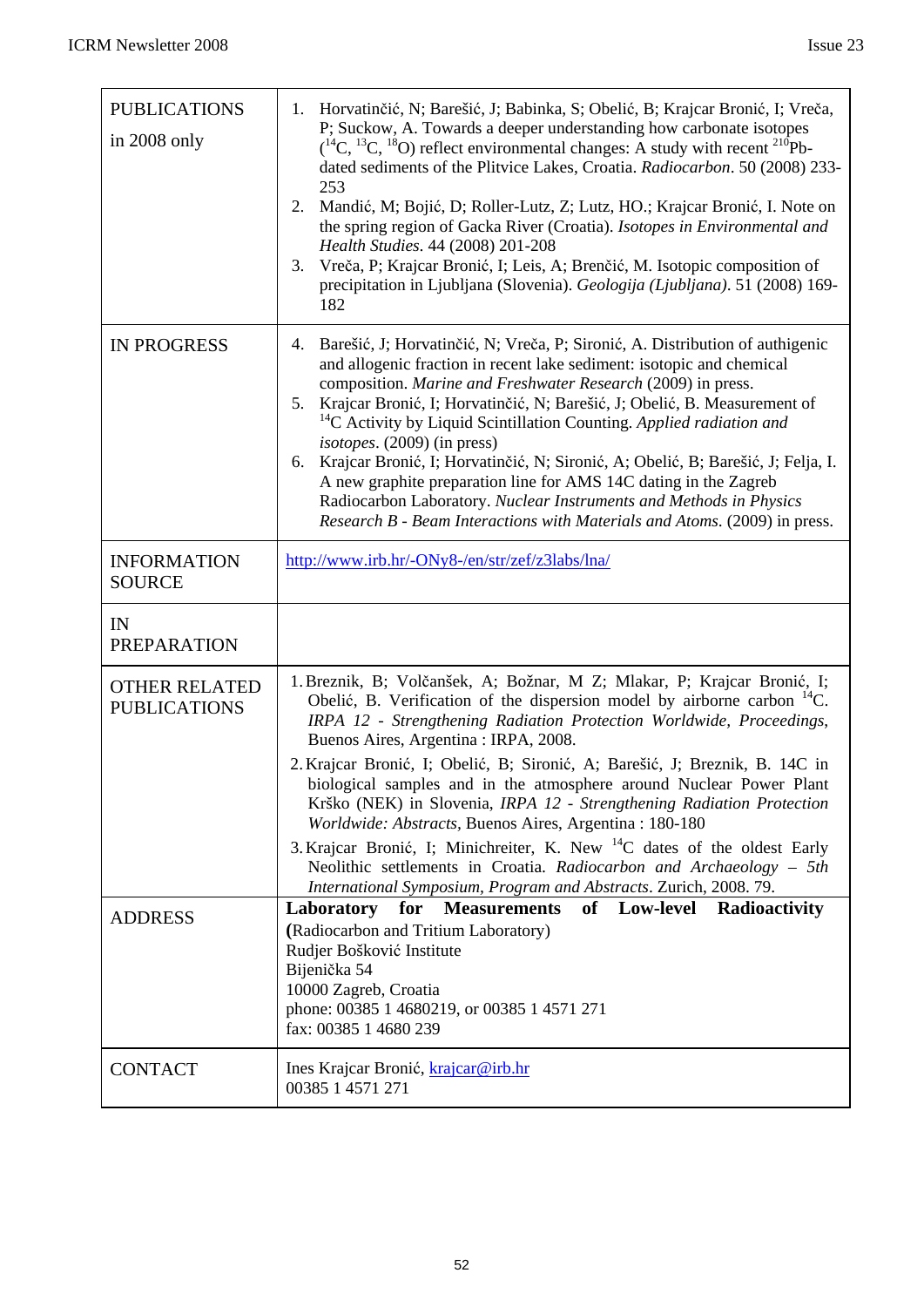| <b>LABORATORY</b>  | <b>Czech Metrology Institute</b><br>Inspectorate for Ionizing Radiation<br>Prague, Czech Republic                                                                                                  |                                                                                                                                               |
|--------------------|----------------------------------------------------------------------------------------------------------------------------------------------------------------------------------------------------|-----------------------------------------------------------------------------------------------------------------------------------------------|
| <b>NAMES</b>       | J. Sochorová, M.Havelka, P. Auerbach                                                                                                                                                               |                                                                                                                                               |
| <b>APPARATUS</b>   | $4\pi (PC)$ <sub>B</sub> - $\gamma$ coincidence equipment<br>$4\pi (PPC)X,e-\gamma$ coincidence equipment<br>$4\pi$ NaI(Tl) detector<br>$4\pi$ LS 8- $\gamma$ coincidence equipment<br><b>TDCR</b> |                                                                                                                                               |
| <b>RESULTS</b>     | Software coincidence counting system was used for<br>complex decay scheme, eg. <sup>124</sup> Sb, <sup>152</sup> Eu.<br>developed.<br>Routine standardization of 28 radionuclides                  | more precise setting of coincidence parameters of nuclides with<br>New method for preparation of <sup>124</sup> Sb sources containing HCl was |
| <b>PUBLICATION</b> | M.Havelka: Radon-in-water standard                                                                                                                                                                 |                                                                                                                                               |
| <b>IN PROGRESS</b> | Standardization of <sup>3</sup> H for international comparison                                                                                                                                     |                                                                                                                                               |
| <b>ADDRESS</b>     | ČMI - IIZ<br>Radiová 1<br>CZ-102 00 Praha 10<br>Czech Republic                                                                                                                                     | tel.: $+420\,266020497$<br>fax: $+420$ 266020466<br>E-mail: pdryak@cmi.cz                                                                     |
| <b>CONTACT</b>     | P. Dryák                                                                                                                                                                                           |                                                                                                                                               |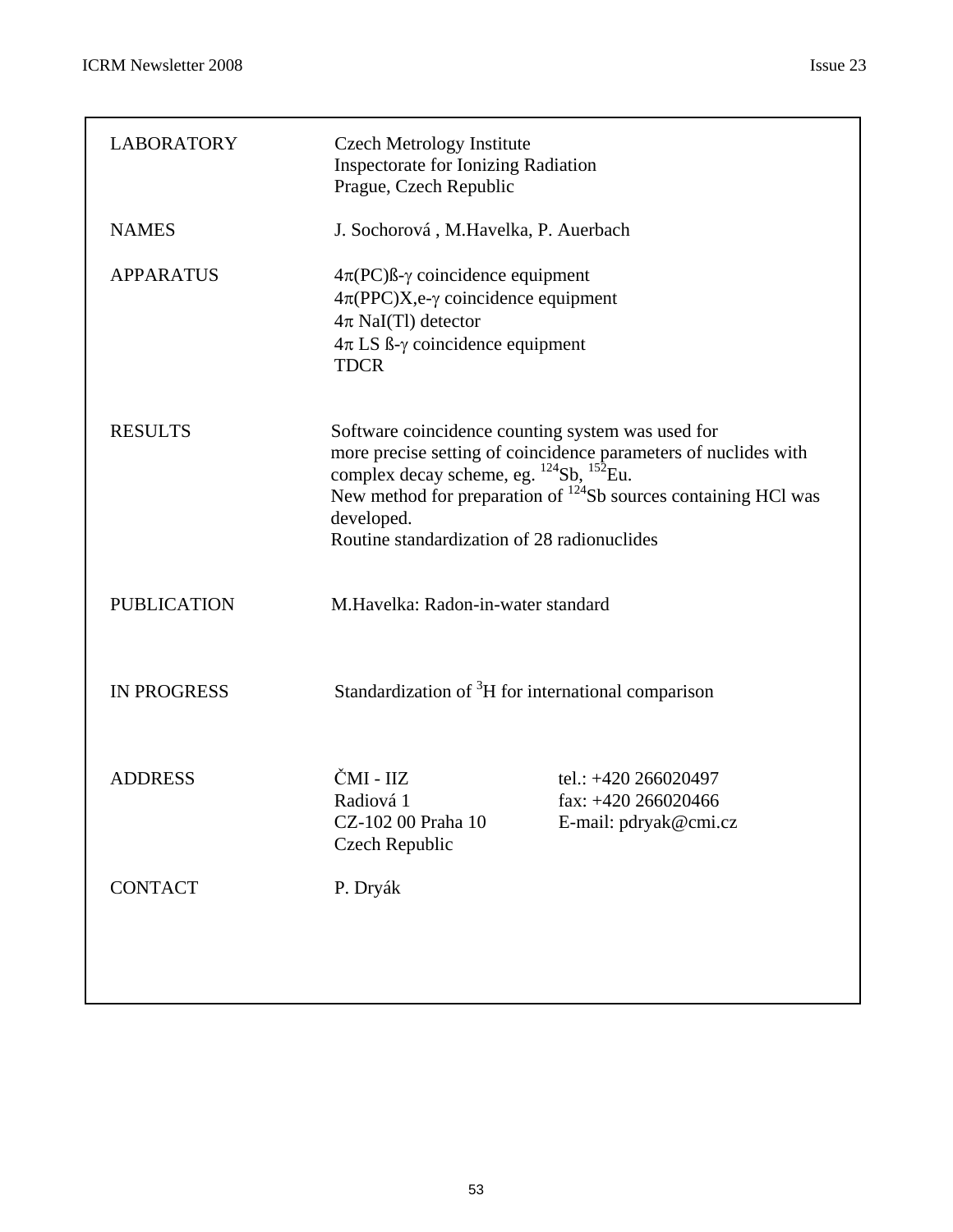| <b>LABORATORY</b>  | <b>Czech Metrology Institute</b><br>Inspectorate for Ionizing Radiation<br>Prague, Czech Republic                                                             |                                                                                                                                                                                                                                                            |
|--------------------|---------------------------------------------------------------------------------------------------------------------------------------------------------------|------------------------------------------------------------------------------------------------------------------------------------------------------------------------------------------------------------------------------------------------------------|
| <b>NAMES</b>       | P.Dryák, P.Kovář                                                                                                                                              |                                                                                                                                                                                                                                                            |
| <b>APPARATUS</b>   | coaxial HPGe detectors for gamma spectrometry<br>BEGe detector for gamma and X-ray spectrometry<br>DSPs 9660, AIMs 556A, GENIE2000                            | Si and Si(Li) detectors for alpha and beta spectrometry                                                                                                                                                                                                    |
| <b>RESULTS</b>     | Radionuclide impurities measurement<br>Environmental samples measurement<br>Noble gases standardization<br>efficiency<br>True summing corrections calculation | Standards production checking (activity measurement)<br>Verification, type testing and calibration of alpha, beta and gamma<br>spectrometers used in the Czech Republic, Slovakia and Bulgaria<br>Monte Carlo calculation of coaxial Ge and BEGe detectors |
| <b>PUBLICATION</b> | P.Kovář, P. Dryák, J. Šuráň: Calibration and                                                                                                                  | verification of noble gases monitors in nuclear facilities                                                                                                                                                                                                 |
| <b>IN PROGRESS</b> | MC efficiency calculation, true summing corrections calculation                                                                                               |                                                                                                                                                                                                                                                            |
| <b>ADDRESS</b>     | ČMI - IIZ<br>Radiová 1<br>CZ-102 00 Prague 10<br>Czech Republic                                                                                               | tel.: +420 266020497<br>fax: $+420\,266020466$<br>E-mail:pdryak@cmi.cz                                                                                                                                                                                     |
| <b>CONTACT</b>     | P.Dryák                                                                                                                                                       |                                                                                                                                                                                                                                                            |
|                    |                                                                                                                                                               |                                                                                                                                                                                                                                                            |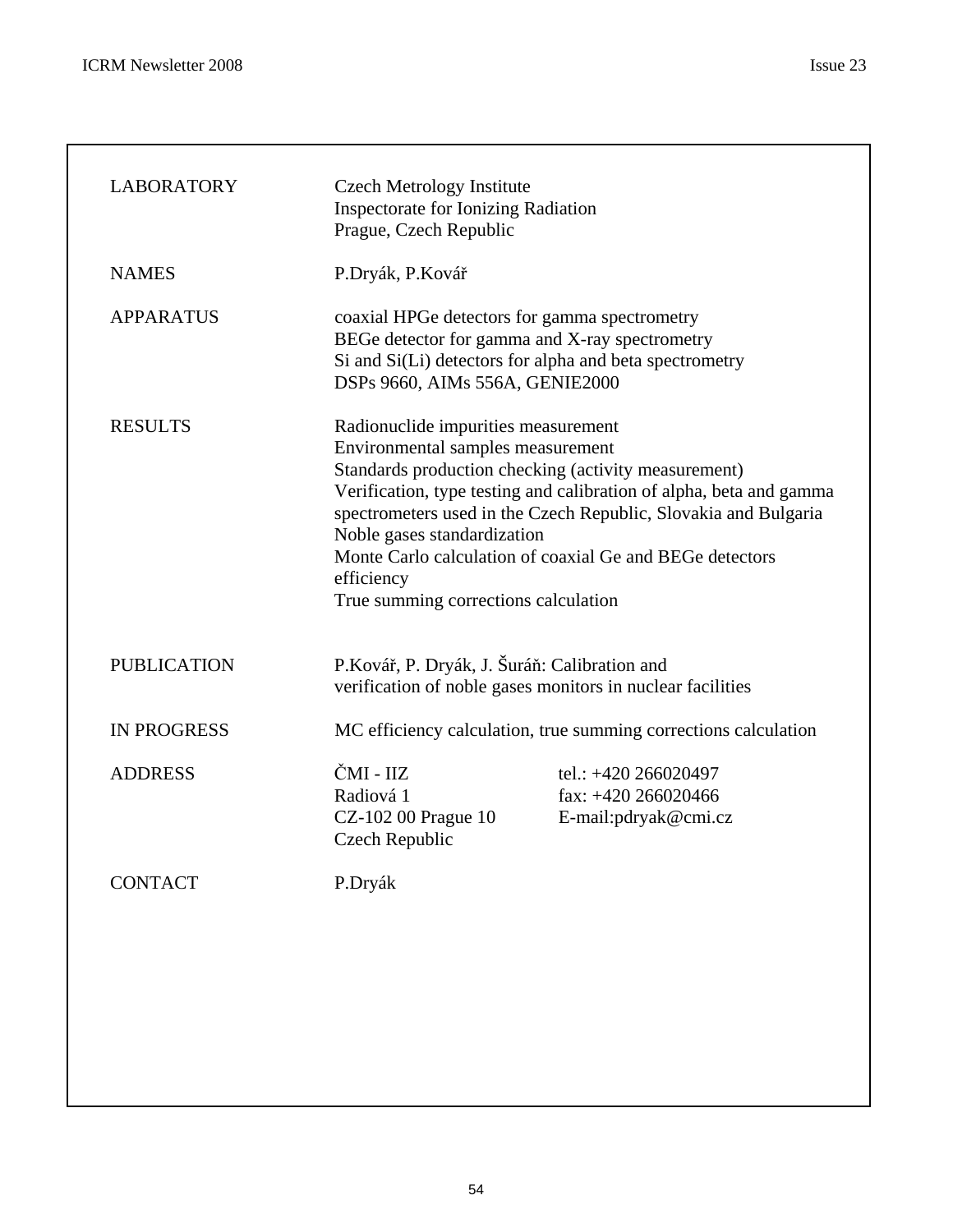| <b>LABORATORY</b>                           | Laboratoire National Henri Becquerel, France                                                                                                                                                                                                                                                                                                                                                                                                                                                                                                                                                                                                                                                                                                                                                                                                                                                                                                                                                                                                                                                                                                                                                                                                                                                                                                                                                                                                                 |
|---------------------------------------------|--------------------------------------------------------------------------------------------------------------------------------------------------------------------------------------------------------------------------------------------------------------------------------------------------------------------------------------------------------------------------------------------------------------------------------------------------------------------------------------------------------------------------------------------------------------------------------------------------------------------------------------------------------------------------------------------------------------------------------------------------------------------------------------------------------------------------------------------------------------------------------------------------------------------------------------------------------------------------------------------------------------------------------------------------------------------------------------------------------------------------------------------------------------------------------------------------------------------------------------------------------------------------------------------------------------------------------------------------------------------------------------------------------------------------------------------------------------|
| <b>NAMES</b>                                | M.M. Bé, V. Chisté, C. Dulieu                                                                                                                                                                                                                                                                                                                                                                                                                                                                                                                                                                                                                                                                                                                                                                                                                                                                                                                                                                                                                                                                                                                                                                                                                                                                                                                                                                                                                                |
| <b>ACTIVITY</b>                             | <b>Evaluation of Radionuclide Decay Data</b>                                                                                                                                                                                                                                                                                                                                                                                                                                                                                                                                                                                                                                                                                                                                                                                                                                                                                                                                                                                                                                                                                                                                                                                                                                                                                                                                                                                                                 |
| <b>KEYWORDS</b>                             | data evaluation, $^{210}$ Tl, $^{210}$ Bi, $^{210}$ Po, $^{252}$ Cf, $^{139}$ Ce                                                                                                                                                                                                                                                                                                                                                                                                                                                                                                                                                                                                                                                                                                                                                                                                                                                                                                                                                                                                                                                                                                                                                                                                                                                                                                                                                                             |
| <b>RESULTS</b>                              | Evaluation of $^{210}$ Tl, $^{210}$ Bi, $^{210}$ Po, $^{252}$ Cf, $^{139}$ Ce<br>http://www.nucleide.org/DDEP_WG/DDEPdata.htm                                                                                                                                                                                                                                                                                                                                                                                                                                                                                                                                                                                                                                                                                                                                                                                                                                                                                                                                                                                                                                                                                                                                                                                                                                                                                                                                |
| <b>PUBLICATIONS</b>                         | <b>Monographie BIPM-5 - Table of Radionuclides, Volume 4</b><br>Marie-Martine BÉ, Vanessa CHISTÉ, Christophe DULIEU, Edgardo BROWNE,<br>Valery CHECHEV, Nikolay KUZMENKO, Filip G. KONDEV, Aurelian LUCA,<br>Monica GALAN, Andrew PEARCE, Xiaolong HUANG.<br>Table of Radionuclides, Monographie BIPM-5, vol.4, ISBN 92-822-2230-6 (Vol.<br>4) et ISBN 92-822-2231-4 (CD), CEA/LNE-LNHB, 91191 Gif-sur-Yvette,<br>France and BIPM, Pavillon de Breteuil, 92312 Sèvres, France.<br>Includes: $^{133}$ I, $^{133}$ Xe, $^{133}$ Xe <sup>m</sup> , $^{135}$ Xe <sup>m</sup> , $^{139}$ Ce, $^{206}$ Tl, $^{210}$ Tl, $^{210}$ Pb, $^{210}$ Bi, $^{210}$ Po, $^{213}$ Po, $^{214}$ Pb,<br><sup>214</sup> Bi, <sup>214</sup> Po, <sup>217</sup> Rn, <sup>218</sup> Po, <sup>218</sup> At, <sup>218</sup> Rn, <sup>221</sup> Fr, <sup>222</sup> Rn, <sup>226</sup> Ra, <sup>227</sup> Ac, <sup>232</sup> U, <sup>236</sup> U, <sup>237</sup> Np, <sup>238</sup> Np, <sup>239</sup> Np, <sup>239</sup> U, <sup>239</sup> U, <sup>239</sup> U, <sup>239</sup> U, <sup>239</sup> U, <sup>239</sup> U, <sup>239</sup> U, <sup>239</sup> U, <sup>239</sup> U, <sup>239</sup> U, <sup>239</sup> U,<br>M.M. Bé, C. Dulieu, V. Chisté<br>NUCLÉIDE-LARA, Bibliothèque des émissions alpha, X et gamma classées par<br>ordre d'énergie croissante. Rapport CEA-R-6201<br>V. Chisté, M.M. Bé, C. Dulieu<br>Evaluation de la chaîne du radium 226. Note technique LNHB 2008/59 |
| <b>IN PROGRESS</b>                          | Evaluation of : $^{124}Sb$ , $^{126}Sn$ , $^{75}Se$ , $^{186}Re$ , $^{243}Am$ .                                                                                                                                                                                                                                                                                                                                                                                                                                                                                                                                                                                                                                                                                                                                                                                                                                                                                                                                                                                                                                                                                                                                                                                                                                                                                                                                                                              |
| <b>INFORMATION</b>                          | Pre study of : ${}^{67}Cu$ , ${}^{64}Cu$ , ${}^{211}At$ .                                                                                                                                                                                                                                                                                                                                                                                                                                                                                                                                                                                                                                                                                                                                                                                                                                                                                                                                                                                                                                                                                                                                                                                                                                                                                                                                                                                                    |
| <b>OTHER RELATED</b><br><b>PUBLICATIONS</b> | Publication of a pocket table of radionuclides, Mini Table de Radionucléides<br>Publisher: EDP Sciences, ISBN 978-2-86883-973-2:<br>http://www.nucleide.org/news.htm                                                                                                                                                                                                                                                                                                                                                                                                                                                                                                                                                                                                                                                                                                                                                                                                                                                                                                                                                                                                                                                                                                                                                                                                                                                                                         |
| <b>ADDRESS</b><br><b>CONTACT</b>            | CE Saclay<br>$LNHB - PC$ 111<br>F-91191 Gif sur Yvette Cedex<br>Tel: $+33$ 1 69 08 46 41<br>Fax: $+33$ 1 69 08 26 19<br>E-mail: mmbe@cea.fr<br>Marie-Martine Bé                                                                                                                                                                                                                                                                                                                                                                                                                                                                                                                                                                                                                                                                                                                                                                                                                                                                                                                                                                                                                                                                                                                                                                                                                                                                                              |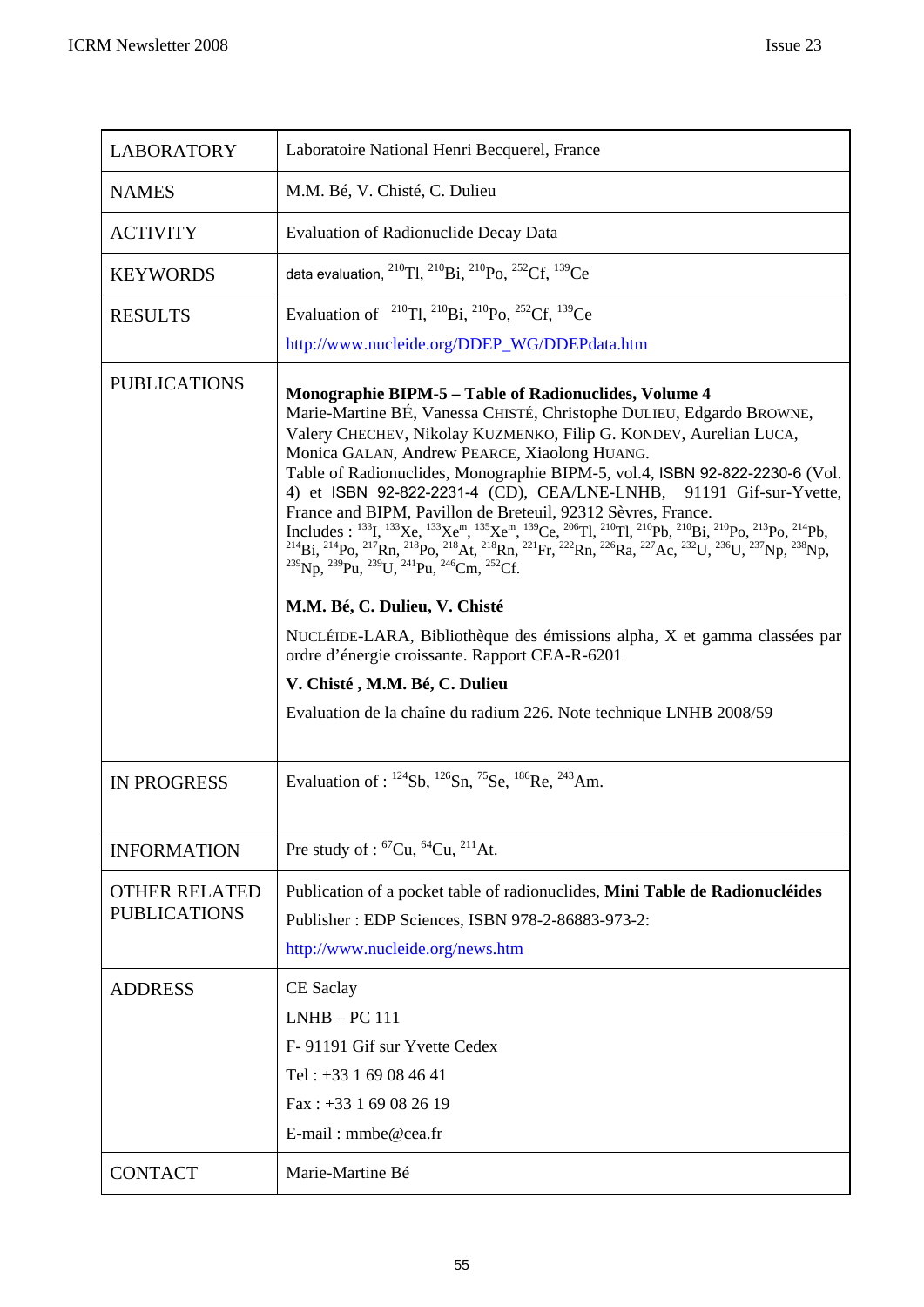| <b>LABORATORY</b>                           | Laboratoire National Henri Becquerel                                                                                                                                                                                                                                                                                                                                                                                                                                                                                                                                                                                                                                                                                                                                                                                                                                                                                                                                                                                                                                                                                  |
|---------------------------------------------|-----------------------------------------------------------------------------------------------------------------------------------------------------------------------------------------------------------------------------------------------------------------------------------------------------------------------------------------------------------------------------------------------------------------------------------------------------------------------------------------------------------------------------------------------------------------------------------------------------------------------------------------------------------------------------------------------------------------------------------------------------------------------------------------------------------------------------------------------------------------------------------------------------------------------------------------------------------------------------------------------------------------------------------------------------------------------------------------------------------------------|
| <b>NAMES</b>                                | C. Bobin, B. Censier, C. Thiam (post-doc), J. Bouchard.                                                                                                                                                                                                                                                                                                                                                                                                                                                                                                                                                                                                                                                                                                                                                                                                                                                                                                                                                                                                                                                               |
| <b>ACTIVITY</b>                             | $4\pi\beta-\gamma$ coincidence and $4\pi\gamma$ measurements                                                                                                                                                                                                                                                                                                                                                                                                                                                                                                                                                                                                                                                                                                                                                                                                                                                                                                                                                                                                                                                          |
| <b>KEYWORDS</b>                             | (anti) coincidence method, liquid scintillation, NaI well-type counter.                                                                                                                                                                                                                                                                                                                                                                                                                                                                                                                                                                                                                                                                                                                                                                                                                                                                                                                                                                                                                                               |
| <b>RESULTS</b>                              |                                                                                                                                                                                                                                                                                                                                                                                                                                                                                                                                                                                                                                                                                                                                                                                                                                                                                                                                                                                                                                                                                                                       |
| <b>PUBLICATIONS</b>                         |                                                                                                                                                                                                                                                                                                                                                                                                                                                                                                                                                                                                                                                                                                                                                                                                                                                                                                                                                                                                                                                                                                                       |
| <b>IN PROGRESS</b>                          | The implementation of a digital system dedicated to $4\pi\gamma$ NaI(Tl) well-<br>type measurements is ongoing; the aim of this project is to replace the<br>« analog » system (MTR2) currently in use. The digital device combines<br>the counting and the gamma spectrum acquisition using the live time<br>technique. The metrological validation is underway; first results are<br>encouraging.<br>A project has started this year to improve the anticoincidence system in<br>use at LNHB with digital technology; the aim of this project is to<br>develop a digital platform that combines a liquid scintillation TDCR<br>system or a proportional counter in the $\beta$ -channel with a classical $\gamma$ -<br>channel using the live time technique. The first results obtained with the<br>liquid scintillation part of the digital system are particularly<br>encouraging; in short, the counting are processed as in the MAC3<br>module with the addition of a variable resolution time and time-to-<br>amplitude measurements.<br>In order to improve the knowledge of light production in liquid<br>- |
|                                             | scintillation counters, a stochastic modelisation based on the GEANT4<br>Monte Carlo code is underway. The first step of this project is to<br>simulate Cerenkov photons produced by gamma<br>diffusion in<br>photomultiplier windows in a TDCR counter.                                                                                                                                                                                                                                                                                                                                                                                                                                                                                                                                                                                                                                                                                                                                                                                                                                                              |
| <b>INFORMATION</b>                          |                                                                                                                                                                                                                                                                                                                                                                                                                                                                                                                                                                                                                                                                                                                                                                                                                                                                                                                                                                                                                                                                                                                       |
| <b>SOURCE IN</b><br><b>PREPARATION</b>      |                                                                                                                                                                                                                                                                                                                                                                                                                                                                                                                                                                                                                                                                                                                                                                                                                                                                                                                                                                                                                                                                                                                       |
| <b>OTHER RELATED</b><br><b>PUBLICATIONS</b> |                                                                                                                                                                                                                                                                                                                                                                                                                                                                                                                                                                                                                                                                                                                                                                                                                                                                                                                                                                                                                                                                                                                       |
| <b>ADDRESS</b>                              | Laboratoire National Henri Becquerel<br>CEA/Saclay - F-91191 Gif-sur-Yvette Cedex<br>Tel: 33 1 36 08 29 64                                                                                                                                                                                                                                                                                                                                                                                                                                                                                                                                                                                                                                                                                                                                                                                                                                                                                                                                                                                                            |
| <b>CONTACT</b>                              | Bobin Christophe : christophe.bobin@cea.fr<br>Censier Benjamin : benjamin.censier@cea.fr<br>Thiam Cheick: cheick.thiam@cea.fr<br>Bouchard Jacques : jack.bouchard@cea.fr                                                                                                                                                                                                                                                                                                                                                                                                                                                                                                                                                                                                                                                                                                                                                                                                                                                                                                                                              |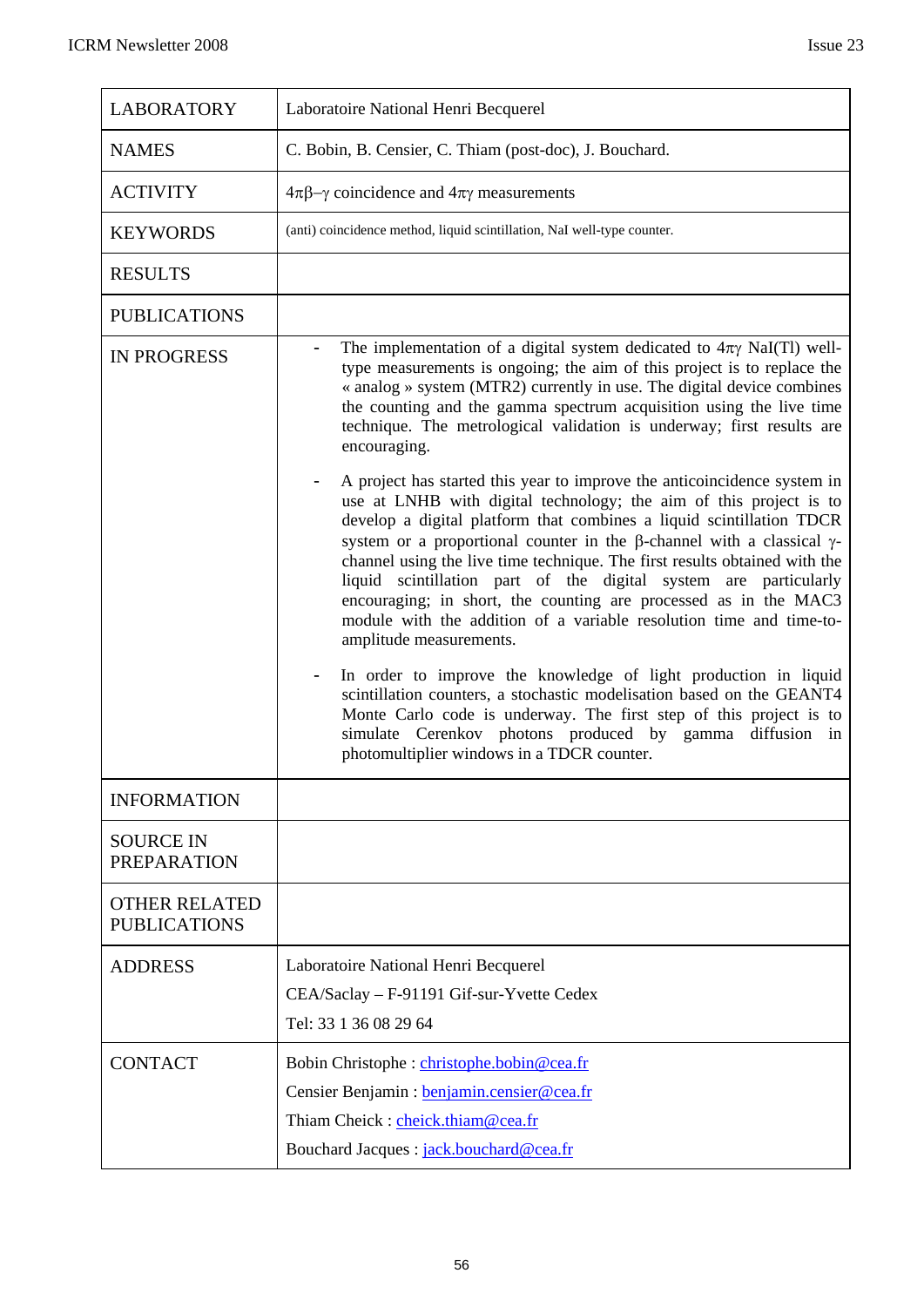| <b>LABORATORY</b>   | LNE- Laboratoire National Henri Becquerel                                                                                                                     |
|---------------------|---------------------------------------------------------------------------------------------------------------------------------------------------------------|
| <b>NAMES</b>        | Carine Hamon, Laurent Ferreux, Marie-Christine Lépy                                                                                                           |
| <b>ACTIVITY</b>     | Gamma-ray spectrometry                                                                                                                                        |
| <b>APPARATUS</b>    | Coaxial and planar HPGe Detectors                                                                                                                             |
| <b>RESULTS</b>      | Efficiency calibration of HPGe detectors within 0.5 % for<br>point sources.                                                                                   |
|                     | Efficiency calibration for volume sources                                                                                                                     |
|                     | New software (ACORES) for fitting efficiency curves<br>versus the energy taking account of correlations between<br>input data                                 |
| <b>PUBLICATIONS</b> | J. Plagnard, C. Hamon, M. C. Lépy, "Study of scattering<br>effects in low-energy gamma-ray spectrometry", Applied<br>Radiation and Isotopes 66 (2008) 769-773 |
|                     | M. C. Lépy, J. Plagnard, L. Ferreux, "Measurement of<br>241Am L X-Ray emission probabilities" Applied Radiation<br>and Isotopes 66 (2008) 715-721             |
| <b>IN PROGRESS</b>  | Measurement of photon emission probabilities of <sup>126</sup> Sn and<br>126Sb                                                                                |
| <b>ADDRESS</b>      | <b>CEA-LNE/LNHB</b><br>CEA-Saclay<br>F-91191 Gif-sur-Yvette cedex, FRANCE<br>Tel: $+33.1.69.08.24.48$<br>$Fax: +33.1.69.08.26.19$                             |
|                     | E-mail: marie-christine.lepy@cea.fr                                                                                                                           |
| <b>CONTACT</b>      | Marie-Christine Lépy                                                                                                                                          |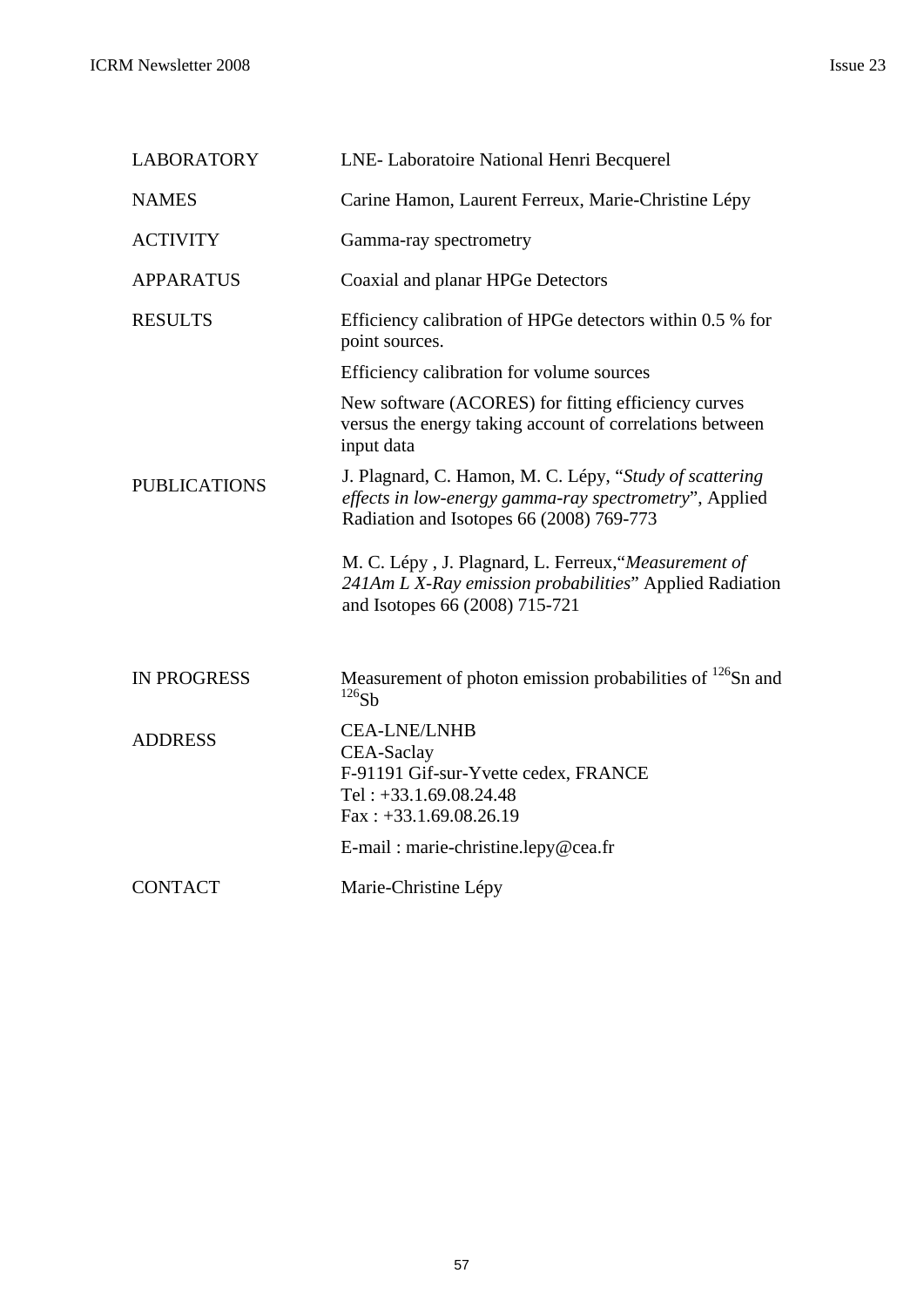| <b>LABORATORY</b>                           | LNE- Laboratoire National Henri Becquerel                                                                                                                                                                                                                                   |
|---------------------------------------------|-----------------------------------------------------------------------------------------------------------------------------------------------------------------------------------------------------------------------------------------------------------------------------|
| <b>NAMES</b>                                | M. Loidl, M. Rodrigues, E. Leblanc, A. Qasimi                                                                                                                                                                                                                               |
| <b>ACTIVITY</b>                             | Development of cryogenic detectors (magnetic calorimeters) for X-ray and<br>beta spectrometry and for activity measurement                                                                                                                                                  |
| <b>KEYWORDS</b>                             | Activity measurement, beta spectrometry, cryogenic detector, data measurement, X-ray<br>spectrometry, 55Fe, 63Ni                                                                                                                                                            |
| <b>RESULTS</b>                              | First measurement of the beta spectrum of <sup>63</sup> Ni with a cryogenic detector                                                                                                                                                                                        |
| <b>PUBLICATIONS</b>                         |                                                                                                                                                                                                                                                                             |
| <b>IN PROGRESS</b>                          | Development of magnetic calorimeters for low and medium energy X-ray<br>spectrometry; improved uncertainty on activity measurement                                                                                                                                          |
| <b>INFORMATION</b>                          |                                                                                                                                                                                                                                                                             |
| <b>SOURCE IN</b><br><b>PREPARATION</b>      |                                                                                                                                                                                                                                                                             |
| <b>OTHER RELATED</b><br><b>PUBLICATIONS</b> | M. Rodrigues, M. Loidl, E. Leblanc, A. Fleischmann and C. Enss:<br>Development of metallic magnetic calorimeters for X-ray metrology<br>applications, X-Ray Spectrometry (2008) 255                                                                                         |
|                                             | M. Loidl, E. Leblanc, M. Rodrigues, J. Bouchard, B. Censier, T. Branger<br>and D. Lacour: Metallic magnetic calorimeters for absolute activity<br><i>measurement, Journal of Low Temperature Physics 151 (2008) 1055</i>                                                    |
|                                             | M. Rodrigues, E. Leblanc, M. Loidl, J. Bouchard, B. Censier, A.<br>Fleischmann, A. Burck, H. Rotzinger and C. Enss: A metallic magnetic<br>calorimeter for hard X-ray and gamma ray spectrometry, Journal of Low<br>Temperature Physics 151 (2008) 1080                     |
|                                             | Hannes Rotzinger, Markus Linck, Andreas Burck, Matias Rodrigues,<br>Martin Loidl, Elvire Leblanc, Loredana Gastaldo, Andreas Fleischmann<br>and Christian Enss: Beta spectrometry with magnetic calorimeters,<br>Journal of Low Temperature Physics 151 (2008) 1087         |
|                                             | M. Loidl, E. Leblanc, M. Rodrigues, T. Branger, D. Lacour, J. Bouchard<br>and B. Censier: Validation study of a new technique for absolute activity<br>measurement with 4 $\pi$ solid angle metallic magnetic calorimeters,<br>Applied Radiation and Isotopes 66 (2008) 872 |
| <b>ADDRESS</b>                              | CEA Saclay, DRT/LIST/DETECS/LNHB, 91191 Gif-sur-Yvette, France                                                                                                                                                                                                              |
| <b>CONTACT</b>                              | martin.loidl@cea.fr, Tel.: +33 1 6908 4277, Fax: +33 1 6908 2619                                                                                                                                                                                                            |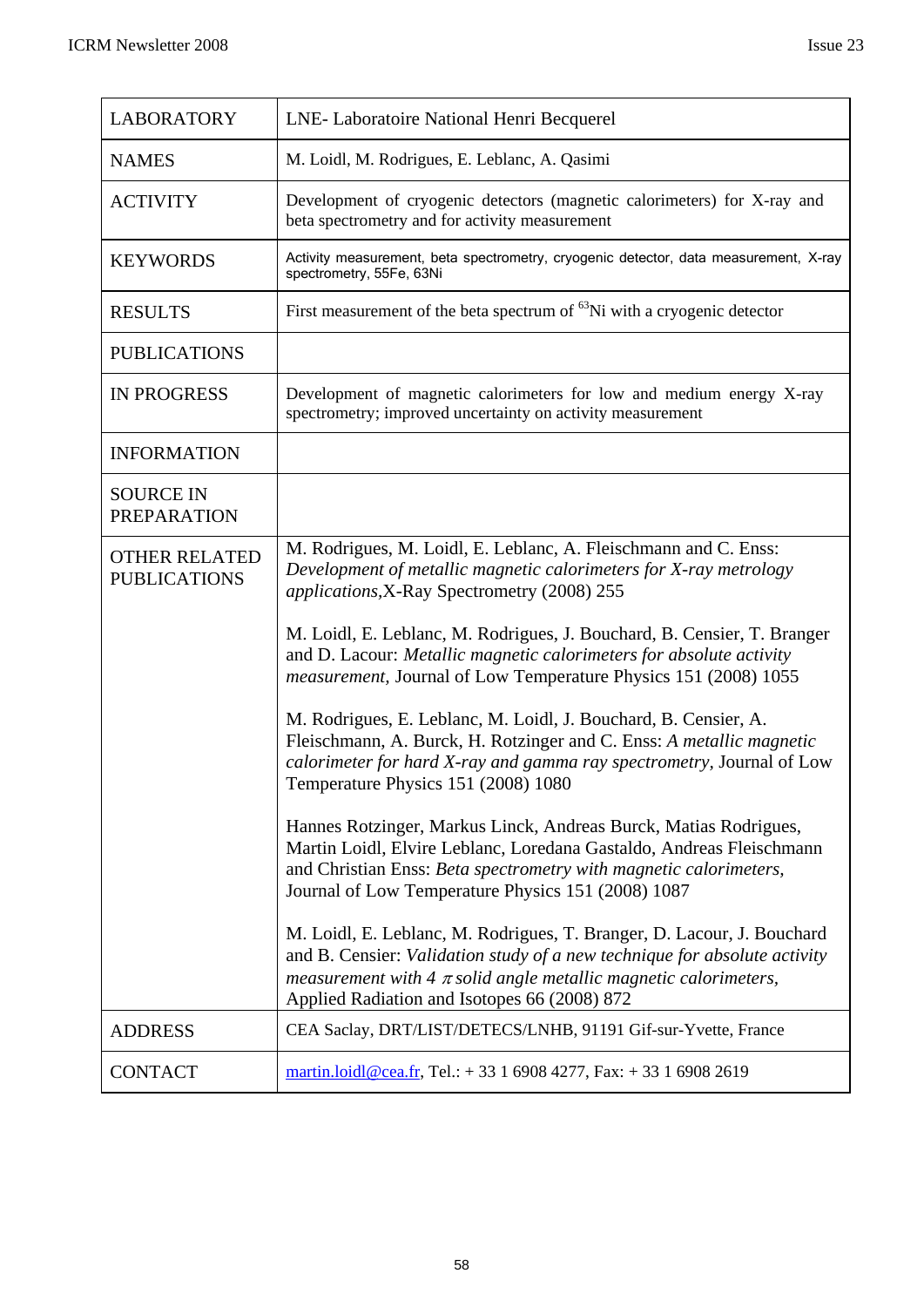| <b>LABORATORY</b>   | LNE- Laboratoire National Henri Becquerel                                                                                                                                                                  |
|---------------------|------------------------------------------------------------------------------------------------------------------------------------------------------------------------------------------------------------|
| <b>NAMES</b>        | Marie-Christine Lépy, Yves Menesguen                                                                                                                                                                       |
| <b>ACTIVITY</b>     | X-ray Spectrometry                                                                                                                                                                                         |
| <b>APPARATUS</b>    | Si(Li) and HPGe Detectors<br>Tunable monochromatic X-ray source (1-20 keV) (SOLEX)<br>Synchrotron beam line (SOLEIL)                                                                                       |
| <b>RESULTS</b>      | Characterization of a HPGe detector by scanning the<br>absorption edges of the detector components                                                                                                         |
|                     | Measurement of linear attenuation coefficients and<br>transmissions of different materials                                                                                                                 |
| <b>PUBLICATIONS</b> | Use of tunable monochromatic X-tay sources for metrological<br>studies in the low-energy range at the Laboratoire National<br>Henri Becquerel,                                                             |
|                     | Johann Plagnard et Marie-Christine Lépy, Proceedings of the<br>International Conference on Nuclear Data for Science and<br>Technology 2007, 433-436.                                                       |
|                     | Accurate efficiency calibration of a low-energy HPGE<br>detector using a monochromatic x-ray source<br>Johann Plagnard, Christophe Bobin et Marie-Christine Lépy<br>X-Ray Spectrometry, 36 (2007) 191-198. |
| <b>IN PROGRESS</b>  | Characterization of a reference detector for semiconductor<br>detectors efficiency calibration using a tuneable<br>monochromatic X-Ray source                                                              |
|                     | Characterization of the metrology beam line at the SOLEIL<br>synchrotron facility                                                                                                                          |
| <b>ADDRESS</b>      | LNE/LNHB<br><b>CEA-Saclay</b><br>F-91191 Gif-sur-Yvette cedex, FRANCE<br>Tel: $+33.1.69.08.24.48$<br>$Fax: +33.1.69.08.26.19$<br>E-mail: marie-christine.lepy@cea.fr                                       |
| <b>CONTACT</b>      | Marie-Christine Lépy                                                                                                                                                                                       |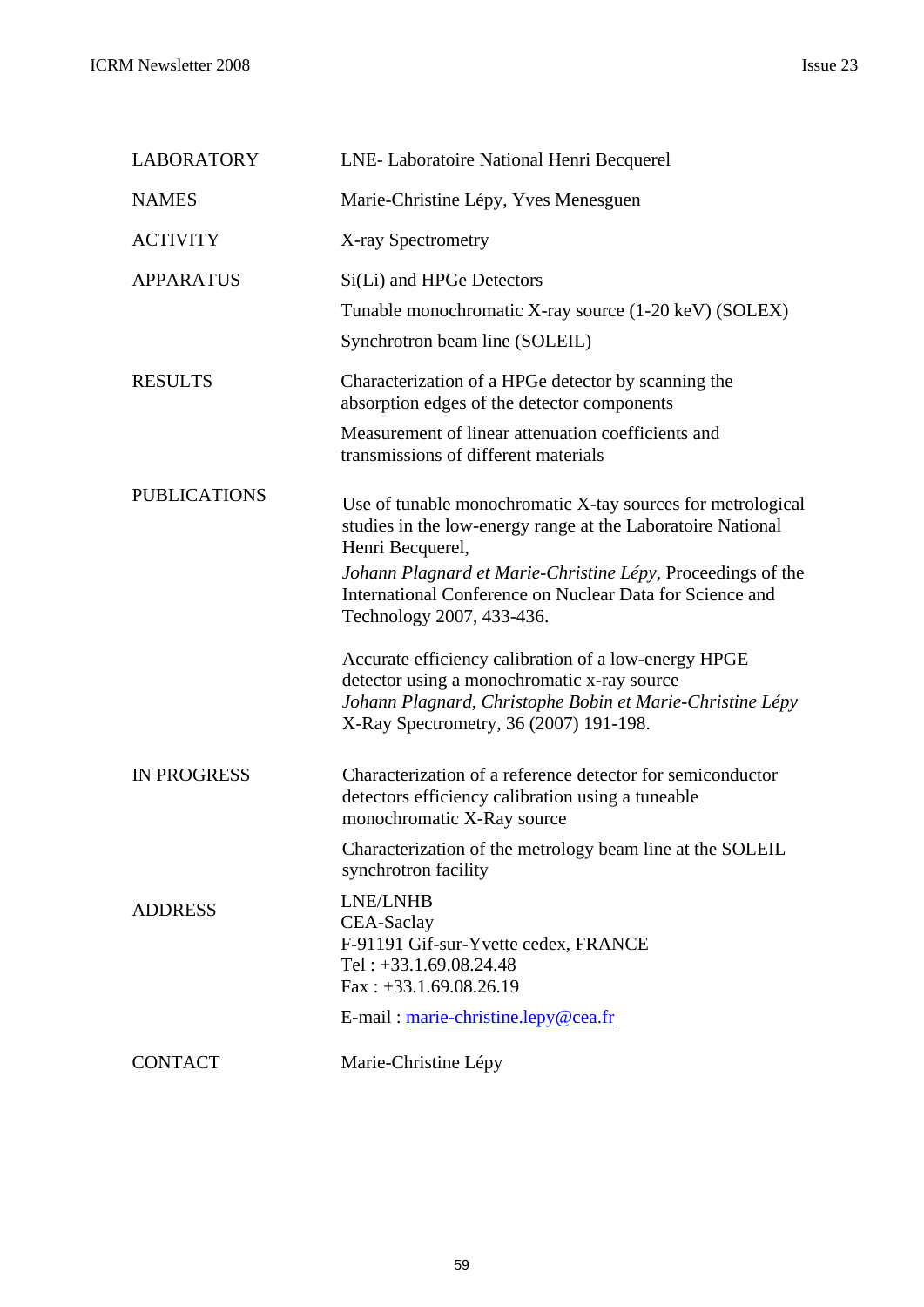| <b>LABORATORY</b>                      | DRT/LIST/DETECS/LNE-LNHB                                                                                                                                                                                                                                                                                                                                                                                                                                                                                                                                                                 |
|----------------------------------------|------------------------------------------------------------------------------------------------------------------------------------------------------------------------------------------------------------------------------------------------------------------------------------------------------------------------------------------------------------------------------------------------------------------------------------------------------------------------------------------------------------------------------------------------------------------------------------------|
| <b>NAMES</b>                           | BRANGER T.; LE GARRERES I.; MORELLI S.; LACOUR D.                                                                                                                                                                                                                                                                                                                                                                                                                                                                                                                                        |
| <b>ACTIVITY</b>                        | Metrology in the field of radioactivity                                                                                                                                                                                                                                                                                                                                                                                                                                                                                                                                                  |
| <b>KEYWORDS</b>                        | Radiochemistry, source preparation                                                                                                                                                                                                                                                                                                                                                                                                                                                                                                                                                       |
| <b>RESULTS</b>                         | A comparative study between two drying techniques for the preparation of solid<br>sources has been undertaken in LNE-LNHB: freeze-drying and evaporation<br>using hot dry nitrogen. The radionuclide used for this comparison was <sup>51</sup> Cr. In<br>order to characterize the influence of self-absorption as function of the deposited<br>mass, coincidence and photon spectrometry measurements were performed.                                                                                                                                                                  |
|                                        | In the case of the photon spectrometry measurements, no significant difference<br>between the two drying techniques was observed; it should be noted that<br>additional measurements of sources dried under atmospheric pressure gave<br>significantly lower values. Moreover, the fact that no correlation arises<br>depending on the deposited masses is particularly interesting. Because freeze-<br>drying is time-consuming, the system using hot dry nitrogen seems to be better-<br>suited for the preparation of dry sources for photon spectrometry measurements.               |
|                                        | By coincidence measurements, a large variability was observed. As expected,<br>when a proportional counter is used, the results confirmed that detection<br>efficiencies for electrons are very sensitive to self-absorption and radioactive<br>homogeneity defects. When comparing the two drying techniques, higher<br>detection efficiencies have been obtained with freeze-dried sources (for masses<br>above 12 mg). Nevertheless, we cannot draw definitive conclusions because<br>unexpected homogeneity defects were encountered on the sources dried with<br>hot-nitrogen jets. |
|                                        | In this comparative study, encouraging results were obtained. However, they<br>have to be confirmed or even improved with additional experiments.                                                                                                                                                                                                                                                                                                                                                                                                                                        |
| <b>PUBLICATIONS</b>                    | T. Branger, C. Bobin, M.-G. Iroulart, M.-C. Lépy, I. Le Garrères, S. Morelli,<br>D. Lacour, J. Plagnard, 2008, Comparative study of two drying techniques<br>used in radioactive source preparation : Freeze-drying and evaporation using<br>hot dry nitrogen jets, Appl. Radiat. Isot. 66, 685-690                                                                                                                                                                                                                                                                                      |
|                                        | M. Loidl, E. Leblanc, M. Rodrigues, T. Branger, D. Lacour, J.<br>Bouchard, B. Censier, 2008, Valisation study of a new technique for<br>absolute activity measurement with $4\pi$ solid angle metallic magnetic<br>calorimeters, Appl. Radiat. Isot. 66, 872-876                                                                                                                                                                                                                                                                                                                         |
| <b>IN PROGRESS</b>                     | $\overline{\phantom{a}}$                                                                                                                                                                                                                                                                                                                                                                                                                                                                                                                                                                 |
| <b>INFORMATION</b>                     |                                                                                                                                                                                                                                                                                                                                                                                                                                                                                                                                                                                          |
| <b>SOURCE IN</b><br><b>PREPARATION</b> | $\overline{a}$                                                                                                                                                                                                                                                                                                                                                                                                                                                                                                                                                                           |
| <b>ADDRESS</b>                         | <b>CEA-SACLAY - LNHB</b>                                                                                                                                                                                                                                                                                                                                                                                                                                                                                                                                                                 |
|                                        | 91191 Gif-sur-Yvette Cedex                                                                                                                                                                                                                                                                                                                                                                                                                                                                                                                                                               |
| <b>CONTACT</b>                         | thierry.branger@cea.fr                                                                                                                                                                                                                                                                                                                                                                                                                                                                                                                                                                   |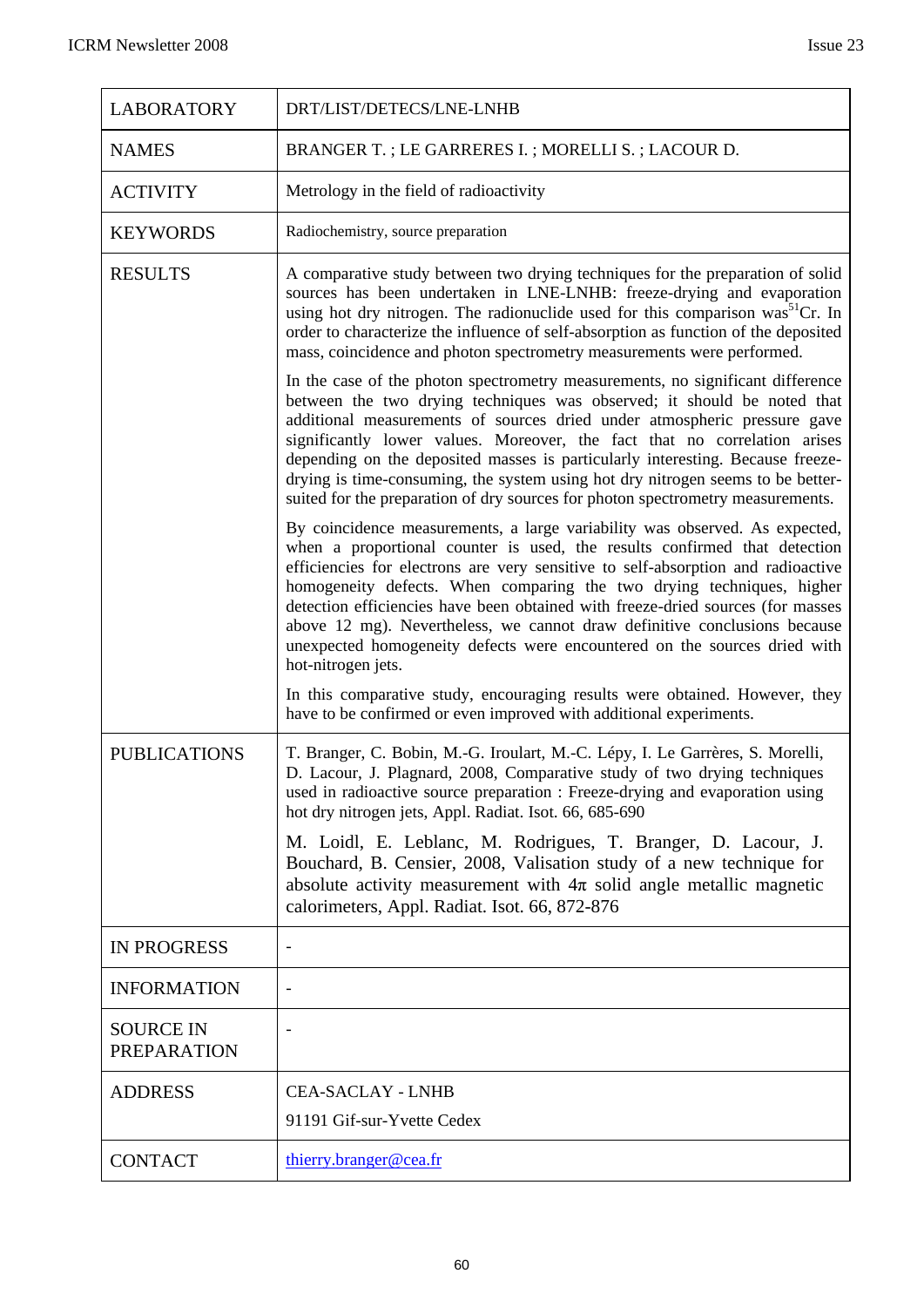| <b>LABORATORY</b>  | LNE- Laboratoire National Henri Becquerel                                                                                                                                                                                                                                                                                                                                                                                                                                                                                                                                                                               |
|--------------------|-------------------------------------------------------------------------------------------------------------------------------------------------------------------------------------------------------------------------------------------------------------------------------------------------------------------------------------------------------------------------------------------------------------------------------------------------------------------------------------------------------------------------------------------------------------------------------------------------------------------------|
| <b>NAMES</b>       | G. Moutard, L. Ferreux                                                                                                                                                                                                                                                                                                                                                                                                                                                                                                                                                                                                  |
| <b>ACTIVITY</b>    | Organisation of national and international interlaboratory<br>comparisons in the field of activity measurements.<br>Low-level activity measurement                                                                                                                                                                                                                                                                                                                                                                                                                                                                      |
| <b>APPARATUS</b>   | Calibrated HPGe, NaI(Tl), Liquid scintillation counters,<br>Well-type ionisation chamber with standard electronics.                                                                                                                                                                                                                                                                                                                                                                                                                                                                                                     |
|                    | HPGe detector with anti-cosmic system                                                                                                                                                                                                                                                                                                                                                                                                                                                                                                                                                                                   |
| <b>RESULTS</b>     | Characterization of technically enhanced naturally occurring<br>radionuclides (TENORM) in phosphogypsum (IAEA<br>intercomparison), L. Ferreux, G. Moutard, T. Branger, To be<br>published in the proceedings of ICRM-LL08 meeting                                                                                                                                                                                                                                                                                                                                                                                       |
| <b>IN PROGRESS</b> | An opened intercomparison program is proposed every year by<br>LNE-LNHB. The intercomparison program for 2009 is:<br>-Mass activity measurement of mixtures of gamma emitting<br>radionuclides and ${}^{3}H$ with low activity (about 1 Bq.g <sup>-1</sup> , and 0.1<br>$Bq.g^{-1}$ , respectively)<br>- Mass activity measurement of mixtures of gamma emitting<br>radionuclides and ${}^{3}H$ with high activity (about 20 kBq.g <sup>-1</sup> , and<br>10 kBq.g <sup>-1</sup> , respectively)<br>- Activity measurement of aerosol filters $(^{90}Sr, ^{90}Y$ and $^{239}Pu)$<br>with about 10 Bq per radionuclides. |
| <b>ADDRESS</b>     | LNE/LNHB<br><b>CEA-Saclay</b><br>F-91191 Gif-sur-Yvette cedex, FRANCE<br>Tel.: $+33.1.69.08.43.75$<br>Fax. +33.1.69.08.26.19<br>E-Mail: gerard.moutard@cea.fr, laurent.ferreux@cea.fr                                                                                                                                                                                                                                                                                                                                                                                                                                   |
| <b>CONTACT</b>     | Gérard Moutard, Laurent Ferreux                                                                                                                                                                                                                                                                                                                                                                                                                                                                                                                                                                                         |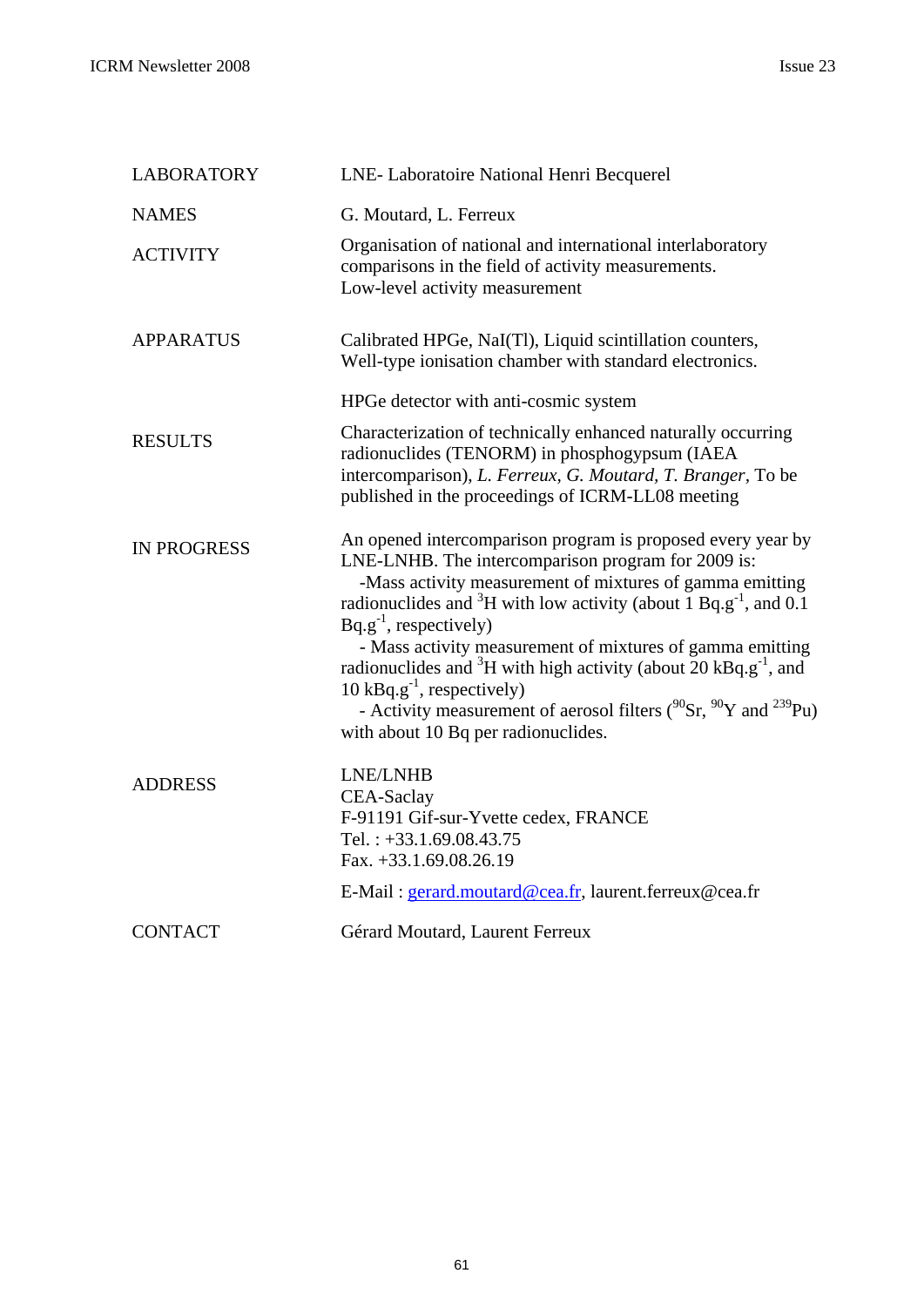| <b>LABORATORY</b>   | Laboratoire Nationl Henri Becquerel                                                                                                                                                                                                                                                  |
|---------------------|--------------------------------------------------------------------------------------------------------------------------------------------------------------------------------------------------------------------------------------------------------------------------------------|
| <b>NAMES</b>        | P. Cassette, F. Jaubert, I. Tartès                                                                                                                                                                                                                                                   |
| <b>ACTIVITY</b>     | <b>Liquid Scintillation Counting</b>                                                                                                                                                                                                                                                 |
| <b>KEYWORDS</b>     | Liquid scintillation                                                                                                                                                                                                                                                                 |
| <b>APPARATUS</b>    | Triple coincidence counters with Compton spectrometers<br><b>Commercial LS counters</b>                                                                                                                                                                                              |
| <b>RESULTS</b>      | Development of TDCR and tracer LS methods                                                                                                                                                                                                                                            |
| <b>PUBLICATIONS</b> | P. Cassette and Phuc Do. The Compton Source Efficiency<br>Tracing method in Liquid Scintillation Counting, a new<br>standardization method using a TDCR counter with a<br>Compton spectrometer. Applied radiation and Isotopes, Vol.<br>66, Issues 6-7, June-July 2008, p 1026-1032. |
|                     | C. Ivan, P. Cassette, Maria Sahagia. A new TDCR-LS<br>Counter using Channel Photomultiplier tubes. Applied<br>radiation and Isotopes, Vol. 66, Issues 6-7, June-July 2008, p<br>1006-1011.                                                                                           |
| <b>IN PROGRESS</b>  | Development of a new TDCR counter with Compton<br>spectrometer using CPM and data acquisition based on<br>FPGA.                                                                                                                                                                      |
| <b>ADDRESS</b>      | DRT/DETECS/LNHB                                                                                                                                                                                                                                                                      |
|                     | CEA-Saclay                                                                                                                                                                                                                                                                           |
|                     | F-91191 Gif-sur-Yvette cedex, France                                                                                                                                                                                                                                                 |
|                     | Tel: 33 1 69 08 48 68                                                                                                                                                                                                                                                                |
|                     | Fax: 33 1 69 08 26 19                                                                                                                                                                                                                                                                |
|                     | E-mail: Philippe.cassette@cea.fr                                                                                                                                                                                                                                                     |
| <b>CONTACT</b>      | <b>Philippe Cassette</b>                                                                                                                                                                                                                                                             |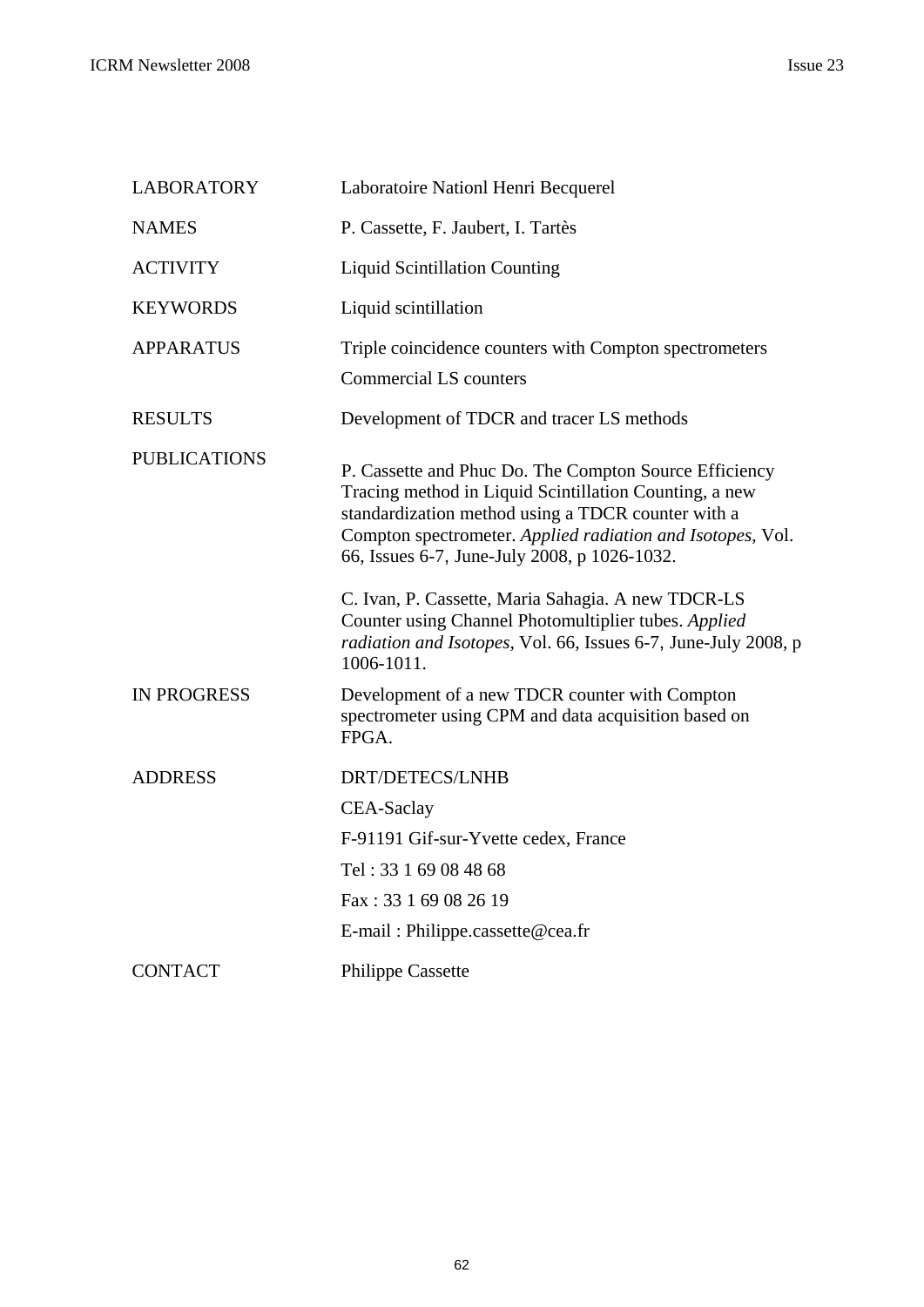| <b>LABORATORY</b>   | Laboratoire Nationl Henri Becquerel                                                                                                                                                                                                       |
|---------------------|-------------------------------------------------------------------------------------------------------------------------------------------------------------------------------------------------------------------------------------------|
| <b>NAMES</b>        | P. Cassette, F. Jaubert                                                                                                                                                                                                                   |
| <b>ACTIVITY</b>     | Radon standardization                                                                                                                                                                                                                     |
| <b>KEYWORDS</b>     | Radon                                                                                                                                                                                                                                     |
| <b>APPARATUS</b>    | Cryogenic defined solid angle alpha spectrometer                                                                                                                                                                                          |
| <b>RESULTS</b>      | Standardization of $^{222}$ Rn                                                                                                                                                                                                            |
| <b>PUBLICATIONS</b> | P. Cassette, M. Sahagia, L. Grigorescu, M.C. Lépy and J.L.<br>Picolo. Standardization of $^{222}$ Rn by LSC and comparison<br>with $\alpha$ - and $\gamma$ -spectrometry. Applied Radiation and<br>Isotopes. Vol. 64, 10-11. p 1465-1470. |
| <b>IN PROGRESS</b>  | Measurement of <sup>220</sup> Rn                                                                                                                                                                                                          |
| <b>ADDRESS</b>      | DRT/DETECS/LNHB<br>CEA-Saclay<br>F-91191 Gif-sur-Yvette cedex, France                                                                                                                                                                     |
|                     | Tel: 33 1 69 08 48 68                                                                                                                                                                                                                     |
|                     | Fax: 33 1 69 08 26 19                                                                                                                                                                                                                     |
|                     | E-mail: Philippe.cassette@cea.fr                                                                                                                                                                                                          |
| <b>CONTACT</b>      | <b>Philippe Cassette</b>                                                                                                                                                                                                                  |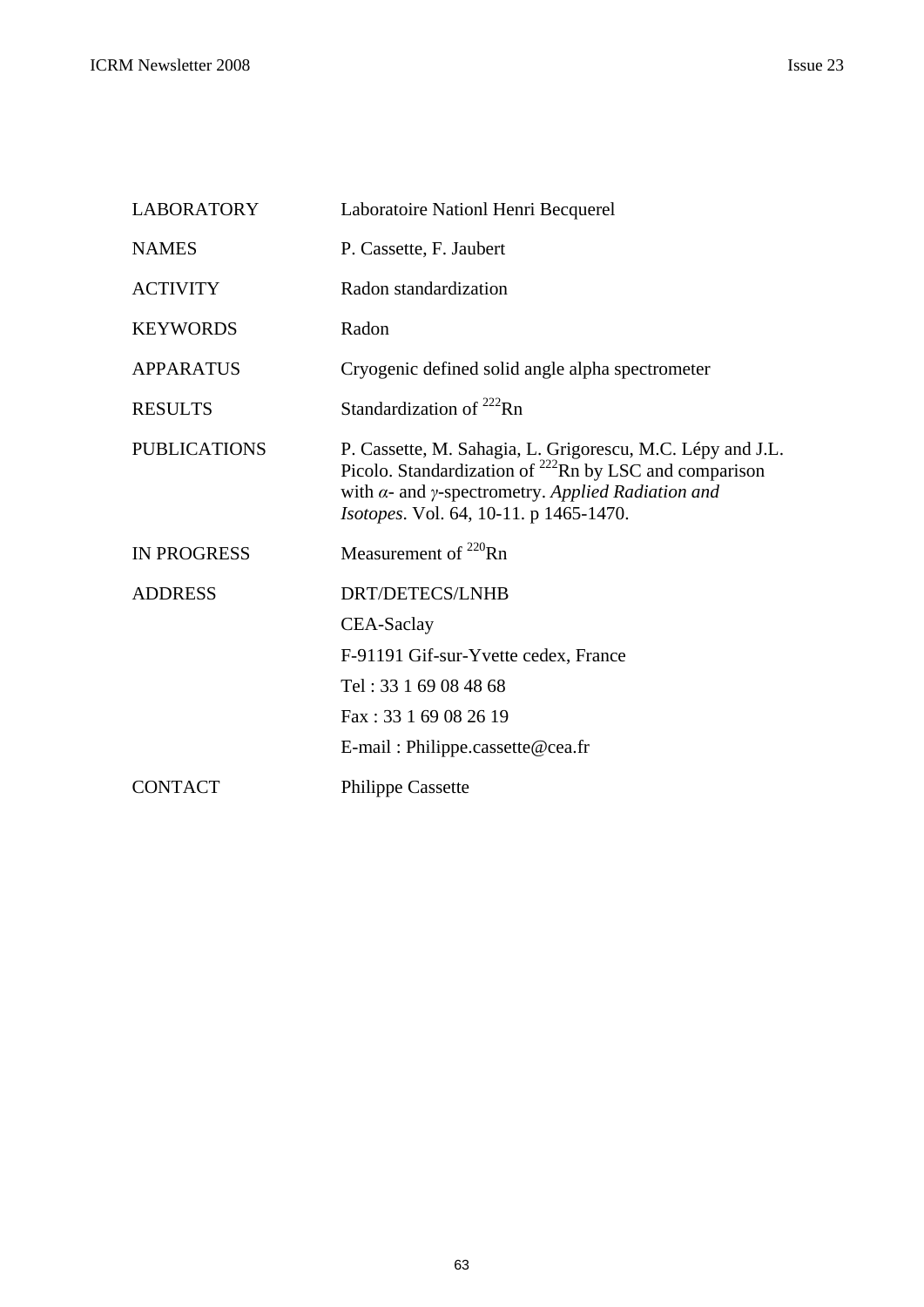| <b>LABORATORY</b>   | Laboratoire Nationl Henri Becquerel                                                                                                       |
|---------------------|-------------------------------------------------------------------------------------------------------------------------------------------|
| <b>NAMES</b>        | P. Cassette, M. H. Ha-Thi                                                                                                                 |
| <b>ACTIVITY</b>     | Development and characterization of liquid scintillators                                                                                  |
| <b>KEYWORDS</b>     | Liquid scintillator, nanoparticles                                                                                                        |
| <b>APPARATUS</b>    | Monochromatic X-ray source with detector and liquid<br>sample holder                                                                      |
|                     | Compton spectrometer coupled with a TDCR LS counter                                                                                       |
| <b>RESULTS</b>      | Development of liquid scintillators based on fluorescent<br>nanoparticles                                                                 |
|                     | Measurement of the response of scintillators in the 1-10<br>keV energy range                                                              |
| <b>PUBLICATIONS</b> |                                                                                                                                           |
| <b>IN PROGRESS</b>  | Test of different fluorescent nanoparticles for the<br>development of new liquid scintillators: CdTe quantum<br>dots, oxide nanoparticles |
|                     | Characterisation of commercial and locally developed LS<br>cocktails                                                                      |
| <b>ADDRESS</b>      | DRT/DETECS/LNHB                                                                                                                           |
|                     | CEA-Saclay                                                                                                                                |
|                     | F-91191 Gif-sur-Yvette cedex, France                                                                                                      |
|                     | Tel: 33 1 69 08 48 68                                                                                                                     |
|                     | Fax: 33 1 69 08 26 19                                                                                                                     |
|                     | E-mail: Philippe.cassette@cea.fr                                                                                                          |
| <b>CONTACT</b>      | Philippe Cassette                                                                                                                         |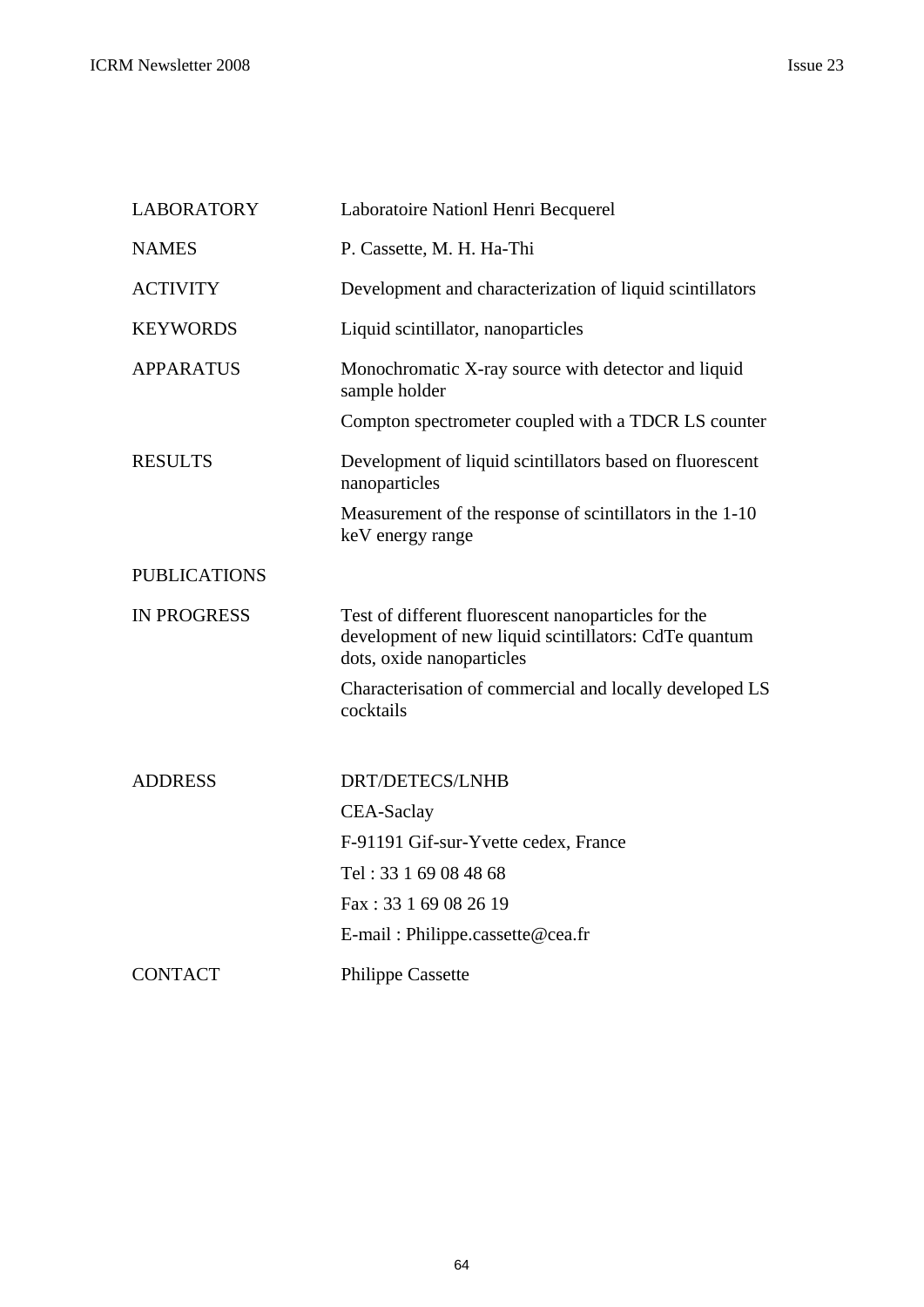| <b>LABORATORY</b>   | Laboratoire National Henri Becquerel                                                                                                                                                        |
|---------------------|---------------------------------------------------------------------------------------------------------------------------------------------------------------------------------------------|
| <b>NAMES</b>        | J.Plagnard, M.Rosenzweig                                                                                                                                                                    |
| APPARATUS ACTIVITY  | Absolute activity measurement of radioactive gas                                                                                                                                            |
| <b>PUBLICATIONS</b> |                                                                                                                                                                                             |
| <b>IN PROGRESS</b>  | - Modernization of the measurement system composed by tree<br>differential proportional counters.<br>- Development of a specific Labview application to control the<br>measurement process. |
| <b>ADDRESS</b>      | Laboratoire National Henri Becquerel<br>CEA/Saclay<br>F-91191 Gif-sur-Yvette Cedex, France<br>Tel.: 33 1 69 08 41 78                                                                        |
| <b>CONTACT</b>      | Johann Plagnard<br>e-mail: johann.plagnard@cea.fr                                                                                                                                           |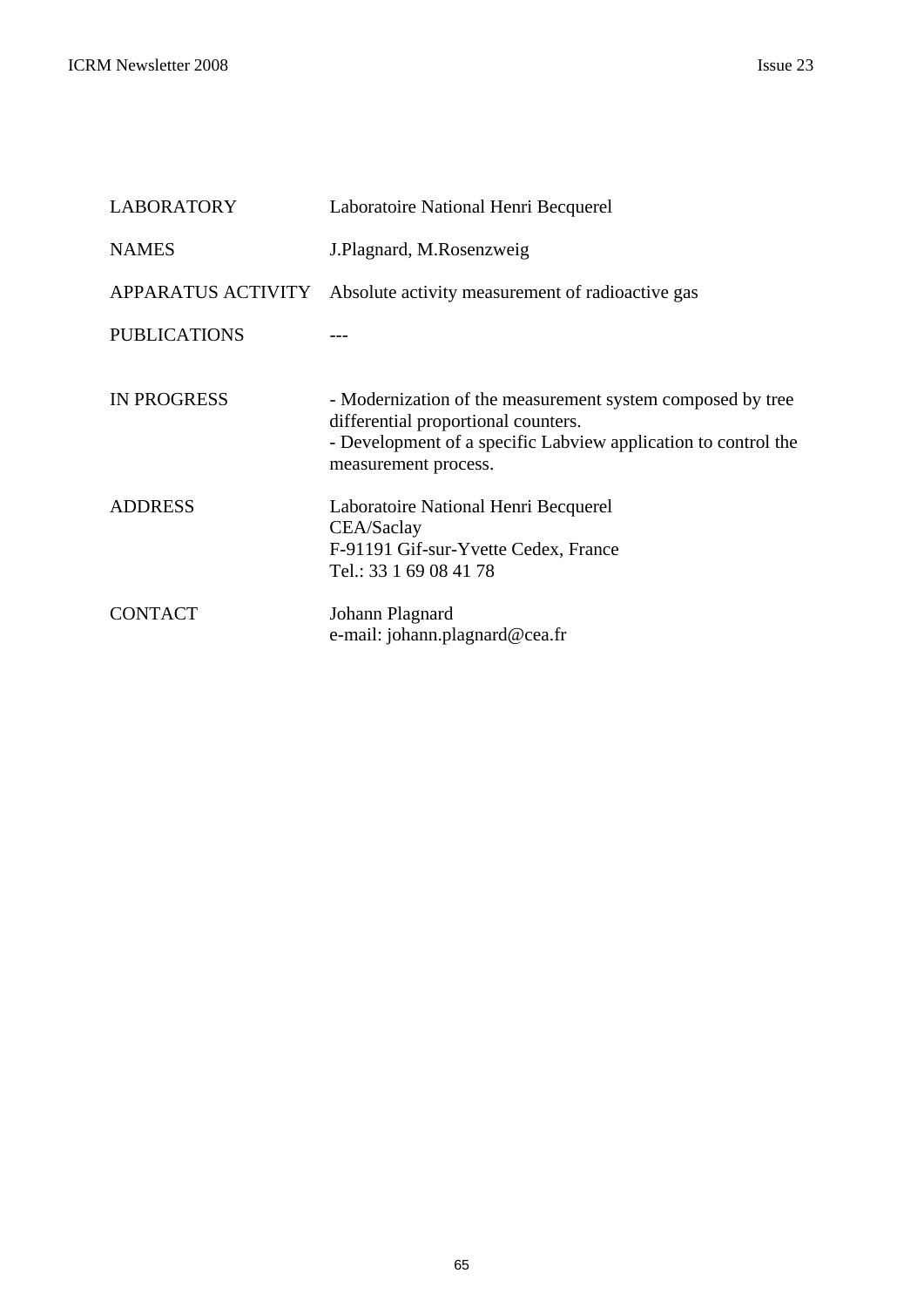| <b>LABORATORY</b>                           | Physikalisch-Technische Bundesanstalt                                                                                                                                                                                                                                                                          |
|---------------------------------------------|----------------------------------------------------------------------------------------------------------------------------------------------------------------------------------------------------------------------------------------------------------------------------------------------------------------|
| <b>NAMES</b>                                | Karsten Kossert                                                                                                                                                                                                                                                                                                |
| <b>ACTIVITY</b>                             | Improvement of methods to calculate the counting efficiency in liquid scintillation<br>counting (CIEMAT/NIST and TDCR), in particular for electron-capture nuclides; Activity<br>standardizations (e.g. Ga-68, Cu-64, H-3) and half-life measurements of long-lived<br>isotopes (Be-10, Ca-41, Sm-147, Lu-176) |
| <b>KEYWORDS</b>                             | CIEMAT/NIST, TDCR, electron-capture nuclides, LS spectrometry, half-lives                                                                                                                                                                                                                                      |
| <b>RESULTS</b>                              |                                                                                                                                                                                                                                                                                                                |
| <b>PUBLICATIONS</b>                         | Grau Carles, A., Kossert, K.: Monte Carlo simulation of Auger electron spectra. ARI 67<br>(2009) 192-196.                                                                                                                                                                                                      |
|                                             | Kossert, K., Jörg, G., Lierse v. Gostomski Ch.: Activity standardization of <sup>41</sup> Ca by<br>means of liquid scintillation counting. Radiochimica Acta 97 (2009) 1-8.                                                                                                                                    |
| <b>IN PROGRESS</b>                          | Measurement of the half-lives of Lu-176; Activity standardization of emerging nuclides<br>for nuclear medicine                                                                                                                                                                                                 |
| <b>INFORMATION</b>                          |                                                                                                                                                                                                                                                                                                                |
| <b>SOURCE IN</b><br><b>PREPARATION</b>      | Kossert, K., Jörg, G., Nähle, O., Lierse v. Gostomski, Ch.: High precision measurement<br>of the half-life of <sup>147</sup> Sm. In preparation.                                                                                                                                                               |
|                                             | Chmeleff, J., v. Blanckenburg, F., Kossert, K., Jakob, D.: Determination of the <sup>10</sup> Be<br>half-life by multicollector ICP-MS and liquid scintillation counting. To be submitted.                                                                                                                     |
| <b>OTHER RELATED</b><br><b>PUBLICATIONS</b> | Vidmar, T., Kossert, K., Nähle, O.J., Ott. O.: Application of the sum peak method to activity standardizations of extended <sup>60</sup> Co sources. ARI 67 (2009) 160-163                                                                                                                                     |
| <b>ADDRESS</b>                              | Physikalisch-Technische-Bundesanstalt                                                                                                                                                                                                                                                                          |
|                                             | Department 6.1                                                                                                                                                                                                                                                                                                 |
|                                             | Bundesallee 100                                                                                                                                                                                                                                                                                                |
|                                             | D-38116 Braunschweig Germany                                                                                                                                                                                                                                                                                   |
|                                             | Tel. ++49-531-592-6110                                                                                                                                                                                                                                                                                         |
|                                             | Fax. ++49-531-592-6305                                                                                                                                                                                                                                                                                         |
|                                             | E-mail: Karsten.Kossert@ptb.de                                                                                                                                                                                                                                                                                 |
| <b>CONTACT</b>                              | Karsten Kossert                                                                                                                                                                                                                                                                                                |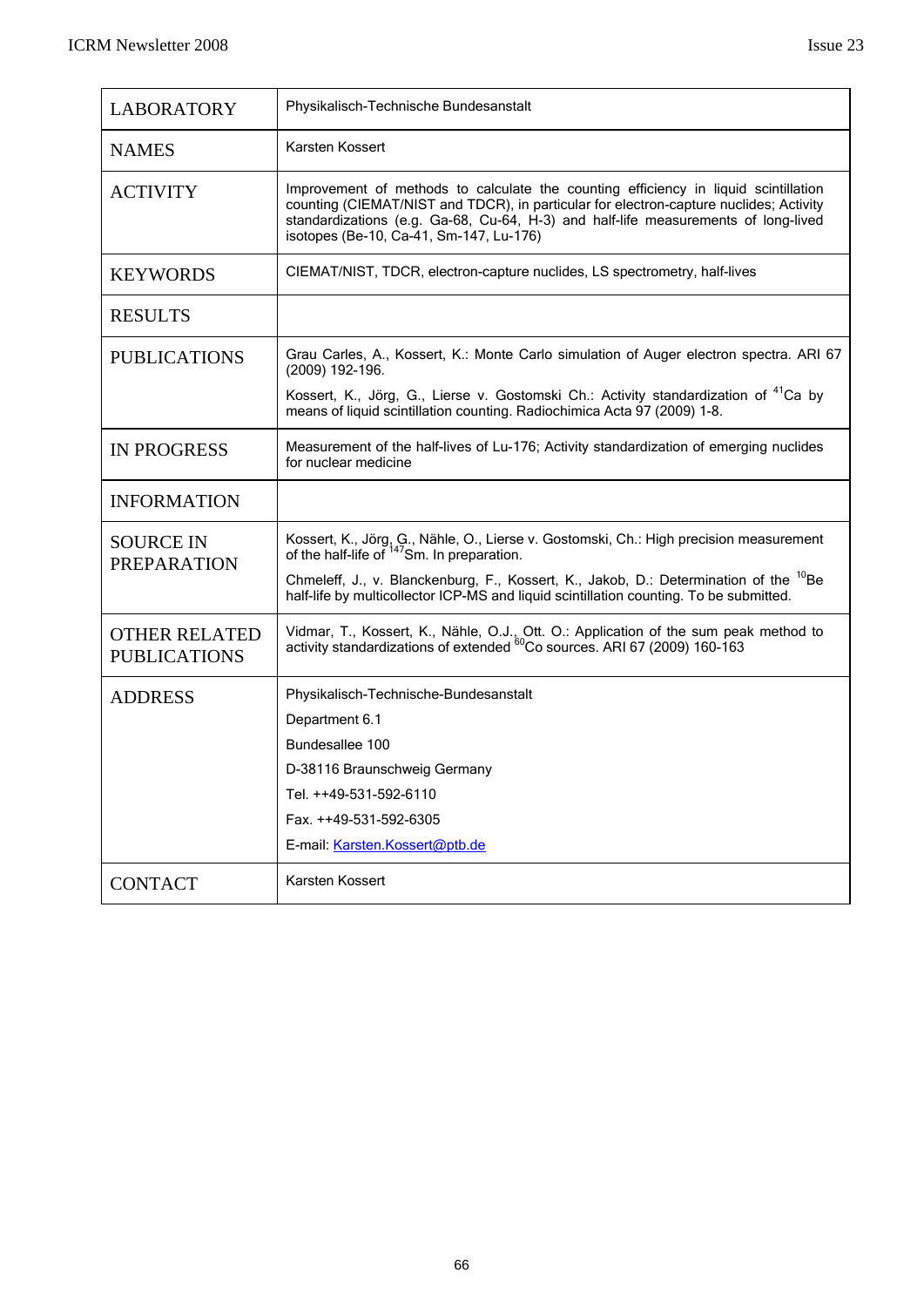| <b>LABORATORY</b>                           | Physikalisch-Technische Bundesanstalt                                                                                                                                                                      |
|---------------------------------------------|------------------------------------------------------------------------------------------------------------------------------------------------------------------------------------------------------------|
| <b>NAMES</b>                                | Ole Naehle                                                                                                                                                                                                 |
| <b>ACTIVITY</b>                             | $4\pi\beta-\gamma$ -coincidence counting<br><b>Liquid Scintillation Counting</b><br>TDCR<br>Calibration of large area reference sources ( $\alpha$ -, $\beta$ - and $\gamma$ -emitters)                    |
| <b>KEYWORDS</b>                             | (anti) coincidence method, data measurement, gas proportional counter,<br>liquid<br>scintillation, Nal well-type counter, SIR, TDCR, large area sources, Cu-64                                             |
| <b>RESULTS</b>                              | Activity standardization of Ce-139, Y-88, Cu-64                                                                                                                                                            |
| <b>PUBLICATIONS</b>                         | Nähle, Ole; Kossert, K.; Klein, R.: Activity Standardization of <sup>22</sup> Na. Applied Radiation and<br>Isotopes 66 (2008) 865-871.                                                                     |
|                                             | Vidmar, T.; Kossert, K.; Nähle, O.; Ott, O.: Application of the sum-peak method to activity<br>standardizations of extended <sup>60</sup> Co sources. Applied Radiation and Isotopes 67 (2009)<br>160-163. |
|                                             | Nähle, Ole; Kossert, K.; Brunzendorf, J.: Study of Light Emission Processes for the<br>Design of Liquid Scintillation Counters. Accepted for publication in Radiocarbon.                                   |
|                                             | Kossert, K.; Ott, O.; Nähle, Ole: Improved techniques for the activity standardization of<br><sup>109</sup> Cd by means of liquid scintillation spectrometry. Accepted for publication in<br>Radiocarbon.  |
| <b>IN PROGRESS</b>                          | Design of a TDCR automated source sampler                                                                                                                                                                  |
|                                             | Setup of a detector system to characterize large area reference sources                                                                                                                                    |
|                                             | Activity standardization of radioisotopes for medical applications                                                                                                                                         |
| <b>INFORMATION</b>                          |                                                                                                                                                                                                            |
| <b>SOURCE IN</b>                            | Application of the new TDCR system at PTB for the activity standardization of H-3                                                                                                                          |
| <b>PREPARATION</b>                          | Source preparation and activity standardization of Sb-124                                                                                                                                                  |
| <b>OTHER RELATED</b><br><b>PUBLICATIONS</b> |                                                                                                                                                                                                            |
| <b>ADDRESS</b>                              | Physikalisch-Technische-Bundesanstalt                                                                                                                                                                      |
|                                             | Department 6.1                                                                                                                                                                                             |
|                                             | Bundesallee 100                                                                                                                                                                                            |
|                                             | D-38116 Braunschweig Germany                                                                                                                                                                               |
|                                             | Tel. ++49-531-592-6322                                                                                                                                                                                     |
|                                             | Fax. ++49-531-592-6305                                                                                                                                                                                     |
|                                             | E-mail: Ole.J.Naehle@ptb.de                                                                                                                                                                                |
| <b>CONTACT</b>                              | Ole Naehle                                                                                                                                                                                                 |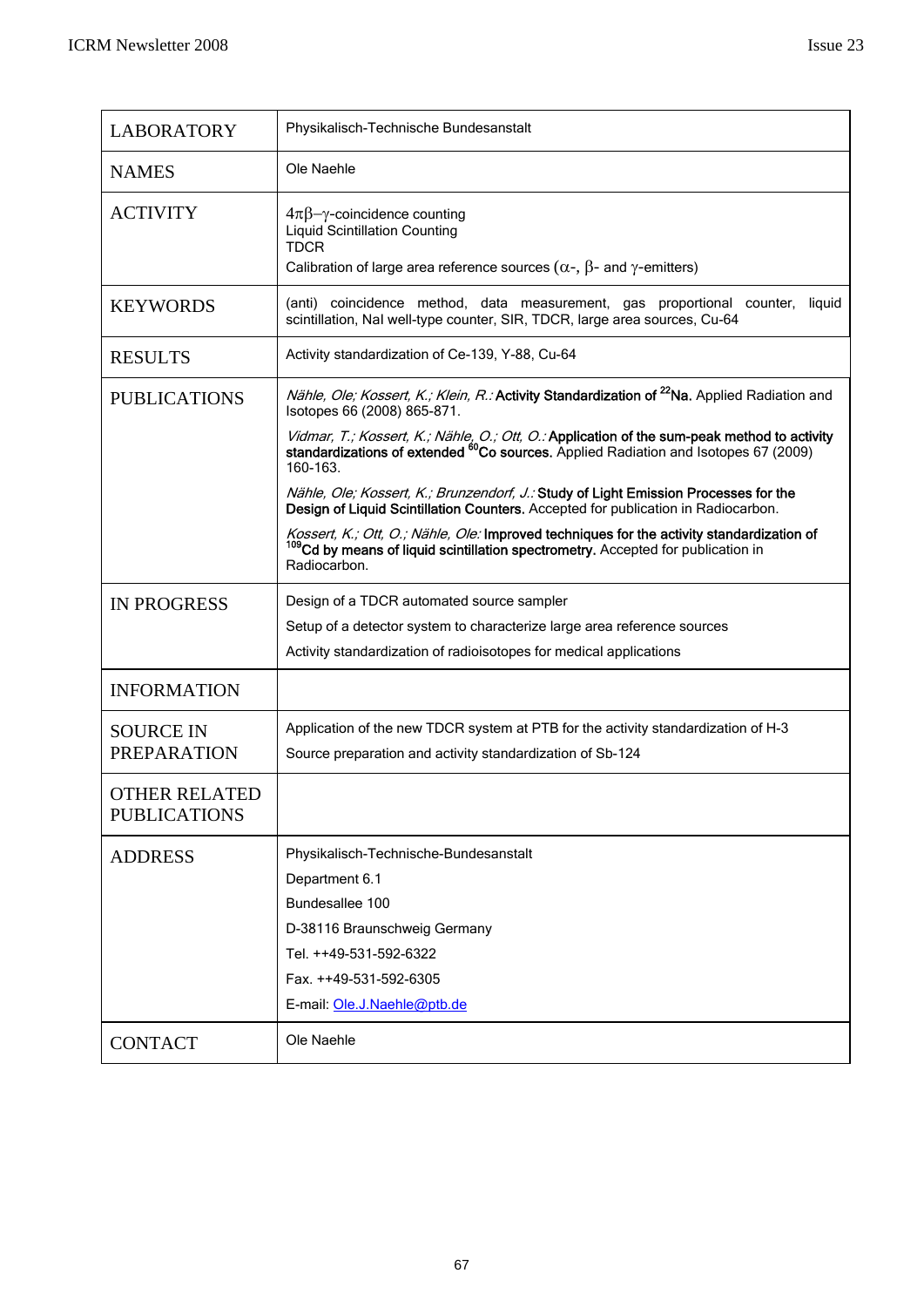| <b>LABORATORY</b>                           | Physikalisch-Technische Bundesanstalt                                                                                                                                                                                                                                     |
|---------------------------------------------|---------------------------------------------------------------------------------------------------------------------------------------------------------------------------------------------------------------------------------------------------------------------------|
| <b>NAMES</b>                                | Oliver Ott                                                                                                                                                                                                                                                                |
| <b>ACTIVITY</b>                             | Determination of the gamma emission probabilities of <sup>124</sup> Sb (Euromet project 907) and of the alpha emission probabilities of <sup>240</sup> Pu (Euromet project 749); determination of<br>emission probabilities of short-lived nuclides like <sup>64</sup> Cu |
| <b>KEYWORDS</b>                             | decay data measurements, Euromet, gamma-ray spectrometry, Sb-124, Cu-64, alpha<br>spectrometry, Pu-240                                                                                                                                                                    |
| <b>RESULTS</b>                              | gamma emission probabilities for <sup>124</sup> Sb                                                                                                                                                                                                                        |
| <b>PUBLICATIONS</b>                         |                                                                                                                                                                                                                                                                           |
| <b>IN PROGRESS</b>                          | measurements on <sup>64</sup> Cu and other radionuclides, in particular for nuclear medicine                                                                                                                                                                              |
| <b>INFORMATION</b>                          |                                                                                                                                                                                                                                                                           |
| <b>SOURCE IN</b><br><b>PREPARATION</b>      |                                                                                                                                                                                                                                                                           |
| <b>OTHER RELATED</b><br><b>PUBLICATIONS</b> |                                                                                                                                                                                                                                                                           |
| <b>ADDRESS</b>                              | Physikalisch-Technische-Bundesanstalt                                                                                                                                                                                                                                     |
|                                             | Department 6.1                                                                                                                                                                                                                                                            |
|                                             | Bundesallee 100                                                                                                                                                                                                                                                           |
|                                             | D-38116 Braunschweig Germany                                                                                                                                                                                                                                              |
|                                             | Tel. ++49-531-592-6312                                                                                                                                                                                                                                                    |
|                                             | Fax. ++49-531-592-6305                                                                                                                                                                                                                                                    |
|                                             | E-mail: Oliver.Ott@ptb.de                                                                                                                                                                                                                                                 |
| <b>CONTACT</b>                              | O. Ott                                                                                                                                                                                                                                                                    |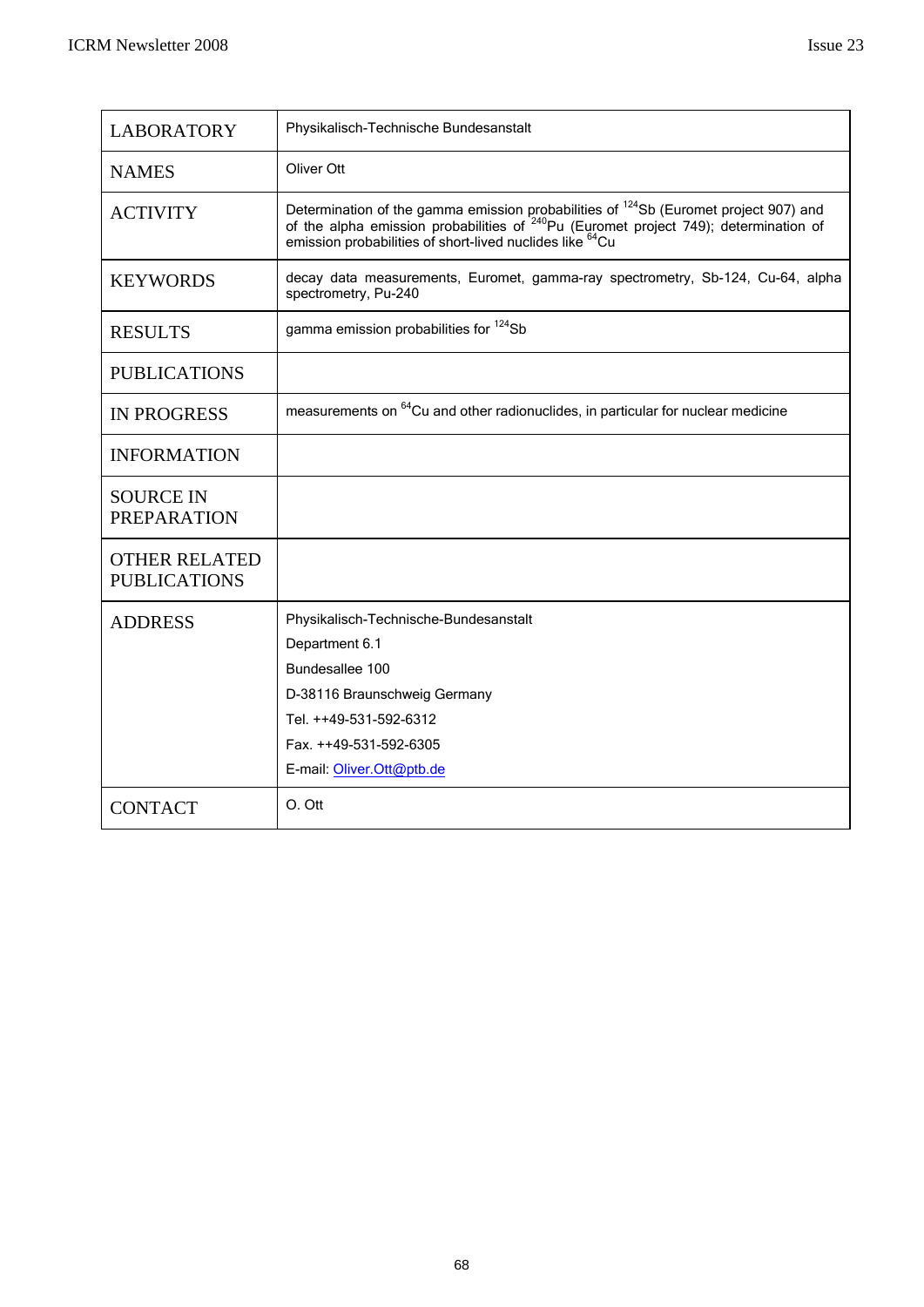| <b>LABORATORY</b>                           | Physikalisch-Technische Bundesanstalt                                                                                                                                                                 |
|---------------------------------------------|-------------------------------------------------------------------------------------------------------------------------------------------------------------------------------------------------------|
| <b>NAMES</b>                                | Dr. Annette Röttger, Anja Honig                                                                                                                                                                       |
| <b>ACTIVITY</b>                             | Radon measuring technique:                                                                                                                                                                            |
|                                             | Radon-220 (Thoron) progeny reference chamber and mixed atmosphere reference<br>chamber (Radon-222, Radon-220 and their progenies) of the PTB. Production and<br>measurement of reference atmospheres. |
|                                             | Online $\alpha$ -spectrometry and offline simultaneous $\alpha$ y-spectrometry.                                                                                                                       |
| <b>KEYWORDS</b>                             | Rn-220, Rn-222, Alpha and Gamma spectrometry, radioactive gas                                                                                                                                         |
| <b>RESULTS</b>                              | Reference atmospheres for Rn-220, Rn-222 and their progenies. Calibration service.                                                                                                                    |
| <b>PUBLICATIONS</b>                         | Annette Röttger, Anja Honig and Dirk Arnold : The German thoron progeny chamber -<br>concept and application. In print. ARI 2009.                                                                     |
| <b>IN PROGRESS</b>                          | Reference atmospheres for Rn-220 (primary standard).                                                                                                                                                  |
|                                             | Reference atmospheres for Rn-220 and Rn-220/Rn-222 mixtures with reduced<br>uncertainties.                                                                                                            |
| <b>INFORMATION</b>                          | BMU-Project: Generation and characterisation of reference atmospheres of thoron<br>decay products for the calibration of measuring devices for thoron decay products<br>(St.Sch.-Nr. 4453 by BMU/BfS) |
|                                             | http://www.ptb.de/de/org/6/61/613/index.htm                                                                                                                                                           |
| <b>SOURCE IN</b><br><b>PREPARATION</b>      | Low level Rn-222 reference atmospheres.                                                                                                                                                               |
|                                             |                                                                                                                                                                                                       |
| <b>OTHER RELATED</b><br><b>PUBLICATIONS</b> | http://www.ptb.de/de/org/6/61/613/index.htm                                                                                                                                                           |
| <b>ADDRESS</b>                              | Physikalisch-Technische-Bundesanstalt                                                                                                                                                                 |
|                                             | Department 6.1                                                                                                                                                                                        |
|                                             | Bundesallee 100                                                                                                                                                                                       |
|                                             | D-38116 Braunschweig Germany                                                                                                                                                                          |
|                                             | Tel. ++49-531-592-6104                                                                                                                                                                                |
|                                             | Fax. ++49-531-592-8525                                                                                                                                                                                |
|                                             | E-mail: Annette.Roettger@ptb.de                                                                                                                                                                       |
| <b>CONTACT</b>                              | Annette Röttger                                                                                                                                                                                       |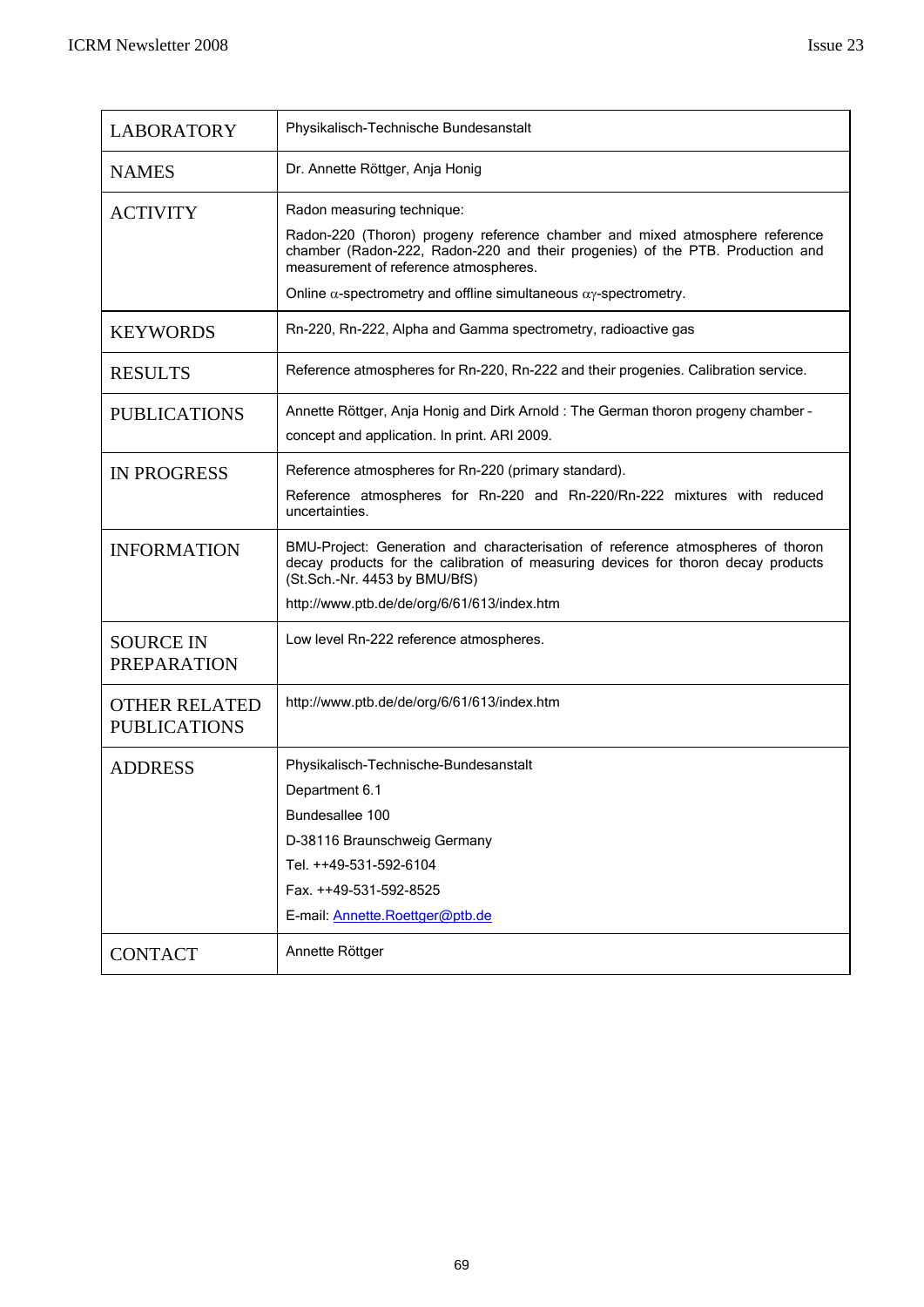| <b>LABORATORY</b>                     | Bhabha Atomic Research Centre, India                                                                                                                                                                                                                                                                                                                                                                                                                                                                                                                                                                                                                                                                                                                                                                                                                                                                                                                                                                                                                                                                                                                                                                              |
|---------------------------------------|-------------------------------------------------------------------------------------------------------------------------------------------------------------------------------------------------------------------------------------------------------------------------------------------------------------------------------------------------------------------------------------------------------------------------------------------------------------------------------------------------------------------------------------------------------------------------------------------------------------------------------------------------------------------------------------------------------------------------------------------------------------------------------------------------------------------------------------------------------------------------------------------------------------------------------------------------------------------------------------------------------------------------------------------------------------------------------------------------------------------------------------------------------------------------------------------------------------------|
| <b>NAMES</b>                          | Leena Joseph, Anuradha Ravindra, D.B. Kulkarni                                                                                                                                                                                                                                                                                                                                                                                                                                                                                                                                                                                                                                                                                                                                                                                                                                                                                                                                                                                                                                                                                                                                                                    |
| <b>ACTIVITY</b>                       | Participation in international intercomparisons<br>1.<br>Absolute activity measurements<br>2.<br>Audit program of activity measurements in nuclear medicine centres<br>3.                                                                                                                                                                                                                                                                                                                                                                                                                                                                                                                                                                                                                                                                                                                                                                                                                                                                                                                                                                                                                                         |
| <b>APPARATUS</b>                      | 1.<br>$4\pi \beta$ (PC)- $\gamma$ (NaI) coincidence system.<br>Calibrated $4\pi$ Gamma ion chamber.<br>2.<br>HPGe detector assembly for gamma ray spectrometer.<br>3.<br>Dose Calibrator, CRC -15 Beta (Capintec Make)<br>4.                                                                                                                                                                                                                                                                                                                                                                                                                                                                                                                                                                                                                                                                                                                                                                                                                                                                                                                                                                                      |
| <b>KEYWORDS</b>                       | APMP, I-131, Tc-99m, Co-57, audit, dose calibrator                                                                                                                                                                                                                                                                                                                                                                                                                                                                                                                                                                                                                                                                                                                                                                                                                                                                                                                                                                                                                                                                                                                                                                |
| <b>RESULTS</b><br><b>PUBLICATIONS</b> | 1. Conducted national audit for I-131 activity measurements with dose<br>calibrators among 65 nuclear medicine centres (NMC) in the country<br>2. Conducted audit for Tc-99m activity measurements among seven NMCs in<br>the country<br>Standardized Co-57 solution under IAEA's CRP<br>3.<br>4. Calibrated radioactive sources for users<br>Quality audit programme for <sup>99m</sup> Tc and <sup>131</sup> I radioactivity measurements with<br>1.<br>radionuclide calibrators; Leena Joseph, R. Anuradha, D.B. Kulkarni;<br>Applied Radiation and Isotopes 66 (2008) 994 -997<br>Standardization of Silver-110m at BARC, India; Leena Joseph, R. Anuradha,<br>2.<br>D.B. Kulkarni and V.V. Shaha; MAPAN - Journal of Metrology Society<br>of India, Vol. 22, No. 4, 2007; pp. 225-229<br>3. International intercomparison of <sup>131</sup> I activity measurements, Anuradha R.,<br>Leena Joseph, D.B. Kulkarni, Suresh Rao and D.N. Sharma, Journal of<br>Medical Physics, vol. 32/suppl/2007, pg S22<br>Standardization of <sup>134</sup> Cs, Leena Joseph, Anuradha R., Kulkarni D.B.,<br>4.<br>presented at National Symposium on Radiation Physics (NSRP-17) at<br>Kolkata during November 14-16, 2007 |
| <b>IN PROGRESS</b>                    | Standardization of <sup>131</sup> I under APMP programme<br>1.<br>2. Analysis of I-131 audit results<br>3. Calibration of sources for users.                                                                                                                                                                                                                                                                                                                                                                                                                                                                                                                                                                                                                                                                                                                                                                                                                                                                                                                                                                                                                                                                      |
| <b>INFORMATION</b>                    |                                                                                                                                                                                                                                                                                                                                                                                                                                                                                                                                                                                                                                                                                                                                                                                                                                                                                                                                                                                                                                                                                                                                                                                                                   |
| <b>ADDRESS</b>                        | Head, Radiation Standards Section, Radiation Safety Systems Division,<br>BARC, Mumbai - 400 085, India<br>Telephone: 25595075<br>Telefax: 0091(22) 5505151,5519613<br>: <u>leena@barc.gov.in</u><br>E-mail                                                                                                                                                                                                                                                                                                                                                                                                                                                                                                                                                                                                                                                                                                                                                                                                                                                                                                                                                                                                        |
| <b>CONTACT</b>                        | Leena Joseph                                                                                                                                                                                                                                                                                                                                                                                                                                                                                                                                                                                                                                                                                                                                                                                                                                                                                                                                                                                                                                                                                                                                                                                                      |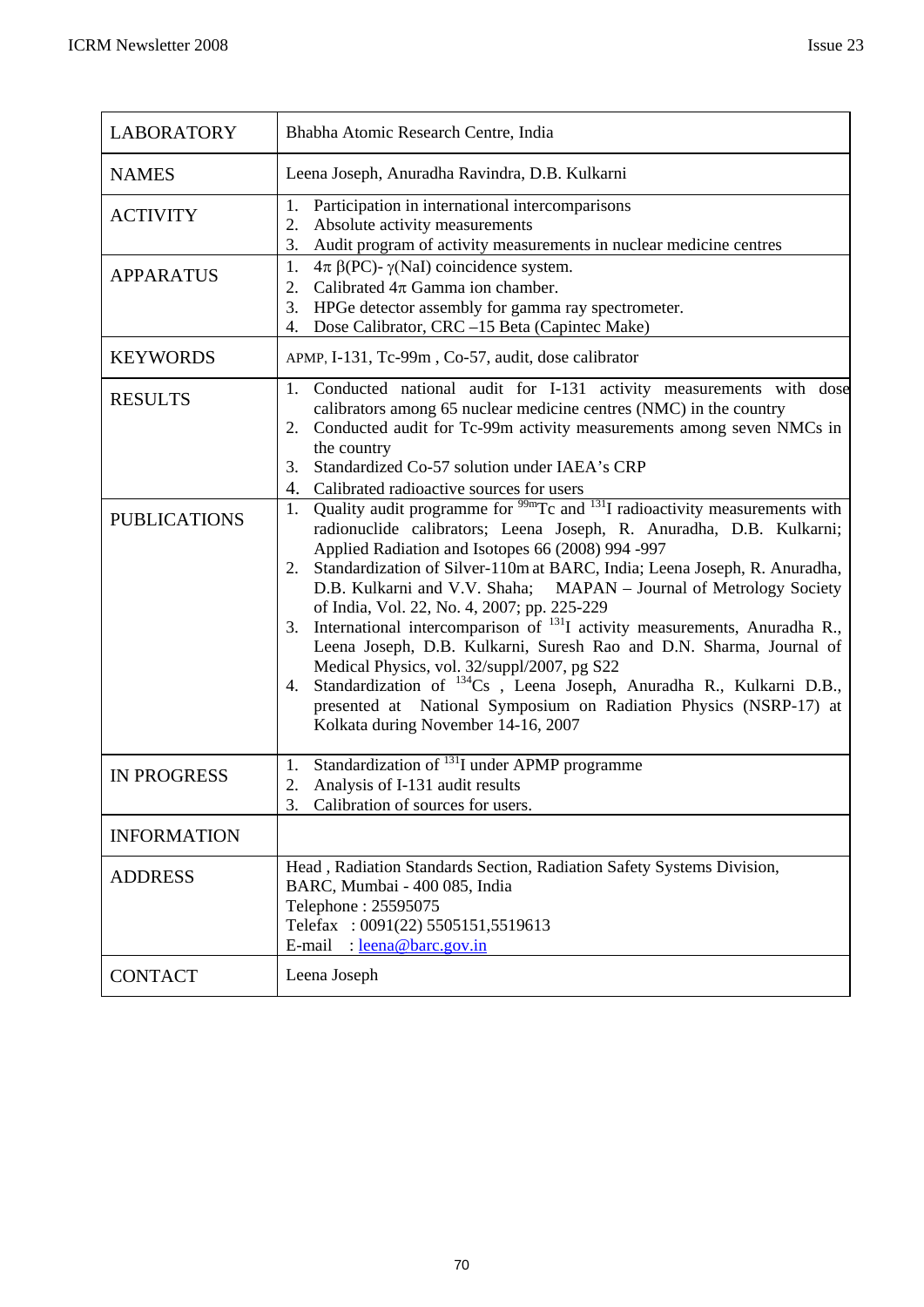| <b>LABORATORY</b>   | ENEA - Istituto Nazionale di Metrologia delle Radiazioni Ionizzanti -<br>Italy (INMRI)                                                                                                                                                                                                                                                                |
|---------------------|-------------------------------------------------------------------------------------------------------------------------------------------------------------------------------------------------------------------------------------------------------------------------------------------------------------------------------------------------------|
| <b>NAMES</b>        | M. Capogni, L. Cozzella, P. De Felice, A. Fazio                                                                                                                                                                                                                                                                                                       |
| <b>ACTIVITY</b>     | Participation of the ENEA in the SIR for ${}^{18}F$                                                                                                                                                                                                                                                                                                   |
| <b>KEYWORDS</b>     | SIR (International Reference System)                                                                                                                                                                                                                                                                                                                  |
| <b>RESULTS</b>      | Liquid Scintillation counting system and well-type Ionisation<br>chamber.                                                                                                                                                                                                                                                                             |
|                     | $^{18}$ F activity measurements to link the ENEA to the SIR                                                                                                                                                                                                                                                                                           |
| <b>PUBLICATIONS</b> | M. Capogni, P. De Felice, A. Fazio, F. Simonelli, V. D'Ursi, A. Pecorale, C.<br>Giliberti and K. Abbas "Development of a Primary Standard for Calibration of<br>$[$ <sup>18</sup> F]FDG Activity Measurement Systems" - Institute of Physics Publishing<br>Journal of Physics: Conference Series 41 (2006) 506-513 doi:10.1088/1742-<br>6596/41/1/057 |
| <b>IN PROGRESS</b>  | Preliminary contacts with the BIPM has been established to identify the<br>technical details of the operation                                                                                                                                                                                                                                         |
| <b>ADDRESS</b>      | <b>ENEA</b><br>Istituto Nazionale di Metrologia delle Radiazioni Ionizzanti<br>Centro Ricerche Casaccia<br>P.0.Box 2400 - Roma (Italy)<br>Phone: $+390630486628$<br>$+390630484650$<br>Fax:<br>marco.capogni@casaccia.enea.it                                                                                                                         |
| <b>CONTACT</b>      | M. Capogni                                                                                                                                                                                                                                                                                                                                            |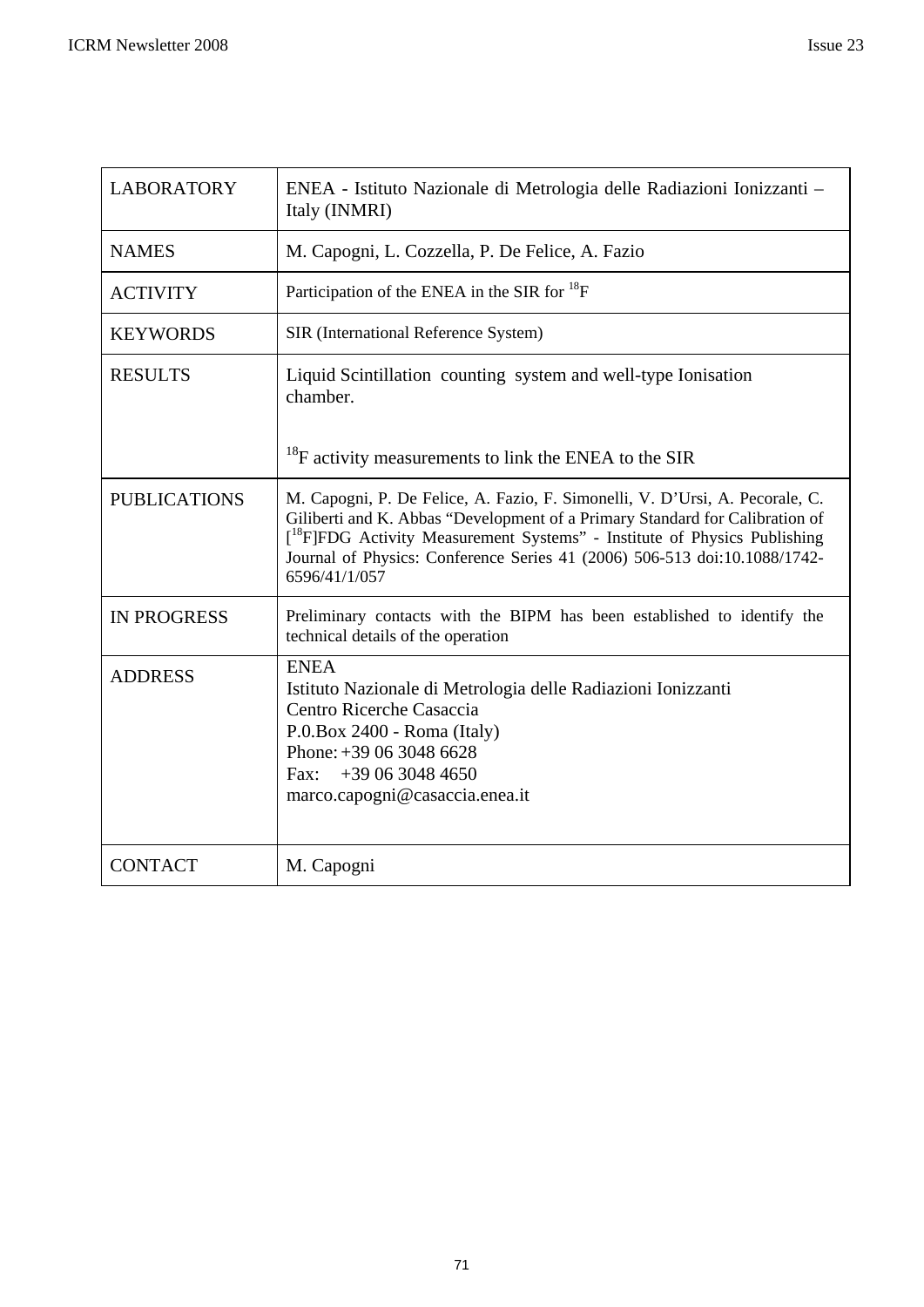| <b>LABORATORY</b>   | ENEA - Istituto Nazionale di Metrologia delle Radiazioni Ionizzanti -<br>Italy (INMRI).                                                                                                                                                                                                               |
|---------------------|-------------------------------------------------------------------------------------------------------------------------------------------------------------------------------------------------------------------------------------------------------------------------------------------------------|
| <b>NAMES</b>        | M. Capogni, L. Cozzella, P. De Felice, A. Fazio                                                                                                                                                                                                                                                       |
| <b>ACTIVITY</b>     | $177$ Lu activity comparison                                                                                                                                                                                                                                                                          |
| <b>KEYWORDS</b>     | CCRI(II) Key-Comparison                                                                                                                                                                                                                                                                               |
| <b>RESULTS</b>      | Liquid Scintillation counting system, $4\pi\beta\gamma$ coincidence system, HPGe<br>γ-ray spectrometer and well-type Ionisation chamber.                                                                                                                                                              |
|                     | CIEMAT/NIST and $4\pi\beta$ - $\gamma$ coincidence counting methods; $\gamma$ -ray<br>spectrometric analysis techniques.                                                                                                                                                                              |
|                     | <sup>177</sup> Lu activity measurements in the frame of an international<br>comparison organised by NIST under the auspices of BIPM.                                                                                                                                                                  |
| <b>PUBLICATIONS</b> | Sahagia M., Ivan C., Grigorescu E. L., Capogni M., De Felice P., Fazio A.,<br>"Standardisation of <sup>65</sup> Zn by $4\pi\beta$ (PC)- $\gamma$ coincidence counting method with<br>efficiency extrapolation" - Applied Radiation and Isotopes V. 60- Issue 2-4<br>February April 2004 – pp 423 427. |
|                     | Capogni M., De Felice P. Fazio A., Latini F., Abbas K., "Development of a<br>primary standard for calibration of <sup>64</sup> Cu activity measurement systems" -<br>Applied Radiation and Isotopes V. 66- Issue 6-7 June 2008 - pp 948 953.                                                          |
| <b>IN PROGRESS</b>  | Contact with the NIST to receive the <sup>177</sup> Lu ampoule.                                                                                                                                                                                                                                       |
| <b>ADDRESS</b>      | <b>ENEA</b><br>Istituto Nazionale di Metrologia delle Radiazioni Ionizzanti<br>Centro Ricerche Casaccia<br>P.0.Box 2400 - Roma (Italy)<br>Phone: +39 06 3048 6628<br>Fax: $+390630484650$<br>marco.capogni@casaccia.enea.it                                                                           |
| <b>CONTACT</b>      | M. Capogni                                                                                                                                                                                                                                                                                            |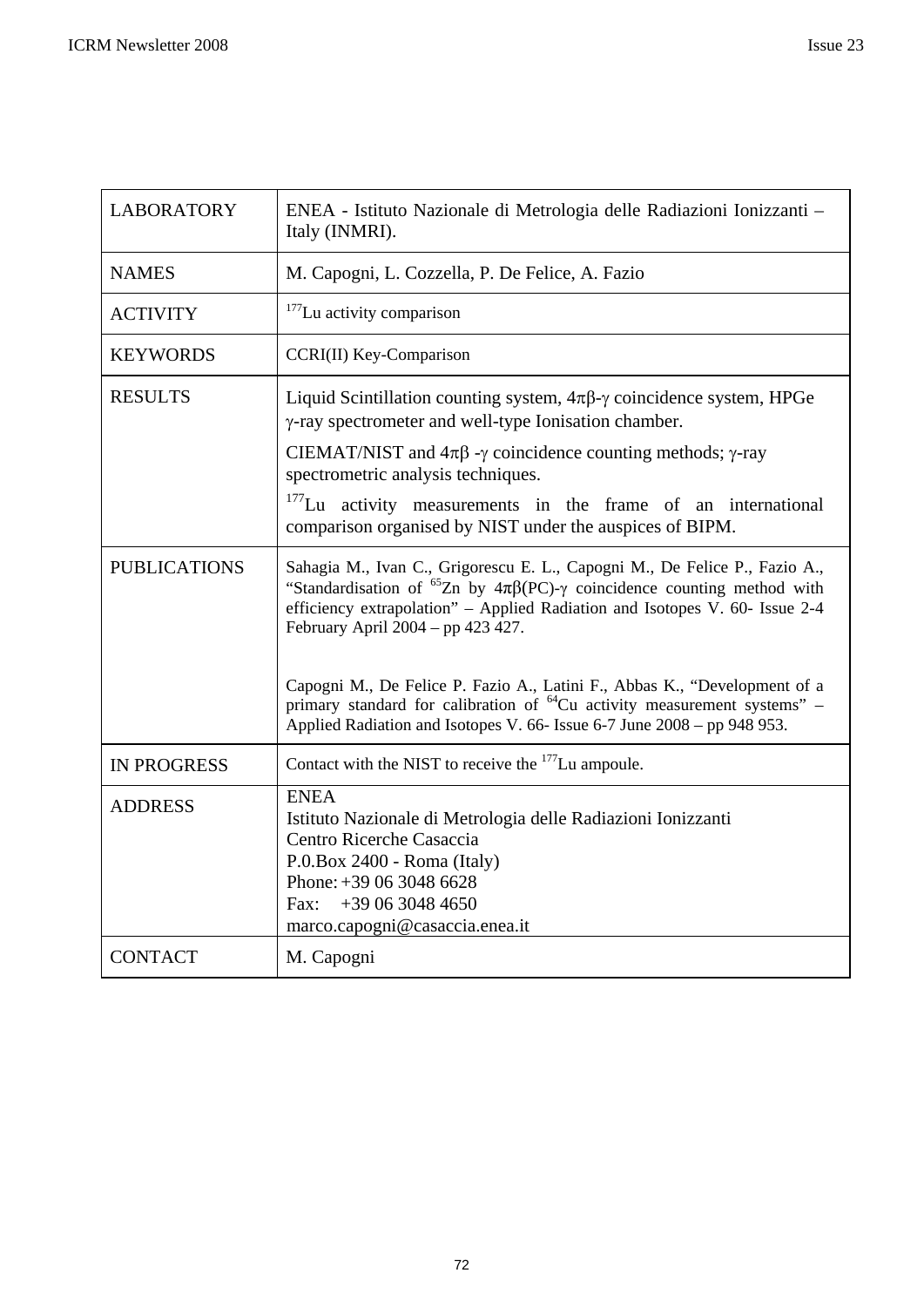| <b>LABORATORY</b>                           | National Metrology Institute of Japan, National Institute of Advanced<br>Industrial Science and Technology (NMIJ/AIST)                                                                                                                                                                                                                                    |
|---------------------------------------------|-----------------------------------------------------------------------------------------------------------------------------------------------------------------------------------------------------------------------------------------------------------------------------------------------------------------------------------------------------------|
| <b>NAMES</b>                                | Yoshio HINO, Akira YUNOKI, Yasushi SATO and Yasuhiro UNNO                                                                                                                                                                                                                                                                                                 |
| <b>ACTIVITY</b>                             | Calibrations of activity by using the following apparatus; $4\pi\beta$ (pc)-<br>$\gamma(NaI)$ and $4\pi\beta(ppc)$ - $\gamma(Ge)$ coincidence systems, Calibrated $4\pi\gamma$<br>ionisation chamber, HP-Ge and Si(Li) detectors, Liquid scintillation<br>system, NaI(Tl) well-type counter, PIPS for $\alpha$ counting and $2\pi$ multi<br>wire chamber. |
| <b>KEYWORDS</b>                             | remote calibration, coincidence method, data measurement, define solid<br>angle measurement, gamma-ray spectrometry, gas proportional counter,<br>ionisation chamber, liquid scintillation, NaI(Tl) well-type counter,<br>radioactive gas, simulation code, SIR, source preparation, traceability                                                         |
| <b>RESULTS</b>                              | (1) A remote calibration service of activity measurement instruments<br>was authorized by the government.                                                                                                                                                                                                                                                 |
|                                             | (2) The NMIJ participated in the following international comparisons of<br>activity measurements; Bilateral base comparison with BARC of P-<br>32, APMP.RI(II)-K2.Ba-133 and CCRI(II)-K2.Kr-85.                                                                                                                                                           |
| <b>PUBLICATIONS</b>                         | (1) Y. Sato, T. Yamada, H. Hata, K. Moriyama, A. Yunoki and Y.<br>Hino, "The detection efficiency variation method for $4\pi\beta$ - $\gamma$<br>coincidence counting using an ink-jet printer", Applied Rad. and<br>Isotopes 66 (2008) 691-693.                                                                                                          |
|                                             | (2) A. Yunoki, T. Yamada, Y. Sato, Y. Kawada and Y.<br>Hino, "Calibration of ${}^{55}Fe$ activity with a lithium drifted silicon<br>detector", Applied Rad. and Isotopes 66 (2008) 756-759.                                                                                                                                                               |
| <b>IN PROGRESS</b>                          | (1) Test of a remote calibration system using IC tags (RFID) to keep a<br>high quality of calibration at a user's facility.                                                                                                                                                                                                                               |
|                                             | (2) Surface contamination monitor for large-area floor by using IP<br>(imaging plate) and sources of various surface emission rates.                                                                                                                                                                                                                      |
|                                             | (3) Air kerma strength standards for brachytherapy sources.                                                                                                                                                                                                                                                                                               |
| <b>INFORMATION</b>                          | $-$                                                                                                                                                                                                                                                                                                                                                       |
| <b>SOURCE IN</b><br><b>PREPARATION</b>      | Area sources printed on aluminium plates by an ink jet printer with<br>wide-range surface emission rate.                                                                                                                                                                                                                                                  |
| <b>OTHER RELATED</b><br><b>PUBLICATIONS</b> | --                                                                                                                                                                                                                                                                                                                                                        |
| <b>ADDRESS</b>                              | Radioactivity and Neutron Section, Quantum Radiation Division,<br>National Metrology Institute of Japan.                                                                                                                                                                                                                                                  |
|                                             | Central2,1-1-1 Umezono Tsukuba, Ibaraki 305-8568, JAPAN.                                                                                                                                                                                                                                                                                                  |
| <b>CONTACT</b>                              | Akira Yunoki (e-mail: a.yunoki@aist.go.jp)                                                                                                                                                                                                                                                                                                                |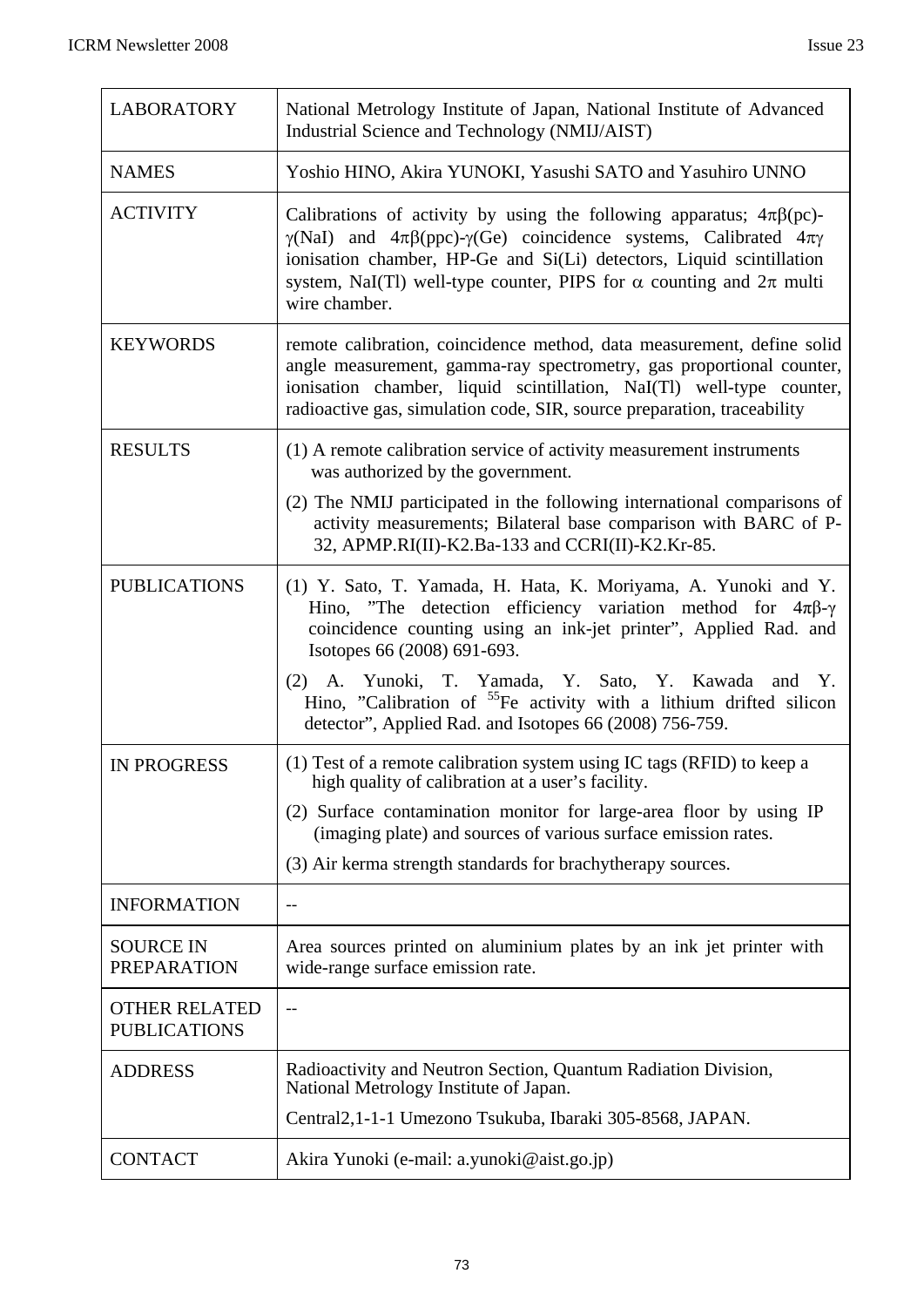| <b>LABORATORY</b>                      | Laboratory of Radioactivity Standards, Radioisotope Centre POLATOM,<br>Institute of Atomic Energy                                                                                                                                                                    |
|----------------------------------------|----------------------------------------------------------------------------------------------------------------------------------------------------------------------------------------------------------------------------------------------------------------------|
| <b>NAMES</b>                           | <b>Ryszard BRODA</b>                                                                                                                                                                                                                                                 |
| <b>ACTIVITY</b>                        | Technical expert during 7 accreditation audits of calibration laboratories in<br>Poland. Participation in 11 <sup>th</sup> Conference of the Polish Society of Nuclear<br>Medicine and in the BIPM Workshop 2 on CCRI(II) Activity Uncertainties<br>and Comparisons. |
| <b>KEYWORDS</b>                        | coincidence method, liquid scintillation, SIR, H-3                                                                                                                                                                                                                   |
| <b>RESULTS</b>                         | H-3 solution measurement by the TDCR method: the Polya model, estimated<br>uncertainty $\pm 0.5\%$ , frosted vials (better fit of the set of counting points, but the<br>obtained activity was nearly the same as with normal vials)                                 |
| <b>PUBLICATIONS</b>                    | R. Broda. Some remarks on photon statistics in the LS-counter. Appl. Radiat.<br>Isot., 66, (2008) 1062-1066                                                                                                                                                          |
| <b>IN PROGRESS</b>                     | Participation in the H-3 and Lu-177 intercomparison. Improvement of the<br>quality management system in the laboratory.                                                                                                                                              |
| <b>INFORMATION</b>                     | Laboratory of Radioactivity Standards, RC POLATOM, IAE, was accredited<br>in 2008 by the Polish Centre for Accreditation                                                                                                                                             |
| <b>SOURCE IN</b><br><b>PREPARATION</b> | R. Broda, T. Dziel, A. Muklanowicz, A. Listkowska, Ł. Pieńkowski, A.<br>Patocka, E. Kołakowska. Intercomparison of $^{99}$ Tc <sup>m</sup> and <sup>131</sup> I in Polish hospitals,<br>2007. (paper for the ICRM2009).                                              |
| <b>ADDRESS</b>                         | Radioisotope Centre POLATOM, Institute of Atomic Energy,<br>05-400 Otwock-Świerk, Poland,<br>e-mail: r.broda@polatom.pl<br>tel.: (48 22) 718 07 21<br>fax: (+48 22) 718 03 50                                                                                        |
| <b>CONTACT</b>                         | Ryszard Broda                                                                                                                                                                                                                                                        |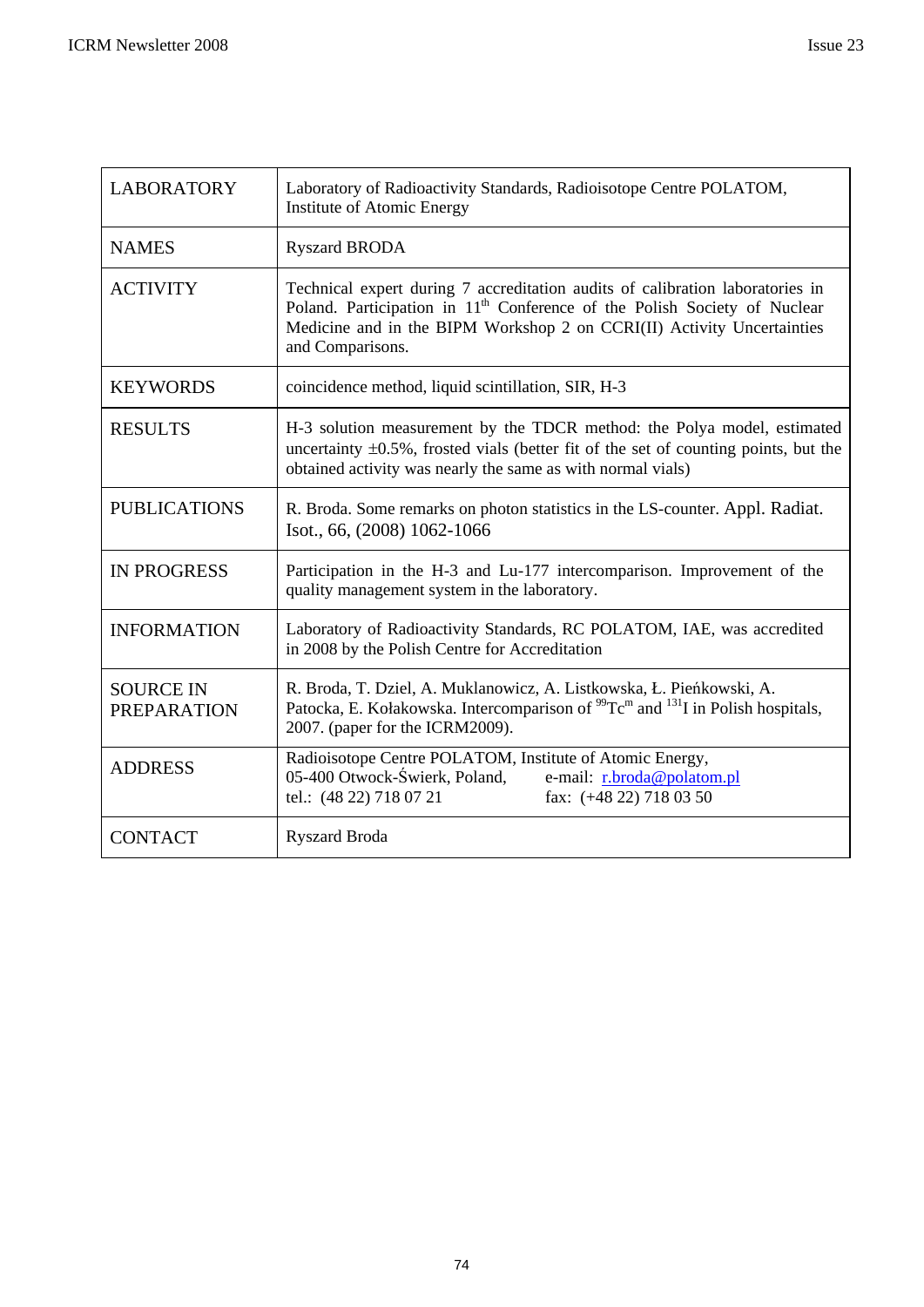| <b>LABORATORY</b>                           | Institutul National de C&D pentru Fizica si Inginerie Nucleara « Horia<br>Hulubei » (IFIN-HH)                                                                                                                                                                                               |
|---------------------------------------------|---------------------------------------------------------------------------------------------------------------------------------------------------------------------------------------------------------------------------------------------------------------------------------------------|
|                                             | Radionuclide Metrology Laboratory (LMR)                                                                                                                                                                                                                                                     |
| <b>NAMES</b>                                | Aurelian Luca                                                                                                                                                                                                                                                                               |
| <b>ACTIVITY</b>                             | Evaluation of nuclear decay data.                                                                                                                                                                                                                                                           |
| <b>KEYWORDS</b>                             | Data evaluation, <sup>236</sup> U, <sup>234</sup> Th, <sup>228</sup> Ra, <sup>64</sup> Cu, <sup>211</sup> Bi, <sup>211</sup> Po                                                                                                                                                             |
| <b>RESULTS</b>                              | -Evaluation of the nuclear decay data for <sup>236</sup> U (published in Monographie BIPM-<br>5), in the frame of the IAEA CRP "Updated decay data library for actinides"                                                                                                                   |
|                                             | -Organization and participation (one paper presented) at the $2nd$ Workshop for<br>Radioactive Decay Data Evaluators: Training sessions of the Decay Data<br>Evaluation Project (DDEP-2008), 12-14 May 2008, Bucharest, Romania.                                                            |
|                                             | -Participation at the $3rd$ Research Coordination Meeting of the IAEA CRP<br>"Updated decay data library for actinides", 8-10 October 2008, IAEA, Vienna,<br>Austria.                                                                                                                       |
|                                             | -Participation at the IAEA Technical Meeting on "Reference data libraries for<br>advanced nuclear applications", 10-11 November 2008, IAEA, Vienna, Austria.                                                                                                                                |
| <b>PUBLICATIONS</b>                         | M.-M. Bé, V. Chisté, C. Dulieu, E. Browne, V. Chechev, N. Kuzmenko, F.<br>Kondev, A. Luca, M. Galan, A. Pearce and X. Huang - Monographie BIPM-5.<br>Table of Radionuclides (Vol. $4 - A = 133$ to 252), Bureau International des<br>Poids et Mesures, Sèvres, France, pages 177-182, 2008. |
| <b>IN PROGRESS</b>                          | -Evaluation of the nuclear decay data for $^{234}$ Th and $^{228}$ Ra, in the frame of the IAEA<br>CRP "Updated decay data library for actinides".                                                                                                                                          |
|                                             | -Organization and participation at the Workshop for Nuclear Structure and Decay<br>Data Evaluators (ENSDF-2009), 30 March - 3 April 2009, IFIN-HH, Bucharest-<br>Magurele, Romania.                                                                                                         |
|                                             | -Participation at the EURAMET TC-IR Project (proposed), ref. 1085:<br>Standardization, decay data measurements and evaluation of <sup>64</sup> Cu.                                                                                                                                          |
| <b>INFORMATION</b>                          | http://www.nipne.ro/ddep2008/ (information about the DDEP-2008 Workshop);<br>http://tandem.nipne.ro/~workshop_ensdf/ (ENSDF-2009 Workshop).                                                                                                                                                 |
| <b>SOURCE IN</b><br><b>PREPARATION</b>      | Evaluation of the nuclear decay data for $^{211}$ Bi and $^{211}$ Po, in the frame of the<br>IAEA CRP "Updated decay data library for actinides".                                                                                                                                           |
| <b>OTHER RELATED</b><br><b>PUBLICATIONS</b> |                                                                                                                                                                                                                                                                                             |
| <b>ADDRESS</b>                              | IFIN-HH / LMR, 407 Atomistilor St., Magurele, Ilfov County, PO Box MG-6,<br>Postcode 077125, Romania; phone: +40 21 4046163; Fax: +40 21 4574440; e-<br>mail: aluca@ifin.nipne.ro                                                                                                           |
| <b>CONTACT</b>                              | Dr. Aurelian Luca                                                                                                                                                                                                                                                                           |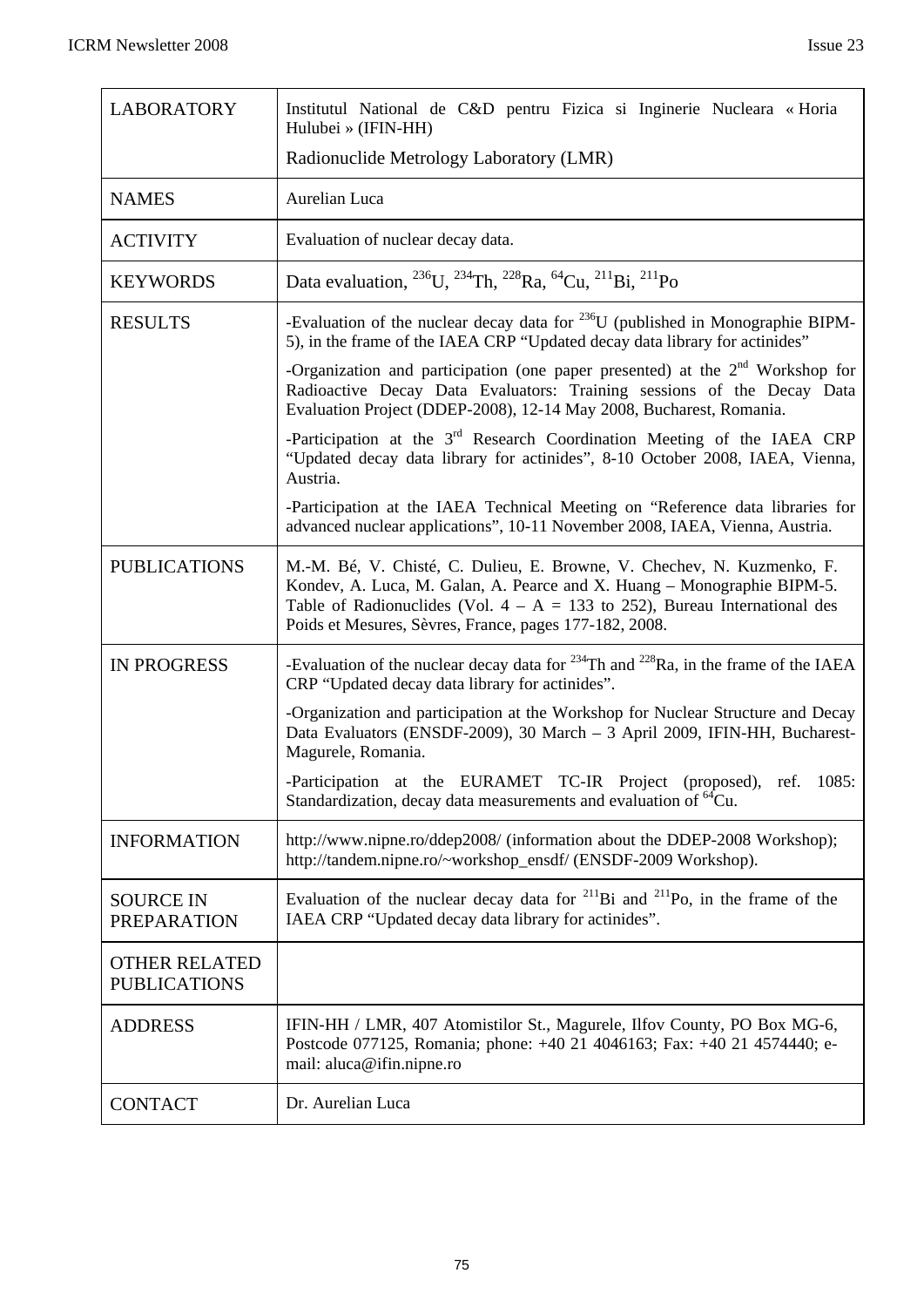| <b>LABORATORY</b>                           | Institutul National de C&D pentru Fizica si Inginerie Nucleara                                                                                                                                                                                                                                          |
|---------------------------------------------|---------------------------------------------------------------------------------------------------------------------------------------------------------------------------------------------------------------------------------------------------------------------------------------------------------|
|                                             | "Horia Hulubei" ("Horia Hulubei" National Institute of R&D for Physics                                                                                                                                                                                                                                  |
|                                             | and Nuclear Engineering) IFIN-HH                                                                                                                                                                                                                                                                        |
|                                             | Radionuclide Metrology Laboratory                                                                                                                                                                                                                                                                       |
| <b>NAMES</b>                                | M.Sahagia, A.C.Razdolescu, C.Ivan                                                                                                                                                                                                                                                                       |
| <b>ACTIVITY</b>                             | ${}^{57}Co, {}^{137}Cs$ (BIPM,RI(II)- K1 Comparison)<br><sup>57</sup> Co (IAEA, CCRI(II)-S6 Comparison).<br>Final audit of Radionuclide Metrology Laboratory for obtaining<br>Accreditation                                                                                                             |
| <b>KEYWORDS</b>                             | Coincidence method, SIR, Supplementary Key comparison                                                                                                                                                                                                                                                   |
|                                             | Radionuclide by name (Co-57, Cs-137)                                                                                                                                                                                                                                                                    |
| <b>RESULTS</b>                              | Under evaluation at BIPM and IAEA                                                                                                                                                                                                                                                                       |
| <b>PUBLICATIONS</b>                         | M.Sahagia, A.C.Razdolescu, A.Luca, C.Ivan "Assurance of the traceability<br>chain for I-131 measurement" Appl. Radiat. Isot. 6,4(2008)539-544                                                                                                                                                           |
|                                             | M. Sahagia, C. Ivan, E.L.Grigorescu, Anamaria Cristina Razdolescu<br>"Standardization of $^{125}I$ by the Coincidence Method and Practical<br>Applications" Appl. Radiat. Isot., 66,6-7(2008)895-899                                                                                                    |
| <b>IN PROGRESS</b>                          | -Implementation of software for collection and processing of data in the<br>new coincidence system                                                                                                                                                                                                      |
|                                             | -Participation at the $17th$ International Conference on Radionuclide Metrology<br>and its Applications (ICRM 2009), 7-11 September 2009, Bratislava, Slovak<br>Republic.                                                                                                                               |
| <b>INFORMATION</b>                          |                                                                                                                                                                                                                                                                                                         |
| <b>SOURCE IN</b><br><b>PREPARATION</b>      | Participation at the 17 <sup>th</sup> International Conference on Radionuclide Metrology and<br>its Applications (ICRM 2009), 7-11 September 2009, Bratislava, Slovak Republic.                                                                                                                         |
| <b>OTHER RELATED</b><br><b>PUBLICATIONS</b> | M. Woods, M.Sahagia "The international framework for maintaining equivalence<br>and traceability in radionuclide metrology", AIP Conf.Proc 1036, 2008, pp.5-11                                                                                                                                          |
|                                             | M.Sahagia, M.Woods "The national dissemination of international measurements"<br>AIP Conf Proc 1036, 2008. pp.12-25                                                                                                                                                                                     |
|                                             | Maria Sahagia » Main research area and international activities of the<br>Radionuclide Metrology Laboratory from IFIN-HH » 2 <sup>nd</sup> Workshop for<br>Radioactive Decay Data Evaluators: Training sessions of the Decay Data<br>Evaluation Project (DDEP-2008), 12-14 May 2008, Bucharest, Romania |
| <b>ADDRESS</b>                              | Atomistilor Str.407, Magurele, Ilfov County, POB. MG 6, Code 077125,<br>RomaniaTel +40214046163, Fax +40214574432, +40214574440,                                                                                                                                                                        |
|                                             | E-mail <msahagia@nipne.ro></msahagia@nipne.ro>                                                                                                                                                                                                                                                          |
| <b>CONTACT</b>                              | Dr. Maria Sahagia                                                                                                                                                                                                                                                                                       |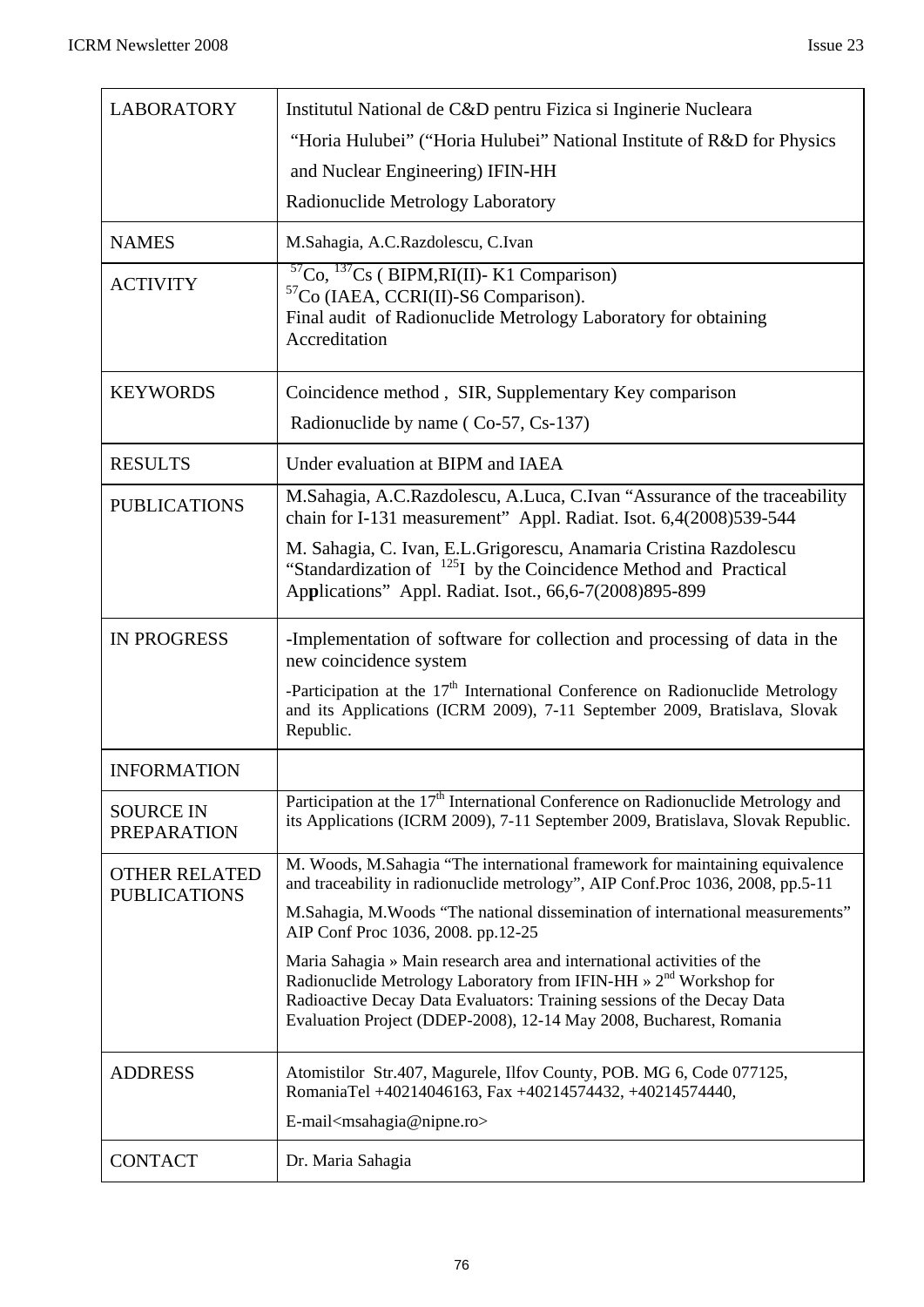| <b>LABORATORY</b>                           | Institutul National de C&D pentru Fizica si Inginerie Nucleara                                                                                                                                                                                                                                                |
|---------------------------------------------|---------------------------------------------------------------------------------------------------------------------------------------------------------------------------------------------------------------------------------------------------------------------------------------------------------------|
|                                             | "Horia Hulubei" ("Horia Hulubei" National Institute of R&D for Physics                                                                                                                                                                                                                                        |
|                                             | and Nuclear Engineering) IFIN-HH                                                                                                                                                                                                                                                                              |
|                                             | Radionuclide Metrology Laboratory                                                                                                                                                                                                                                                                             |
| <b>NAMES</b>                                | A.C.Wätjen, C.Ivan, P. Cassette, M. Sahagia                                                                                                                                                                                                                                                                   |
| <b>ACTIVITY</b>                             | $^{222}$ Rn standardization by LSC<br>Construction of a new LSC-TDCR system, with 6 Channel<br>Photomltipliers (CPM)<br>Final audit of Radionuclide Metrology Laboratory for obtaining<br>Accreditation                                                                                                       |
| <b>KEYWORDS</b>                             | LSC-TDCR, CPM, CCRI(II)-K2.H3                                                                                                                                                                                                                                                                                 |
|                                             | Radionuclide by name (Rn-222, H-3)                                                                                                                                                                                                                                                                            |
| <b>RESULTS</b>                              | Rn-222, adsorbed in liquid scintillator, was standardized and dead time<br>corrections applied.                                                                                                                                                                                                               |
|                                             | CPM based LSC-TDCR was set and first tests were done. A new optical<br>chamber was constructed                                                                                                                                                                                                                |
| <b>PUBLICATIONS</b>                         | "A new TDCR-LS Counter using<br>C. Ivan, P. Cassette, M. Sahagia<br>Channel Photomultiplier tubes "<br>Appl. Radiat. Isot. 66, 6-7 (2008)1006-<br>1011<br>A.C.Razdolescu, P.Cassette, M.Sahagia "Measurement of Fe-55<br>solution activity by LSC-TDCR method" Appl. Radiat. Isot. 66, 6-7<br>$(2008)750-755$ |
| <b>IN PROGRESS</b>                          | H-3 by LSC-TDCR and participation at the<br>Standardization of<br>$CCRI(II)$ -K2.H3 key comparison                                                                                                                                                                                                            |
|                                             | Complete characterization of the CPM-LSC-TDCR system                                                                                                                                                                                                                                                          |
| <b>INFORMATION</b>                          |                                                                                                                                                                                                                                                                                                               |
| <b>SOURCE IN</b><br><b>PREPARATION</b>      | Participation at the 17 <sup>th</sup> International Conference on Radionuclide Metrology and<br>its Applications (ICRM 2009), 7-11 September 2009, Bratislava, Slovak<br>Republic.                                                                                                                            |
| <b>OTHER RELATED</b><br><b>PUBLICATIONS</b> |                                                                                                                                                                                                                                                                                                               |
| <b>ADDRESS</b>                              | Atomistilor Str.407, Magurele, Ilfov County, POB. MG 6, Code<br>077125, Romania                                                                                                                                                                                                                               |
|                                             | Tel +40214046163, Fax +40214574432, +40214574440,                                                                                                                                                                                                                                                             |
|                                             | E-mail <cristina.watjen@nipne.ro></cristina.watjen@nipne.ro>                                                                                                                                                                                                                                                  |
| <b>CONTACT</b>                              | Anamaria Cristina Wätjen                                                                                                                                                                                                                                                                                      |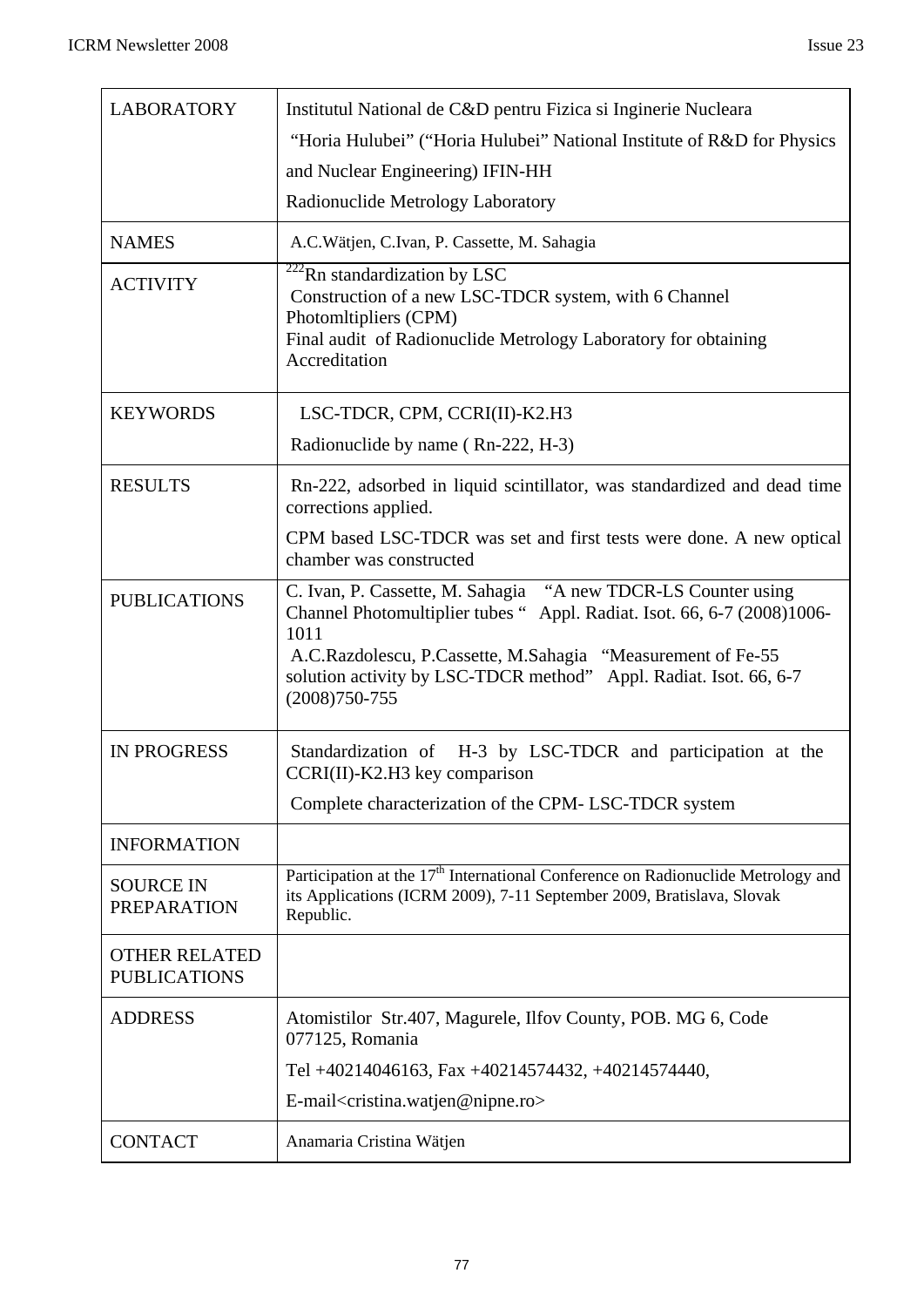| <b>LABORATORY</b>                           | Institutul National de C&D pentru Fizica si Inginerie Nucleara « Horia<br>Hulubei » (IFIN-HH)                                                                                                                             |
|---------------------------------------------|---------------------------------------------------------------------------------------------------------------------------------------------------------------------------------------------------------------------------|
|                                             | Radionuclide Metrology Laboratory (LMR)                                                                                                                                                                                   |
| <b>NAMES</b>                                | Aurelian Luca, Constantin Ivan, Andrei Antohe                                                                                                                                                                             |
| <b>ACTIVITY</b>                             | Gamma-ray spectrometry                                                                                                                                                                                                    |
| <b>KEYWORDS</b>                             | Data measurement, environmental control, Euromet, gamma-ray spectrometry, low-level,<br>simulation code, 124Sb, 222Rn, 64Cu.                                                                                              |
| <b>RESULTS</b>                              | -Participation at the EUROMET Project 907: " <sup>124</sup> Sb- Determination of photon<br>emission intensities".                                                                                                         |
|                                             | -Installation and testing of a composed shield (lead, tin, copper) for the new HP<br>Ge detector included in the gamma-ray spectrometry system.                                                                           |
|                                             | -Energy and efficiency calibrations of the new gamma-ray spectrometry system.                                                                                                                                             |
|                                             | -Participation (two papers presented) at the $5th$ International Conference on<br>Radionuclide Metrology Low-level Radioactivity Measurements Techniques<br>(ICRM-LLRMT'08), 22-26 September 2008, Braunschweig, Germany. |
|                                             | -Participation at the NPL Environmental Radioactivity Proficiency Test Exercise<br>2008 (activity measurements for concrete and aqueous samples).                                                                         |
| <b>PUBLICATIONS</b>                         | A. Luca, Experimental determination of the uranium enrichment, Romanian<br>Journal of Physics, vol. 53, nos. 1-2, pages 35-39, Bucharest, 2008.                                                                           |
| <b>IN PROGRESS</b>                          | -Standardization of $^{222}$ Rn (glass vials with gas and liquid scintillator) by using<br>gamma-ray spectrometry.                                                                                                        |
|                                             | -Implementation and testing of the GESPECOR ver.4.0 software (Monte<br>Carlo simulation code for true coincidence summing corrections and<br>efficiency transfer in gamma-ray spectrometry).                              |
|                                             | -Participation at the EURAMET TC-IR Project (proposed), ref. 1085:<br>Standardization, decay data measurements and evaluation of <sup>64</sup> Cu.                                                                        |
| <b>INFORMATION</b>                          |                                                                                                                                                                                                                           |
| <b>SOURCE IN</b><br><b>PREPARATION</b>      | -Participation at the Workshop of the ICRM Gamma-ray spectrometry<br>Working Group, 23-24 February 2009, Laboratoire National d'Essais (LNE),<br>Paris, France.                                                           |
|                                             | -Participation at the 17 <sup>th</sup> International Conference on Radionuclide Metrology<br>and its Applications (ICRM 2009), 7-11 September 2009, Bratislava, Slovak<br>Republic.                                       |
| <b>OTHER RELATED</b><br><b>PUBLICATIONS</b> |                                                                                                                                                                                                                           |
| <b>ADDRESS</b>                              | IFIN-HH / LMR, 407 Atomistilor St., Magurele, Ilfov County, PO Box MG-6,<br>Postcode 077125, Romania; phone: +40 21 4046163; Fax: +40 21 4574440; e-<br>mail: aluca@ifin.nipne.ro                                         |
| <b>CONTACT</b>                              | Dr. Aurelian Luca                                                                                                                                                                                                         |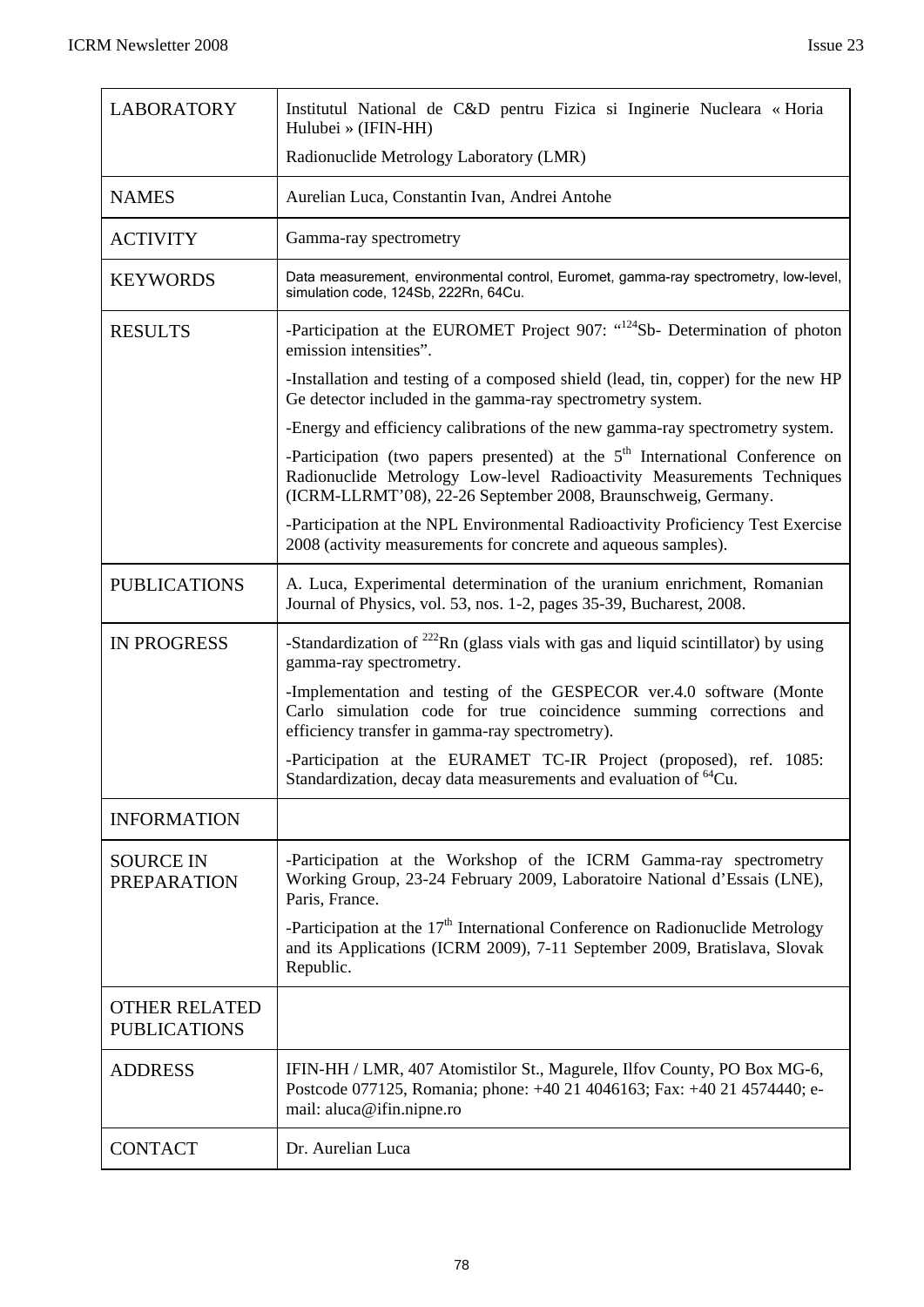| <b>LABORATORY</b>                           | D.I. Mendeleyev Institute for Metrology (VNIIM)                                                                                                                                                                                                                      |
|---------------------------------------------|----------------------------------------------------------------------------------------------------------------------------------------------------------------------------------------------------------------------------------------------------------------------|
| <b>NAMES</b>                                | I.A. Kharitonov, N.I. Karmalitsyn A.V. Zanevsky, S.V. Sepman, E.E.<br>Terechtchenko, I.A. Sokolova, V.N. Motornaya, T.I. Shilnikova                                                                                                                                  |
| <b>ACTIVITY</b>                             | Standardization of radionuclide solutions, point, surface and volume reference<br>sources.                                                                                                                                                                           |
|                                             | $4\pi\beta(PC)$ - $\gamma(NaI(Tl))$ and KX(0.1mm NaI(Tl))- $\gamma(NaI(Tl))$ -coincidence counting<br>systems,                                                                                                                                                       |
|                                             | $4\pi\beta$ (PC)- and $4\pi\alpha$ (PC)-counting system,                                                                                                                                                                                                             |
|                                             | $4\pi\gamma(NaI(T))$ -counting system,                                                                                                                                                                                                                               |
|                                             | Defined solid angle $\alpha$ -counting system,                                                                                                                                                                                                                       |
|                                             | calibrated gamma- and X-ray spectrometers.                                                                                                                                                                                                                           |
| <b>KEYWORDS</b>                             | coincidence method, define solid angle (ASD) measurement, gamma-ray spectrometry,<br>gas proportional counter                                                                                                                                                        |
| <b>RESULTS</b>                              | Calibration of radionuclides in solution: Na-24, Sr-90, T-3, Co-57, Cs-137, Ba-<br>133, pilot lab of COOMET key comparison Cs-137, development of $4\pi$ -gamma<br>method for Eu-152                                                                                 |
| <b>PUBLICATIONS</b>                         | I.A.Kharitonov, A.V.Zanevsky, V.Milevski, A.Ivaniukovich, P.Oropesa<br>Verdecia, Y.Moreno León and A.Svec "Measurement of activity<br>concentration of radionuclide Cs-137 in a solution (COOMET Project<br>no 386/RU/06)" Metrologia, 2008, 45, Tech. Suppl., 06005 |
| <b>IN PROGRESS</b>                          | Carrying out the COOMET.RI(II)-K2.Eu-152 key comparison of activity<br>concentration measurements of <sup>152</sup> Eu                                                                                                                                               |
| <b>INFORMATION</b>                          |                                                                                                                                                                                                                                                                      |
| <b>SOURCE IN</b><br><b>PREPARATION</b>      |                                                                                                                                                                                                                                                                      |
| <b>OTHER RELATED</b><br><b>PUBLICATIONS</b> |                                                                                                                                                                                                                                                                      |
| <b>ADDRESS</b>                              | VNIIM, 19 Moskovsky pr., St. Petersburg 198005, Russia                                                                                                                                                                                                               |
|                                             | Phone: (812) 323-96-12                                                                                                                                                                                                                                               |
|                                             | Fax: (812) 113-01-14                                                                                                                                                                                                                                                 |
|                                             | E-mail: info2101@vniim.ru                                                                                                                                                                                                                                            |
|                                             | http://www.vniim.ru/                                                                                                                                                                                                                                                 |
| <b>CONTACT</b>                              | I.A. Kharitonov                                                                                                                                                                                                                                                      |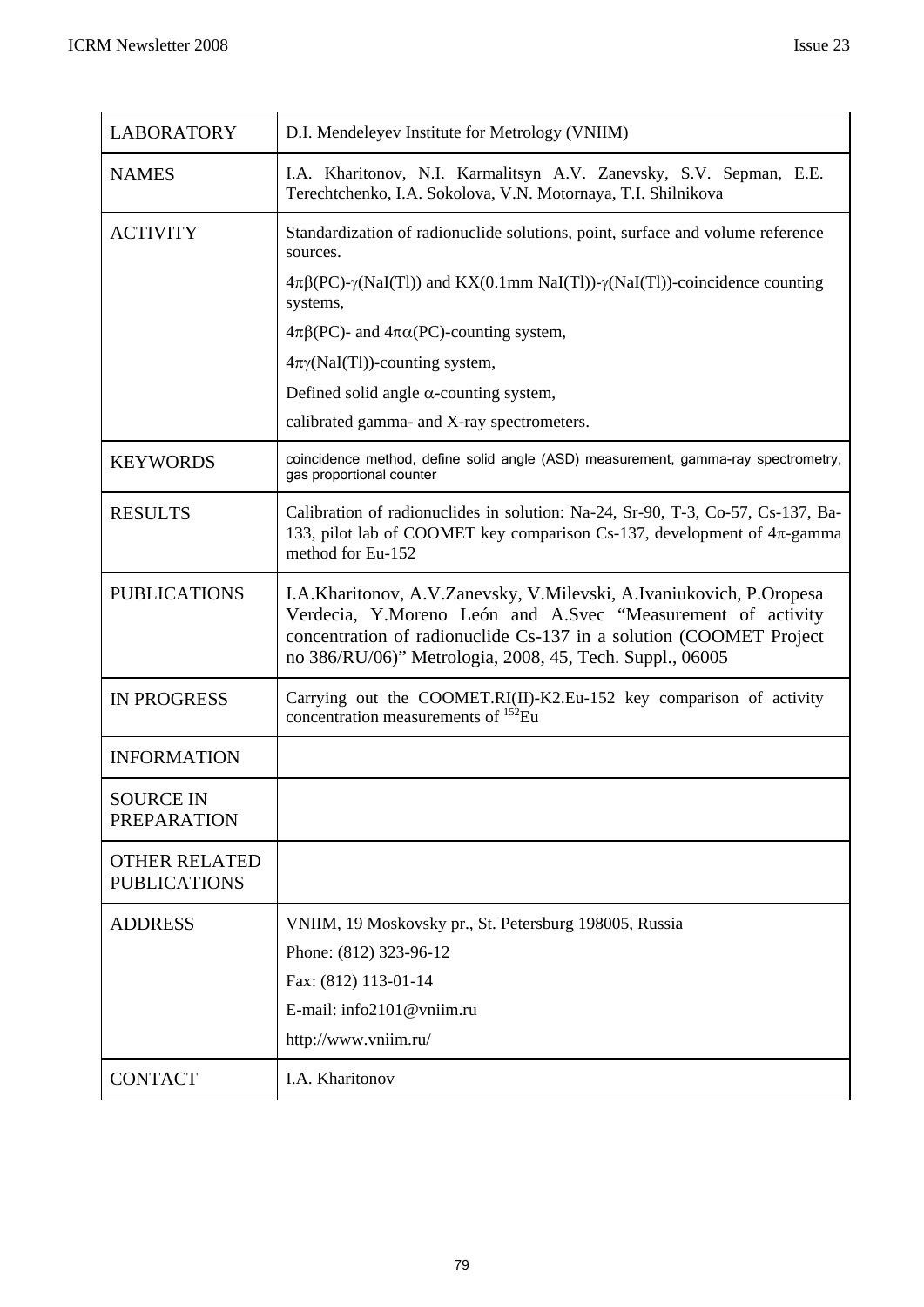| <b>LABORATORY</b>                           | Slovak Institute of Metrology                                                                                                                                                                                                                                                                          |
|---------------------------------------------|--------------------------------------------------------------------------------------------------------------------------------------------------------------------------------------------------------------------------------------------------------------------------------------------------------|
| <b>NAMES</b>                                | Jozef Dobrovodský, Robert Hinca, Ivana Praženicová, Anton Švec                                                                                                                                                                                                                                         |
| <b>ACTIVITY</b>                             | Calibrations of ionization chambers, large area sources and contamination<br>monitors, gamma-ray spectrometry, illicit traffic radiation monitors, releases<br>of contaminated materials and effluents into environment                                                                                |
| <b>KEYWORDS</b>                             | Large area alpha and beta source measurements, environmental control,<br>EURAMET, gamma-ray spectrometry, ionisation chamber, life sciences, liquid<br>scintillation, SIR                                                                                                                              |
| <b>RESULTS</b>                              | Efficiency curves of ionization chambers, HPGe detectors, large area alpha and<br>beta radiation detectors, testing of radiation monitors                                                                                                                                                              |
| <b>PUBLICATIONS</b>                         | Švec A.: Analytical efficiency curve for coaxial germanium detectors. Applied<br>Rad.Isot. 66 (2008) 786-791                                                                                                                                                                                           |
|                                             | Švec A.: Interpretation of ionization chamber efficiency curves. Metrologia 46<br>$(2009)$ 43-46                                                                                                                                                                                                       |
| <b>IN PROGRESS</b>                          | Liquid scintillation counter purchase and the method introduction                                                                                                                                                                                                                                      |
| <b>INFORMATION</b>                          | Next ICRM Conference and General Meeting will be held in September 7-11,<br>2009 at SMU in Bratislava, Slovak Republic                                                                                                                                                                                 |
| <b>SOURCE IN</b><br><b>PREPARATION</b>      |                                                                                                                                                                                                                                                                                                        |
| <b>OTHER RELATED</b><br><b>PUBLICATIONS</b> | Švec A.: Testing and performance evaluation of illicit trafficking radioactivity<br>detectors. Proceedings of the NATO Advanced Training Course, Mugla,<br>Turkey, May 26-30, 2008                                                                                                                     |
|                                             | Kharitonov I.A., Zanevsky A.V., Milevski V., Ivaniukovich A., Oropesa<br>Verdecia P., Moreno León Y., Švec A.: Measurement of activity<br>concentration of radionuclide Cs-137 in a solution (COOMET Project no<br>386/RU/06). Metrologia 45 Technical Supplement (Technical Supplement<br>2008) 06005 |
| <b>ADDRESS</b>                              | Slovak Institute of Metrology, Center for Ionizing Radiations, Karloveská 63,<br>842 55 Bratislava                                                                                                                                                                                                     |
|                                             | Tel.: +421 2 60294 671, Fax.: +421 2 60294 670                                                                                                                                                                                                                                                         |
|                                             | e-mail: dobrovodsky@smu.gov.sk, svec@smu.gov.sk                                                                                                                                                                                                                                                        |
| <b>CONTACT</b>                              | Jozef Dobrovodský, Director of the Center                                                                                                                                                                                                                                                              |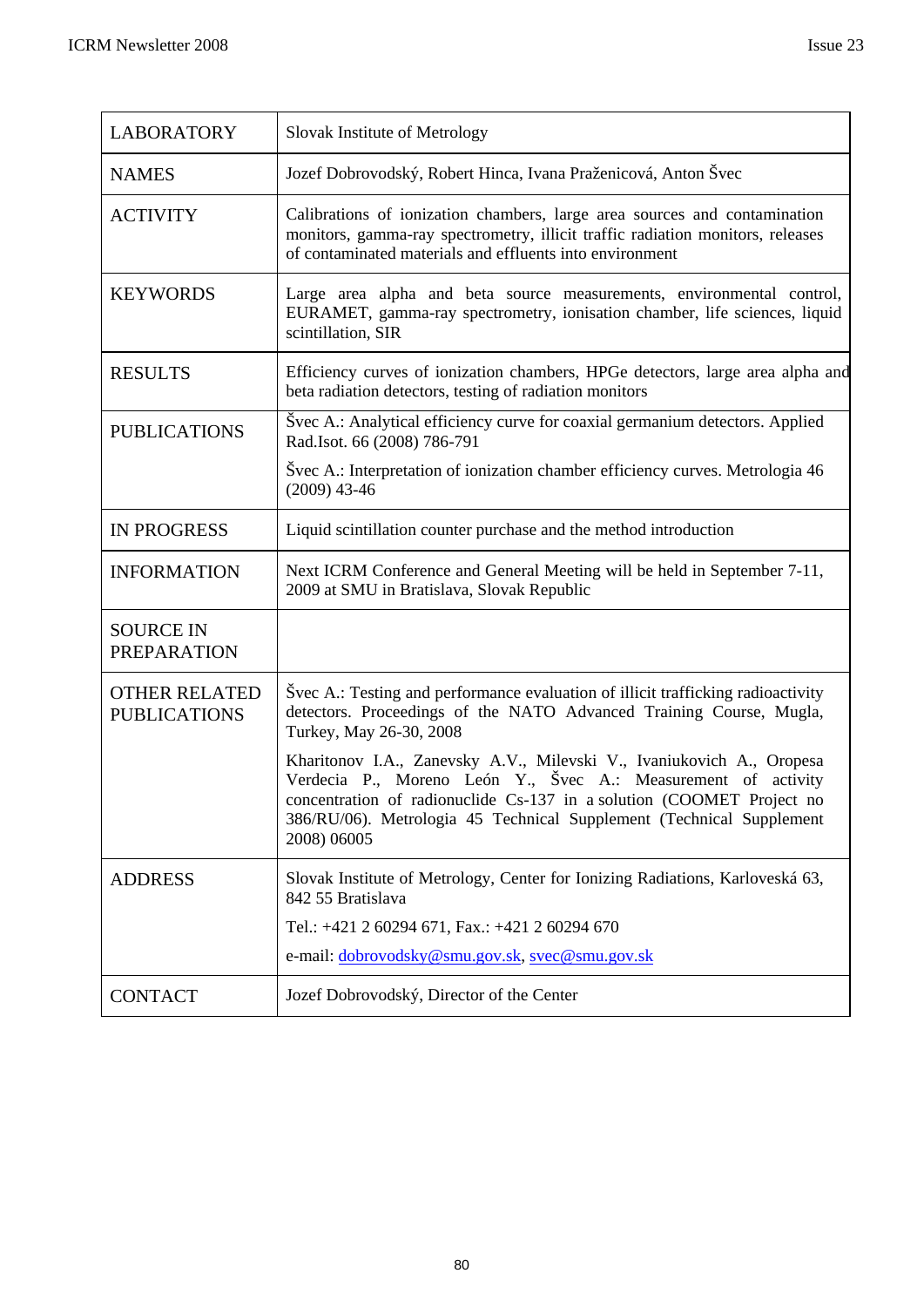| LABORATORY      | (SA1/SA2)<br>National Metrology Institute of South Africa (NMISA)                                                                                                                                                                                                                                                                                                                                                                                                                                                                                                                                                                                                                                                                                                                                                                                                                                                                                                                                                                                                                                                                                                                                                                                                                                                                                                                                                                                                                                                                                                                                                                                                                                                                                                                                                  |
|-----------------|--------------------------------------------------------------------------------------------------------------------------------------------------------------------------------------------------------------------------------------------------------------------------------------------------------------------------------------------------------------------------------------------------------------------------------------------------------------------------------------------------------------------------------------------------------------------------------------------------------------------------------------------------------------------------------------------------------------------------------------------------------------------------------------------------------------------------------------------------------------------------------------------------------------------------------------------------------------------------------------------------------------------------------------------------------------------------------------------------------------------------------------------------------------------------------------------------------------------------------------------------------------------------------------------------------------------------------------------------------------------------------------------------------------------------------------------------------------------------------------------------------------------------------------------------------------------------------------------------------------------------------------------------------------------------------------------------------------------------------------------------------------------------------------------------------------------|
| <b>NAMES</b>    | Bruce Simpson, Freda van Wyngaardt, Joline Lubbe, Martin van Staden                                                                                                                                                                                                                                                                                                                                                                                                                                                                                                                                                                                                                                                                                                                                                                                                                                                                                                                                                                                                                                                                                                                                                                                                                                                                                                                                                                                                                                                                                                                                                                                                                                                                                                                                                |
| <b>ACTIVITY</b> | <b>Activities undertaken in 2008</b><br>• Undertook a 5-week visit to IRMM, Geel, Belgium in February and participated<br>in liquid scintillation related projects (FvW).<br>• Updated all quality management system procedures pertaining to the<br>Radioactivity Standards laboratory.<br>• Attended the ICRM Executive Board meeting held at the Slovak Institute of<br>Metrology (SMU) in Bratislava in May.<br>• Presented a paper in poster form at the Liquid Scintillation Spectrometry<br>Conference (LSC 2008) held at Davos, Switzerland in May.<br>• Reviewed a manuscript (FvW) submitted to an international scientific<br>journal for publication.<br>• In July the RS laboratory was inspected for compliance by the Directorate<br>Radiation Control of the Department of Health.<br>• Participated in the ICRM international comparison of the analysis of <sup>99</sup> Tc TDCR<br>data.<br>• Participated in the CCRI(II) Activity Uncertainties and Comparisons Workshop<br>held at the BIPM in September, as well as the CCRI(II) Key Comparisons<br>Working Group and Uncertainties WG meetings.<br>• Started training a new staff member (JL) from October onwards.<br>• The RS laboratory successfully underwent an 18 month assessment for<br>accreditation purposes in December. Submitted revised and additional radioactivity<br>BMCs to the South African National Accreditation System (SANAS) to extend the<br>scope of the laboratory.<br>• A number of <sup>131</sup> I capsules, which are administered orally to patients, were<br>measured for clients for verification and calibration purposes. The activity of a<br>$137$ Cs source was checked for a nuclear medicine facility. Checked a number of<br>ionization chambers maintained at a particle accelerator facility. |
|                 | <b>Programme for 2009</b><br>• Ongoing training of new staff members.<br>• Submit an abstract to the ICRM 2009 conference Scientific Secretariat for<br>consideration by the scientific committee and write a paper if selected.<br>• Review all abstracts submitted for inclusion in the ICRM 2009 conference<br>programme. Attend the ICRM Scientific Committee/EB meetings in March, being<br>held in Bratislava, Slovakia.<br>• Participate in the CCRI key comparisons of <sup>3</sup> H activity measurements and <sup>177</sup> Lu<br>activity measurements.<br>• Attend the CCRI(II) and CCRI meetings being held at the BIPM in June.<br>• Continue with the installation and commissioning of an HPGe detector and<br>Digital Spectrum Analyzer.<br>• Submit additional radioactivity CMCs for intra- and inter-regional review.<br>• Referee papers accepted for the ICRM 2009 conference. Attend the ICRM 2009<br>conference being held at the SMU, Bratislava in September.<br>• Undertake an absolute standardization of $^{18}$ F by liquid scintillation coincidence<br>counting and establish calibration factors for the NMISA ionization chamber.<br>• Continue with a project to develop the necessary infrastructure for the provision<br>of stable liquid scintillation counting standards of ${}^{3}H$ and ${}^{14}C$ to the South African<br>user community.<br>• Provide radioactivity measurement services to the user community.                                                                                                                                                                                                                                                                                                                                                        |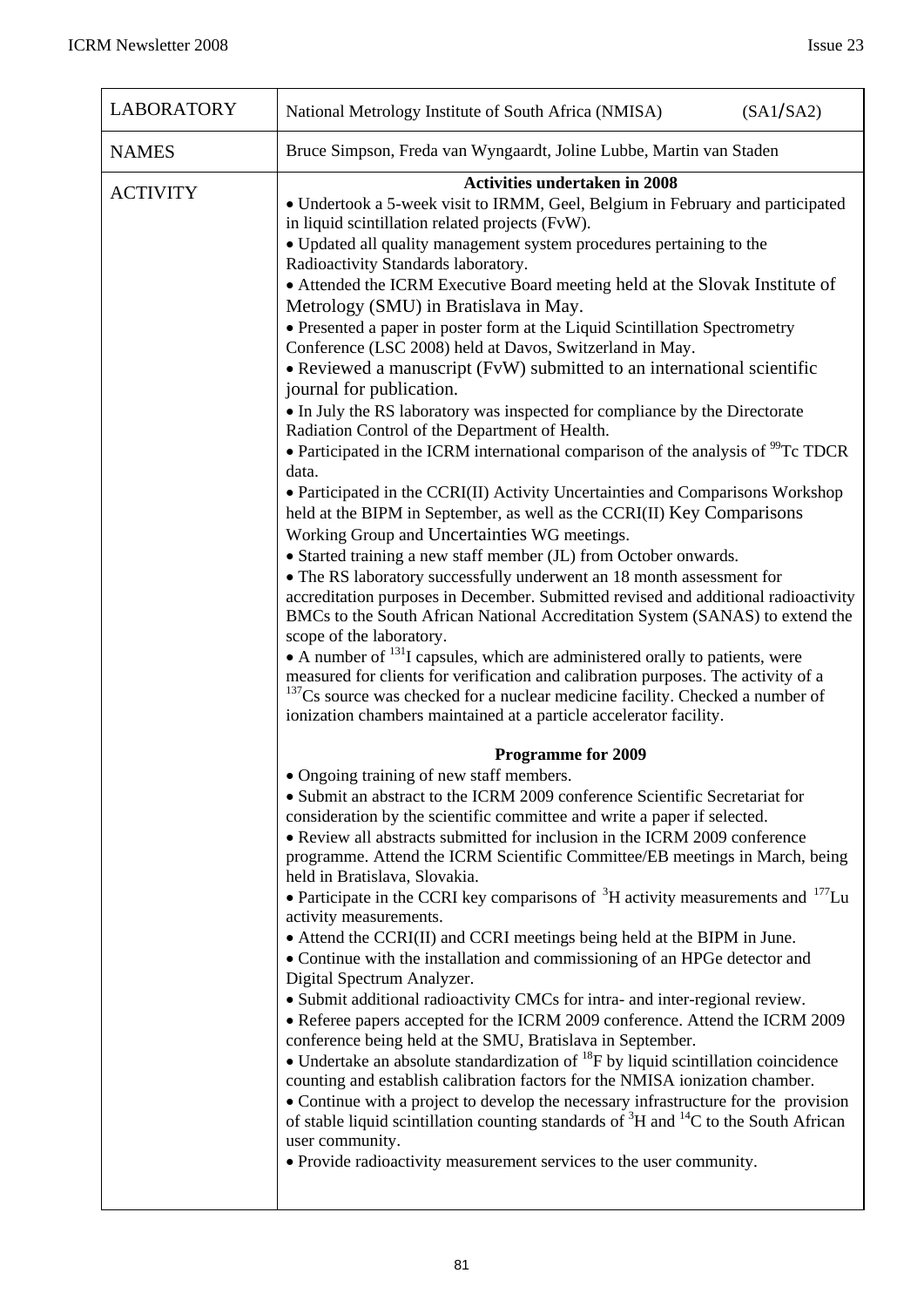| <b>KEYWORDS</b>                             | coincidence method, activity measurement, ionisation chamber, life sciences, liquid<br>scintillation, source preparation, gamma-ray spectrometry, 131l, 137Cs, 99Tc, 3H, 177Lu,<br>18F, 14C, 133Ba, 35S                                                                                                                            |
|---------------------------------------------|------------------------------------------------------------------------------------------------------------------------------------------------------------------------------------------------------------------------------------------------------------------------------------------------------------------------------------|
| <b>PUBLICATIONS</b>                         | W.M. van Wyngaardt, B.R.S. Simpson and G.E. Jackson, <i>Further investigations of</i><br>a simple counting technique for measuring mixtures of two pure $\beta$ -emitting<br>radionuclides. Appl. Radiat. Isot. 66 (2008) 1012-1020.                                                                                               |
|                                             | B.R.S. Simpson and W.M. van Wyngaardt, Absolute activity of <sup>133</sup> Ba by liquid<br>scintillation coincidence counting using the $4\pi(e,X)$ - $\gamma$ extrapolation technique.<br>Appl. Radiat. Isot. 66 (2008) 929-933.                                                                                                  |
|                                             | W.M. van Wyngaardt and B.R.S. Simpson, <i>Standardization of S-35 by the</i><br>TDCR efficiency calculation technique. Liquid Scintillation Spectrometry<br>Conference (LSC 2008) proceedings (to be published).                                                                                                                   |
| <b>INFORMATION</b>                          | Freda van Wyngaardt was awarded the degree of PhD in June 2008 at the<br>University of Cape Town midyear graduation ceremony. The title of her thesis is:<br>A new liquid scintillation counting technique to resolve mixtures of two pure beta-<br>emitting radionuclides. Electronic copies are available for anyone interested. |
| <b>OTHER RELATED</b><br><b>PUBLICATIONS</b> | Yoshio Hino, Bruce Simpson, Mike Woods and Pierino De Felice, Preface by the<br>Guest Editors for the ICRM 2007 Conference Proceedings. Appl. Radiat. Isot. 66<br>$(2008)$ 677-679.                                                                                                                                                |
| <b>ADDRESS</b>                              | Radioactivity Standards Laboratory, NMISA<br>15 Lower Hope Road, Rosebank 7700<br>Cape Town, SOUTH AFRICA                                                                                                                                                                                                                          |
| <b>CONTACT</b>                              | B.R.S. Simpson<br>Tel./fax (office) +27 21 686 2759, Tel. (lab) +27 21 685 4325<br>E-mail: bsimpson $@$ n m is a .org                                                                                                                                                                                                              |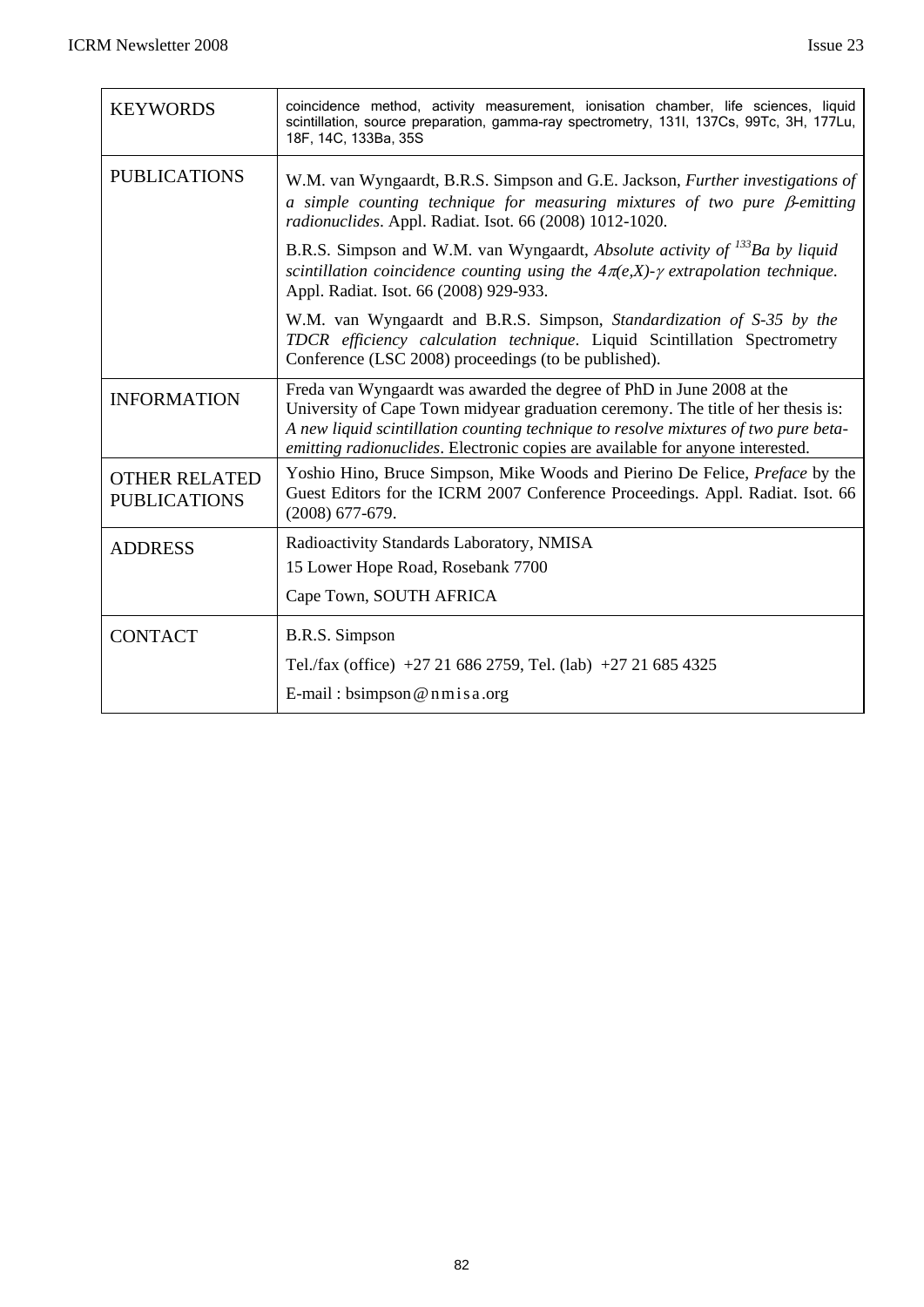$\overline{1}$ 

| <b>LABORATORY</b>                           | Laboratorio de Metrología de Radiaciones Ionizantes, CIEMAT                                                                             |  |
|---------------------------------------------|-----------------------------------------------------------------------------------------------------------------------------------------|--|
| <b>NAMES</b>                                | M. GALÁN, J.M. LOS ARCOS                                                                                                                |  |
| <b>ACTIVITY</b>                             | Decay data evaluations, maintenance and update of the Spanish National<br>Database for Ionizing Radiation (BANDRRI)                     |  |
| <b>KEYWORDS</b>                             | Data evaluation                                                                                                                         |  |
| <b>RESULTS</b>                              | $^{135}Xe^m$ evaluation (http://www.nucleide.org7DDEP_WG/DDEPdata.htm)<br>Participation in DDEP workshop in Bucharest.                  |  |
| <b>PUBLICATIONS</b>                         | Evaluation of <sup>133</sup> Xe and <sup>133</sup> Xe <sup>m</sup> decay data, Applied Radiation and Isotopes 67<br>(2009), pp. 170-173 |  |
| <b>IN PROGRESS</b>                          | $^{22}$ Na, $^{59}$ Ni, $^{94}$ Nb evaluations                                                                                          |  |
| <b>INFORMATION</b>                          |                                                                                                                                         |  |
| <b>SOURCE IN</b><br><b>PREPARATION</b>      |                                                                                                                                         |  |
| <b>OTHER RELATED</b><br><b>PUBLICATIONS</b> |                                                                                                                                         |  |
| <b>ADDRESS</b>                              | CIEMAT, Ed. 12. Av. Complutense 22, 28040 Madrid (Spain)<br>Tel.: $+ 34913466222$<br>$FAX: + 34913466442$                               |  |
| <b>CONTACT</b>                              | monica.galan@ciemat.es                                                                                                                  |  |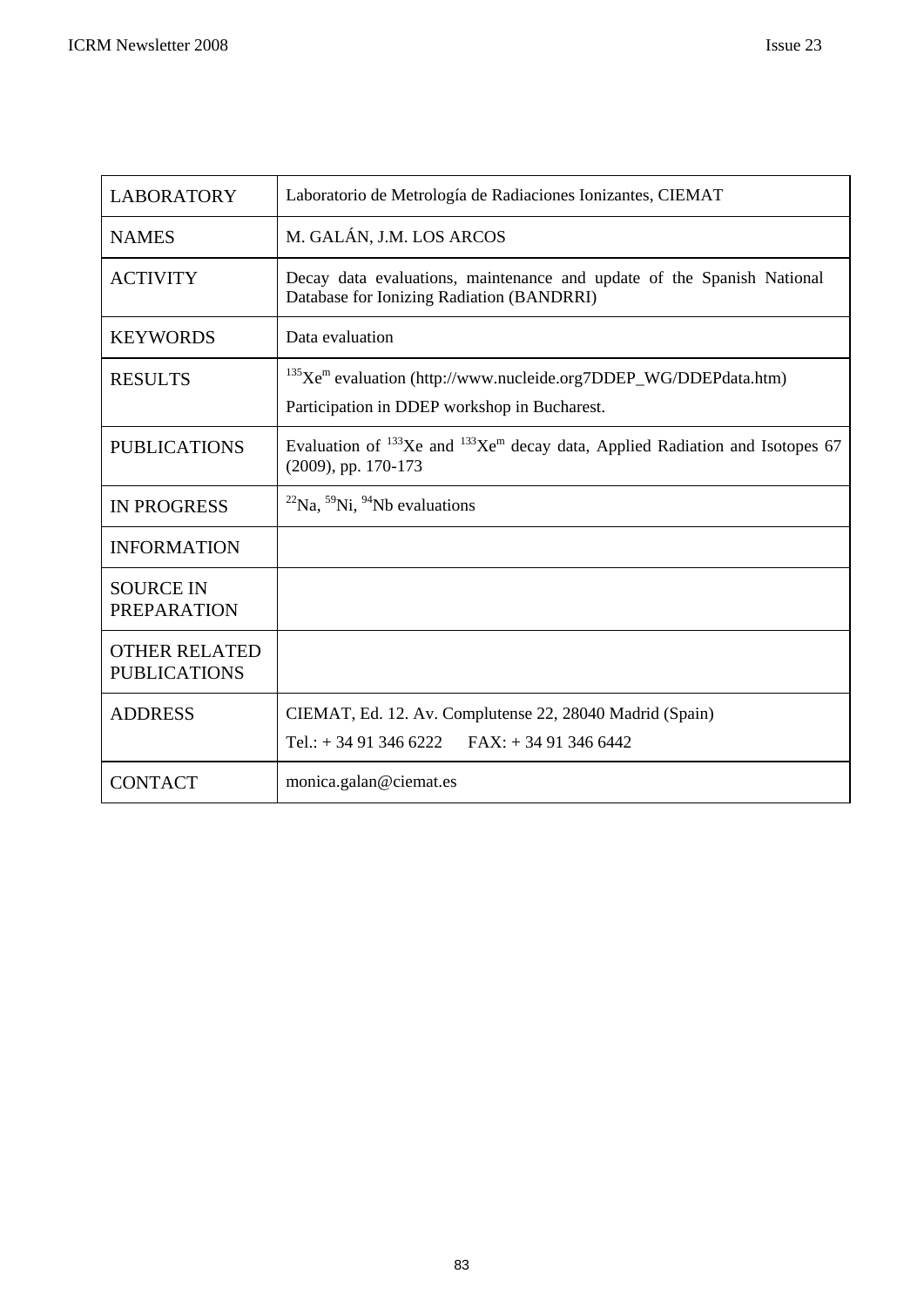| <b>LABORATORY</b>                           | Laboratorio de Metrología de Radiaciones Ionizantes, CIEMAT                                                                                                       |
|---------------------------------------------|-------------------------------------------------------------------------------------------------------------------------------------------------------------------|
| <b>NAMES</b>                                | Eduardo García-Toraño, Virginia Peyrés Medina                                                                                                                     |
| <b>ACTIVITY</b>                             | Standardization of radionuclides by $4\pi\gamma$ counting                                                                                                         |
| <b>KEYWORDS</b>                             | Nal well-type counters                                                                                                                                            |
| <b>RESULTS</b>                              |                                                                                                                                                                   |
| <b>PUBLICATIONS</b>                         |                                                                                                                                                                   |
| <b>IN PROGRESS</b>                          | Implementation of a single channel digital acquisition system at the preamplifier level<br>and development of analysis software, including dead time corrections. |
| <b>INFORMATION</b>                          |                                                                                                                                                                   |
| <b>SOURCE IN</b><br><b>PREPARATION</b>      |                                                                                                                                                                   |
| <b>OTHER RELATED</b><br><b>PUBLICATIONS</b> |                                                                                                                                                                   |
| <b>ADDRESS</b>                              | CIEMAT, Ed. 12 Avenida Complutense s/n, 28040 Madrid, Spain.<br>Tel: +34 91 346 6225, FAX: +34 91 346 6442                                                        |
| <b>CONTACT</b>                              | Eduardo García-Toraño, e.garciatorano@ciemat.es                                                                                                                   |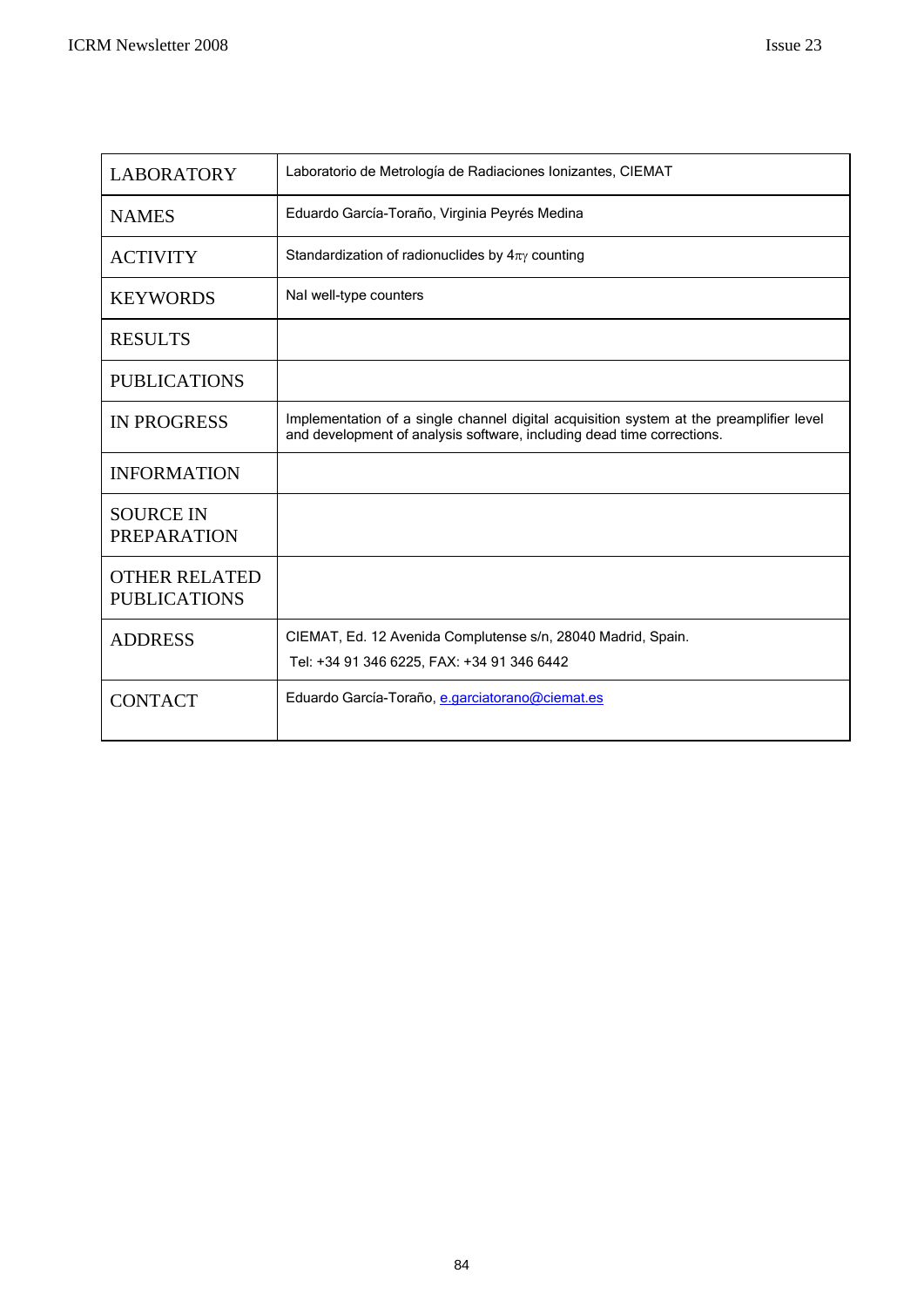| <b>LABORATORY</b>                           | Laboratorio de Metrología de Radiaciones Ionizantes, CIEMAT                                                                                                  |
|---------------------------------------------|--------------------------------------------------------------------------------------------------------------------------------------------------------------|
| <b>NAMES</b>                                | Eduardo García-Toraño                                                                                                                                        |
| <b>ACTIVITY</b>                             | Measurement of the half-life of <sup>233</sup> U                                                                                                             |
| <b>KEYWORDS</b>                             | Defined solid angle counting                                                                                                                                 |
| <b>RESULTS</b>                              | Standardization of sources of <sup>233</sup> U as a part of an international cooperation project<br>coordinated by IRMM (partners PTB, LNHB, NPL and CIEMAT) |
| <b>PUBLICATIONS</b>                         |                                                                                                                                                              |
| <b>IN PROGRESS</b>                          | Final data analysis to provide new values for $T_{1/2}$ of $^{233}$ U (S. Pommé, IRMM,<br>coordinator). Draft paper already written                          |
| <b>INFORMATION</b>                          |                                                                                                                                                              |
| <b>SOURCE IN</b><br><b>PREPARATION</b>      |                                                                                                                                                              |
| <b>OTHER RELATED</b><br><b>PUBLICATIONS</b> |                                                                                                                                                              |
| <b>ADDRESS</b>                              | CIEMAT, Ed. 12 Avenida Complutense s/n, 28040 Madrid, Spain<br>Tel: +34 91 346 6225, FAX: +34 91 346 6442                                                    |
| <b>CONTACT</b>                              | Eduardo García-Toraño, e.garciatorano@ciemat.es                                                                                                              |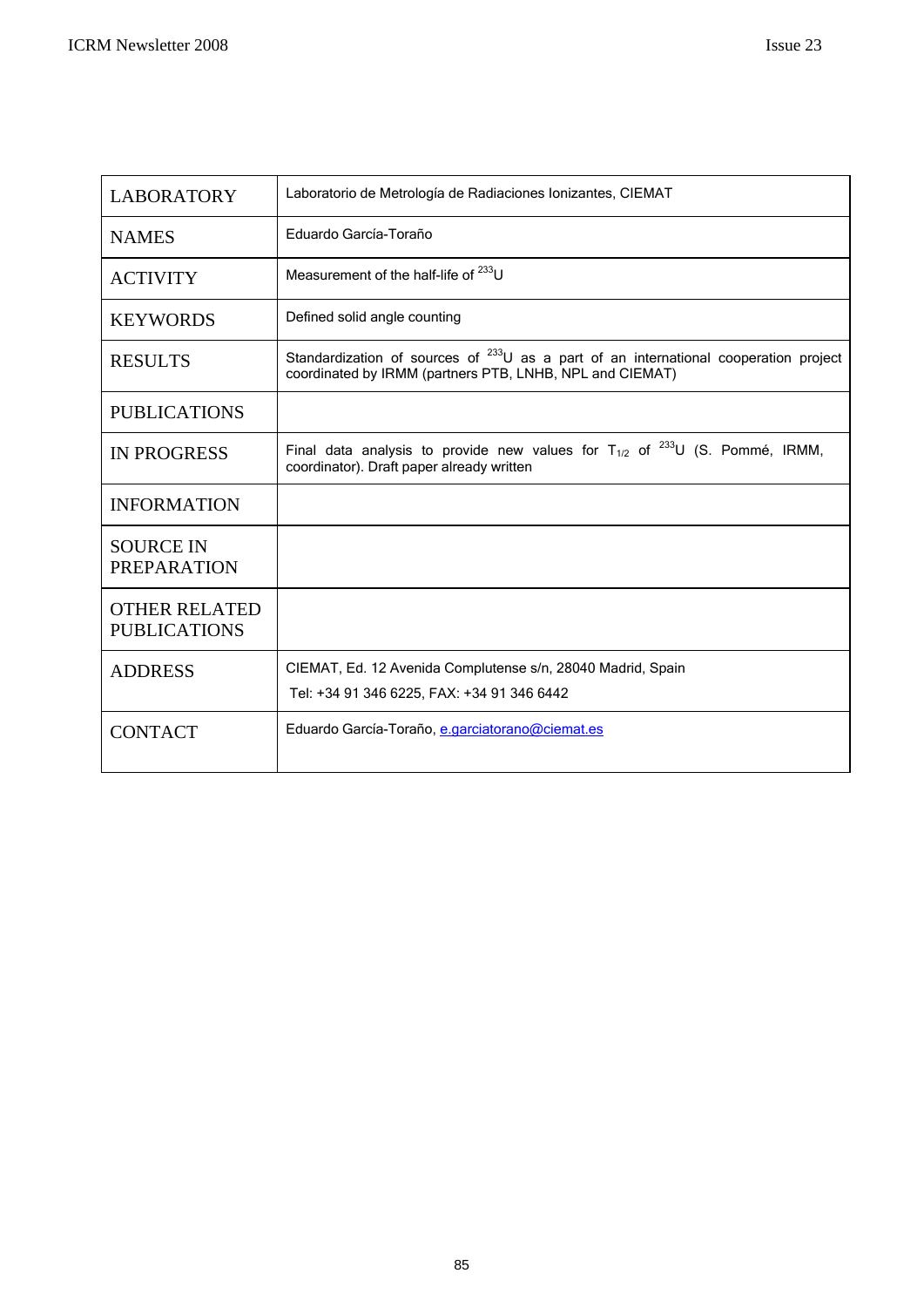| <b>LABORATORY</b>                           | Laboratorio de Metrología de Radiaciones Ionizantes (CIEMAT)                                                                         |
|---------------------------------------------|--------------------------------------------------------------------------------------------------------------------------------------|
| <b>NAMES</b>                                | Virginia Peyrés Medina, Eduardo García-Toraño                                                                                        |
| <b>ACTIVITY</b>                             | Monte Carlo simulation for efficiency calibration of Ge detectors.                                                                   |
| <b>KEYWORDS</b>                             | Gamma-ray spectrometry, Monte Carlo simulation                                                                                       |
| <b>RESULTS</b>                              | Optimization of a Monte Carlo model by numerical methods                                                                             |
| <b>PUBLICATIONS</b>                         | V. Peyres, E. García-Toraño, "Optimization of a Gamma Spectrometry System by<br>Numerical Methods". Accepted for publication in ARI. |
| <b>IN PROGRESS</b>                          |                                                                                                                                      |
| <b>INFORMATION</b>                          |                                                                                                                                      |
| <b>SOURCE IN</b><br><b>PREPARATION</b>      |                                                                                                                                      |
| <b>OTHER RELATED</b><br><b>PUBLICATIONS</b> |                                                                                                                                      |
| <b>ADDRESS</b>                              | CIEMAT, Ed. 12 Avenida Complutense s/n, 28040 Madrid, Spain<br>Tel: +34 91 346 6226, FAX: +34 91 346 6442                            |
| <b>CONTACT</b>                              | Virginia Peyres virginia.peyres@ciemat.es                                                                                            |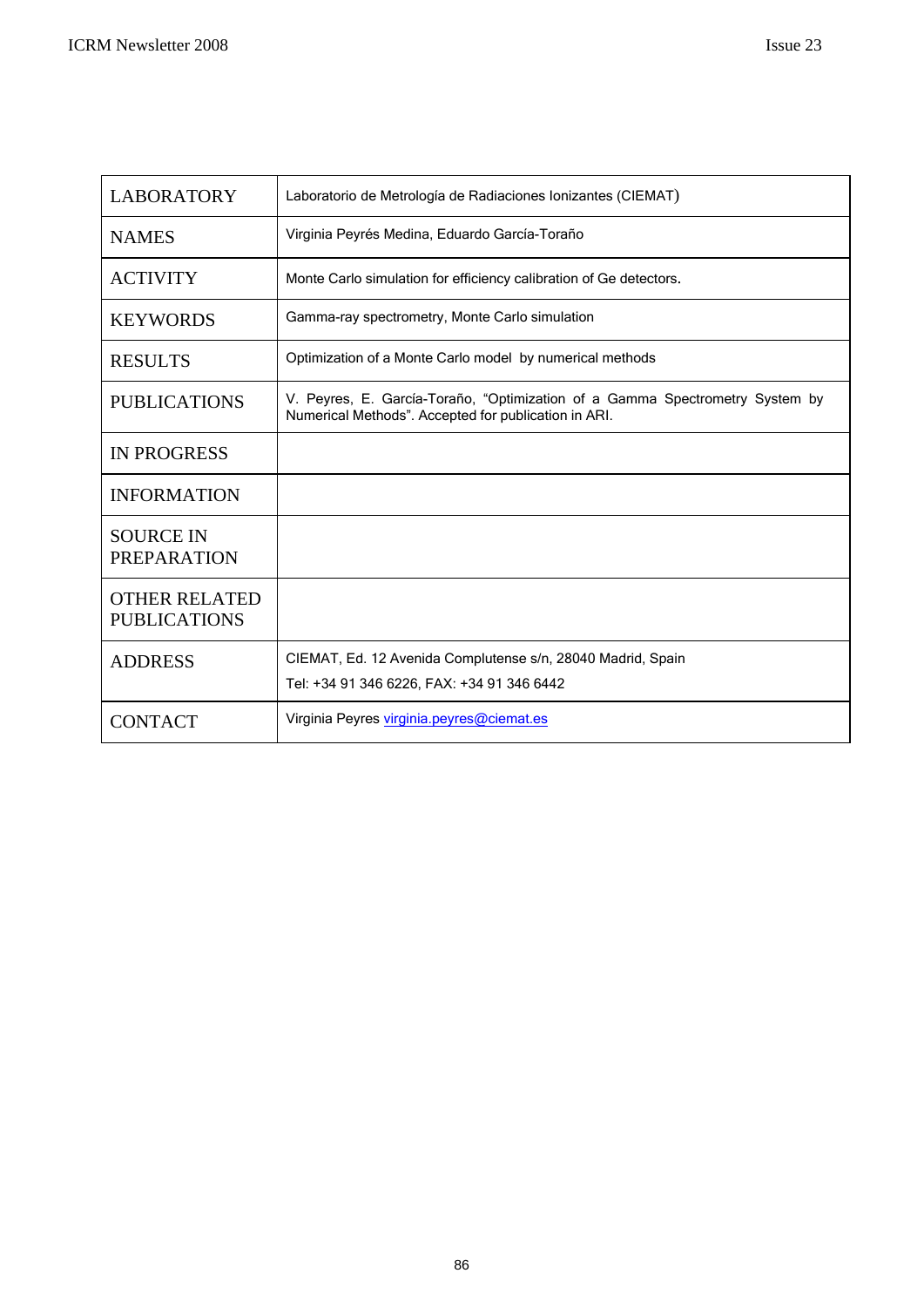| <b>LABORATORY</b>                           | Laboratorio de Metrología de Radiaciones Ionizantes, CIEMAT                                                                                                                                                      |  |
|---------------------------------------------|------------------------------------------------------------------------------------------------------------------------------------------------------------------------------------------------------------------|--|
| <b>NAMES</b>                                | Teresa Durán Ramiro                                                                                                                                                                                              |  |
| <b>ACTIVITY</b>                             | Design of a LSC counter based on an Hybrid Photomultiplier                                                                                                                                                       |  |
| <b>KEYWORDS</b>                             | Liquid scintillation                                                                                                                                                                                             |  |
| <b>RESULTS</b>                              | Prototype of LSC system with improved energy resolution for sources of alpha emitters in<br>standard LSC vials                                                                                                   |  |
| <b>PUBLICATIONS</b>                         | M.T. Durán, (2008) PhD Thesis, "Diseño y construcción de un contador de centelleo<br>líquido basado en fotomultiplicadores híbridos". Facultad de Ciencias Físicas,<br>Universidad Complutense de Madrid, Spain. |  |
| <b>IN PROGRESS</b>                          |                                                                                                                                                                                                                  |  |
| <b>INFORMATION</b>                          |                                                                                                                                                                                                                  |  |
| <b>SOURCE IN</b><br><b>PREPARATION</b>      | M.T. Durán, E. García-Toraño, "A Liquid Scintillation Counter with Enhanced Energy<br>Resolution Based on an Hybrid Photomultiplier "                                                                            |  |
| <b>OTHER RELATED</b><br><b>PUBLICATIONS</b> |                                                                                                                                                                                                                  |  |
| <b>ADDRESS</b>                              | CIEMAT, Ed. 12 Avenida Complutense s/n, 28040 Madrid, Spain<br>Tel: +34 91 346 6225, FAX: +34 91 346 6442                                                                                                        |  |
| <b>CONTACT</b>                              | Teresa Durán Ramiro, tduran@tecnatom.es<br>Eduardo García-Toraño, e.garciatorano@ciemat.es                                                                                                                       |  |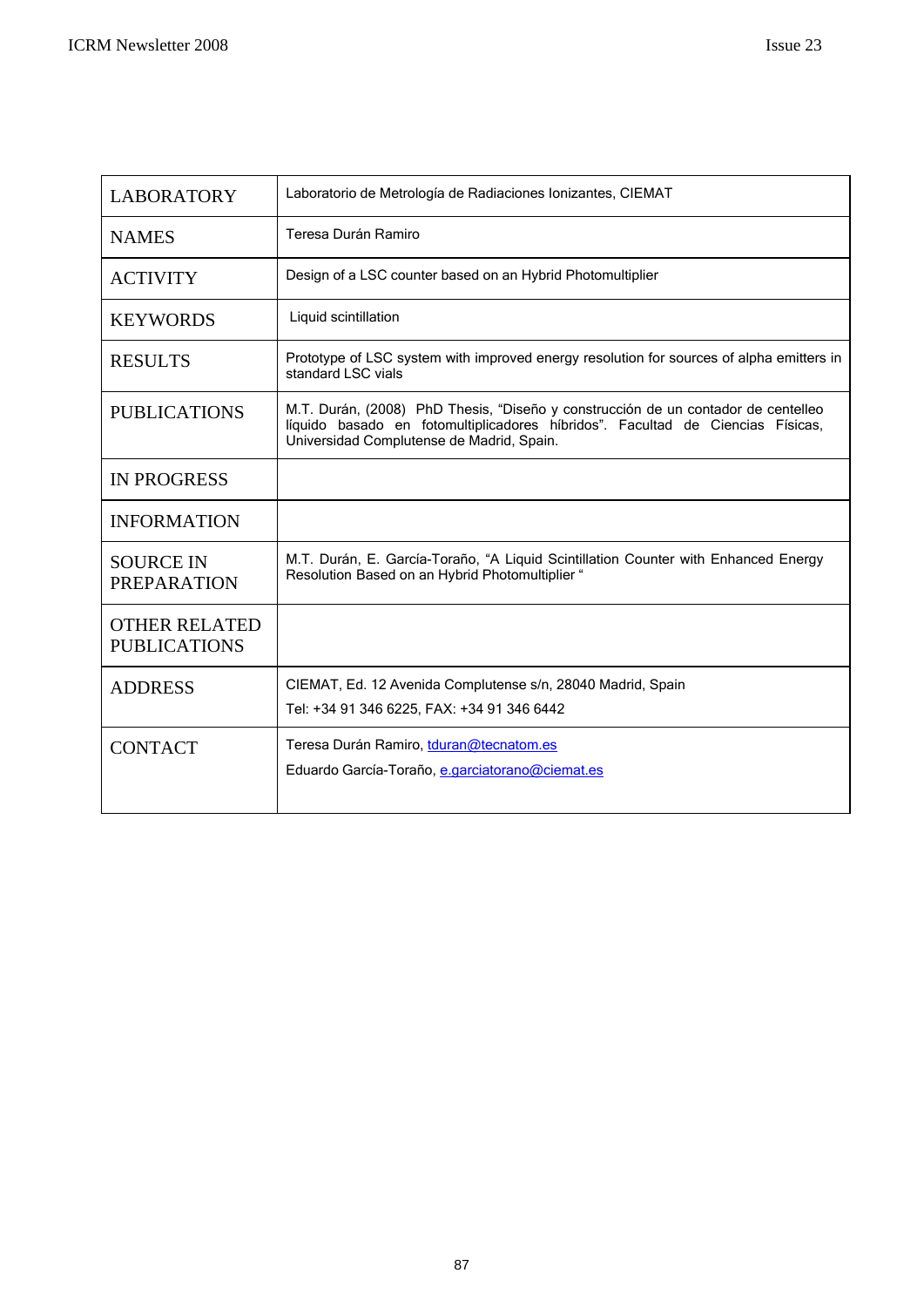| <b>LABORATORY</b>                           | Laboratorio de Metrología de Radiaciones Ionizantes, CIEMAT                                                                                                                                                                     |
|---------------------------------------------|---------------------------------------------------------------------------------------------------------------------------------------------------------------------------------------------------------------------------------|
| <b>NAMES</b>                                | Miguel Roteta Ibarra                                                                                                                                                                                                            |
| <b>ACTIVITY</b>                             | $4\pi\beta-\gamma$ Coincidence Measurements with pressurised proportional counters                                                                                                                                              |
| <b>KEYWORDS</b>                             | coincidence method                                                                                                                                                                                                              |
| <b>RESULTS</b>                              |                                                                                                                                                                                                                                 |
| <b>PUBLICATIONS</b>                         |                                                                                                                                                                                                                                 |
| <b>IN PROGRESS</b>                          | Studies of the new digital acquisition system with two channels, and development of<br>software to analyze data, including correlations. Standardization of <sup>99m</sup> Tc, <sup>134</sup> Eu, <sup>152</sup> Eu,<br>$67$ Ga |
| <b>INFORMATION</b>                          |                                                                                                                                                                                                                                 |
| <b>SOURCE IN</b><br><b>PREPARATION</b>      |                                                                                                                                                                                                                                 |
| <b>OTHER RELATED</b><br><b>PUBLICATIONS</b> |                                                                                                                                                                                                                                 |
| <b>ADDRESS</b>                              | CIEMAT, Ed. 12 Avenida Complutense s/n, 28040 Madrid, Spain<br>Tel: +34 91 346 6244, FAX: +34 91 346 6442                                                                                                                       |
| <b>CONTACT</b>                              | Miguel Roteta Ibarra, Miguel.Roteta@ciemat.es                                                                                                                                                                                   |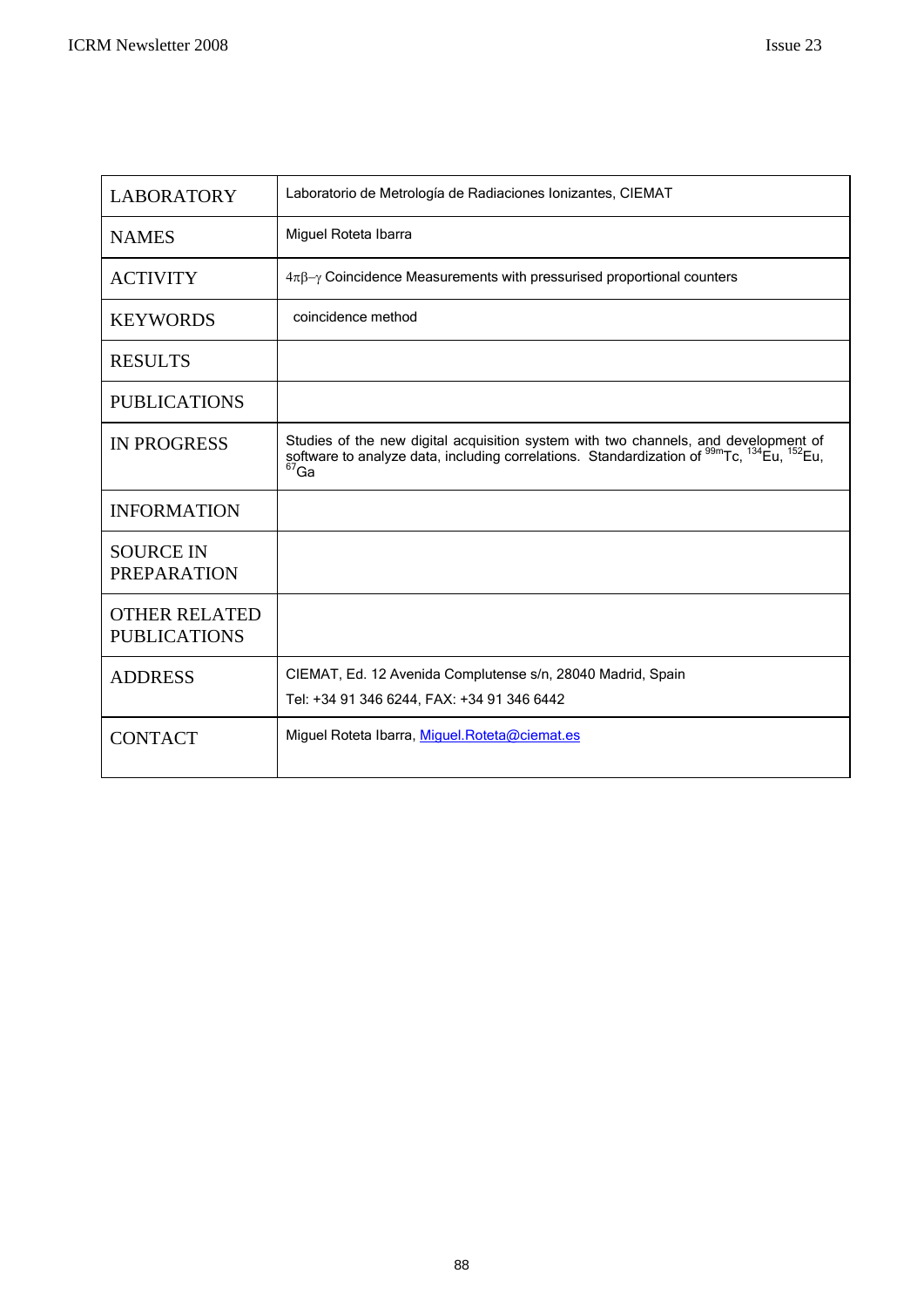| <b>LABORATORY</b>                           | Laboratorio de Metrología de Radiaciones Ionizantes, CIEMAT                                                               |
|---------------------------------------------|---------------------------------------------------------------------------------------------------------------------------|
| <b>NAMES</b>                                | Eduardo García-Toraño, Miguel Roteta Ibarra, Virginia Peyrés Medina                                                       |
| <b>ACTIVITY</b>                             | Standardization of radionuclides for Nuclear Medicine use.                                                                |
| <b>KEYWORDS</b>                             | Life sciences                                                                                                             |
| <b>RESULTS</b>                              | Standardization of <sup>99m</sup> Tc, <sup>131</sup> l, <sup>18</sup> F by several techniques and dissemination to users. |
| <b>PUBLICATIONS</b>                         |                                                                                                                           |
| <b>IN PROGRESS</b>                          |                                                                                                                           |
| <b>INFORMATION</b>                          |                                                                                                                           |
| <b>SOURCE IN</b><br><b>PREPARATION</b>      |                                                                                                                           |
| <b>OTHER RELATED</b><br><b>PUBLICATIONS</b> |                                                                                                                           |
| <b>ADDRESS</b>                              | CIEMAT, Ed. 12 Avenida Complutense s/n, 28040 Madrid, Spain<br>Tel: +34 91 346 6244, FAX: +34 91 346 6442                 |
| <b>CONTACT</b>                              | Eduardo García-Toraño, e.garciatorano@ciemat.es                                                                           |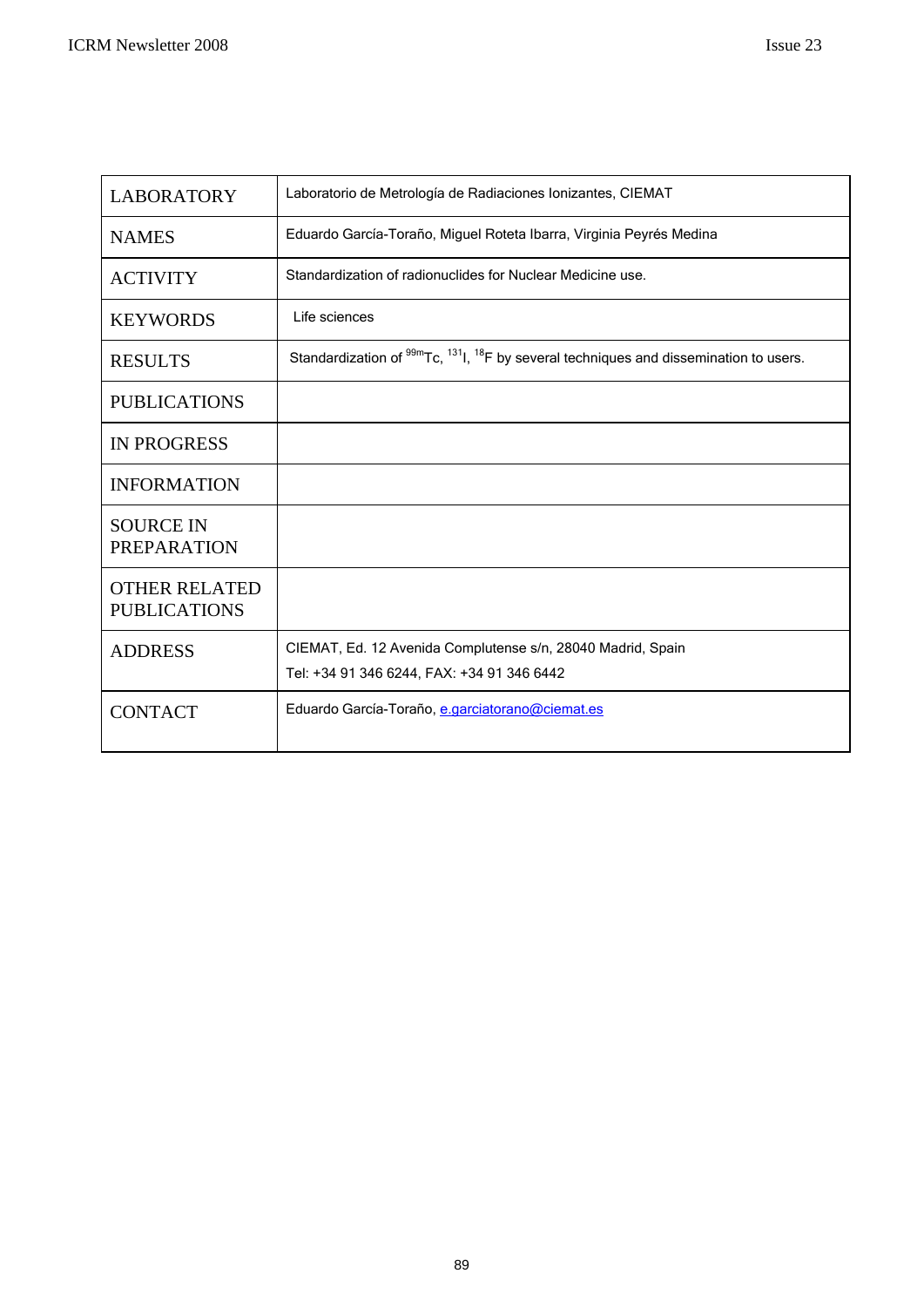| LABORATORY                           | <b>IRA</b>                                                                                                                                                                                                                                                                                                                                                                                                                                                                                              |
|--------------------------------------|---------------------------------------------------------------------------------------------------------------------------------------------------------------------------------------------------------------------------------------------------------------------------------------------------------------------------------------------------------------------------------------------------------------------------------------------------------------------------------------------------------|
| <b>NAMES</b>                         | Claude Bailat, Yvan Caffari, Youcef Nedjadi,                                                                                                                                                                                                                                                                                                                                                                                                                                                            |
| <b>ACTIVITY</b>                      | Source preparation, coincidence method, gas proportional counter, Nal well counter,<br>liquid scintillation, alpha spectrometry, gamma-ray spectrometry, ionisation chamber,<br>Monte Carlo simulation, Radon measurements.                                                                                                                                                                                                                                                                             |
| <b>KEYWORDS</b>                      | Alpha spectrometry, beta spectrometry, (anti) coincidence method, cryogenic detector,<br>data evaluation, data measurement, define solid angle (ASD) measurement,<br>environmental control, Euramet, gamma-ray spectrometry, gas proportional counter,<br>ionisation chamber, life sciences, liquid and plastic scintillation, low-level, Nal well-type<br>counter, neutron measurement, radioactive gas, radiochemistry, simulation code, SIR,<br>source preparation, traceability, X-ray spectrometry |
| <b>RESULTS</b>                       |                                                                                                                                                                                                                                                                                                                                                                                                                                                                                                         |
| <b>PUBLICATIONS</b>                  | Youcef Nedjadi, Philippe Spring, Claude Bailat, P. Froidevaux, C. Wastiel, and<br>François Bochud, Purification and activity standardisation of a ho-166m solution,<br>Applied Radiation and Isotopes 66 (2008) 900-904.                                                                                                                                                                                                                                                                                |
|                                      | Pachoud M., Bailat C., Buchillier T., Bochud F., Moeckli R.TH-D-352-07: Absolute<br>Dose Determination of Helical Tomotherapy: Comparison Between Several Methods,<br>Medical Physics, 35(6), p 2995, 2008                                                                                                                                                                                                                                                                                              |
| <b>IN PROGRESS</b>                   | Validating the TDCR method; Validating the 4pß-4p? coincidence method; Measuring<br>the period of Ho-166m and replacing the reference sources for the Swiss reference<br>ionisation chamber; Characterising a HPGe well-detector for Monte Carlo simulation.                                                                                                                                                                                                                                            |
| <b>INFORMATION</b>                   |                                                                                                                                                                                                                                                                                                                                                                                                                                                                                                         |
| <b>SOURCE IN</b><br>PREPARATION      |                                                                                                                                                                                                                                                                                                                                                                                                                                                                                                         |
| OTHER RELATED<br><b>PUBLICATIONS</b> |                                                                                                                                                                                                                                                                                                                                                                                                                                                                                                         |
| <b>ADDRESS</b>                       | Institut Universitaire de Radiophysique Appliquée<br>Grand-Pré 1<br>CH-1007 Lausanne<br>Switzerland<br>Tel: +41 21 6233434<br>Fax: +41 21 6233435<br>http://www.chuv.ch/public/instituts/ira                                                                                                                                                                                                                                                                                                            |
| CONTACT                              | Claude Bailat                                                                                                                                                                                                                                                                                                                                                                                                                                                                                           |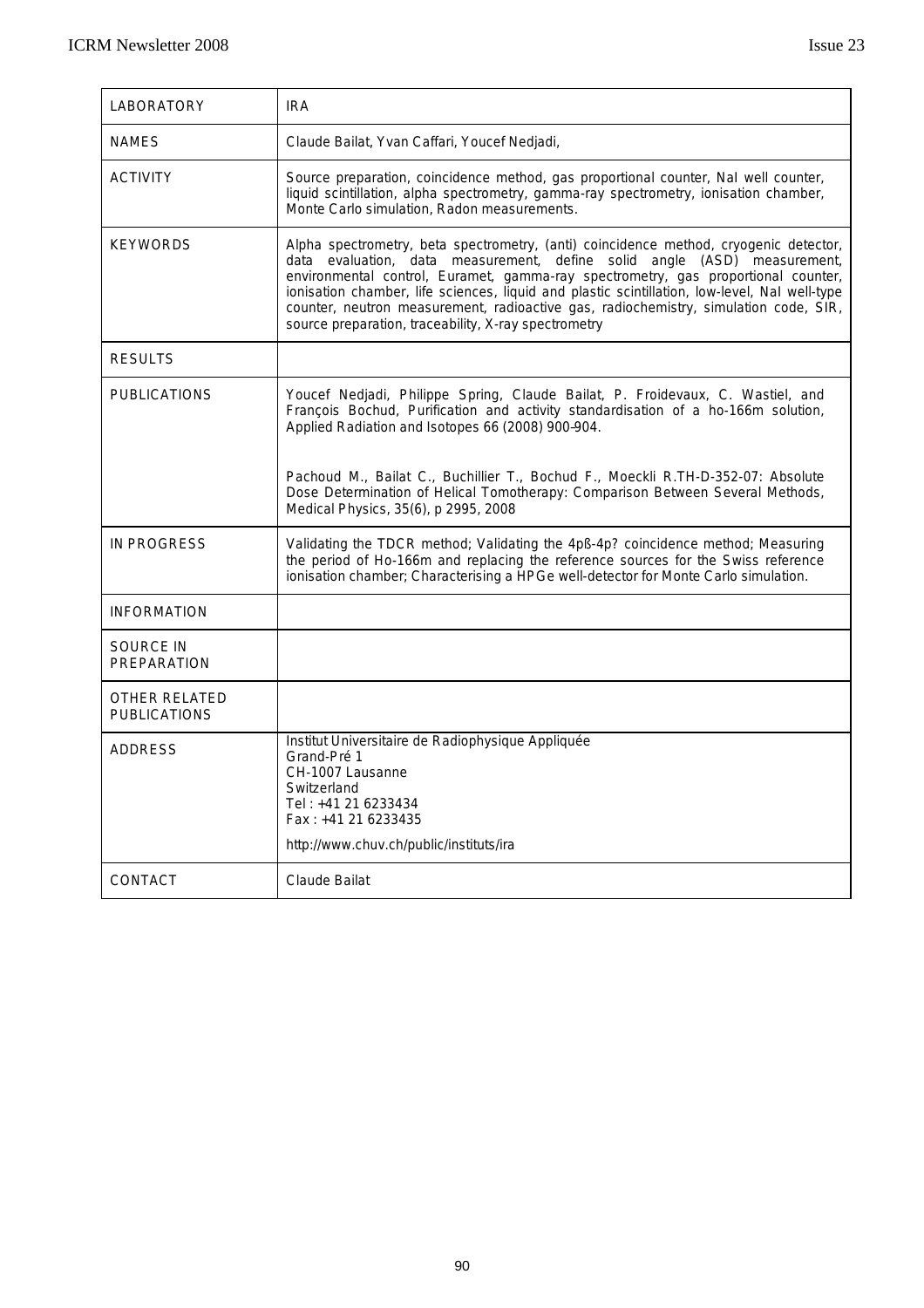| <b>LABORATORY</b>                           | National Radiation Standard Laboratory, Institute of Nuclear Energy Research<br>(NRSL/INER)                                                                                                                                                                                                                                                        |  |
|---------------------------------------------|----------------------------------------------------------------------------------------------------------------------------------------------------------------------------------------------------------------------------------------------------------------------------------------------------------------------------------------------------|--|
| <b>NAMES</b>                                | Ming-Chen Yuan, Chien-Yung Yeh, Ing-Jane Chen                                                                                                                                                                                                                                                                                                      |  |
| <b>ACTIVITY</b>                             | Standardization of I-123 for the radio pharmacist of INER.<br>1.<br>2. Calibration and evaluation on the drum counting system of INER for<br>radioactive waste decommissioning.                                                                                                                                                                    |  |
|                                             | Setting up a new $2\pi\alpha/\beta$ counting system.<br>3.                                                                                                                                                                                                                                                                                         |  |
|                                             | 4. Performing a proficiency testing feasibility study for measurement of<br>gamma-emitted clearance sample.                                                                                                                                                                                                                                        |  |
| <b>KEYWORDS</b>                             | coincidence method, environmental control, gas proportional counter, ionisation<br>chamber, I-123                                                                                                                                                                                                                                                  |  |
| <b>RESULTS</b>                              | 1. I-123 by coincidence method with relative standard uncertainty 0.87%.                                                                                                                                                                                                                                                                           |  |
|                                             | 2. The proficiency testing for measurement of gamma-emitted clearance sample<br>showed that the En values were below 1 for 80% of the measurement results.                                                                                                                                                                                         |  |
| <b>PUBLICATIONS</b>                         | Ming-Chen Yuan, Ing-Jane Chen, Chu-Fang Wang. Primary<br>1.<br>standardization of <sup>67</sup> Ga radiopharmaceuticals, Applied Radiation and<br>Isotopes 66, pp. 976–980, 2008.                                                                                                                                                                  |  |
|                                             | Ming-Chen Yuan, Chin-Hsien Yeh, Jeng-Jong Wang, Ing-Jane Chen and<br>2.<br>Chu-Fang Wang. The calibration and evaluation of a radioactive waste<br>drum counting system. $5th$ International Conference on Radionuclide<br>Metrology Low-Level Radioactivity Measurement<br>Techniques,<br>September 22-26, 2008, Braunschweig, Germany.           |  |
|                                             | Tsuey-Lin Tsai, Jeng-Jong Wang, Ing-Jane Chen, Jyi-Lan Wuu and Tzu-<br>3.<br>Wen Wang. Clearance measurements of metal scraps for nuclear facility<br>at INER in Taiwan. 5 <sup>th</sup> International Conference on Radionuclide<br>Metrology Low-Level Radioactivity Measurement<br>Techniques,<br>September 22-26, 2008, Braunschweig, Germany. |  |
|                                             | Jeng-Jong Wang, Jyi-Lan Wuu and Ing-Jane Chen. Low level<br>4.<br>radioactivity proficiency testing program in Taiwan. 5 <sup>th</sup> International<br>Conference on Radionuclide Metrology Low-Level Radioactivity<br>Measurement Techniques, September 22-26, 2008, Braunschweig,<br>Germany.                                                   |  |
| <b>IN PROGRESS</b>                          | Standardization of Sr-89 for the radiopharmacist of INER.<br>1.                                                                                                                                                                                                                                                                                    |  |
|                                             | Setting up the well type NaI(Tl) integral counting system for the standard<br>2.<br>of low radioactivity.                                                                                                                                                                                                                                          |  |
|                                             | Organizing the environmental level and the low-intermediate level<br>3.<br>radioactivity proficiency testing programs.                                                                                                                                                                                                                             |  |
| <b>INFORMATION</b>                          |                                                                                                                                                                                                                                                                                                                                                    |  |
| <b>SOURCE IN</b><br><b>PREPARATION</b>      |                                                                                                                                                                                                                                                                                                                                                    |  |
| <b>OTHER RELATED</b><br><b>PUBLICATIONS</b> |                                                                                                                                                                                                                                                                                                                                                    |  |
| <b>ADDRESS</b>                              | Health Physics Division, Institute of Nuclear Energy Research, No.1000,<br>Wenhua Rd., Jiaan Village, Longtan Township, Taoyuan County, 32546,<br>Taiwan (R.O.C.)                                                                                                                                                                                  |  |
| <b>CONTACT</b>                              | Ming-Chen Yuan (mcyuan@iner.gov.tw)                                                                                                                                                                                                                                                                                                                |  |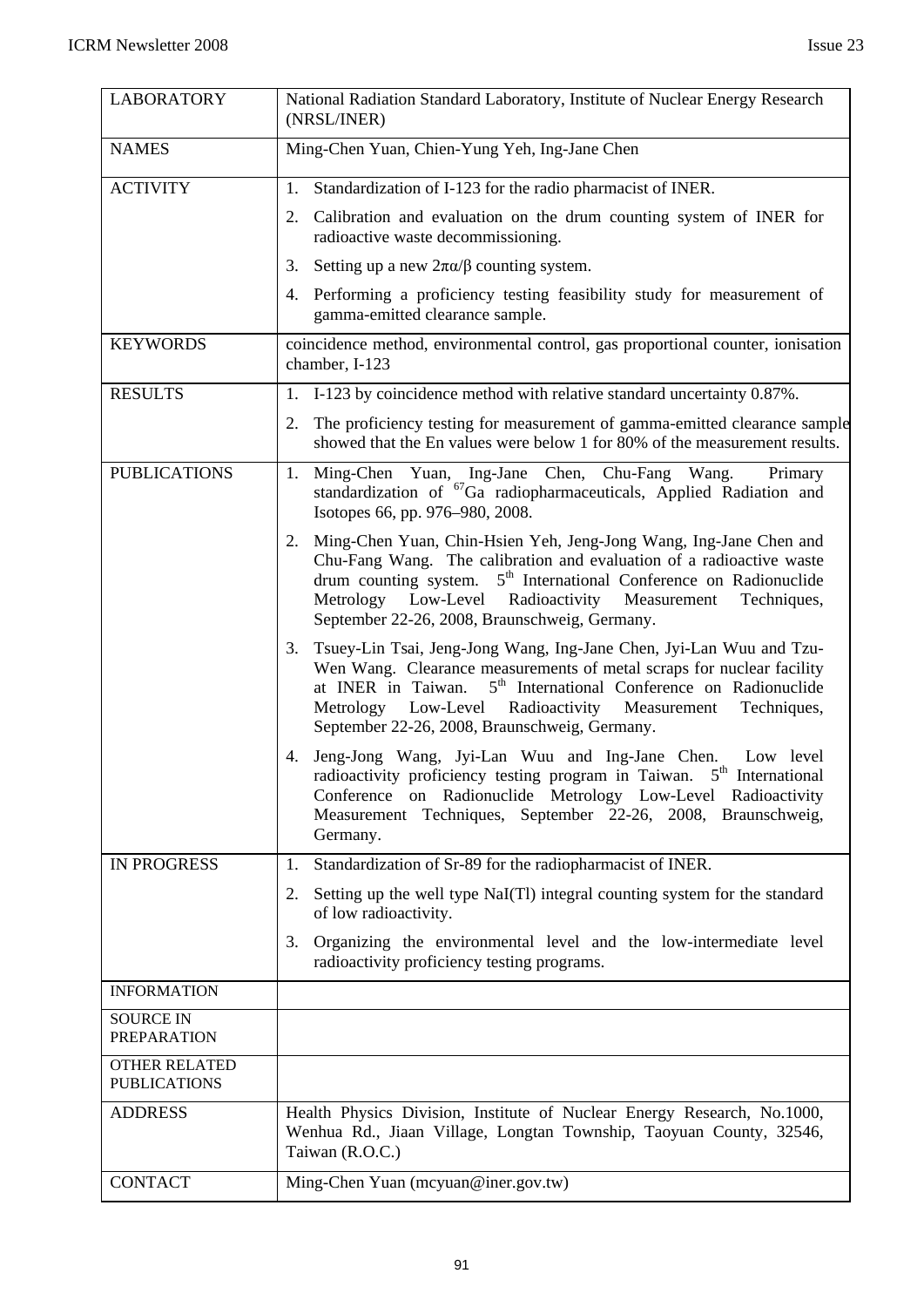| <b>LABORATORY</b>                           | <b>NPL</b>                                                                                                                                                                                                        |
|---------------------------------------------|-------------------------------------------------------------------------------------------------------------------------------------------------------------------------------------------------------------------|
| <b>NAMES</b>                                | Lena Johansson, John Keightley, Andy Stroak, Andy<br>Pearce and John Sephton,                                                                                                                                     |
| <b>APPARATUS</b><br><b>ACTIVITY</b>         | $4\pi\beta\gamma$ coincidence counting                                                                                                                                                                            |
| <b>RESULTS</b>                              | Submissions of Mn-56 and Cs-134 to the SIR.                                                                                                                                                                       |
|                                             | Production of detailed data from measuring <sup>60</sup> Co sources<br>for the purpose of a BIPM comparison of uncertainties<br>originating from the extrapolation to unit efficiency in<br>coincidence counting. |
|                                             | Upgrade of the coincidence counting software, now called<br>BADGERS, which uses extending dead time.                                                                                                              |
|                                             | Development of DCC software for investigation of<br>statistics of pulse interval distributions, dual-channel<br>correlation counting and selective sampling.                                                      |
| <b>PUBLICATIONS</b>                         | PhD thesis                                                                                                                                                                                                        |
| <b>IN PROGRESS</b>                          | Standardisation of Cu-64 and Co-60 including submission<br>to SIR.                                                                                                                                                |
|                                             | Installation of automatic source changer for VYNS foils.                                                                                                                                                          |
| <b>INFORMATION</b>                          |                                                                                                                                                                                                                   |
| <b>SOURCE IN</b><br><b>PREPARATION</b>      | Standardisation of <sup>177</sup> Lu                                                                                                                                                                              |
| <b>OTHER RELATED</b><br><b>PUBLICATIONS</b> |                                                                                                                                                                                                                   |
| <b>ADDRESS</b>                              | National Physical Laboratory<br><b>Hampton Road</b><br>Teddington<br>TW11 0LW<br><b>United Kingdom</b><br>Tel: +44 208 943 8587<br>E-mail: lena.johansson@npl.co.uk                                               |
| <b>CONTACT</b>                              | Lena Johansson                                                                                                                                                                                                    |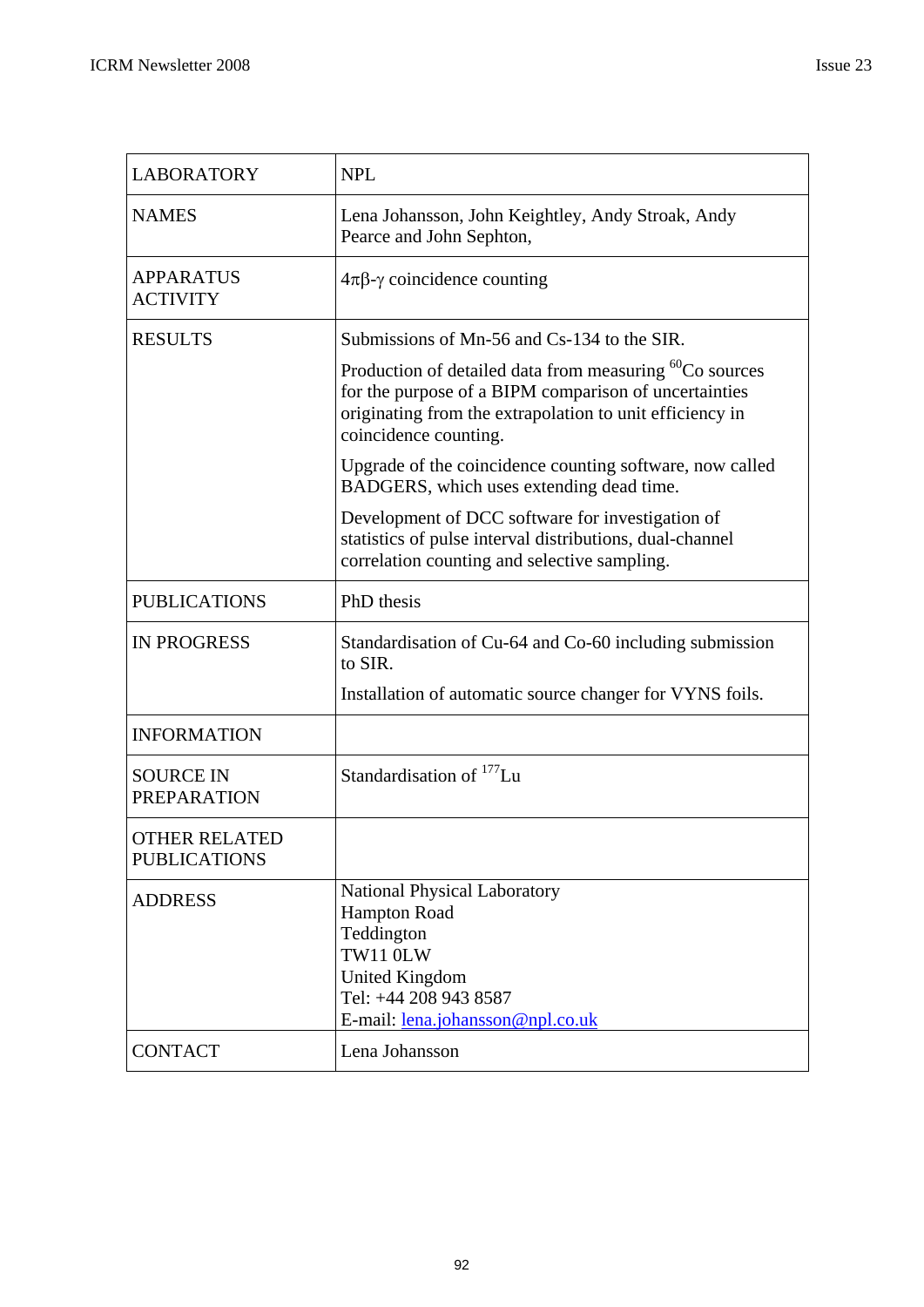| <b>LABORATORY</b>                           | <b>National Physical Laboratory</b>                  |
|---------------------------------------------|------------------------------------------------------|
| <b>NAMES</b>                                | Andy Pearce, Arzu Arinc                              |
| <b>APPARATUS</b><br><b>ACTIVITY</b>         | Nuclear decay data evaluation                        |
| <b>RESULTS</b>                              | Evaluations of $^{232}$ U and $^{232}$ Th            |
| <b>PUBLICATIONS</b>                         | None                                                 |
| <b>IN PROGRESS</b>                          | Evaluations of $^{228}$ Ac, $^{106}$ Ru/ $^{106}$ Rh |
| <b>INFORMATION</b>                          |                                                      |
| <b>IN PREPARATION</b>                       | Evaluations of $^{231}$ Pa and $^{223}$ Ra planned.  |
| <b>OTHER RELATED</b><br><b>PUBLICATIONS</b> |                                                      |
| <b>ADDRESS</b>                              | <b>National Physical Laboratory</b>                  |
|                                             | <b>Hampton Road</b>                                  |
|                                             | Teddington                                           |
|                                             | TW11 0LW                                             |
|                                             | <b>UNITED KINGDOM</b>                                |
|                                             | Tel +44 208 943 6699                                 |
|                                             | e-mail: andy.pearce@npl.co.uk                        |
| <b>CONTACT</b>                              | <b>Andy Pearce</b>                                   |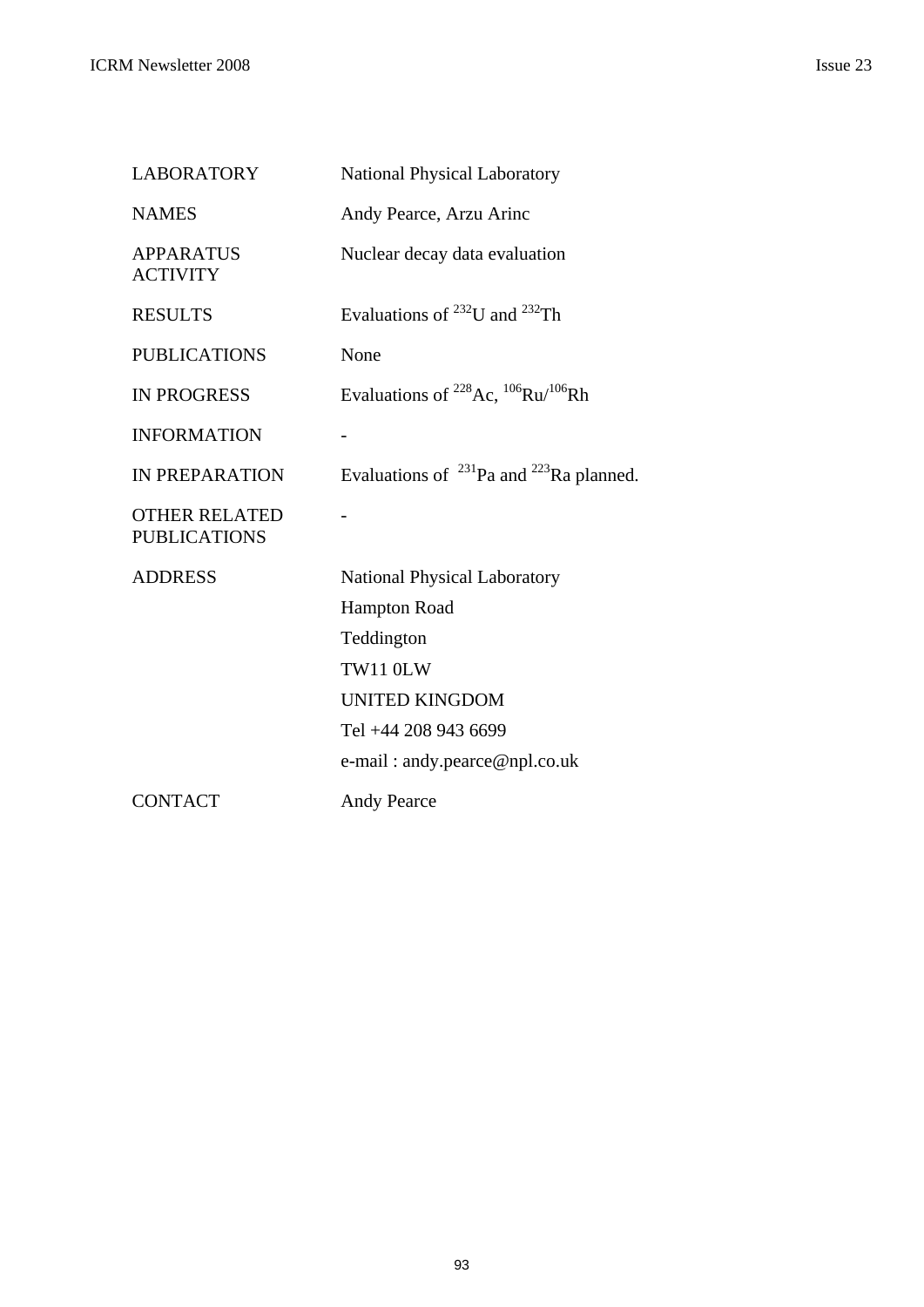| Laboratory   | <b>National Physical Laboratory</b>                        |  |
|--------------|------------------------------------------------------------|--|
| Name         | Julian Dean, Arvic Harms, Simon Jerome, Chris Gilligan     |  |
| Activity     | Infrastructure<br>for<br>Measurement<br>Nuclear<br>$I$ $K$ |  |
|              | Decommissioning:                                           |  |
|              | • Development of reference materials                       |  |
|              | Organisation of comparison exercises                       |  |
|              | Contributions to guidance on radionuclide metrology        |  |
|              | in site decommissioning                                    |  |
| Keywords     | Gamma-ray spectrometry; ionisation chamber; low-level;     |  |
|              | radiochemistry.                                            |  |
| Results      | Comparison of gamma-spectrometry systems at UK             |  |
|              | nuclear sites                                              |  |
| Publications | Dean, J. C. J., 'A UK Comparison for Measurements of       |  |
|              | Low Levels of Gamma-emitters in Waste Drums'               |  |
|              | (submitted for publication in proceedings of ICRM          |  |
|              | LLRMT conference 2008, Braunschweig)                       |  |
| In progress  | Second comparison scheduled for 2009                       |  |
| Address      | <b>National Physical Laboratory</b>                        |  |
|              | Hampton Road, Teddington,                                  |  |
|              | Middlesex,                                                 |  |
|              | United Kingdom TW11 0LW                                    |  |
|              | Tel: +44 208 943 6278                                      |  |
| Contact      | Julian Dean (julian.dean@npl.co.uk)                        |  |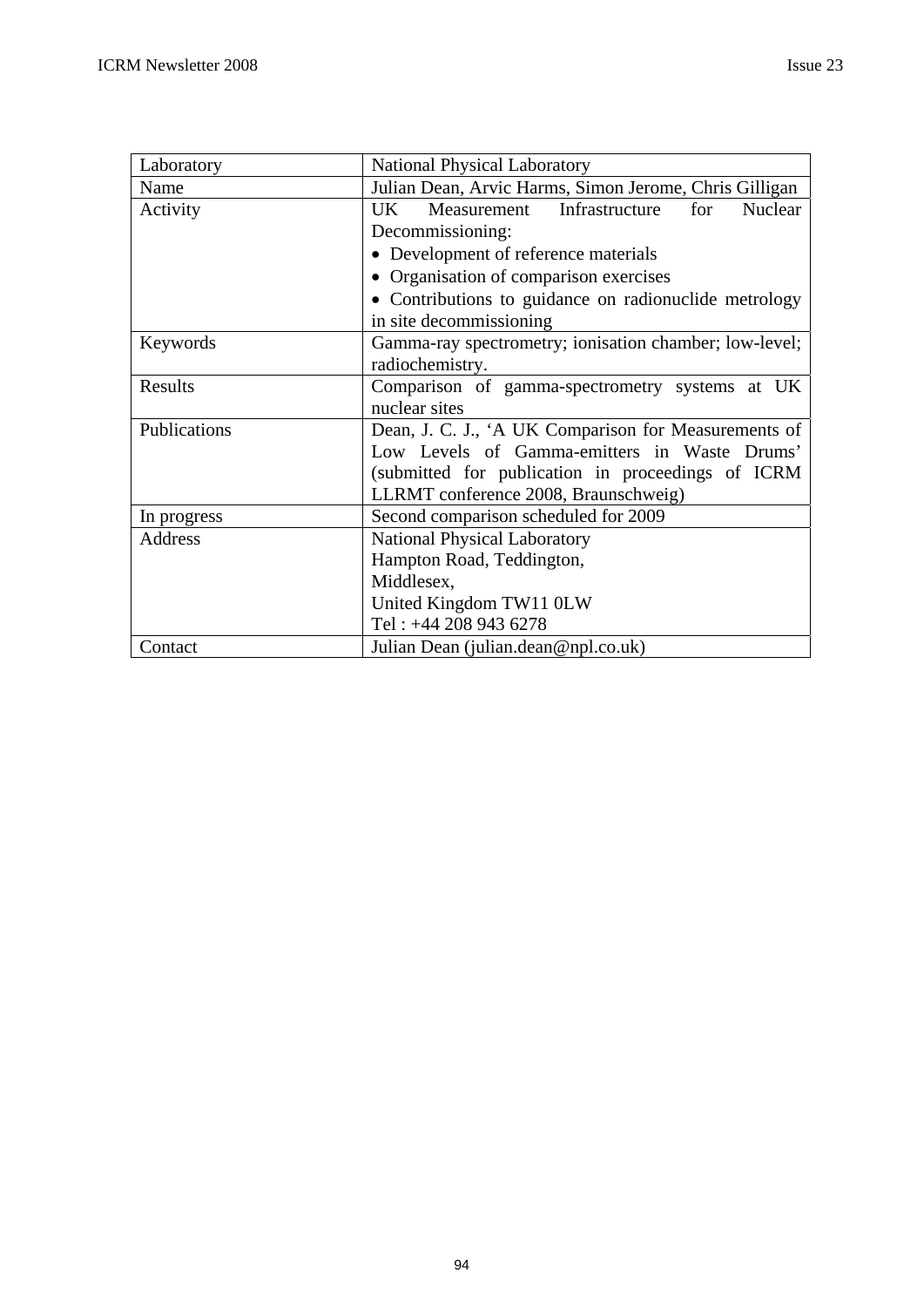| <b>LABORATORY</b>   | <b>National Physical Laboratory</b>                                                                                                                                                                                                                                                                                                                                                                                                                                                                                                                                                                                                                                                                                      |
|---------------------|--------------------------------------------------------------------------------------------------------------------------------------------------------------------------------------------------------------------------------------------------------------------------------------------------------------------------------------------------------------------------------------------------------------------------------------------------------------------------------------------------------------------------------------------------------------------------------------------------------------------------------------------------------------------------------------------------------------------------|
| <b>NAMES</b>        | Chris Gilligan, Simon Jerome, Arzu Arinc, Lena Johansson and Arvic Harms                                                                                                                                                                                                                                                                                                                                                                                                                                                                                                                                                                                                                                                 |
| <b>ACTIVITY</b>     | *Organisation of laboratory proficiency testing programmes<br>*Provision of low-level standards of radioactivity                                                                                                                                                                                                                                                                                                                                                                                                                                                                                                                                                                                                         |
| <b>KEYWORDS</b>     | Alpha spectrometry, (anti) coincidence method, gamma-ray spectrometry,<br>ionisation chamber, liquid scintillation, low-level, radiochemistry, source<br>preparation, traceability, <sup>3</sup> H, <sup>14</sup> C, <sup>22</sup> Na, <sup>36</sup> Cl, <sup>40</sup> K, <sup>55</sup> Fe, <sup>60</sup> Co, <sup>63</sup> Ni, <sup>90</sup> Sr, <sup>55</sup> Zr, <sup>95</sup> Nb, <sup>99</sup> Tc, <sup>133</sup> Ba, <sup>134</sup> Cs, <sup>137</sup> Cs, <sup>152</sup> Eu, <sup>154</sup> Eu, <sup>209</sup> Po, <sup>226</sup> Ra, <sup>228</sup> Ra, <sup>234</sup> U, <sup>235</sup> U, <sup>238</sup> U, <sup>237</sup> Np<br><sup>238</sup> Pu, <sup>239</sup> Pu, <sup>241</sup> Am and <sup>244</sup> Cm |
| <b>RESULTS</b>      | *Organisation of the NPL Environmental Radioactivity Proficiency Test<br>Exercise 2008 (80 participants; seven sample types (aqueous and solid); nuclides<br>included <sup>3</sup> H, <sup>14</sup> C, <sup>22</sup> Na, <sup>36</sup> Cl, <sup>40</sup> K, <sup>55</sup> Fe, <sup>60</sup> Co, <sup>63</sup> Ni, <sup>90</sup> Sr, <sup>95</sup> Zr, <sup>95</sup> Nb, <sup>99</sup> Tc, <sup>133</sup> Ba, <sup>134</sup> Cs, <sup>137</sup> Cs, <sup>152</sup> Eu, <sup>154</sup> Eu, <sup>226</sup> Ra, <sup>228</sup> Ra, <sup>234</sup> U, <sup>235</sup> U, <sup>238</sup> U, <sup>237</sup> Np, <sup>238</sup> Pu, <sup>239</sup> Pu, <sup>241</sup> A<br>and $^{244}$ Cm)                                       |
|                     | *Provision of <sup>209</sup> Po standards                                                                                                                                                                                                                                                                                                                                                                                                                                                                                                                                                                                                                                                                                |
| <b>PUBLICATIONS</b> | Harms, A.V., Johansson, L., MacMahon, D., 2009. Decay correction of <sup>95</sup> Nb.<br>Applied Radiation and Isotopes, in press.                                                                                                                                                                                                                                                                                                                                                                                                                                                                                                                                                                                       |
| <b>IN PROGRESS</b>  | *Organisation of the NPL Environmental Radioactivity Proficiency Test<br>Exercise 2009                                                                                                                                                                                                                                                                                                                                                                                                                                                                                                                                                                                                                                   |
|                     | *UKAS accreditation (ISO Guide 43, part 1; Proficiency Test Exercise<br>Providers)                                                                                                                                                                                                                                                                                                                                                                                                                                                                                                                                                                                                                                       |
|                     | *Provision of low-level standards of <sup>241</sup> Pu                                                                                                                                                                                                                                                                                                                                                                                                                                                                                                                                                                                                                                                                   |
|                     | *Development of environmental radioactivity reference materials                                                                                                                                                                                                                                                                                                                                                                                                                                                                                                                                                                                                                                                          |
|                     | *Publications on (i) Data treatment for the NPL Environmental Radioactivity<br>Proficiency Test Exercise, (ii) Visualisation of proficiency test exercise results<br>in Kiri plots, (iii) Combined results of NPL Environmental Radioactivity<br>Proficiency Test Exercises (1989-2008) and (iv) Development of an irradiated<br>concrete reference material                                                                                                                                                                                                                                                                                                                                                             |
| <b>ADDRESS</b>      | Hampton Road, Teddington, Middlesex, United Kingdom, TW11 0LW                                                                                                                                                                                                                                                                                                                                                                                                                                                                                                                                                                                                                                                            |
|                     | Tel.: +44 208 943 8512                                                                                                                                                                                                                                                                                                                                                                                                                                                                                                                                                                                                                                                                                                   |
|                     | E-mail: arvic.harms@npl.co.uk                                                                                                                                                                                                                                                                                                                                                                                                                                                                                                                                                                                                                                                                                            |
| <b>CONTACT</b>      | Arvic Harms                                                                                                                                                                                                                                                                                                                                                                                                                                                                                                                                                                                                                                                                                                              |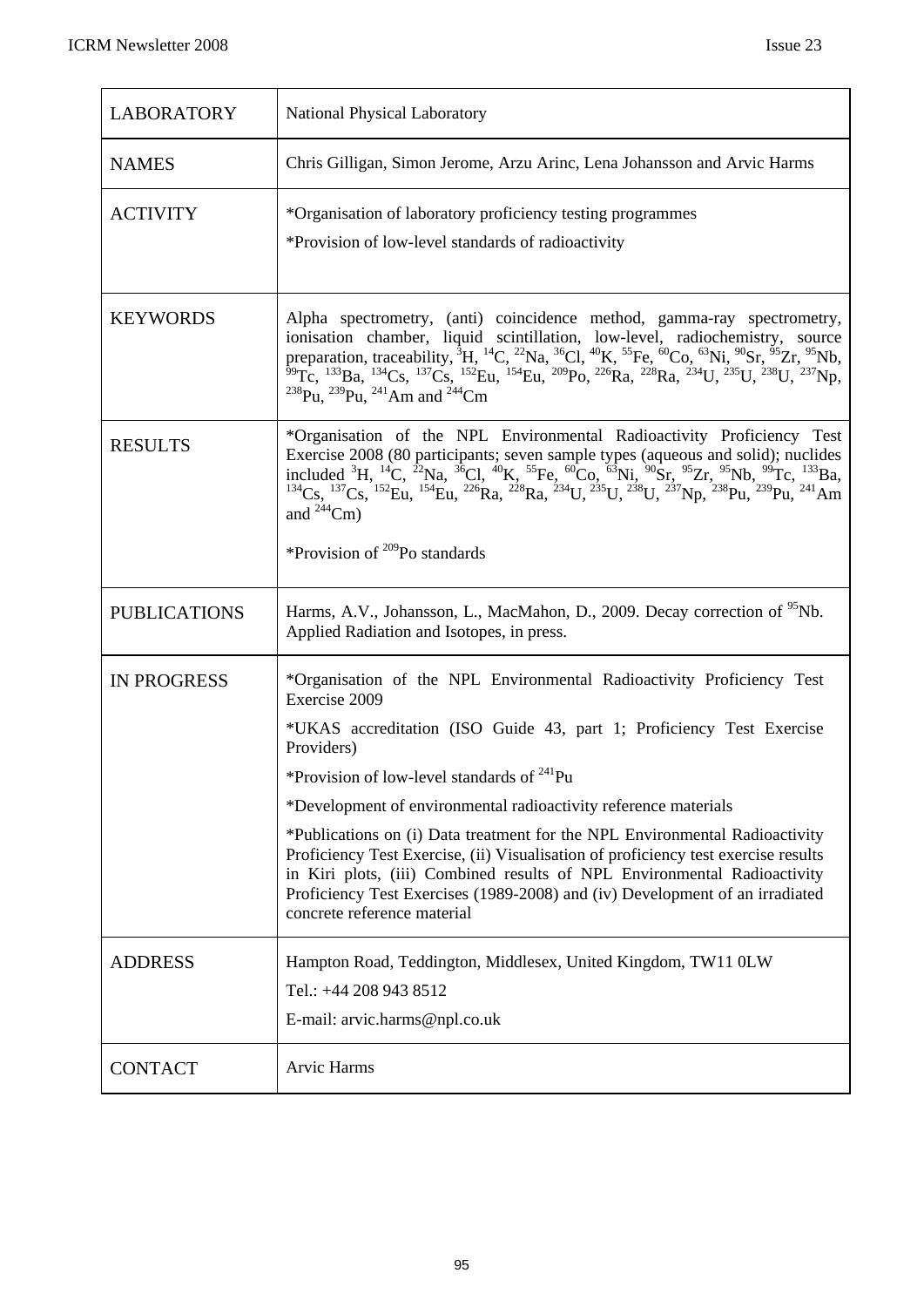| <b>LABORATORY</b>                           | <b>NPL</b>                                                                                                                   |
|---------------------------------------------|------------------------------------------------------------------------------------------------------------------------------|
| <b>NAMES</b>                                | Sean Collins, Andy Pearce, Amanda Law                                                                                        |
| <b>ACTIVITY</b>                             | <b>Gamma Spectrometry</b>                                                                                                    |
| <b>KEYWORDS</b>                             | gamma-ray spectrometry, low-level                                                                                            |
| <b>RESULTS</b>                              |                                                                                                                              |
| <b>PUBLICATIONS</b>                         | None                                                                                                                         |
| <b>IN PROGRESS</b>                          | Procurement of detector optimised for measurement of low energy gamma<br>emissions in environmental level samples.           |
|                                             | Investigation of the benefits of neutron-stopping materials in shielding for<br>environmental level germanium spectrometers. |
|                                             | Measurement of challenging radionuclide mixtures in particulate samples.                                                     |
|                                             | Comprehensive recalibration of high-precision spectrometers.                                                                 |
| <b>INFORMATION</b>                          |                                                                                                                              |
| IN<br><b>PREPARATION</b>                    | Preparation of a good practice guide for gamma spectrometry.                                                                 |
| <b>OTHER RELATED</b><br><b>PUBLICATIONS</b> |                                                                                                                              |
| <b>ADDRESS</b>                              | National Physical Laboratory                                                                                                 |
|                                             | Hampton Road                                                                                                                 |
|                                             | Teddington                                                                                                                   |
|                                             | Middlesex                                                                                                                    |
|                                             | TW11 0LW                                                                                                                     |
|                                             |                                                                                                                              |
|                                             | Tel: +44 208 943 8508                                                                                                        |
| <b>CONTACT</b>                              | Sean Collins sean.collins@npl.co.uk                                                                                          |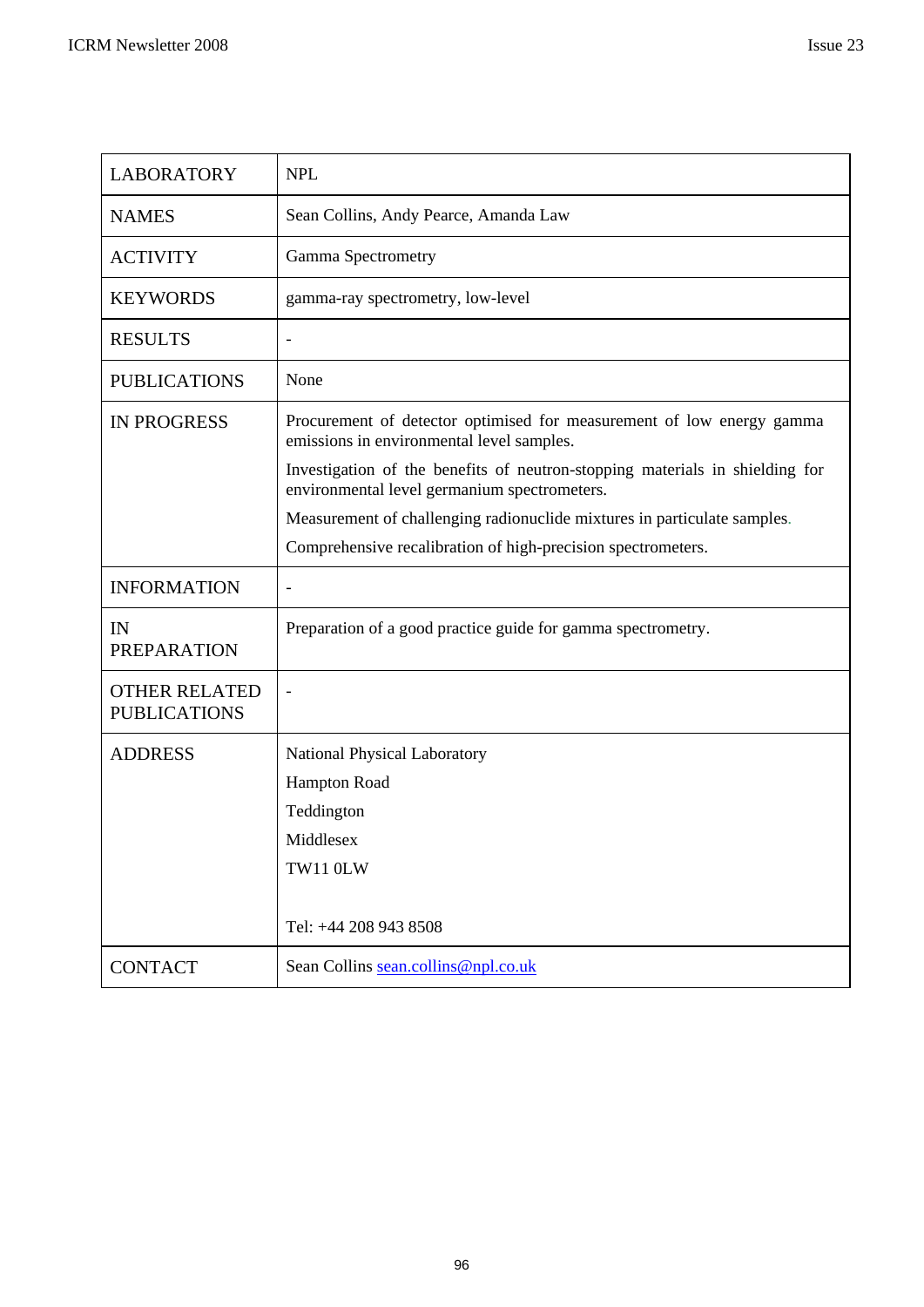| <b>LABORATORY</b>                           | <b>NPL</b>                                                                                                                                                                                                                                                                                                                                                       |
|---------------------------------------------|------------------------------------------------------------------------------------------------------------------------------------------------------------------------------------------------------------------------------------------------------------------------------------------------------------------------------------------------------------------|
| <b>NAMES</b>                                | Hilary Phillips, Julian Dean, Maria Marouli, Lena<br>Johansson and John Sephton,                                                                                                                                                                                                                                                                                 |
| <b>APPARATUS</b><br><b>ACTIVITY</b>         | <b>Internal Gas Counting</b>                                                                                                                                                                                                                                                                                                                                     |
| <b>RESULTS</b>                              | Monte Carlo modelling of the response of the NPL gas<br>counting system (proportional counters) to radioactivity in<br>gas.<br>Standardisation of ${}^{11}C$ by internal gas counting.<br>Submission of <sup>85</sup> Kr activity determined for BIPM key-<br>comparison.<br>Calibration of gamma spectrometers and ion chamber<br>systems for <sup>85</sup> Kr. |
| <b>PUBLICATIONS</b>                         | Ph.D. in preparation                                                                                                                                                                                                                                                                                                                                             |
| <b>IN PROGRESS</b>                          | Participation in the BIPM tritiated water comparison<br>exercise.<br>Calibration of a secondary standard detector for PET nuclides<br>(e.g. <sup>11</sup> C).<br>Development of a quality control counter for the ${}^{3}$ H counting<br>system.<br>Use of correlation counting for examination of after pulsing.                                                |
| <b>INFORMATION</b>                          |                                                                                                                                                                                                                                                                                                                                                                  |
| <b>SOURCE IN</b><br><b>PREPARATION</b>      |                                                                                                                                                                                                                                                                                                                                                                  |
| <b>OTHER RELATED</b><br><b>PUBLICATIONS</b> |                                                                                                                                                                                                                                                                                                                                                                  |
| <b>ADDRESS</b>                              | <b>National Physical Laboratory</b><br><b>Hampton Road</b><br>Teddington<br>TW11 0LW<br><b>United Kingdom</b><br>Tel: +44 208 943 6775<br>E-mail: hilary.phillips@npl.co.uk                                                                                                                                                                                      |
| <b>CONTACT</b>                              | <b>Hilary Phillips</b>                                                                                                                                                                                                                                                                                                                                           |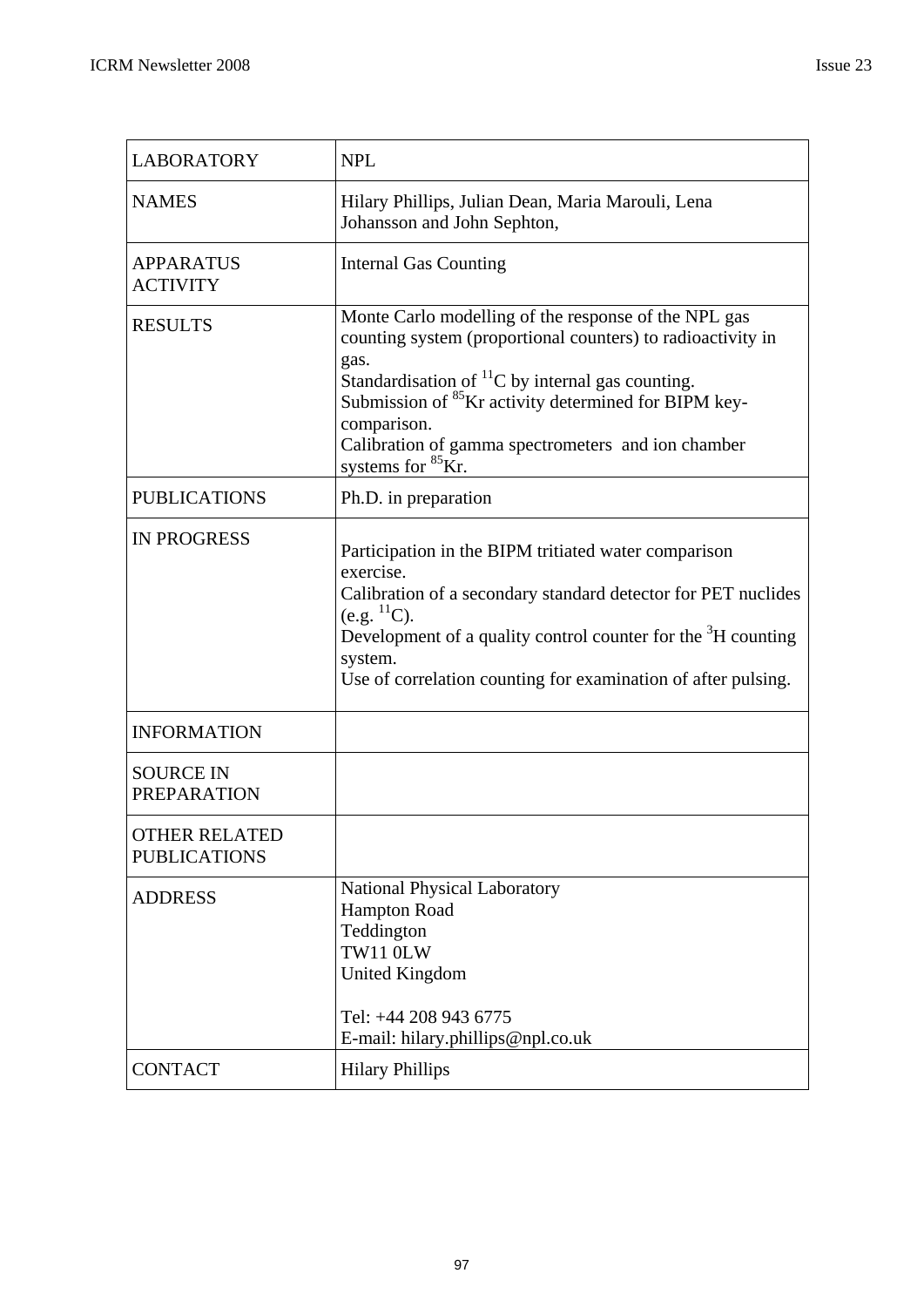| <b>LABORATORY</b>                           | <b>NPL</b>                                                                                                                           |
|---------------------------------------------|--------------------------------------------------------------------------------------------------------------------------------------|
| <b>NAMES</b>                                | John Keightley, Andy Stroak, Michaela Baker, John Sephton                                                                            |
| <b>ACTIVITY</b>                             | <b>Ionisation Chambers</b>                                                                                                           |
| <b>KEYWORDS</b>                             | Ion chamber, dose calibrator                                                                                                         |
| <b>RESULTS</b>                              | Radionuclide Calibrator Users Forum (RCUF) meeting held                                                                              |
|                                             | (minutes on web page) : www.npl.co.uk/rcuf                                                                                           |
|                                             | New electrometer system installed : to be operated in parallel with old system for<br>foreseeable future.                            |
| <b>PUBLICATIONS</b>                         | An SI traceable electrometer system for radionuclide metrology                                                                       |
|                                             | S P Giblin, E. Bakshandier, N E Fletcher, K J Lines, J P Sephton                                                                     |
|                                             | (in press, NIMA)                                                                                                                     |
| <b>IN PROGRESS</b>                          | New calibration factors NPL Secondary Standard (FIDELIS) for I-125<br>brachytherapy seeds and strands, Ir-192 wires, I-131 capsules. |
|                                             | Validation of new electrometer system.                                                                                               |
| <b>INFORMATION</b>                          | $\qquad \qquad -$                                                                                                                    |
| IN<br><b>PREPARATION</b>                    | Intercomparison exercise for Y-90 in UK hospitals.                                                                                   |
| <b>OTHER RELATED</b><br><b>PUBLICATIONS</b> | $\overline{\phantom{0}}$                                                                                                             |
| <b>ADDRESS</b>                              | National Physical Laboratory                                                                                                         |
|                                             | Hampton Road                                                                                                                         |
|                                             | Teddington                                                                                                                           |
|                                             | Middlesex                                                                                                                            |
|                                             | TW11 0LW                                                                                                                             |
|                                             | Tel: +44 208 943 6398                                                                                                                |
|                                             | Email: john.keightley:npl.co.uk                                                                                                      |
| <b>CONTACT</b>                              | John Keightley                                                                                                                       |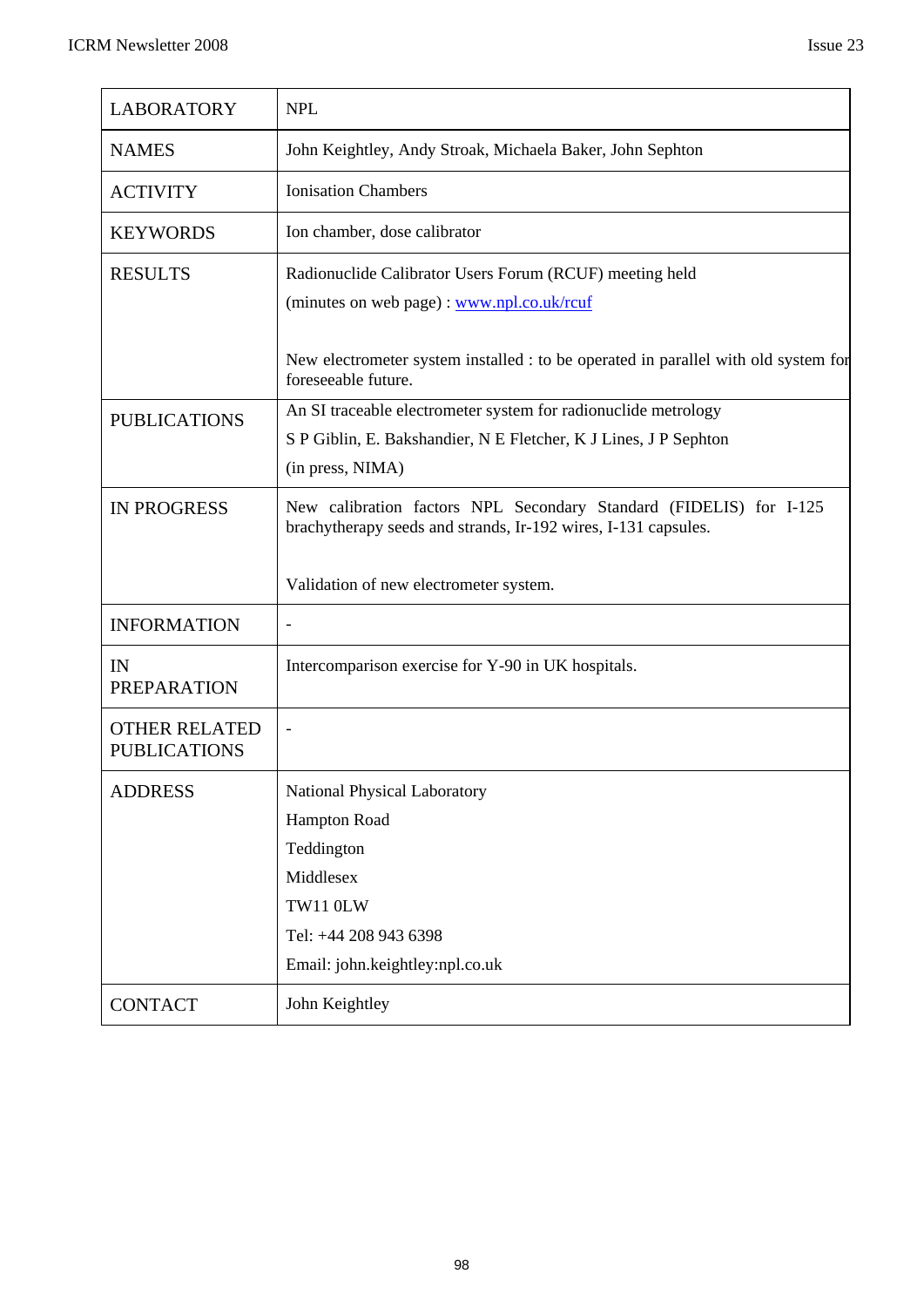| Arzu Arinc, Lena Johansson, John Sephton, Andy Pearce                                                                                                     |
|-----------------------------------------------------------------------------------------------------------------------------------------------------------|
|                                                                                                                                                           |
| <b>Liquid Scintillation Counting</b>                                                                                                                      |
| Radionuclide solutions of ${}^{55}Fe$ , ${}^{63}Ni$ , ${}^{89}Sr$ and ${}^{129}I$<br>standardised by CIEMAT/NIST.                                         |
| Radionuclide solutions of $^{209}P_0$ , $^{236}Pu$ , $^{238}Pu$ and $^{239}Pu$<br>standardised by 100% efficiency alpha liquid scintillation<br>counting. |
| Validation and characterisation of Beckman 2700 TR<br>counter.                                                                                            |
|                                                                                                                                                           |
| Standardisation of ${}^{64}Cu$ and ${}^{134}Cs$                                                                                                           |
|                                                                                                                                                           |
| Standardisation of <sup>177</sup> Lu                                                                                                                      |
|                                                                                                                                                           |
| <b>National Physical Laboratory</b><br><b>Hampton Road</b><br>Teddington<br>TW11 0LW<br><b>United Kingdom</b><br>Tel: +44 208 943 8510                    |
| E-mail: arzu.arinc@npl.co.uk<br>Arzu Arinc                                                                                                                |
|                                                                                                                                                           |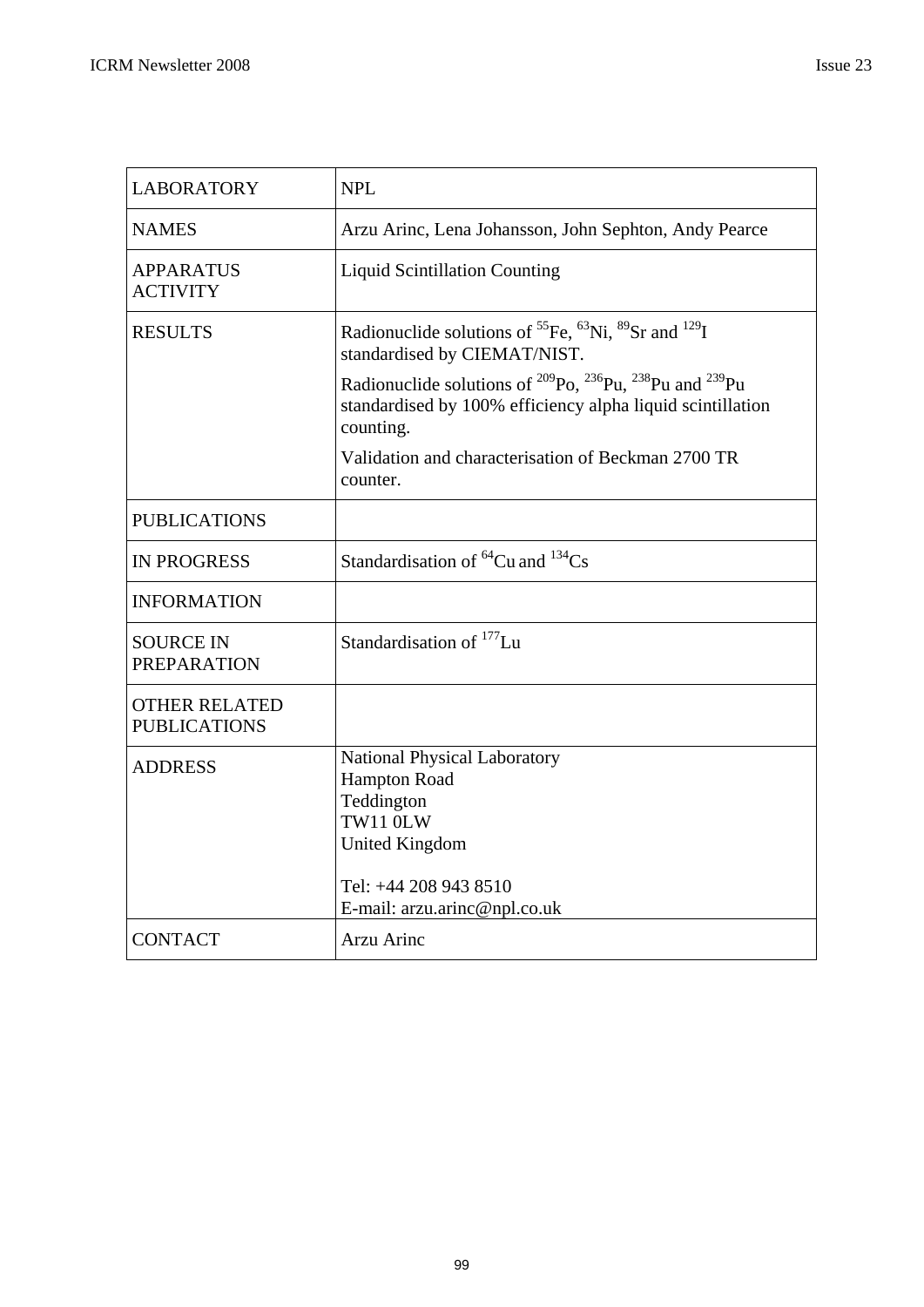| <b>LABORATORY</b>                           | National Institute of Standards and Technology (NIST)                                                                                       |
|---------------------------------------------|---------------------------------------------------------------------------------------------------------------------------------------------|
| <b>NAMES</b>                                | R. Fitzgerald                                                                                                                               |
| <b>ACTIVITY</b>                             | anticoincidence counting (LS-NaI and HPPC-NaI)                                                                                              |
| <b>KEYWORDS</b>                             | (anti) coincidence method, <sup>229</sup> Th, <sup>57</sup> Co                                                                              |
| <b>RESULTS</b>                              | Expanded application of anticoincidence method. Standardization of ${}^{68}Ga/{}^{68}Ge$ ,<br><sup>229</sup> Th and ${}^{57}Co$ .           |
| <b>PUBLICATIONS</b>                         | B. E. Zimmerman, J. T. Cessna, and R. Fitzgerald, J. Res. Natl. Inst. Stand.<br>Tech. 113, 265 (2008). $(^{68}Ge/^{68}Ga$ standardization). |
| <b>IN PROGRESS</b>                          | Standardization of <sup>99m</sup> Tc solution.                                                                                              |
|                                             | Study LS efficiency for alpha emitters (wall-effect).                                                                                       |
| <b>INFORMATION</b>                          |                                                                                                                                             |
| <b>SOURCE IN</b><br><b>PREPARATION</b>      |                                                                                                                                             |
| <b>OTHER RELATED</b><br><b>PUBLICATIONS</b> |                                                                                                                                             |
| <b>ADDRESS</b>                              | NIST, MS8462, 100 Bureau Dr., Gaithersburg, MD, 20899 USA                                                                                   |
| <b>CONTACT</b>                              | ryan.fitzgerald@nist.gov 301-975-5597                                                                                                       |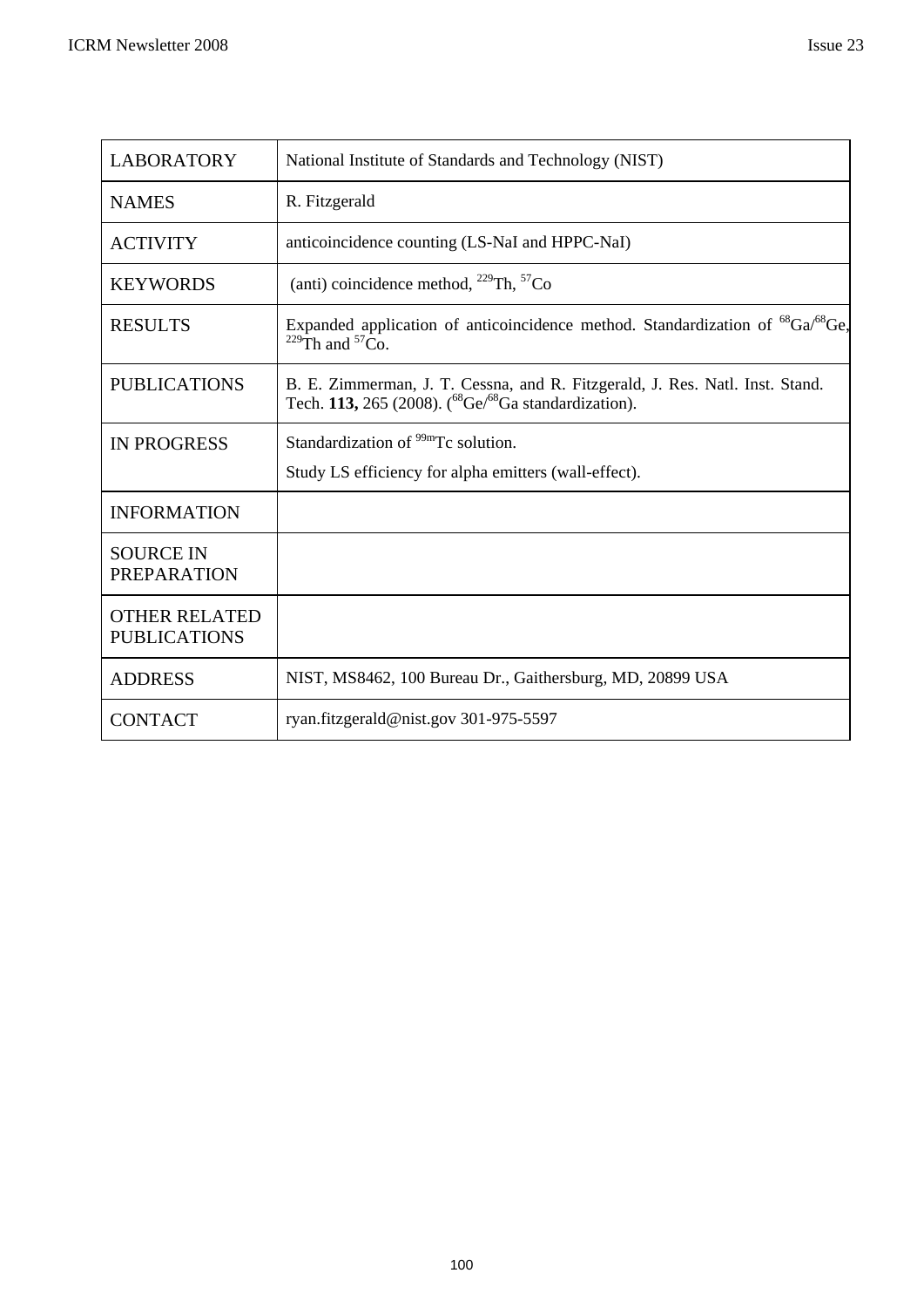| <b>LABORATORY</b>                           | National Institute of Standards and Technology (NIST)                                                                             |
|---------------------------------------------|-----------------------------------------------------------------------------------------------------------------------------------|
| <b>NAMES</b>                                | R. Fitzgerald                                                                                                                     |
| <b>ACTIVITY</b>                             | Development and calibration of an ionization chamber with commercial<br>electrometer and robotic sample loading.                  |
| <b>KEYWORDS</b>                             | ionisation chamber                                                                                                                |
| <b>RESULTS</b>                              | Characterized precision, repeatability and stability of system over a wide range of<br>experimental conditions.                   |
| <b>PUBLICATIONS</b>                         | L. Pibida, R. Fitzgerald, M. Unterweger, M.M. Hammond, D. Golas, Appl.<br>Radiat. Isotopes (2009 in press) $(^{82}Sr$ half life). |
| <b>IN PROGRESS</b>                          | Study reproducibility of calibration factors during the next few years.                                                           |
| <b>INFORMATION</b>                          |                                                                                                                                   |
| <b>SOURCE IN</b><br><b>PREPARATION</b>      |                                                                                                                                   |
| <b>OTHER RELATED</b><br><b>PUBLICATIONS</b> |                                                                                                                                   |
| <b>ADDRESS</b>                              | NIST, MS8462, 100 Bureau Dr., Gaithersburg, MD, 20899 USA                                                                         |
| <b>CONTACT</b>                              | ryan.fitzgerald@nist.gov 301-975-5597                                                                                             |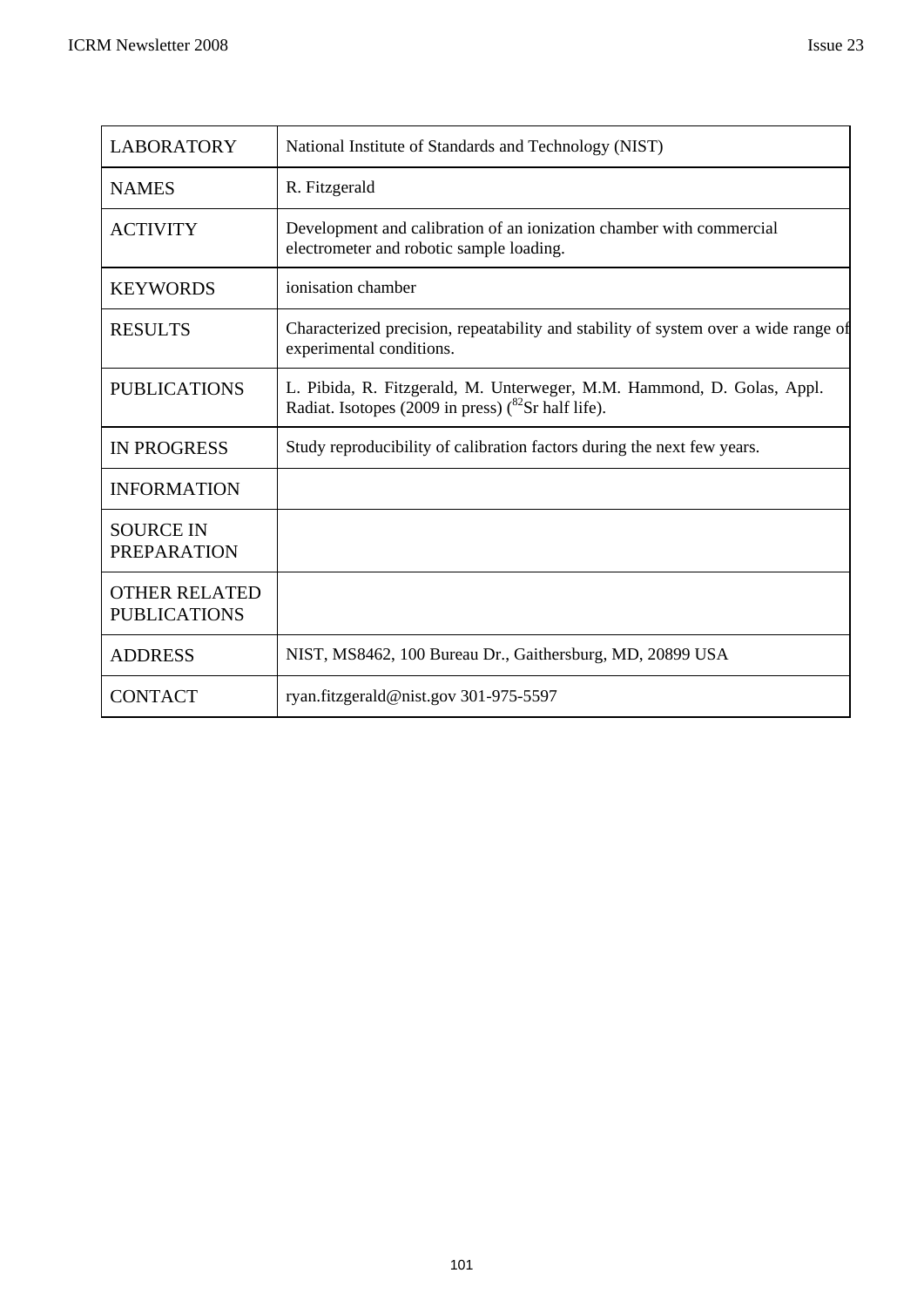| <b>LABORATORY</b>                           | <b>NIST</b>                                                                                                                                                                                                                       |
|---------------------------------------------|-----------------------------------------------------------------------------------------------------------------------------------------------------------------------------------------------------------------------------------|
| <b>NAMES</b>                                | B. E. Zimmerman, R. Fitzgerald, J. T. Cessna                                                                                                                                                                                      |
| <b>ACTIVITY</b>                             | Primary standardization of <sup>68</sup> Ge                                                                                                                                                                                       |
| <b>KEYWORDS</b>                             | Anticoincidence counting, liquid scintillation counting, TDCR, CIEMAT-NIST,<br>life sciences, Ge-68, ionisation chamber                                                                                                           |
| <b>RESULTS</b>                              | Standardized solutions, calibration service available                                                                                                                                                                             |
| <b>PUBLICATIONS</b>                         | B. E. Zimmerman, J. T. Cessna, and R. Fitzgerald, "Standardization of<br><sup>68</sup> Ge/ <sup>68</sup> Ga using three liquid scintillation counting based methods", J. Res.<br>Nat. Inst. Stand. Technol., 113, 265-280 (2008). |
| <b>IN PROGRESS</b>                          | Submission to SIR                                                                                                                                                                                                                 |
| <b>INFORMATION</b>                          |                                                                                                                                                                                                                                   |
| <b>SOURCE IN</b><br><b>PREPARATION</b>      |                                                                                                                                                                                                                                   |
| <b>OTHER RELATED</b><br><b>PUBLICATIONS</b> |                                                                                                                                                                                                                                   |
| <b>ADDRESS</b>                              | 100 Bureau Dr., Stop 8462, Gaithersburg, MD 20899-8462                                                                                                                                                                            |
| <b>CONTACT</b>                              | B. E. Zimmerman: bez@nist.gov                                                                                                                                                                                                     |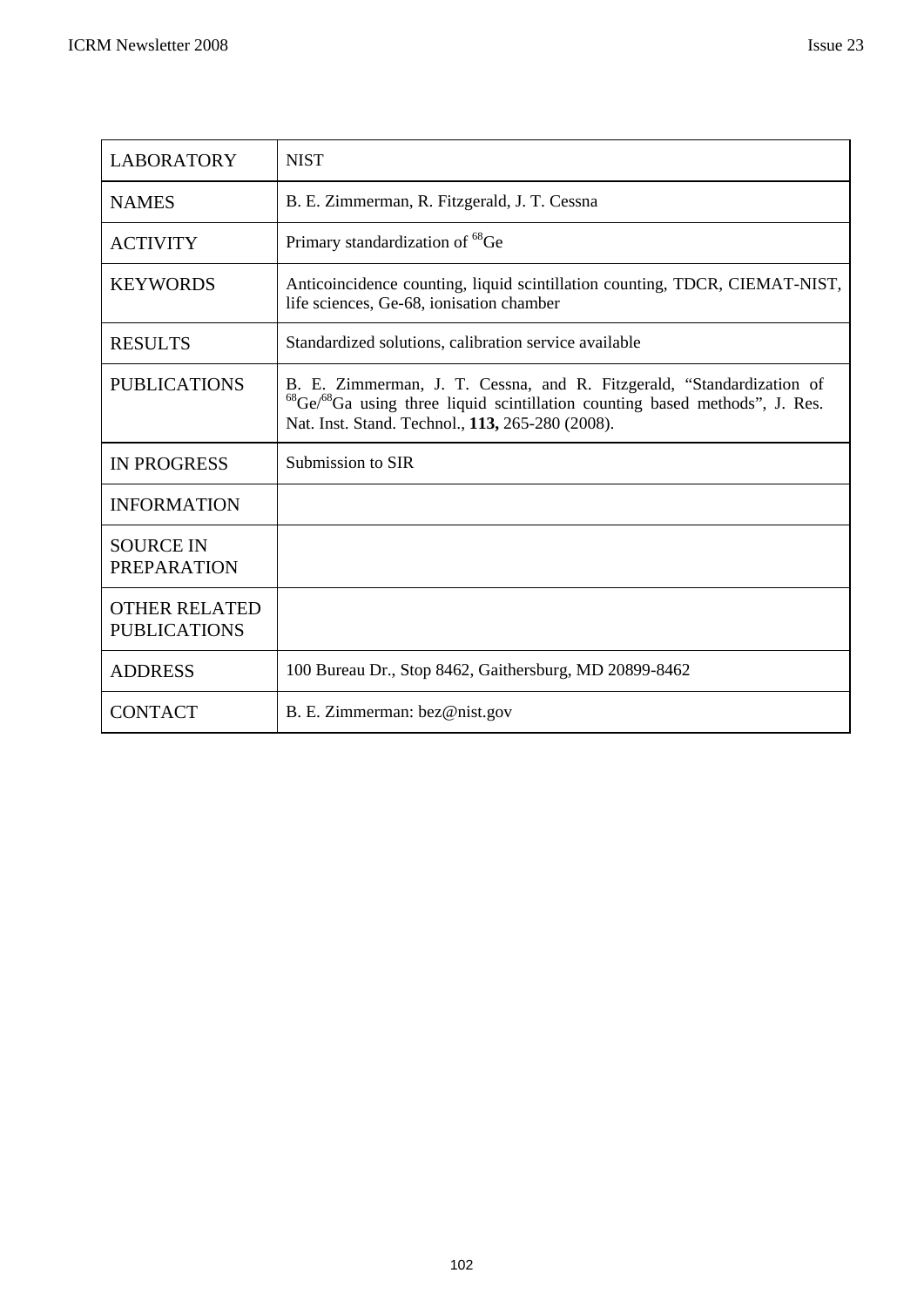| <b>LABORATORY</b>                           | <b>NIST</b>                                                                                                                                      |
|---------------------------------------------|--------------------------------------------------------------------------------------------------------------------------------------------------|
| <b>NAMES</b>                                | B. E. Zimmerman, J. T. Cessna, L. E. King                                                                                                        |
| <b>ACTIVITY</b>                             | Primary standardization of <sup>223</sup> Ra                                                                                                     |
| <b>KEYWORDS</b>                             | Liquid scintillation counting, $4\pi-\alpha$ proportional counter, CIEMAT-NIST, life<br>sciences, Ra-223                                         |
| <b>RESULTS</b>                              | Standardized solutions, calibration service available                                                                                            |
| <b>PUBLICATIONS</b>                         |                                                                                                                                                  |
| <b>IN PROGRESS</b>                          | B. E. Zimmerman, J. T. Cessna, and L. E. King, "Standardization of the $\alpha$ -<br>emitting radionuclide $^{223}$ Ra", to be submitted to ARI. |
| <b>INFORMATION</b>                          |                                                                                                                                                  |
| <b>SOURCE IN</b><br><b>PREPARATION</b>      |                                                                                                                                                  |
| <b>OTHER RELATED</b><br><b>PUBLICATIONS</b> |                                                                                                                                                  |
| <b>ADDRESS</b>                              | 100 Bureau Dr., Stop 8462, Gaithersburg, MD 20899-8462                                                                                           |
| <b>CONTACT</b>                              | B. E. Zimmerman: bez@nist.gov                                                                                                                    |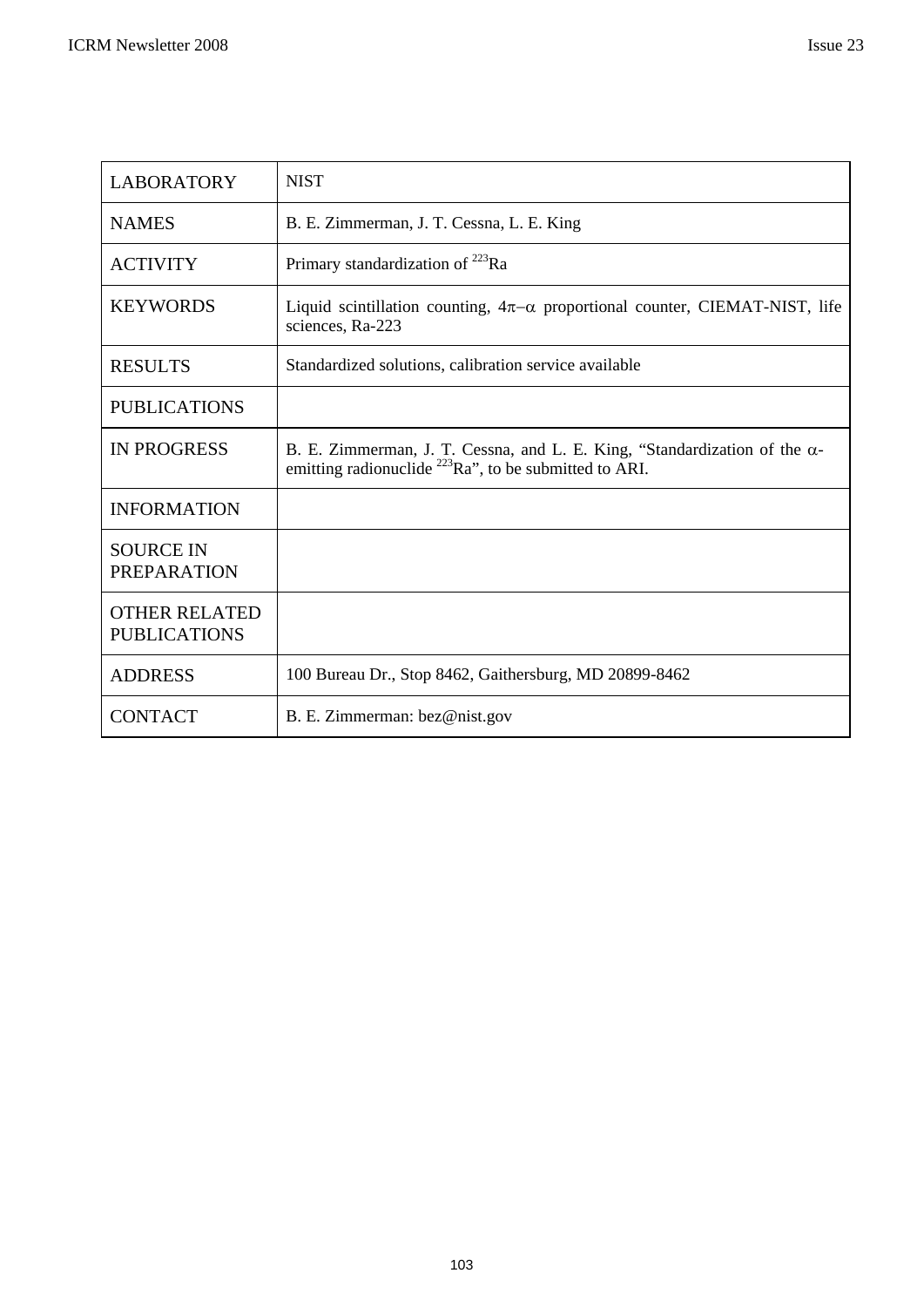| <b>LABORATORY</b>                           | <b>NIST</b>                                                                                                                                                                                           |
|---------------------------------------------|-------------------------------------------------------------------------------------------------------------------------------------------------------------------------------------------------------|
| <b>NAMES</b>                                | D. E. Bergeron, B. E. Zimmerman                                                                                                                                                                       |
| <b>ACTIVITY</b>                             | Secondary standards for <sup>223</sup> Ra                                                                                                                                                             |
| <b>KEYWORDS</b>                             | Ra-223, ionisation chambers, life sciences                                                                                                                                                            |
| <b>RESULTS</b>                              |                                                                                                                                                                                                       |
| <b>PUBLICATIONS</b>                         |                                                                                                                                                                                                       |
| <b>IN PROGRESS</b>                          | Developing new calibration factors for Ra-223 in syringe and vial geometries<br>for commercial re-entrant activity calibrators; study of geometrical effects in<br>measurement in ionization chambers |
| <b>INFORMATION</b>                          |                                                                                                                                                                                                       |
| <b>SOURCE IN</b><br><b>PREPARATION</b>      |                                                                                                                                                                                                       |
| <b>OTHER RELATED</b><br><b>PUBLICATIONS</b> |                                                                                                                                                                                                       |
| <b>ADDRESS</b>                              | 100 Bureau Dr., Stop 8462, Gaithersburg, MD 20899-8462                                                                                                                                                |
| <b>CONTACT</b>                              | D. E. Bergeron: bergeron@nist.gov                                                                                                                                                                     |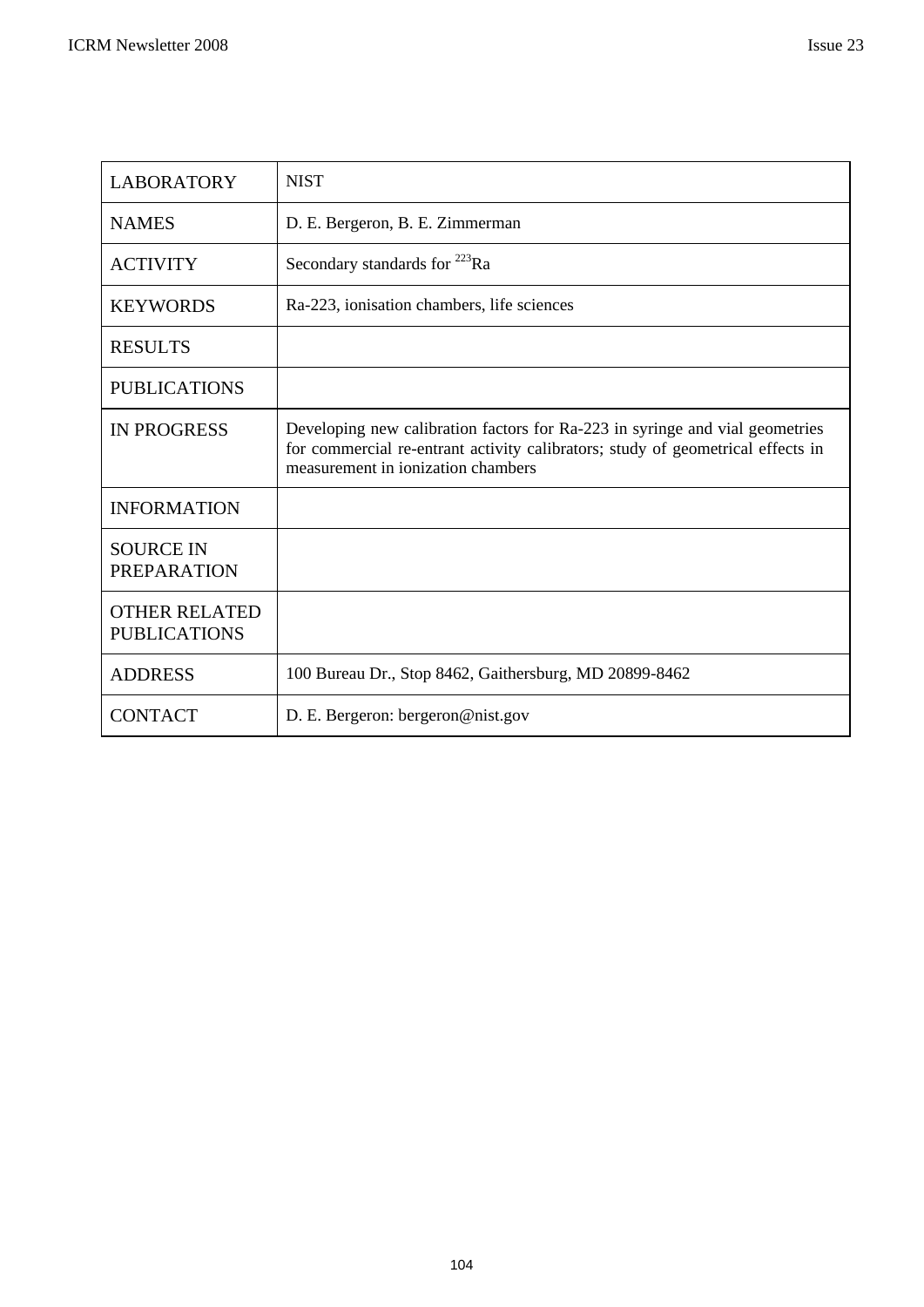| <b>LABORATORY</b>                           | <b>NIST</b>                                                                                                                                                                                 |
|---------------------------------------------|---------------------------------------------------------------------------------------------------------------------------------------------------------------------------------------------|
| <b>NAMES</b>                                | B. E. Zimmerman, J. T. Cessna, M. M. Hammond                                                                                                                                                |
| <b>ACTIVITY</b>                             | Secondary standards for <sup>68</sup> Ge                                                                                                                                                    |
| <b>KEYWORDS</b>                             | Ge-68, life sciences, gamma-ray spectrometry, ionization chambers                                                                                                                           |
| <b>RESULTS</b>                              | Development and calibration of solid sources of Ge-68 in "mock syringe"<br>geometry for calibration of activity calibrators, as well as phantom inserts for<br>quantitative medical imaging |
| <b>PUBLICATIONS</b>                         | In progress                                                                                                                                                                                 |
| <b>IN PROGRESS</b>                          |                                                                                                                                                                                             |
| <b>INFORMATION</b>                          |                                                                                                                                                                                             |
| <b>SOURCE IN</b><br><b>PREPARATION</b>      |                                                                                                                                                                                             |
| <b>OTHER RELATED</b><br><b>PUBLICATIONS</b> |                                                                                                                                                                                             |
| <b>ADDRESS</b>                              | 100 Bureau Dr., Stop 8462, Gaithersburg, MD 20899-8462                                                                                                                                      |
| <b>CONTACT</b>                              | B. E. Zimmerman                                                                                                                                                                             |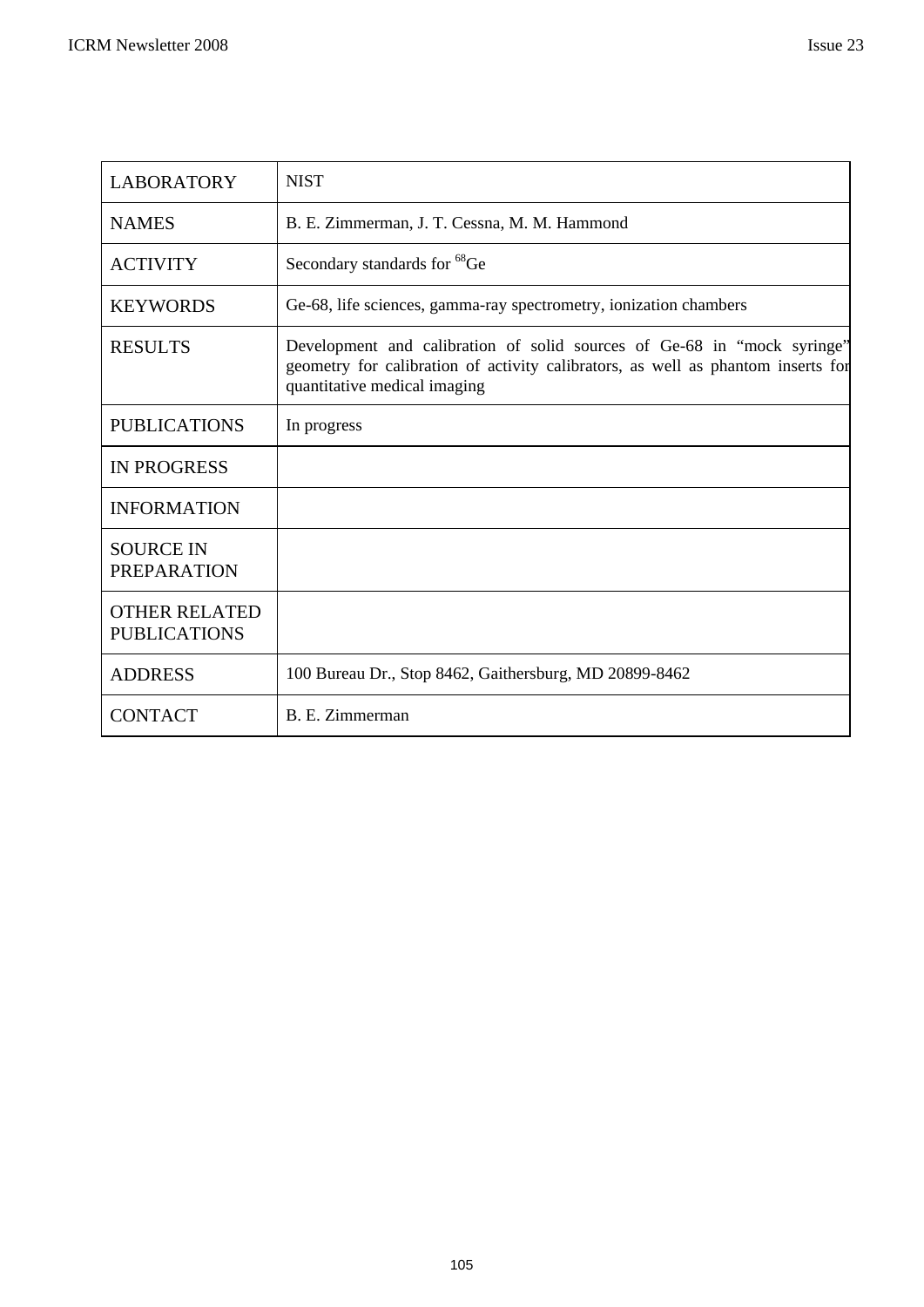| <b>LABORATORY</b>                           | <b>NIST</b>                                                                                                                                                                                                                 |
|---------------------------------------------|-----------------------------------------------------------------------------------------------------------------------------------------------------------------------------------------------------------------------------|
| <b>NAMES</b>                                | Kenneth G.W. Inn, Svetlana Nour, Jerome LaRosa, Balazs Bene                                                                                                                                                                 |
| <b>ACTIVITY</b>                             | Low Level Radiochemistry Project                                                                                                                                                                                            |
| <b>KEYWORDS</b>                             | Alpha spectrometry, beta spectrometry, data evaluation, data<br>measurement,<br>environmental control, life sciences, liquid scintillation, low-level, radiochemistry,<br>simulation code, source preparation, traceability |
| <b>RESULTS</b>                              |                                                                                                                                                                                                                             |
| <b>PUBLICATIONS</b>                         |                                                                                                                                                                                                                             |
| <b>IN PROGRESS</b>                          | NIST Radiochemical Intercomparison Program - air filter, soil, water,<br>synthetic urine, synthetic feces, emergency preparedness                                                                                           |
|                                             | USDOE Radiological Traceability Program - air filter, soil, water, vegetation,<br>synthetic urine, synthetic feces                                                                                                          |
|                                             | Nuclear Forensics Reference Materials - <sup>229</sup> Th SRM, Pu in Peruvian Soil,<br>RDD Reference Solutions, ${}^{137}Cs/{}^{137}Ba$ Chronometer, Spiked Peruvian Soil                                                   |
|                                             | Natural Matrix Radionuclide Standard Reference Materials - Shellfish,<br>Peruvian Soil                                                                                                                                      |
|                                             | Whole-Body Phantom Measurements, Monte Carlo Simulations - BOMABs                                                                                                                                                           |
|                                             | Radionuclide Speciation in Soil/Sediment - Sequential Extraction Protocol                                                                                                                                                   |
| <b>INFORMATION</b>                          |                                                                                                                                                                                                                             |
| <b>SOURCE IN</b><br><b>PREPARATION</b>      |                                                                                                                                                                                                                             |
| <b>OTHER RELATED</b><br><b>PUBLICATIONS</b> |                                                                                                                                                                                                                             |
| <b>ADDRESS</b>                              | NIST, 100 Bureau Dr, MS 8462, Gaithersburg, MD, 20899-8462, USA                                                                                                                                                             |
| <b>CONTACT</b>                              | Kenneth G.W. Inn                                                                                                                                                                                                            |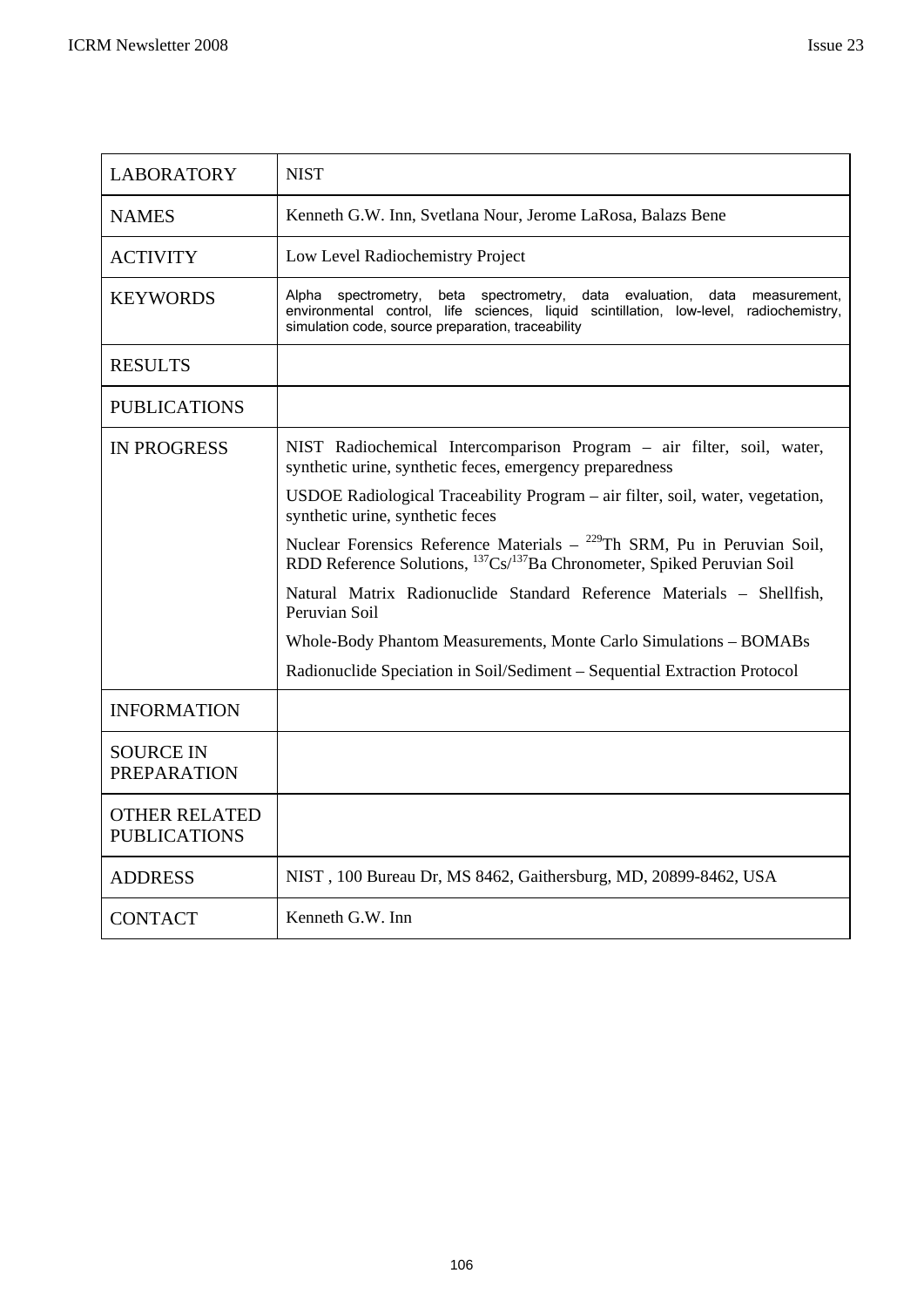| <b>LABORATORY</b>                           | <b>NIST</b>                                                                                                                                                                                                                                                                                                                                    |
|---------------------------------------------|------------------------------------------------------------------------------------------------------------------------------------------------------------------------------------------------------------------------------------------------------------------------------------------------------------------------------------------------|
| <b>NAMES</b>                                | R.Collé, L. Laureano-Perez                                                                                                                                                                                                                                                                                                                     |
| <b>ACTIVITY</b>                             | NIST-NPL(PTB) agreement on $^{210}Pb$ standards                                                                                                                                                                                                                                                                                                |
| <b>KEYWORDS</b>                             | Alpha spectrometry, beta spectrometry, anticoincidence counting, gamma-ray<br>spectrometry, HPGe, liquid scintillation, low-level, NaI sandwich detector, Pb-210,<br>Po-210 ingrowth, Si surface barrier, Si(Li) detector                                                                                                                      |
| <b>RESULTS</b>                              | NIST primary standardization of $^{210}Pb$ by LS CNET (with confirmation by three<br>other methods: anticoincidence counting, gamma spectrometry; <sup>210</sup> Po ingrowth)<br>has large uncertainty of 2.4 % at $k = 2$ , which is comparable to that for NPL <sup>210</sup> Pb<br>standard.                                                |
|                                             | NPL <sup>210</sup> Pb standard (based on dilution of one obtained from PTB with<br>confirmatory measurements by NPL) was purchased and compared to new NIST<br><sup>210</sup> Pb standard (SRM 4337) by five methods: $4\pi\alpha\beta$ LS; $4\pi$ NaI sandwich detector,<br>HPGe spectrometry, $^{210}$ Po ingrowth, and Si(Li) spectrometry. |
|                                             | Two standards agreed to within 0.3 %, which is well within the 1.5 % propagated<br>standard uncertainty assigned to both standards. Findings suggest that originally<br>assigned uncertainty on 210Pb standard may be overestimated.                                                                                                           |
| <b>PUBLICATIONS</b>                         | R. Collé and L. Laureano-Perez, On the standardization of 209Po and 210Pb,<br>LSC 2008, Radiocarbon, in print.                                                                                                                                                                                                                                 |
| <b>IN PROGRESS</b>                          | A new NIST-NPL informal comparison is underway with measurements being<br>performed on exchanged solutions sent by each respective laboratory.                                                                                                                                                                                                 |
| <b>INFORMATION</b>                          |                                                                                                                                                                                                                                                                                                                                                |
| <b>SOURCE IN</b><br><b>PREPARATION</b>      | SRM 4337 available                                                                                                                                                                                                                                                                                                                             |
| <b>OTHER RELATED</b><br><b>PUBLICATIONS</b> | R. Collé, L. Laureano-Perez & I. Outola, A note on the half-life of 209Po, Appl.<br>Radiat. Isot. 65, 728-730 (2007); L. Laureano-Perez, R. Collé, R. Fitzgerald, I.<br>Outola, L. Pibida, A liquid scintillation-based primary standardization of <sup>210</sup> Pb,<br>Appl. Radiat. Isot. 65, 1368-1380 (2007).                             |
| <b>ADDRESS</b>                              | NIST, Gaithersburg, MD 20899-8462 USA                                                                                                                                                                                                                                                                                                          |
| <b>CONTACT</b>                              | R. Collé, rolle@nist.gov                                                                                                                                                                                                                                                                                                                       |
|                                             |                                                                                                                                                                                                                                                                                                                                                |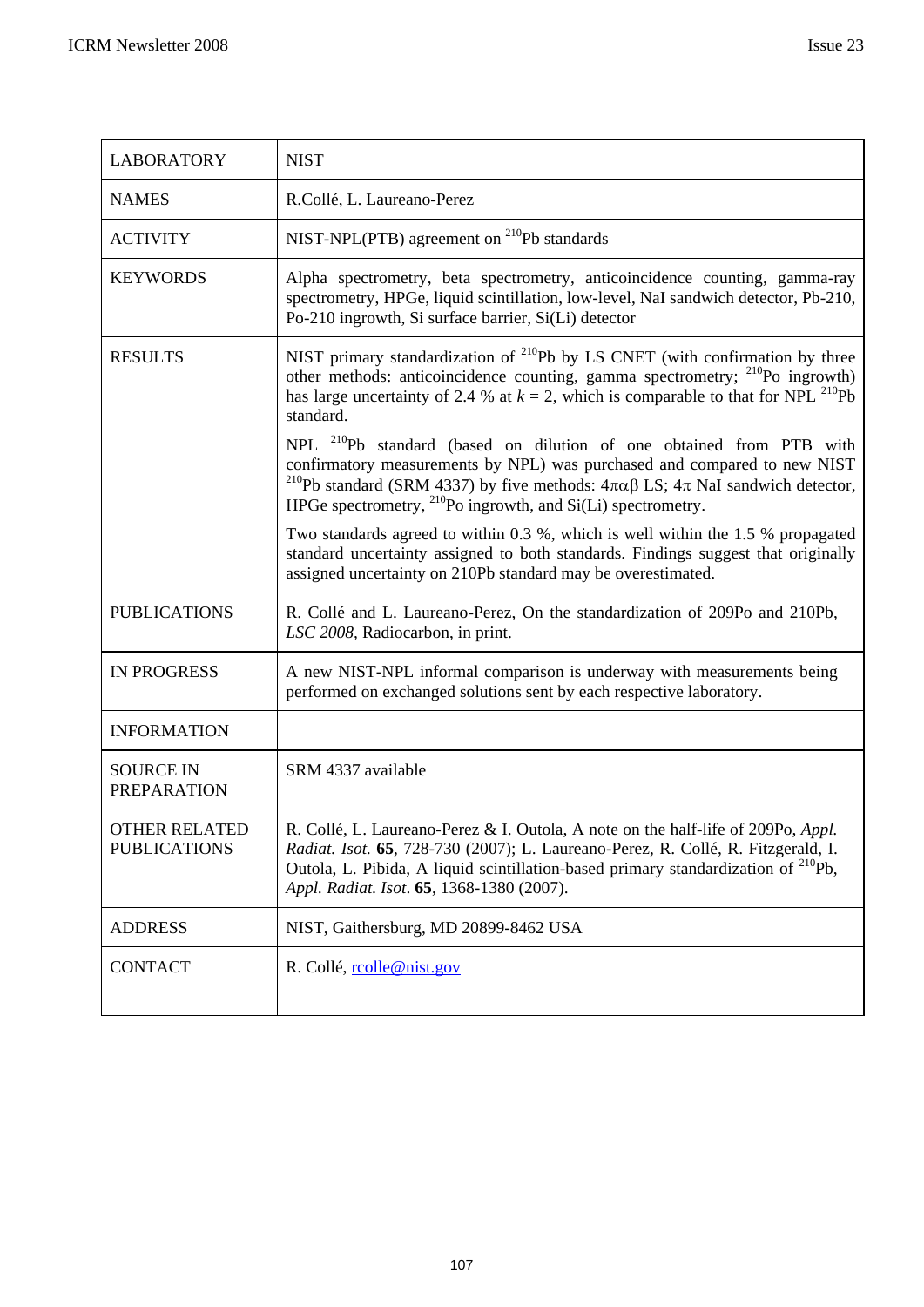| <b>LABORATORY</b>                           | <b>NIST</b>                                                                                                                                                                                                                                                                                                                                                                                                                                                                                                                                                                                                                                                                                                                    |
|---------------------------------------------|--------------------------------------------------------------------------------------------------------------------------------------------------------------------------------------------------------------------------------------------------------------------------------------------------------------------------------------------------------------------------------------------------------------------------------------------------------------------------------------------------------------------------------------------------------------------------------------------------------------------------------------------------------------------------------------------------------------------------------|
| <b>NAMES</b>                                | R. Fitzgerald, R. Collé, L. Laureano-Perez, B. Zimmerman, L. King, M.<br>Hammond, S. Nour                                                                                                                                                                                                                                                                                                                                                                                                                                                                                                                                                                                                                                      |
| <b>ACTIVITY</b>                             | Standardization of <sup>229</sup> Th: Method comparisons                                                                                                                                                                                                                                                                                                                                                                                                                                                                                                                                                                                                                                                                       |
| <b>KEYWORDS</b>                             | Alpha spectrometry, beta spectrometry, anticoincidence counting, CNET,<br>gamma-ray spectrometry, liquid scintillation, proportional counter, TDCR, Th-<br>229                                                                                                                                                                                                                                                                                                                                                                                                                                                                                                                                                                 |
| <b>RESULTS</b>                              | A new standard (SRM 4328C) of <sup>229</sup> Th was developed.                                                                                                                                                                                                                                                                                                                                                                                                                                                                                                                                                                                                                                                                 |
|                                             | Its certification is based on standardization by $4\pi\alpha\beta(LS)$ -NaI(Tl) live-timed<br>anticoincidence counting (LTAC) with confirmatory measurements by five other<br>methods: (i) $4\pi\alpha\beta$ liquid scintillation (LS CNET) spectrometry (with ${}^{3}H$<br>standard efficiency tracing for $\beta$ efficiencies); (ii) an LS-based $4\pi\alpha\beta$ triple-to-<br>double coincidence ratio (TDCR) method; (iii) $2\pi\alpha$ proportional counting (PC);<br>(iv) $2\pi\alpha$ spectrometry using Si surface barrier detector ( $\alpha$ -SPECT), following<br>chemical separation, with a <sup>230</sup> Th standard tracer; and (v) HPGe $\gamma$ -ray<br>spectrometry (y-SPECT) confirmatory measurements. |
|                                             | The expanded $(k = 2)$ uncertainties for the five confirmatory methods were: (i)<br>1.2 %; (ii) 1.0 %; (iii) 2 %; (iv) 2 %; and (v) 3 %, respectively. All of the<br>confirmatory measurements agreed with the certified value within their<br>respective measurement uncertainties, except that for the TDCR result (-1.7 %<br>difference). This discrepancy in methods has also been observed in $241$ Pu which<br>suggests that there is a need for further study on this matter. The results for<br>methods (i) and (iv) agreed with the certified anti-coincidence value to better<br>than 0.1 %.                                                                                                                         |
| <b>PUBLICATIONS</b>                         | in preparation                                                                                                                                                                                                                                                                                                                                                                                                                                                                                                                                                                                                                                                                                                                 |
| <b>IN PROGRESS</b>                          |                                                                                                                                                                                                                                                                                                                                                                                                                                                                                                                                                                                                                                                                                                                                |
| <b>INFORMATION</b>                          |                                                                                                                                                                                                                                                                                                                                                                                                                                                                                                                                                                                                                                                                                                                                |
| <b>SOURCE IN</b><br><b>PREPARATION</b>      | SRM 4328C available                                                                                                                                                                                                                                                                                                                                                                                                                                                                                                                                                                                                                                                                                                            |
| <b>OTHER RELATED</b><br><b>PUBLICATIONS</b> |                                                                                                                                                                                                                                                                                                                                                                                                                                                                                                                                                                                                                                                                                                                                |
| <b>ADDRESS</b>                              | NIST, Gaithersburg, MD 20899-8462 USA                                                                                                                                                                                                                                                                                                                                                                                                                                                                                                                                                                                                                                                                                          |
| <b>CONTACT</b>                              | R. Collé, rolle@nist.gov                                                                                                                                                                                                                                                                                                                                                                                                                                                                                                                                                                                                                                                                                                       |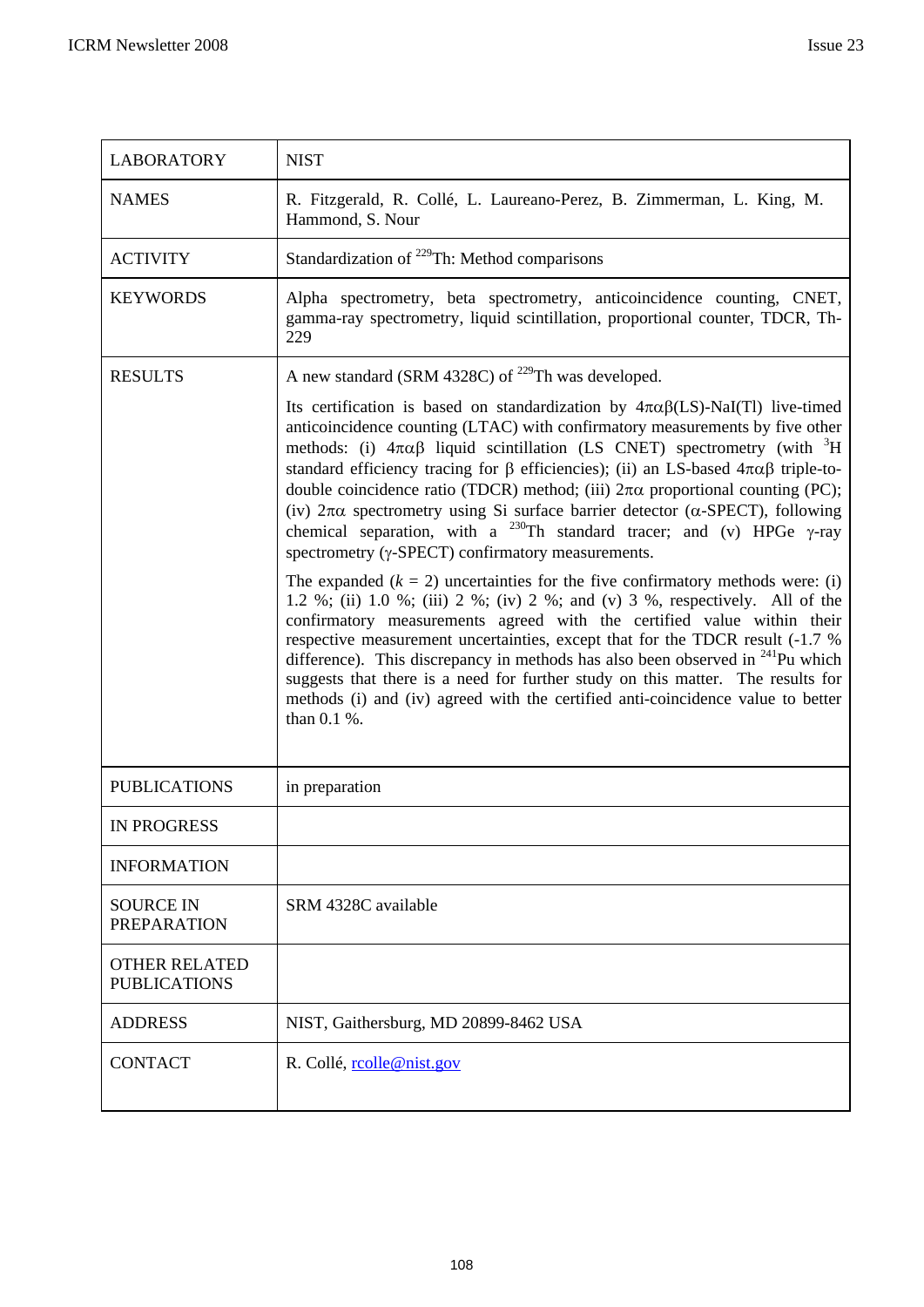| <b>LABORATORY</b>                           | <b>NIST</b>                                                                                                                                                                                                                                                                                                                                                                                                                                                                                                                                                                                                                                                                                                                                                                                                                                                                                                                                                                                                                                                                                                                                                                                                                                                                                                                                                                                                                                                                                                                                                                                                        |
|---------------------------------------------|--------------------------------------------------------------------------------------------------------------------------------------------------------------------------------------------------------------------------------------------------------------------------------------------------------------------------------------------------------------------------------------------------------------------------------------------------------------------------------------------------------------------------------------------------------------------------------------------------------------------------------------------------------------------------------------------------------------------------------------------------------------------------------------------------------------------------------------------------------------------------------------------------------------------------------------------------------------------------------------------------------------------------------------------------------------------------------------------------------------------------------------------------------------------------------------------------------------------------------------------------------------------------------------------------------------------------------------------------------------------------------------------------------------------------------------------------------------------------------------------------------------------------------------------------------------------------------------------------------------------|
| <b>NAMES</b>                                | R. Collé, L. Laureano-Perez, R. Fitzgerald, D. Golas, E. Crawford, J. LaRosa,<br>I. Outola, L. Pibida, H. Hammond                                                                                                                                                                                                                                                                                                                                                                                                                                                                                                                                                                                                                                                                                                                                                                                                                                                                                                                                                                                                                                                                                                                                                                                                                                                                                                                                                                                                                                                                                                  |
| <b>ACTIVITY</b>                             | Rigorous evaluation of primary $241$ Am standardizations                                                                                                                                                                                                                                                                                                                                                                                                                                                                                                                                                                                                                                                                                                                                                                                                                                                                                                                                                                                                                                                                                                                                                                                                                                                                                                                                                                                                                                                                                                                                                           |
| <b>KEYWORDS</b>                             | Alpha spectrometry, Am-241, anticoincidence counting; beta counting;<br>CIEMAT/NIST method, efficiency tracing; gamma spectrometry, HPGe, liquid<br>scintillation (LS); NaI sandwich detector,                                                                                                                                                                                                                                                                                                                                                                                                                                                                                                                                                                                                                                                                                                                                                                                                                                                                                                                                                                                                                                                                                                                                                                                                                                                                                                                                                                                                                     |
| <b>RESULTS</b>                              | Performed a rigorous test of our capability to perform primary $241$ Am<br>standardizations, which was achieved by comparing the results of four<br>independent primary standardizations on three gravimetrically linked solution<br>standards that were prepared for different NIST programs.<br>Three of the standardizations were based on $4\pi\alpha$ LS spectrometry and the fourth<br>used a more powerful $4\pi\alpha$ (LS)- $\gamma$ (NaI) live-timed anticoincidence counting<br>(LTAC) method. The $^{241}$ Am solution standards comprised those produced for<br>SRM 4322C, for a set of ampoules used for proficiency testing by particiapants<br>in the NEI Nuclear Power Plant Program (PPP), a set of ampoules prepared for<br>the Integrated Consortium of Laboratory Networks (ICLN).<br>In addition, direct comparative measurements were made between the new SRM<br>4322C and the previous SRM 4322B issue. These were relative measurements<br>based on y-ray spectrometry with HPGe detectors and even more precise<br>determinations using a $4\pi\gamma$ (NaI) sandwich detector that consists of two large 20-<br>cm scintillation crystals.<br>The certified values for the massic activity of the two SRMs agreed to within<br>0.13 % for the $4\pi\gamma$ (NaI) measurements. The primary standardization of SRM<br>4322C by $4\pi\alpha$ LS and by the $4\pi\alpha$ (LS)- $\gamma$ (NaI) LTAC methods agreed to about<br>0.05 %; whereas the three $4\pi\alpha$ LS standardizations on the three solution<br>standards agreed to about 0.2 % compared to their gravimetric linkages. |
| <b>PUBLICATIONS</b>                         | in preparation                                                                                                                                                                                                                                                                                                                                                                                                                                                                                                                                                                                                                                                                                                                                                                                                                                                                                                                                                                                                                                                                                                                                                                                                                                                                                                                                                                                                                                                                                                                                                                                                     |
| <b>IN PROGRESS</b>                          |                                                                                                                                                                                                                                                                                                                                                                                                                                                                                                                                                                                                                                                                                                                                                                                                                                                                                                                                                                                                                                                                                                                                                                                                                                                                                                                                                                                                                                                                                                                                                                                                                    |
| <b>INFORMATION</b>                          |                                                                                                                                                                                                                                                                                                                                                                                                                                                                                                                                                                                                                                                                                                                                                                                                                                                                                                                                                                                                                                                                                                                                                                                                                                                                                                                                                                                                                                                                                                                                                                                                                    |
| <b>SOURCE IN</b><br><b>PREPARATION</b>      | SRM 4322C available                                                                                                                                                                                                                                                                                                                                                                                                                                                                                                                                                                                                                                                                                                                                                                                                                                                                                                                                                                                                                                                                                                                                                                                                                                                                                                                                                                                                                                                                                                                                                                                                |
| <b>OTHER RELATED</b><br><b>PUBLICATIONS</b> |                                                                                                                                                                                                                                                                                                                                                                                                                                                                                                                                                                                                                                                                                                                                                                                                                                                                                                                                                                                                                                                                                                                                                                                                                                                                                                                                                                                                                                                                                                                                                                                                                    |
| <b>ADDRESS</b>                              | NIST, Gaithersburg, MD 20899-8462 USA                                                                                                                                                                                                                                                                                                                                                                                                                                                                                                                                                                                                                                                                                                                                                                                                                                                                                                                                                                                                                                                                                                                                                                                                                                                                                                                                                                                                                                                                                                                                                                              |
| <b>CONTACT</b>                              | R. Collé, rcolle@nist.gov                                                                                                                                                                                                                                                                                                                                                                                                                                                                                                                                                                                                                                                                                                                                                                                                                                                                                                                                                                                                                                                                                                                                                                                                                                                                                                                                                                                                                                                                                                                                                                                          |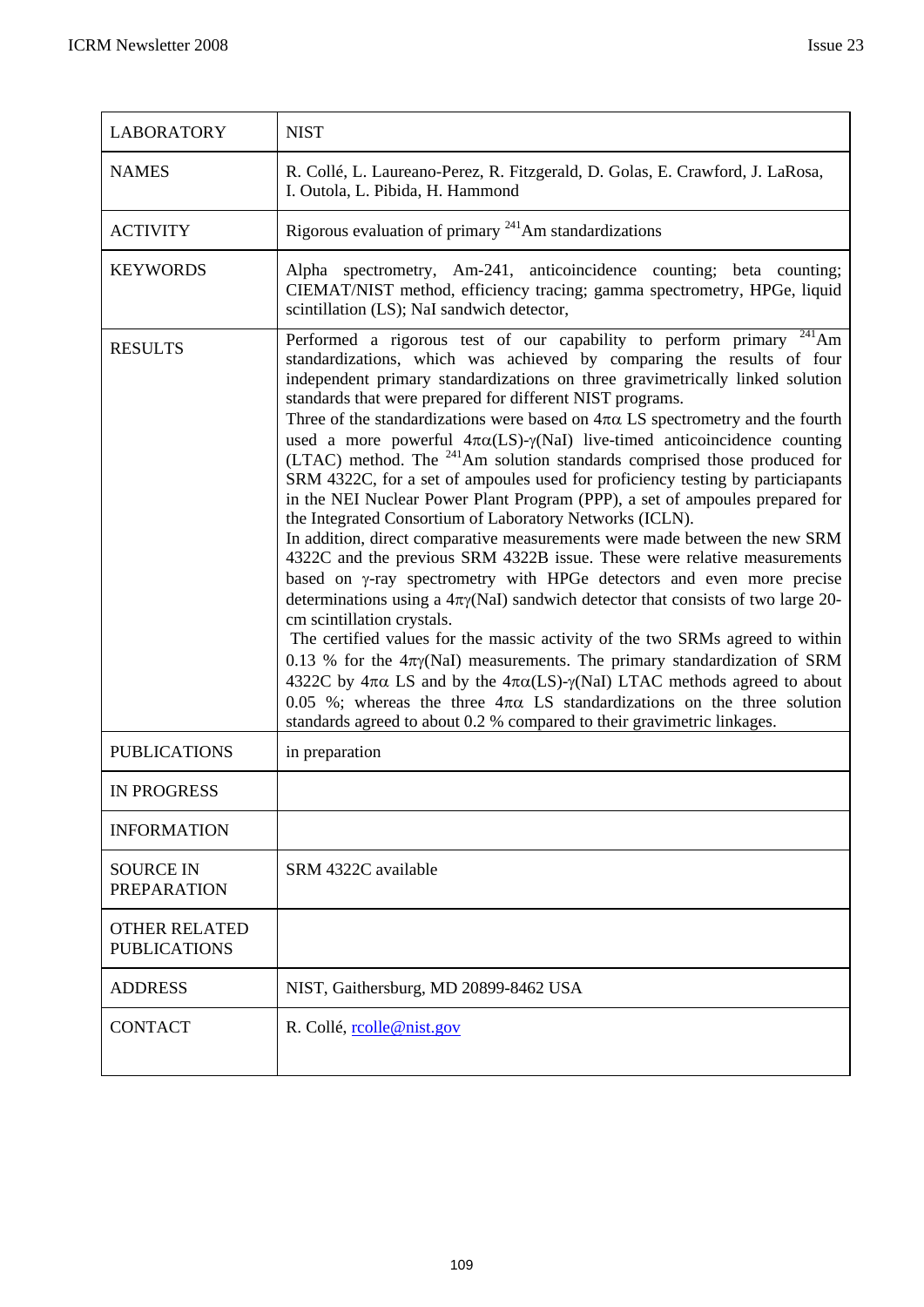| <b>LABORATORY</b>                           | NIST (USA)                                                                                                                       |
|---------------------------------------------|----------------------------------------------------------------------------------------------------------------------------------|
| <b>NAMES</b>                                | R.Collé, L. Laureano-Perez, B.E. Zimmerman & P. Cassette (LNHB)                                                                  |
| <b>ACTIVITY</b>                             | <sup>241</sup> Pu standardization discrepancy                                                                                    |
| <b>KEYWORDS</b>                             | (CNET),<br>spectrometry, CIEMAT-NIST efficiency<br>liquid<br>tracing<br>beta<br>scintillation, TDCR, Pu-241                      |
| <b>RESULTS</b>                              | New <sup>241</sup> Pu standard (SRM 4340B) is consistent with previous standard (SRM<br>4340A) issued in 1996                    |
|                                             | Standardization based on CNET with confirmation by $241$ Am ingrowth<br>measurements over a period of 31 years.                  |
|                                             | Two TDCR results (by NIST $&$ LNHB) agree to within about 0.2 %, but differ<br>from CNET certified value by 8 %; reason unknown! |
| <b>PUBLICATIONS</b>                         |                                                                                                                                  |
| <b>IN PROGRESS</b>                          | New <sup>241</sup> Pu comparison amongst few laboratories (NIST, LNHB, PTB & NPL)<br>organized by NPL is planned                 |
| <b>INFORMATION</b>                          |                                                                                                                                  |
| <b>SOURCE IN</b><br><b>PREPARATION</b>      | SRM 4340B available                                                                                                              |
| <b>OTHER RELATED</b><br><b>PUBLICATIONS</b> |                                                                                                                                  |
| <b>ADDRESS</b>                              | NIST, Gaithersburg, MD 20899-8462 USA                                                                                            |
| <b>CONTACT</b>                              | R. Collé, rolle@nist.gov                                                                                                         |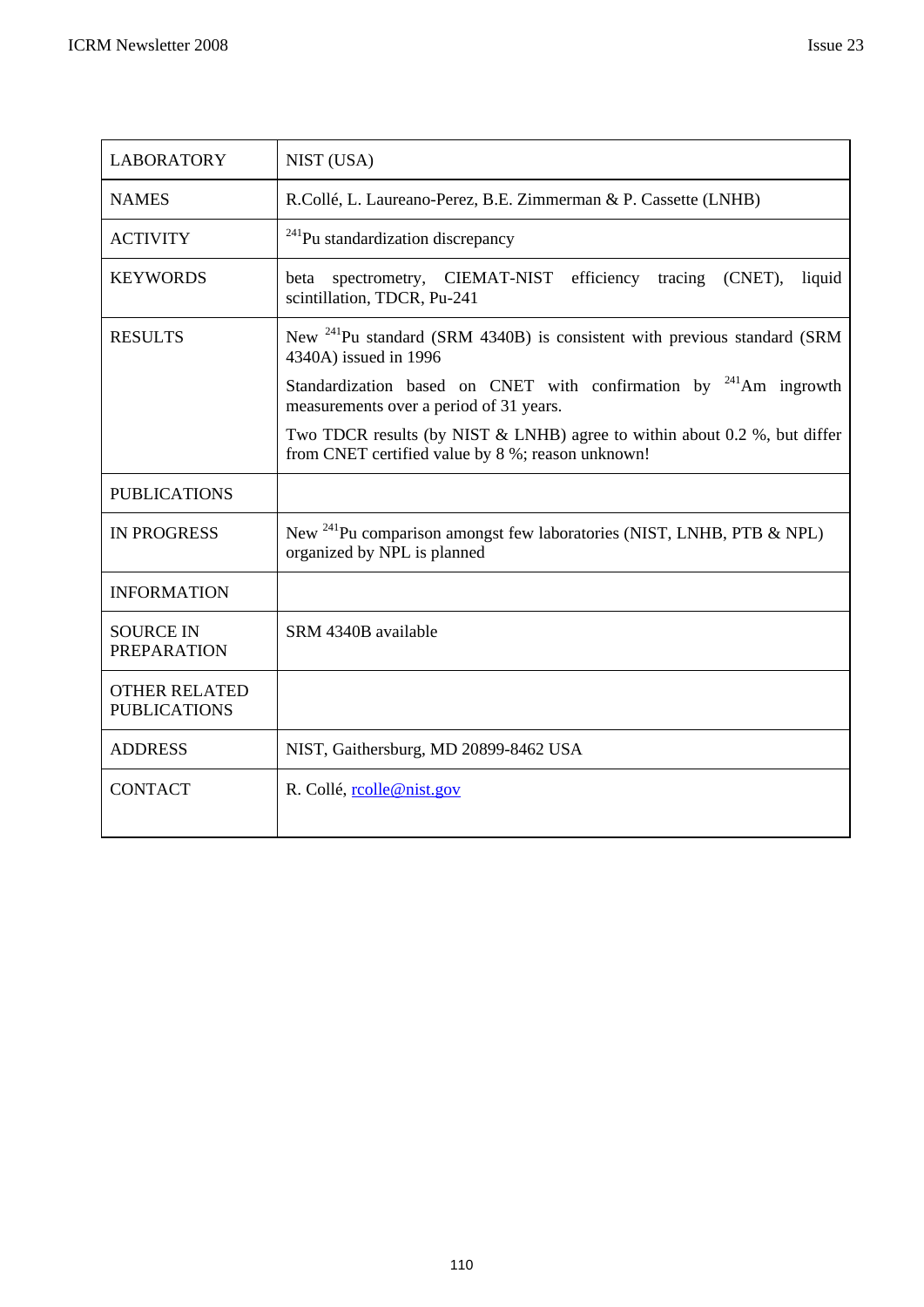| <b>LABORATORY</b>                           | <b>NIST</b>                                                                                                                                                                                                                                                                                                                                                                                        |
|---------------------------------------------|----------------------------------------------------------------------------------------------------------------------------------------------------------------------------------------------------------------------------------------------------------------------------------------------------------------------------------------------------------------------------------------------------|
| <b>NAMES</b>                                | R. Collé, L. Laureano-Perez                                                                                                                                                                                                                                                                                                                                                                        |
| <b>ACTIVITY</b>                             | mass measurements with new comparator                                                                                                                                                                                                                                                                                                                                                              |
| <b>KEYWORDS</b>                             | balance, mass, weighing                                                                                                                                                                                                                                                                                                                                                                            |
| <b>RESULTS</b>                              | Accurate mass measurements in a range from a few milligrams up to several<br>kilograms are a vital component of our work. It is needed for the preparation of<br>counting sources, for the production of large volumes of standardized solutions,<br>and to ensure that the various sources and solutions are gravimetrically linked.                                                              |
|                                             | Twenty two different microbalances, analytical balances, and large capacity<br>balances are maintained by the Group for this purpose.                                                                                                                                                                                                                                                              |
|                                             | A new large capacity balance was needed and acquired: viz., a Mettler-Toledo<br>AX12004 Mass Comparator, which is a high-precision mass comparator up to 12<br>kg and a 100 µg readability, with a two-position turntable and a large draft shield<br>to accommodate large volumes. The comparator uses internal balance weights<br>and has an "electronic" EMF compensation range of about 100 g. |
|                                             | Mass measurements are made by substitution weighing against a calibrated E1<br>weight set. Extensive tests evaluating the performance of the balance for our<br>purposes have been completed, and new protocols for its use to measure large<br>volume solutions have been developed.                                                                                                              |
| <b>PUBLICATIONS</b>                         |                                                                                                                                                                                                                                                                                                                                                                                                    |
| <b>IN PROGRESS</b>                          |                                                                                                                                                                                                                                                                                                                                                                                                    |
| <b>INFORMATION</b>                          |                                                                                                                                                                                                                                                                                                                                                                                                    |
| <b>SOURCE IN</b><br>PREPARATION             |                                                                                                                                                                                                                                                                                                                                                                                                    |
| <b>OTHER RELATED</b><br><b>PUBLICATIONS</b> |                                                                                                                                                                                                                                                                                                                                                                                                    |
| <b>ADDRESS</b>                              | NIST, Gaithersburg, MD 20899-8462 USA                                                                                                                                                                                                                                                                                                                                                              |
| <b>CONTACT</b>                              | R. Collé, rolle@nist.gov                                                                                                                                                                                                                                                                                                                                                                           |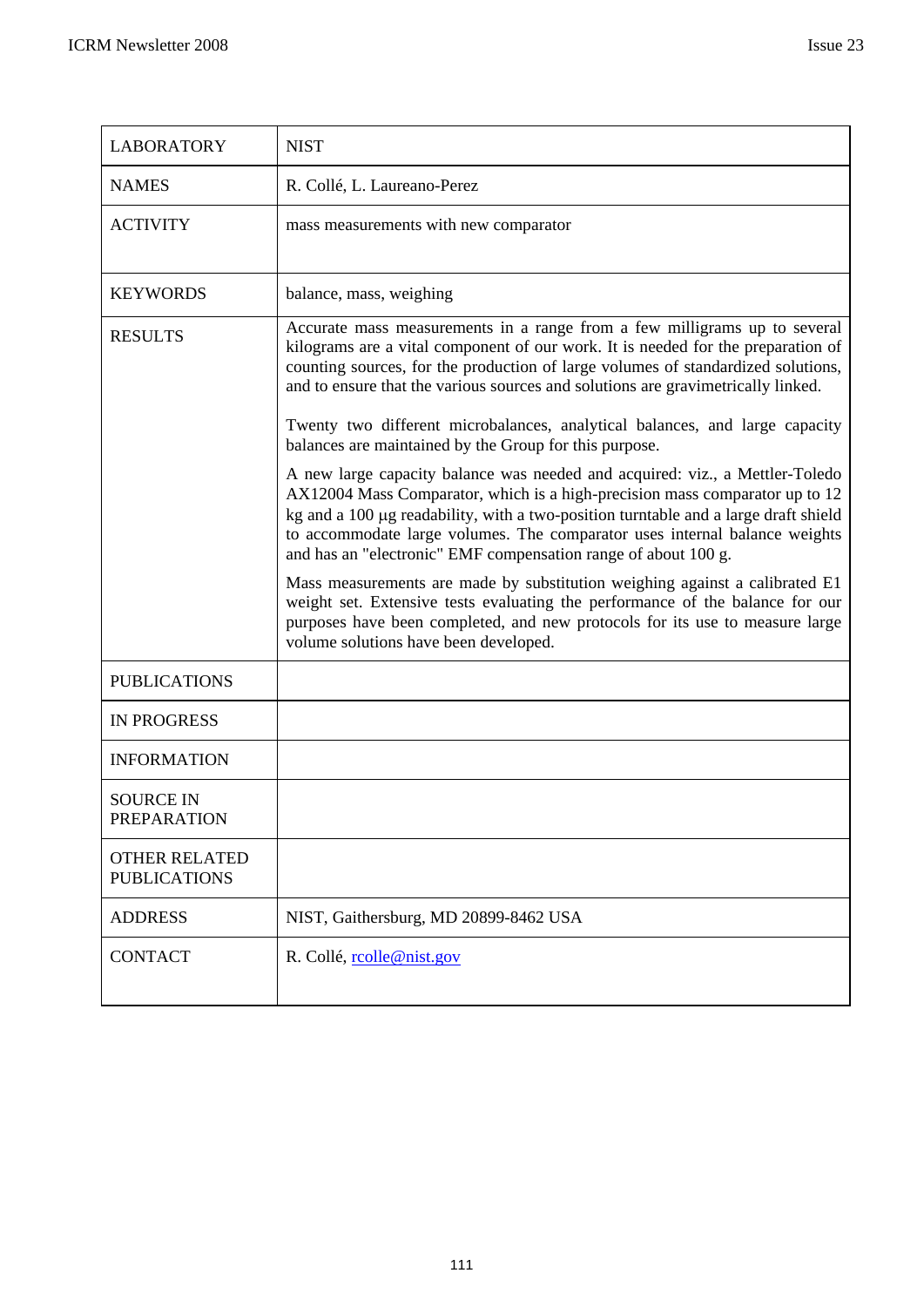| <b>LABORATORY</b>                           | <b>NIST</b>                                                                                                                                                                                                                                                                                                                                                                                                              |
|---------------------------------------------|--------------------------------------------------------------------------------------------------------------------------------------------------------------------------------------------------------------------------------------------------------------------------------------------------------------------------------------------------------------------------------------------------------------------------|
| <b>NAMES</b>                                | D.E. Bergeron, R. Collé, B.E. Zimmerman                                                                                                                                                                                                                                                                                                                                                                                  |
| <b>ACTIVITY</b>                             | New low-energy photon spectrometry system                                                                                                                                                                                                                                                                                                                                                                                |
| <b>KEYWORDS</b>                             | gamma-ray spectrometry, Si(Li), X-ray spectrometry,                                                                                                                                                                                                                                                                                                                                                                      |
| <b>RESULTS</b>                              | A new low-energy photonic-emission spectrometry system (consisting of a high-<br>resolution, windowless, liquid nitrogen cooled, Si(Li) detector, an especially-<br>designed and fabricated vacuum chamber equipped with a gate valve for coupling<br>it to the windowless detector, and a suitable calibration range in the chamber to<br>handle a variety of source configurations and geometries) has been assembled. |
|                                             | Extensive performance and evaluation tests for energy resolution, detection<br>efficiency, and source positioning effects are currently underway to characterize<br>the system for use with point sources.                                                                                                                                                                                                               |
|                                             | A comparative measurement of NPL and NIST $^{210}Pb$ standards is underway.                                                                                                                                                                                                                                                                                                                                              |
| <b>PUBLICATIONS</b>                         |                                                                                                                                                                                                                                                                                                                                                                                                                          |
| <b>IN PROGRESS</b>                          |                                                                                                                                                                                                                                                                                                                                                                                                                          |
| <b>INFORMATION</b>                          |                                                                                                                                                                                                                                                                                                                                                                                                                          |
| <b>SOURCE IN</b><br><b>PREPARATION</b>      |                                                                                                                                                                                                                                                                                                                                                                                                                          |
| <b>OTHER RELATED</b><br><b>PUBLICATIONS</b> |                                                                                                                                                                                                                                                                                                                                                                                                                          |
| <b>ADDRESS</b>                              | NIST, Gaithersburg, MD 20899-8462 USA                                                                                                                                                                                                                                                                                                                                                                                    |
| <b>CONTACT</b>                              | R. Collé, reolle@nist.gov                                                                                                                                                                                                                                                                                                                                                                                                |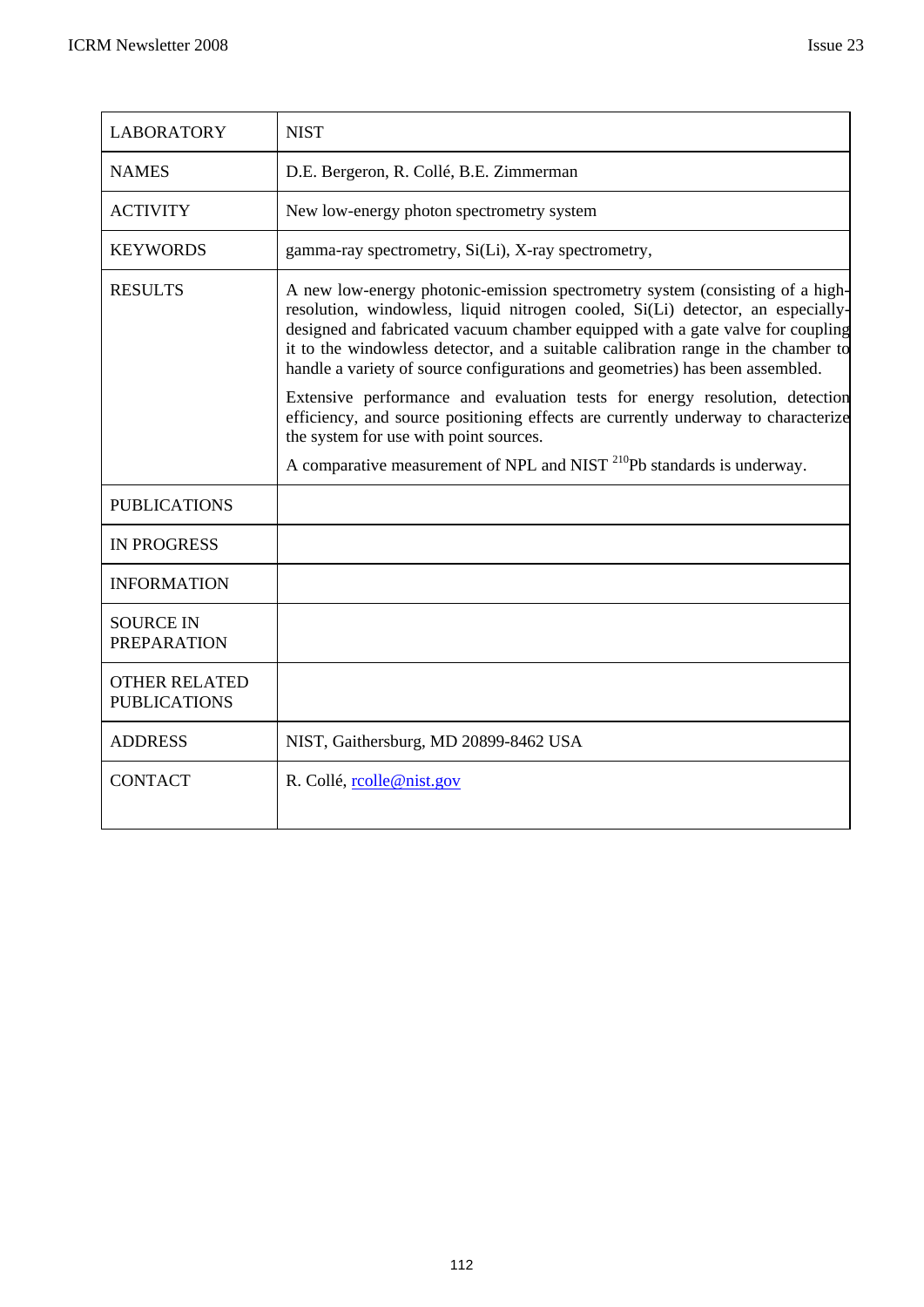| <b>LABORATORY</b>                           | NIST (USA)                                                                                                                                                                                                                                                  |
|---------------------------------------------|-------------------------------------------------------------------------------------------------------------------------------------------------------------------------------------------------------------------------------------------------------------|
| <b>NAMES</b>                                | L. Laureano-Perez, R. Collé, R. Fitzgerald, B. Zimmerman, L. Cumberland                                                                                                                                                                                     |
| <b>ACTIVITY</b>                             | Investigation on <sup>99</sup> Tc                                                                                                                                                                                                                           |
| <b>KEYWORDS</b>                             | anticoincidence counting; beta counting; CIEMAT/NIST method, efficiency<br>tracing; liquid scintillation (LS); radioactivity; SRM; standards; technetium-99                                                                                                 |
| <b>RESULTS</b>                              | A new <sup>99</sup> Tc standard (SRM 4288B) consistent is with previous standard (SRM<br>4288A) within 0.06 %                                                                                                                                               |
|                                             | Use of Aliquot 336 a complexing agent for the pertechnetate ion had negligible<br>effect in the scintillation cocktail and water is not an efficient quenching agent.                                                                                       |
|                                             | The certified (LS) value was in agreement with $4\pi\beta$ (LS) - $\gamma$ (NaI) live-timed anti-<br>coincidence (LTAC) counting; and an LS-based $4\pi\beta$ triple-to-double<br>coincidence ratio (TDCR) to within $-0.22$ % and $+0.06$ %, respectively, |
| <b>PUBLICATIONS</b>                         | In preparation                                                                                                                                                                                                                                              |
| <b>IN PROGRESS</b>                          |                                                                                                                                                                                                                                                             |
| <b>INFORMATION</b>                          |                                                                                                                                                                                                                                                             |
| <b>SOURCE IN</b><br><b>PREPARATION</b>      | SRM 4288B is available                                                                                                                                                                                                                                      |
| <b>OTHER RELATED</b><br><b>PUBLICATIONS</b> | B.M. Coursey, Standardization of Technetium-99 by Liquid Scintillation<br>Counting, Int. J. Applied Radiat. Isot. Vol.35 No.12, pp.1103-1112, 1984.                                                                                                         |
|                                             | L.Lucas, Calibration of the Massic Activity of a solution of <sup>99</sup> Tc, Appl. Radiat.<br>Isot. Vol.49, No. 9-11, pp. 1061-1064, 1998.                                                                                                                |
| <b>ADDRESS</b>                              | NIST, Gaithersburg, MD 20899-8462 USA                                                                                                                                                                                                                       |
|                                             |                                                                                                                                                                                                                                                             |